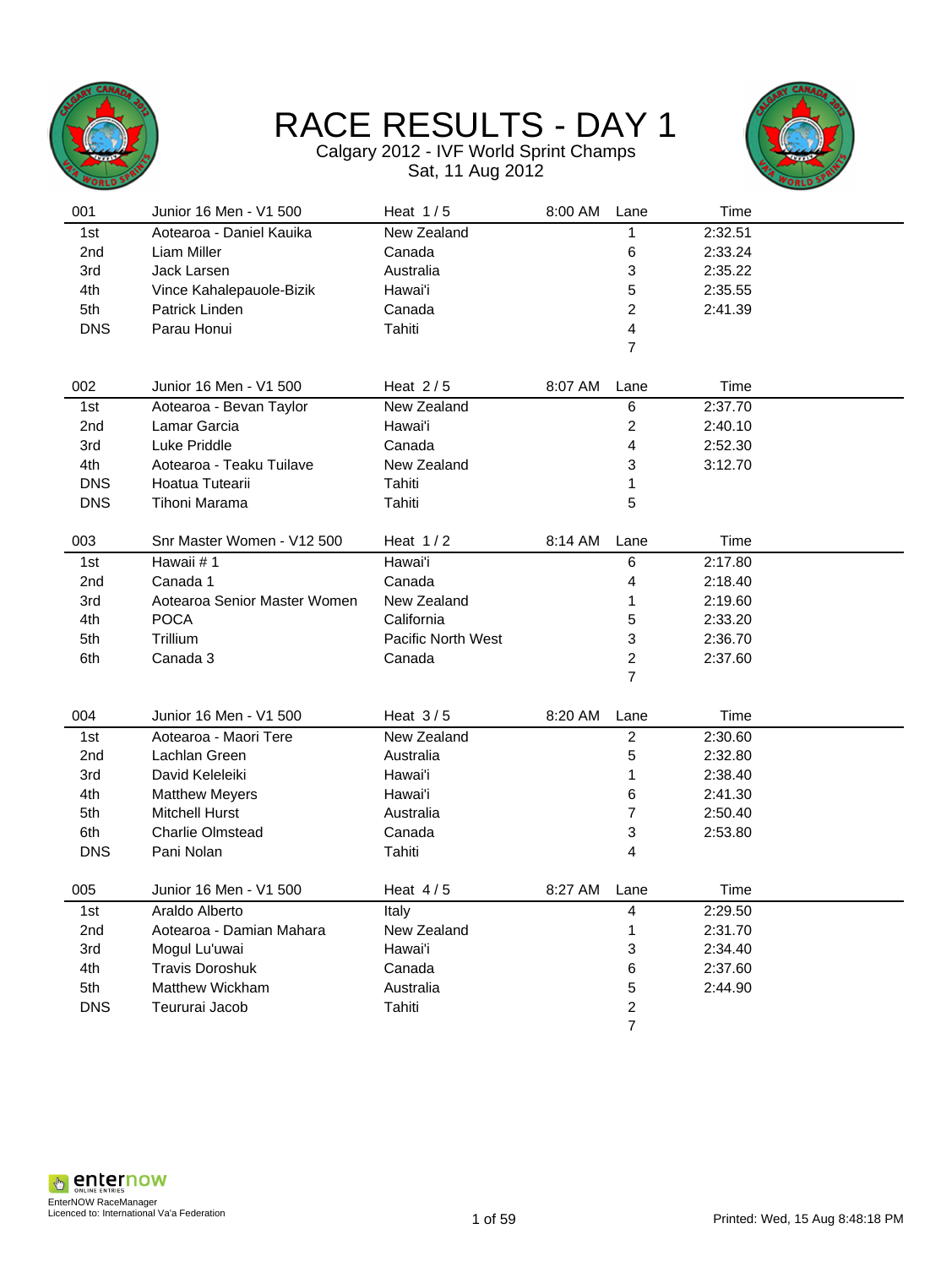



| 006        | Snr Master Women - V12 500    | Heat $2/2$         | null    | Lane                    | Time    |  |
|------------|-------------------------------|--------------------|---------|-------------------------|---------|--|
| 1st        | Far North Qld / Mooloolaba    | Australia          |         | 4                       | 2:15.60 |  |
| 2nd        | Hawaii #2                     | Hawai'i            |         | 3                       | 2:16.20 |  |
| 3rd        | Hawaii #3                     | Hawai'i            |         | 5                       | 2:23.10 |  |
| 4th        | Canada 2                      | Canada             |         | $\overline{c}$          | 2:25.30 |  |
| 5th        | Kai-Hui                       | Pacific North West |         | 6                       | 2:29.00 |  |
| <b>DNS</b> | Tahiti - Team Vaihiarai       | Tahiti             |         | 1                       |         |  |
|            |                               |                    |         |                         |         |  |
| 007        | Junior 16 Men - V1 500        | Heat $5/5$         | null    | Lane                    | Time    |  |
| 1st        | Taerea Miguel                 | New Caledonia      |         | 4                       | 2:20.50 |  |
| 2nd        | Aotearoa - Manaia Canterbury  | New Zealand        |         | 5                       | 2:33.60 |  |
| 3rd        | Tom Green                     | Australia          |         | 1                       | 2:42.30 |  |
| DQ         | Andrew Brunskill              | Australia          |         | 6                       | 2:44.80 |  |
| 4th        | <b>Matt Koster</b>            | Canada             |         | $\overline{\mathbf{c}}$ | 2:46.80 |  |
| <b>DNS</b> | Poroi Hotuiterai              | Tahiti             |         | 3                       |         |  |
|            |                               |                    |         | $\overline{7}$          |         |  |
|            |                               |                    |         |                         |         |  |
| 008        | Junior 16 Women - V1 500      | Heat $1/5$         | 8:45 AM | Lane                    | Time    |  |
| 1st        | Aotearoa - Patiariki Mitchell | New Zealand        |         | $\overline{2}$          | 2:47.70 |  |
| 2nd        | Teaicia Adams                 | Australia          |         | 4                       | 2:52.10 |  |
| 3rd        | Miikaela Mcdaniel             | Hawai'i            |         | 3                       | 2:59.20 |  |
| 4th        | Claire Withrington            | Australia          |         | 6                       | 2:59.50 |  |
| 5th        | Dayna Goochey                 | Canada             |         | $\overline{7}$          | 3:00.80 |  |
| DQ         | Waka Ceou Lina                | New Caledonia      |         | 1                       | 3:12.20 |  |
| <b>DNS</b> | Tufaimea Mata                 | Tahiti             |         | 5                       |         |  |
|            |                               |                    |         |                         |         |  |
| 009        | Snr Master Men - V12 500      | Heat $1/2$         | 8:52 AM | Lane                    | Time    |  |
| 1st        | Canada 1                      | Canada             |         | 1                       | 1:57.70 |  |
| 2nd        | Aotearoa Seniors              | New Zealand        |         | 3                       | 2:02.60 |  |
| 3rd        | Hawaii #1                     | Hawai'i            |         | 2                       | 2:04.30 |  |
| 4th        | Canada 3                      | Canada             |         | 4                       | 2:09.80 |  |
|            |                               |                    |         |                         |         |  |
| 010        | Junior 16 Women - V1 500      | Heat $2/5$         | 8:58 AM | Lane                    | Time    |  |
| 1st        | <b>Emily Probert</b>          | Australia          |         | 4                       | 2:47.30 |  |
| 2nd        | Aotearoa - Koha Vitolio       | New Zealand        |         | 2                       | 2:50.60 |  |
| 3rd        | Lauren Phare                  | Canada             |         | 1                       | 2:51.20 |  |
| 4th        | Steph Koenig                  | Canada             |         | $\overline{7}$          | 2:56.50 |  |
| 5th        | Lara Ferrari                  | Italy              |         | 5                       | 3:23.00 |  |
| <b>DNS</b> | Tetuamanuhiri Hiralani        | Tahiti             |         | 6                       |         |  |
|            |                               |                    |         |                         |         |  |
| 011        | Junior 16 Women - V1 500      | Heat $3/5$         | 9:06 AM | Lane                    | Time    |  |
| 1st        | Aotearoa - Marama Elkington   | New Zealand        |         | 3                       | 2:41.10 |  |
| 2nd        | <b>Isobel Glover</b>          | Canada             |         | 4                       | 2:46.20 |  |
| 3rd        | <b>Talisha Buttsworth</b>     | Australia          |         | 1                       | 2:52.70 |  |
| 4th        | Kehahili Novokoff             | Hawai'i            |         | 6                       | 2:59.30 |  |
| <b>DNS</b> | Aiho Angélique                | Tahiti             |         | $\overline{\mathbf{c}}$ |         |  |
| <b>DNS</b> | <b>Veselsky Rose</b>          | Tahiti             |         | $\mathbf 5$             |         |  |
|            |                               |                    |         | $\overline{7}$          |         |  |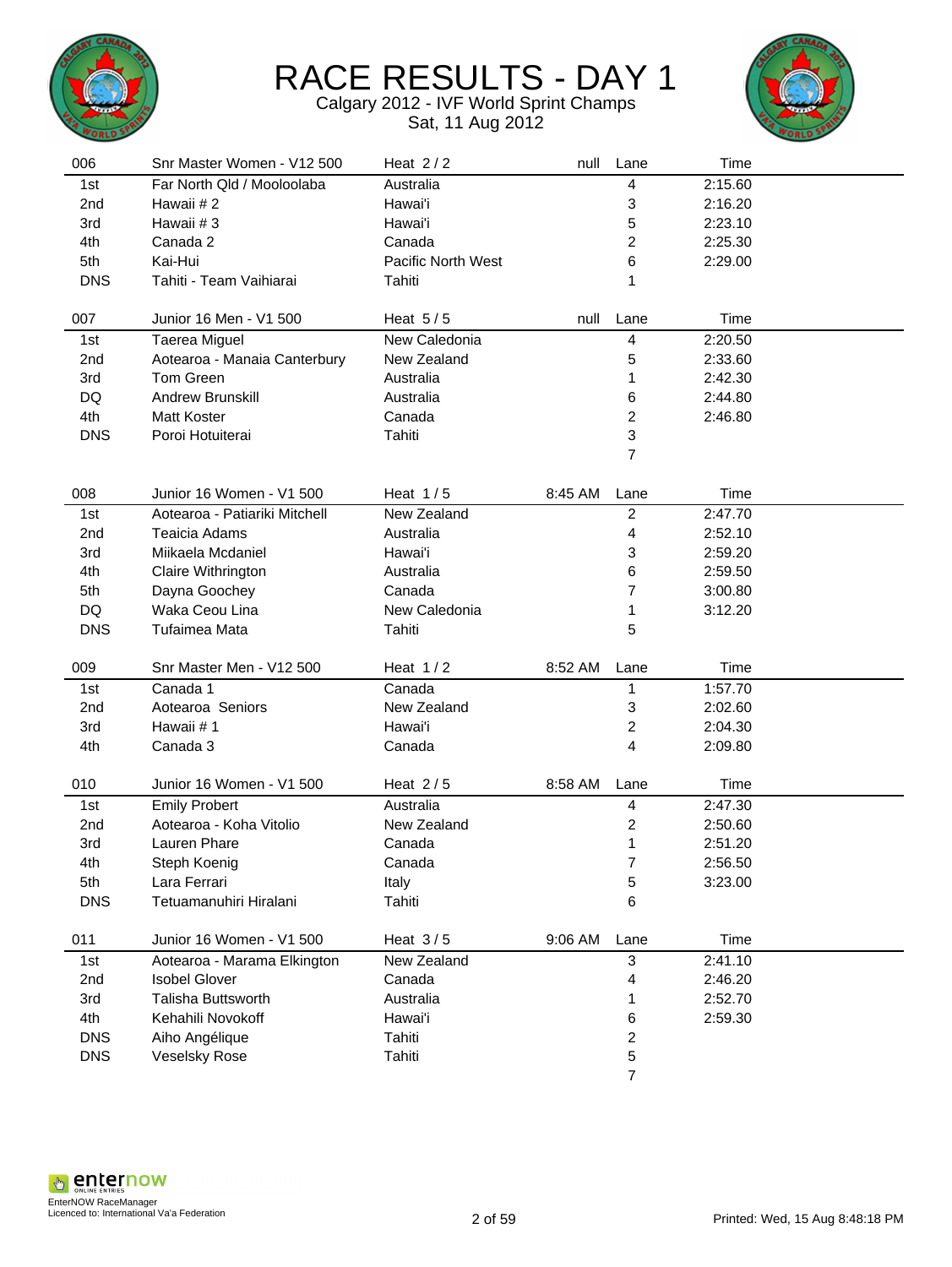



| 012             | Snr Master Men - V12 500     | Heat $2/2$         | 9:12 AM | Lane           | Time    |  |
|-----------------|------------------------------|--------------------|---------|----------------|---------|--|
| 1st             | Aotearoa Fluffy Slippers     | New Zealand        |         | 3              | 1:59.70 |  |
| 2nd             | <b>Team Siskiyou</b>         | Pacific North West |         | 1              | 2:01.40 |  |
| 3rd             | Canada 2                     | Canada             |         | 4              | 2:01.70 |  |
| 4th             | Hawaii #2                    | Hawai'i            |         | 2              | 2:05.30 |  |
|                 |                              |                    |         | 5              |         |  |
|                 |                              |                    |         |                |         |  |
| 013             | Junior 16 Women - V1 500     | Heat $4/5$         | 9:18 AM | Lane           | Time    |  |
| 1st             | Aotearoa - Alex Sinclair     | New Zealand        |         | 5              | 2:43.40 |  |
| 2nd             | <b>Grace Riley</b>           | Australia          |         | 1              | 2:44.50 |  |
| 3rd             | <b>Brittany Green</b>        | Australia          |         | 6              | 2:49.60 |  |
| 4th             | Danielle Caron               | Canada             |         | 2              | 2:53.40 |  |
| 5th             | Daniela Perazzo              | Italy              |         | 3              | 3:02.20 |  |
| <b>DNS</b>      | Tetainanuarii Fana           | Tahiti             |         | 4              |         |  |
|                 |                              |                    |         | 7              |         |  |
|                 |                              |                    |         |                |         |  |
| 014             | Junior 16 Women - V1 500     | Heat $5/5$         | 9:24 AM | Lane           | Time    |  |
| 1st             | Aotearoa - Akayshia Williams | New Zealand        |         | 4              | 2:42.90 |  |
| 2 <sub>nd</sub> | Aotearoa - Makaira Berry     | New Zealand        |         | 2              | 2:49.30 |  |
| 3rd             | <b>Keeley Ouellet</b>        | Canada             |         | 3              | 3:02.50 |  |
| 4th             | Gaia D'avella                | Italy              |         | 5              | 3:08.00 |  |
| <b>DNS</b>      | Lee Ahipua                   | Tahiti             |         | 1              |         |  |
|                 |                              |                    |         | 6              |         |  |
|                 |                              |                    |         |                |         |  |
| 015             | Master Women - V12 500       | Heat $1/2$         | 9:31 AM | Lane           | Time    |  |
| 1st             | Canada 1                     | Canada             |         | 4              | 2:12.40 |  |
| 2 <sub>nd</sub> | Aotearoa Master Women        | New Zealand        |         | 5              | 2:13.30 |  |
| 3rd             | Far North Queensland         | Australia          |         | 3              | 2:13.60 |  |
| 4th             | Hawaii #2                    | Hawai'i            |         | 1              | 2:17.40 |  |
| 5th             | Canada 3                     | Canada             |         | 6              | 2:22.80 |  |
| 6th             | Kai-Hui                      | Pacific North West |         | 2              | 2:28.50 |  |
|                 |                              |                    |         |                |         |  |
| 016             | Junior 19 Men - V1 500       | Heat $1/7$         | 9:36 AM | Lane           | Time    |  |
| DQ              | Te Otimi Patara              | Australia          |         | 7              | 2:22.80 |  |
| 1st             | Gastaldi Alberto             | Italy              |         | 3              | 2:23.00 |  |
| 2nd             | Aotearoa - Soakimi Taliauli  | New Zealand        |         | 1              | 2:24.80 |  |
| 3rd             | Glaucio Silva                | <b>Brazil</b>      |         | 5              | 2:33.10 |  |
| 4th             | Michael Maciejewski          | Canada             |         | 4              | 2:33.50 |  |
| DQ              | Matt Long                    | California         |         | 6              | 2:38.10 |  |
| <b>DNS</b>      | Maimaro Tetuanui             | Tahiti             |         | 2              |         |  |
|                 |                              |                    |         |                |         |  |
| 017             | Junior 19 Men - V1 500       | Heat $2/7$         | 9:45 AM | Lane           | Time    |  |
| 1st             | Aotearoa - Manaaki Hona      | New Zealand        |         | $\overline{2}$ | 2:24.20 |  |
| 2nd             | <b>Matt Tuck</b>             | Canada             |         | 1              | 2:27.10 |  |
| DQ              | <b>Tanner Douthit</b>        | California         |         | 4              | 2:28.30 |  |
| 3rd             | Marcial Junior               | <b>Brazil</b>      |         | 3              | 2:29.80 |  |
| 4th             | <b>Breden Beck</b>           | Hawai'i            |         | 6              | 2:30.50 |  |
| 5th             | <b>Braden Veale</b>          | Australia          |         | 7              | 2:33.90 |  |
| <b>DNS</b>      | Flores Manarii               | Tahiti             |         | 5              |         |  |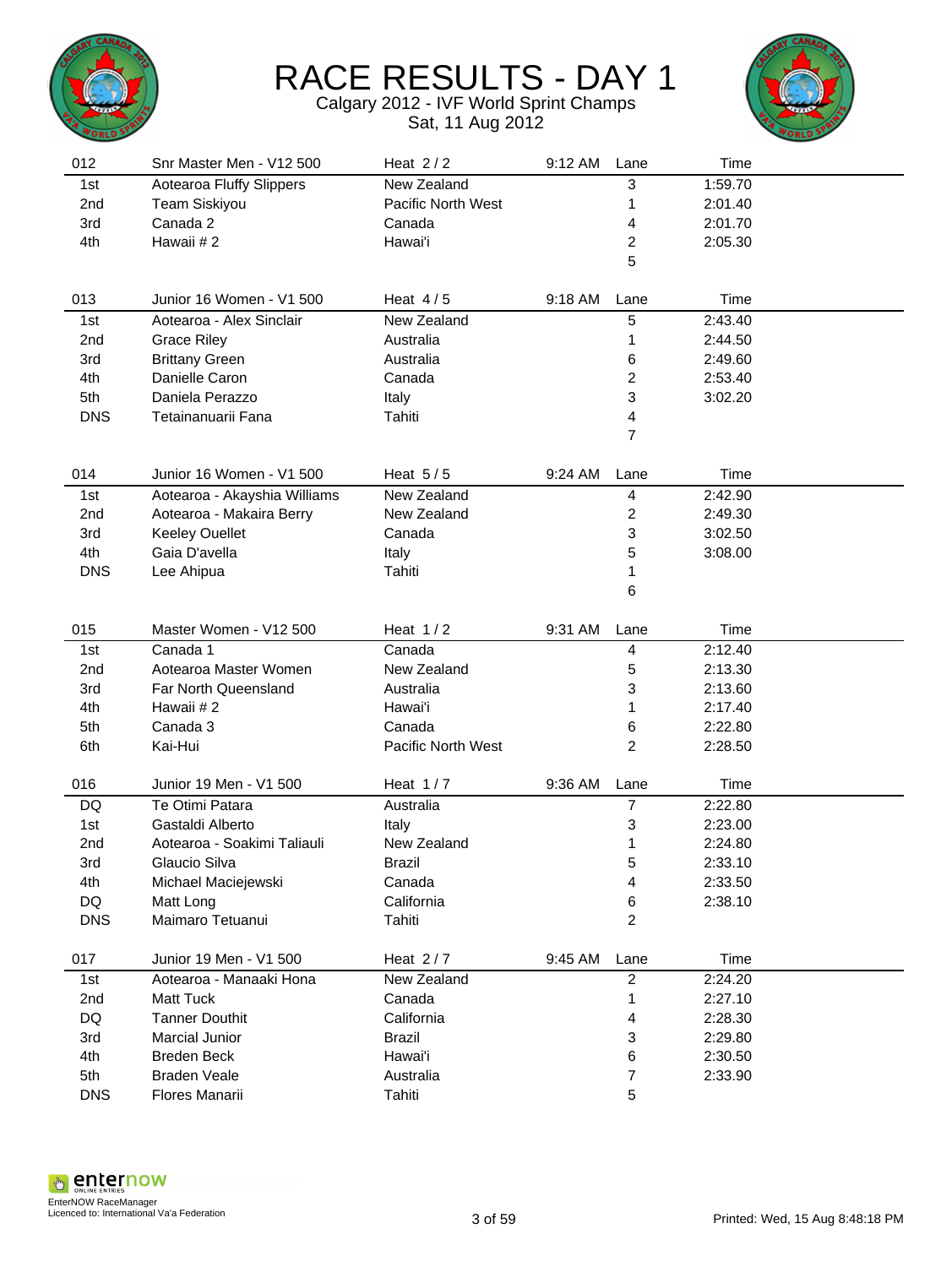



| 018             | Master Women - V12 500     | Heat $2/2$                | 9:58 AM  | Lane                    | Time    |  |
|-----------------|----------------------------|---------------------------|----------|-------------------------|---------|--|
| 1st             | Canada 2                   | Canada                    |          | 1                       | 2:12.40 |  |
| 2nd             | Mooloolaba / Koa Kai       | Australia                 |          | 4                       | 2:15.10 |  |
| 3rd             | Hawaii #1                  | Hawai'i                   |          | $\overline{\mathbf{c}}$ | 2:15.30 |  |
| 4th             | <b>POCA</b>                | California                |          | 3                       | 2:19.30 |  |
| 5th             | Hawaii #3                  | Hawai'i                   |          | 6                       | 2:24.40 |  |
| 6th             | Trillium                   | <b>Pacific North West</b> |          | $\boldsymbol{7}$        | 2:24.80 |  |
| <b>DNS</b>      | Tahiti - Team Vaihiarai    | Tahiti                    |          | 5                       |         |  |
| 019             | Junior 19 Men - V1 500     | Heat $3/7$                | null     | Lane                    | Time    |  |
| 1st             | Shawn Kahookele            | Hawai'i                   |          | 5                       | 2:25.00 |  |
| 2nd             | Miguel Leon                | Rapa Nui                  |          | 4                       | 2:27.00 |  |
| 3rd             | Aotearoa - Rhei Pare       | New Zealand               |          | $\overline{c}$          | 2:27.90 |  |
| 4th             | Zack Cobbing               | Australia                 |          | 3                       | 2:30.90 |  |
| 5th             | Reid Noble-Hearle          | Canada                    |          | $\mathbf 1$             | 2:34.40 |  |
| 6th             | Benjamin Upchurch          | California                |          | 6                       | 2:42.00 |  |
| <b>DNS</b>      | Flores Hiromana            | Tahiti                    |          | $\overline{7}$          |         |  |
|                 |                            |                           |          |                         |         |  |
| 020             | Junior 19 Men - V1 500     | Heat $4/7$                | 10:10 AM | Lane                    | Time    |  |
| 1st             | Aotearoa - Nathan Rahiri   | New Zealand               |          | $\overline{c}$          | 2:24.50 |  |
| 2nd             | Maleko Lorenzo             | Hawai'i                   |          | $\overline{7}$          | 2:25.00 |  |
| 3rd             | Jesse Miller               | Canada                    |          | 4                       | 2:27.70 |  |
| 4th             | Stephen Sorborm            | California                |          | 3                       | 2:28.40 |  |
| 5th             | Gean Lopes                 | <b>Brazil</b>             |          | 1                       | 2:28.60 |  |
| 6th             | <b>Herbert Huls</b>        | Rapa Nui                  |          | 5                       | 2:30.90 |  |
| <b>DNS</b>      | Taerea Hititua             | Tahiti                    |          | 6                       |         |  |
| 021             | Master Men - V12 500       | Heat $1/2$                | 10:15 AM | Lane                    | Time    |  |
| 1st             | Aotearoa Master Men        | New Zealand               |          | $\overline{4}$          | 1:55.30 |  |
| 2nd             | Canada 1                   | Canada                    |          | 1                       | 1:55.80 |  |
| 3rd             | Canada 2                   | Canada                    |          | 3                       | 1:59.30 |  |
| 4th             | Far North Qld / Boomerangs | Australia                 |          | $\overline{c}$          | 2:04.00 |  |
|                 |                            |                           |          | 5                       |         |  |
|                 |                            |                           |          |                         |         |  |
| 022             | Junior 19 Men - V1 500     | Heat $5/7$                | 10:20 AM | Lane                    | Time    |  |
| 1st             | Mitch Olds                 | Australia                 |          | 6                       | 2:17.50 |  |
| 2 <sub>nd</sub> | Aotearoa - Joshua Leilua   | New Zealand               |          | 1                       | 2:21.40 |  |
| 3rd             | <b>Brian McPhail</b>       | Canada                    |          | $\overline{7}$          | 2:25.00 |  |
| 4th             | Alberto Araldo             | Italy                     |          | 3                       | 2:28.80 |  |
| 5th             | Jorge Acuna                | Rapa Nui                  |          | $\overline{c}$          | 2:31.00 |  |
| 6th             | Seth Beck                  | Hawai'i                   |          | 5                       | 2:52.80 |  |
| 7th             | Renan Barcia               | Brazil                    |          | 4                       | 2:55.80 |  |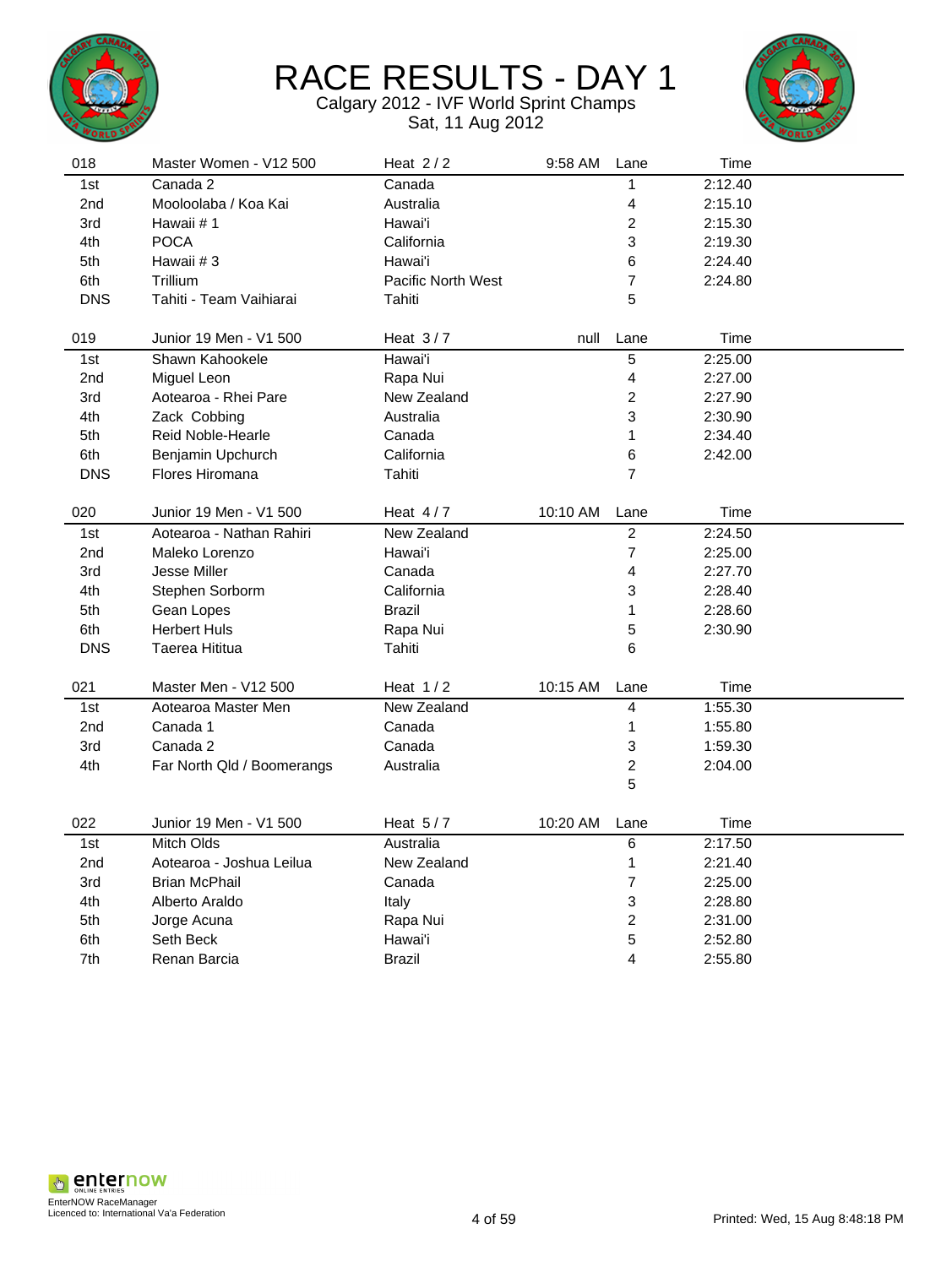



| 023             | Junior 19 Men - V1 500        | Heat $6/7$         | null     | Lane           | Time    |  |
|-----------------|-------------------------------|--------------------|----------|----------------|---------|--|
| 1st             | Aotearoa - Dylan Hohepa       | New Zealand        |          | 3              | 2:21.40 |  |
| 2nd             | Cody Silvester                | California         |          | 1              | 2:24.70 |  |
| 3rd             | Nic Wendt                     | Australia          |          | 6              | 2:24.80 |  |
| 4th             | Victor Haoa                   | Rapa Nui           |          | 5              | 2:28.30 |  |
| 5th             | Darian Williams               | Pacific North West |          | 7              | 2:39.60 |  |
| 6th             | Sidnei Menezes                | <b>Brazil</b>      |          | 2              | 3:06.70 |  |
| <b>DNS</b>      | Tavaearai Raihere             | Tahiti             |          | 4              |         |  |
|                 |                               |                    |          |                |         |  |
| 024             | Master Men - V12 500          | Heat $2/2$         | 10:32 AM | Lane           | Time    |  |
| 1st             | POCA - Scora                  | California         |          | 1              | 1:56.80 |  |
| 2nd             | Aotearoa Vaka Manu - Masters  | New Zealand        |          | 5              | 1:57.30 |  |
| 3rd             | Hawaii #1                     | Hawai'i            |          | 4              | 2:07.40 |  |
| 4th             | Canada. 3                     | Canada             |          | 2              | 2:07.70 |  |
| <b>DNS</b>      | Tahiti                        | Tahiti             |          | 3              |         |  |
|                 |                               |                    |          |                |         |  |
| 025             | Junior 19 Men - V1 500        | Heat $7/7$         | 10:37 AM | Lane           | Time    |  |
| 1st             | Joel Humby                    | Australia          |          | $\overline{7}$ | 2:22.60 |  |
| 2 <sub>nd</sub> | <b>Jesse Rios</b>             | Hawai'i            |          | 2              | 2:30.30 |  |
| 3rd             | Lambert Kévin                 | New Caledonia      |          | 4              | 2:31.30 |  |
| 4th             | Mark Miyamoto                 | California         |          | 3              | 2:31.90 |  |
| 5th             | Sean McGuire                  | Canada             |          | 5              | 2:40.80 |  |
| 6th             | João Tomaz                    | <b>Brazil</b>      |          | 6              | 2:42.10 |  |
| <b>DNS</b>      | Kaiha Moana                   | Tahiti             |          | 1              |         |  |
|                 |                               |                    |          |                |         |  |
| 026             | Golden Master Women - V12 500 | St. Final          | 10:51 AM | Lane           | Time    |  |
| 1st             | Hawaii #1                     | Hawai'i            |          | 7              | 2:17.90 |  |
| 2nd             | Aotearoa Golden Years         | New Zealand        |          | 4              | 2:22.90 |  |
| 3rd             | Hawaii #2                     | Hawai'i            |          | 3              | 2:25.20 |  |
| 4th             | Canada 1                      | Canada             |          | 1              | 2:27.20 |  |
| 5th             | Hawaii #3                     | Hawai'i            |          | 5              | 2:27.40 |  |
| 6th             | Lilikoi                       | Pacific North West |          | 2              | 2:31.40 |  |
| 7th             | Canada 2                      | Canada             |          | 6              | 2:56.10 |  |
|                 |                               |                    |          |                |         |  |
| 027             | Junior 19 Women - V1 500      | Heat $1/4$         | 10:57 AM | Lane           | Time    |  |
| 1st             | Aotearoa - Kataraina Brown    | New Zealand        |          | 1              | 2:40.70 |  |
| 2nd             | Emma Beckwith                 | Canada             |          | 2              | 2:47.60 |  |
| 3rd             | Jen Davis                     | Australia          |          | 7              | 2:48.20 |  |
| 4th             | Daisy Linden                  | Canada             |          | 6              | 2:56.20 |  |
| <b>DNS</b>      | Lee Terena                    | Tahiti             |          | 3              |         |  |
| <b>DNS</b>      | Deane Jessica                 | Tahiti             |          | 5              |         |  |
|                 |                               |                    |          |                |         |  |
| 028             | Junior 19 Women - V1 500      | Heat $2/4$         | null     | Lane           | Time    |  |
| 1st             | Aotearoa - Kamilla Brown      | New Zealand        |          | 4              | 2:45.90 |  |
| 2nd             | Aotearoa - Kulia Moala        | New Zealand        |          | 7              | 2:49.90 |  |
| 3rd             | Kaulu Lu'uwai                 | Hawai'i            |          | 1              | 2:50.20 |  |
| 4th             | Robin Sutherland              | Canada             |          | 2              | 2:51.10 |  |
| 5th             | <b>Brook Bobb-Reid</b>        | Pacific North West |          | 5              | 3:21.20 |  |
| <b>DNS</b>      | Pani Florina                  | Tahiti             |          | 3              |         |  |
| <b>DNS</b>      | Tamara Oliveria               | <b>Brazil</b>      |          | 6              |         |  |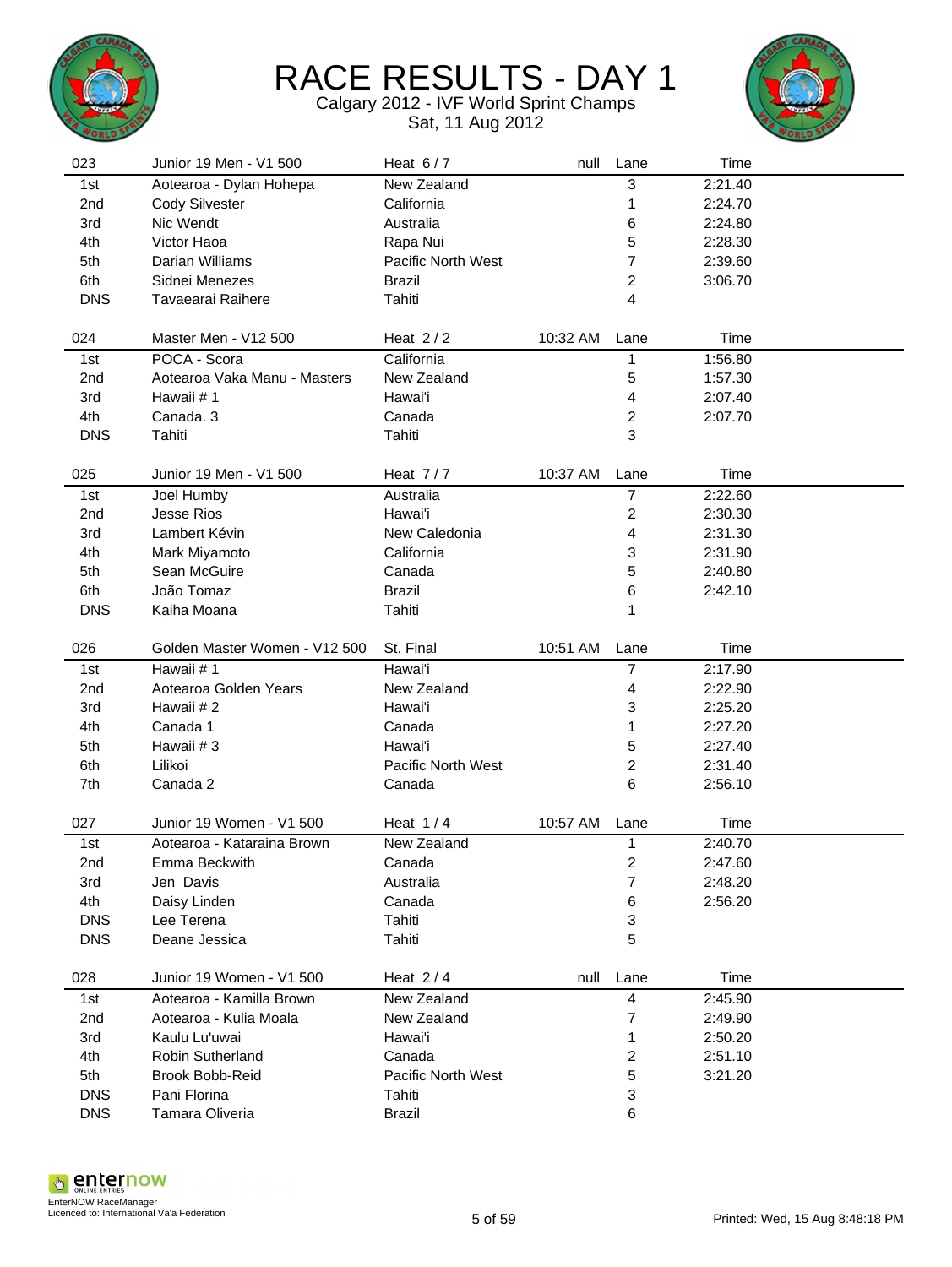



| 029             | Master 70 Men - V12 500      | St. Final          | 11:08 AM | Lane           | Time    |  |
|-----------------|------------------------------|--------------------|----------|----------------|---------|--|
| 1st             | Hawaii #1                    | Hawai'i            |          | 1              | 2:12.70 |  |
| 2 <sub>nd</sub> | Hawaii #2                    | Hawai'i            |          | 3              | 2:16.60 |  |
| 3rd             | Canada 1                     | Canada             |          | $\overline{2}$ | 2:23.70 |  |
|                 |                              |                    |          |                |         |  |
| 030             | Junior 19 Women - V1 500     | Heat $3/4$         | 11:17 AM | Lane           | Time    |  |
| 1st             | Aotearoa - Te Amohia Walker  | New Zealand        |          | 3              | 2:41.10 |  |
| 2nd             | Aleea Dahinden               | Canada             |          | 6              | 2:42.30 |  |
| 3rd             | Rebecca Rasmussen            | Australia          |          | 1              | 2:43.50 |  |
| 4th             | <b>Taelar Samuel</b>         | Italy              |          | 5              | 2:45.50 |  |
| 5th             | Julia Veidt                  | Canada             |          | 2              | 2:50.10 |  |
| <b>DNS</b>      | Maono Tenaturanui            | Tahiti             |          | 4              |         |  |
| <b>DNS</b>      | Kaulu Lu'uwai                | Hawai'i            |          | 7              |         |  |
|                 |                              |                    |          |                |         |  |
| 031             | Junior 19 Women - V1 500     | Heat $4/4$         | 11:23 AM | Lane           | Time    |  |
| 1st             | Aotearoa - Te Ara Minhinnick | New Zealand        |          | 3              | 2:43.00 |  |
| 2nd             | Manate Moetuarii             | New Caledonia      |          | 1              | 2:46.90 |  |
| 3rd             | Aotearoa - Aurora Akauola    | New Zealand        |          | 5              | 2:49.50 |  |
| 4th             | Clara-Louise Schirrmeister   | Canada             |          | 2              | 2:49.80 |  |
| 5th             | Eliete Bazanela              | <b>Brazil</b>      |          | 6              | 2:50.90 |  |
| <b>DNS</b>      | Taruoura, Rarahu             | Tahiti             |          | 4              |         |  |
| <b>DNS</b>      | <b>Flores Utiutirei</b>      | Tahiti             |          | $\overline{7}$ |         |  |
|                 |                              |                    |          |                |         |  |
| 032             | Junior 16 Men - V12 500      | St. Final          | 11:29 AM | Lane           | Time    |  |
| 1st             | Hawaii #2                    | Hawai'i            |          | 1              | 1:59.10 |  |
| 2nd             | Aotearoa Takihoe             | New Zealand        |          | 4              | 1:59.70 |  |
| 3rd             | Aotearoa Hoe Tonga           | New Zealand        |          | $\overline{c}$ | 2:04.00 |  |
| 4th             | Aotearoa Waitemata           | New Zealand        |          | 6              | 2:04.30 |  |
| 5th             | Canada 1                     | Canada             |          | 3              | 2:06.60 |  |
| <b>DNS</b>      | Hawaii #1                    | Hawai'i            |          | 5              |         |  |
|                 |                              |                    |          | 7              |         |  |
| 033             | Open Women - V1 500          | Heat $1/8$         | null     | Lane           | Time    |  |
|                 |                              |                    |          |                |         |  |
| 1st             | Aotearoa - Marianna Hodges   | New Zealand        |          | 5              | 2:33.60 |  |
| 2nd             | Maile Leslie                 | Hawai'i            |          | 1              | 2:35.30 |  |
| 3rd             | Kamini Jain                  | Canada             |          | 2              | 2:35.40 |  |
| 4th             | <b>Trisha Coreless</b>       | England            |          | 6              | 2:46.50 |  |
| 5th             | Antonia Nicolo               | Australia          |          | 4              | 2:53.00 |  |
| 6th             | <b>Maurer Mathilde</b>       | New Caledonia      |          | 3              | 2:55.90 |  |
| <b>DNS</b>      | Rooarii Poerava              | Tahiti             |          | $\overline{7}$ |         |  |
| 034             | Snr Master Men - V12 500     | Final              | null     | Lane           | Time    |  |
| 1st             | Canada 1                     | Canada             |          | 4              | 2:06.70 |  |
| 2nd             | Aotearoa Fluffy Slippers     | New Zealand        |          | 3              | 2:08.80 |  |
| 3rd             | <b>Team Siskiyou</b>         | Pacific North West |          | 5              | 2:09.50 |  |
| 4th             | Canada 2                     | Canada             |          | 6              | 2:10.90 |  |
| 5th             | Hawaii #1                    | Hawai'i            |          | 1              | 2:11.80 |  |
| 6th             | Aotearoa Seniors             | New Zealand        |          | 2              | 2:12.70 |  |
| 7th             | Hawaii #2                    | Hawai'i            |          | 7              | 2:16.00 |  |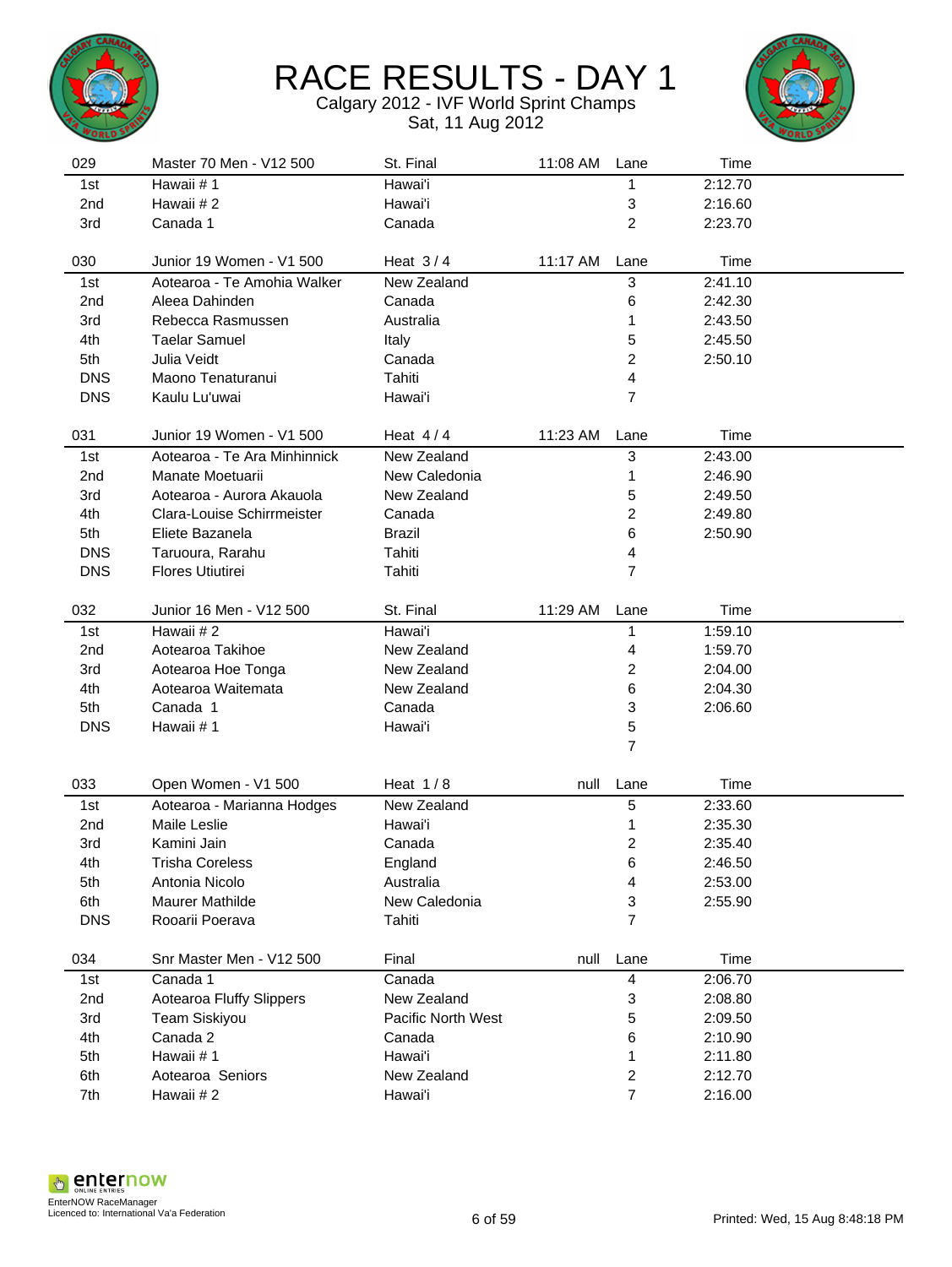



| 035             | Open Women - V1 500          | Heat $2/8$         | 11:52 AM | Lane           | Time    |  |
|-----------------|------------------------------|--------------------|----------|----------------|---------|--|
| 1st             | Aotearoa - Claire Sykes      | New Zealand        |          | 6              | 2:34.50 |  |
| 2nd             | Cheance Adair                | California         |          | 1              | 2:45.30 |  |
| 3rd             | <b>Lindsey Shank</b>         | Hawai'i            |          | 4              | 2:45.70 |  |
| 4th             | Siobhan Thomas               | England            |          | 5              | 2:49.40 |  |
| 5th             | Mekenese Maketalena          | New Caledonia      |          | 2              | 3:01.10 |  |
| <b>DNS</b>      | Migneux Rose                 | Tahiti             |          | 3              |         |  |
|                 |                              |                    |          |                |         |  |
| 036             | Open Women - V1 500          | Heat $3/8$         | 11:59 AM | Lane           | Time    |  |
| 1st             | Aotearoa - Kiwi Campbell     | New Zealand        |          | 3              | 2:35.80 |  |
| 2nd             | <b>Barbou Marcy</b>          | New Caledonia      |          | 7              | 2:39.80 |  |
| 3rd             | <b>Racheal Brunstsch</b>     | Hawai'i            |          | 4              | 2:40.20 |  |
| 4th             | <b>Christine Pogue</b>       | Canada             |          | 5              | 2:43.20 |  |
| 5th             | Eliete Bazanela              | <b>Brazil</b>      |          | 2              | 2:53.10 |  |
| 6th             | Autumn Washington (Williams) | Pacific North West |          | 6              | 3:01.80 |  |
| <b>DNS</b>      | Vairaaroa Healani            | Tahiti             |          | 1              |         |  |
|                 |                              |                    |          |                |         |  |
| 037             | Junior 19 Men - V12 500      | Heat $1/2$         | 12:05 PM | Lane           | Time    |  |
| 1st             | Aotearoa Tangi-te-kiwi       | New Zealand        |          | 4              | 1:57.30 |  |
| 2 <sub>nd</sub> | Boomerangs                   | Australia          |          | 3              | 1:57.80 |  |
| 3rd             | Canada 1                     | Canada             |          | 2              | 2:00.30 |  |
| 4th             | Hawaii #2                    | Hawai'i            |          | 5              | 2:10.50 |  |
| <b>DNS</b>      | Tahiti                       | Tahiti             |          | 1              |         |  |
|                 |                              |                    |          |                |         |  |
|                 |                              |                    |          |                |         |  |
| 038             | Open Women - V1 500          | Heat $4/8$         | 12:11 PM | Lane           | Time    |  |
| 1st             | Melanie Conard               | Canada             |          | 1              | 2:41.80 |  |
| 2 <sub>nd</sub> | Dayone Rossi                 | <b>Brazil</b>      |          | 3              | 2:50.60 |  |
| 3rd             | Kiihapaa Magnolia            | New Caledonia      |          | 4              | 2:55.20 |  |
| 4th             | <b>Charlotte Huggins</b>     | California         |          | 6              | 3:00.10 |  |
| 5th             | Lavinia Testa                | Italy              |          | 5              | 3:05.00 |  |
| <b>DNS</b>      | Taputuarai Sandreane         | Tahiti             |          | $\overline{c}$ |         |  |
|                 |                              |                    |          |                |         |  |
| 039             | Open Women - V1 500          | Heat $5/8$         | 12:17 PM | Lane           | Time    |  |
| 1st             | Leanne Stanley               | Canada             |          | 1              | 2:32.10 |  |
| 2nd             | Aotearoa - Bess Halley       | New Zealand        |          | 3              | 2:38.90 |  |
| 3rd             | Dee Patterson                | England            |          | 6              | 2:42.60 |  |
| 4th             | Chelsa Kahalepauole          | Hawai'i            |          | 7              | 2:42.90 |  |
| 5th             | Leeh Beebe                   | California         |          | 2              | 2:45.30 |  |
| 6th             | Suzanne Maksan               | Australia          |          | 4              | 2:59.30 |  |
| 7th             | Aline Lopes                  | <b>Brazil</b>      |          | 5              | 4:00.50 |  |
| 040             | Junior 19 Men - V12 500      | Heat $2/2$         | 12:23 PM | Lane           | Time    |  |
| 1st             | Aotearoa J19 Men             | New Zealand        |          | $\sqrt{3}$     | 1:56.90 |  |
| 2nd             | Hawaii #1                    | Hawai'i            |          | $\overline{c}$ | 1:59.20 |  |
| 3rd             | Canada 2                     | Canada             |          | 4              | 2:07.90 |  |
| 4th             | Canada 3                     | Canada             |          | 1              | 2:20.10 |  |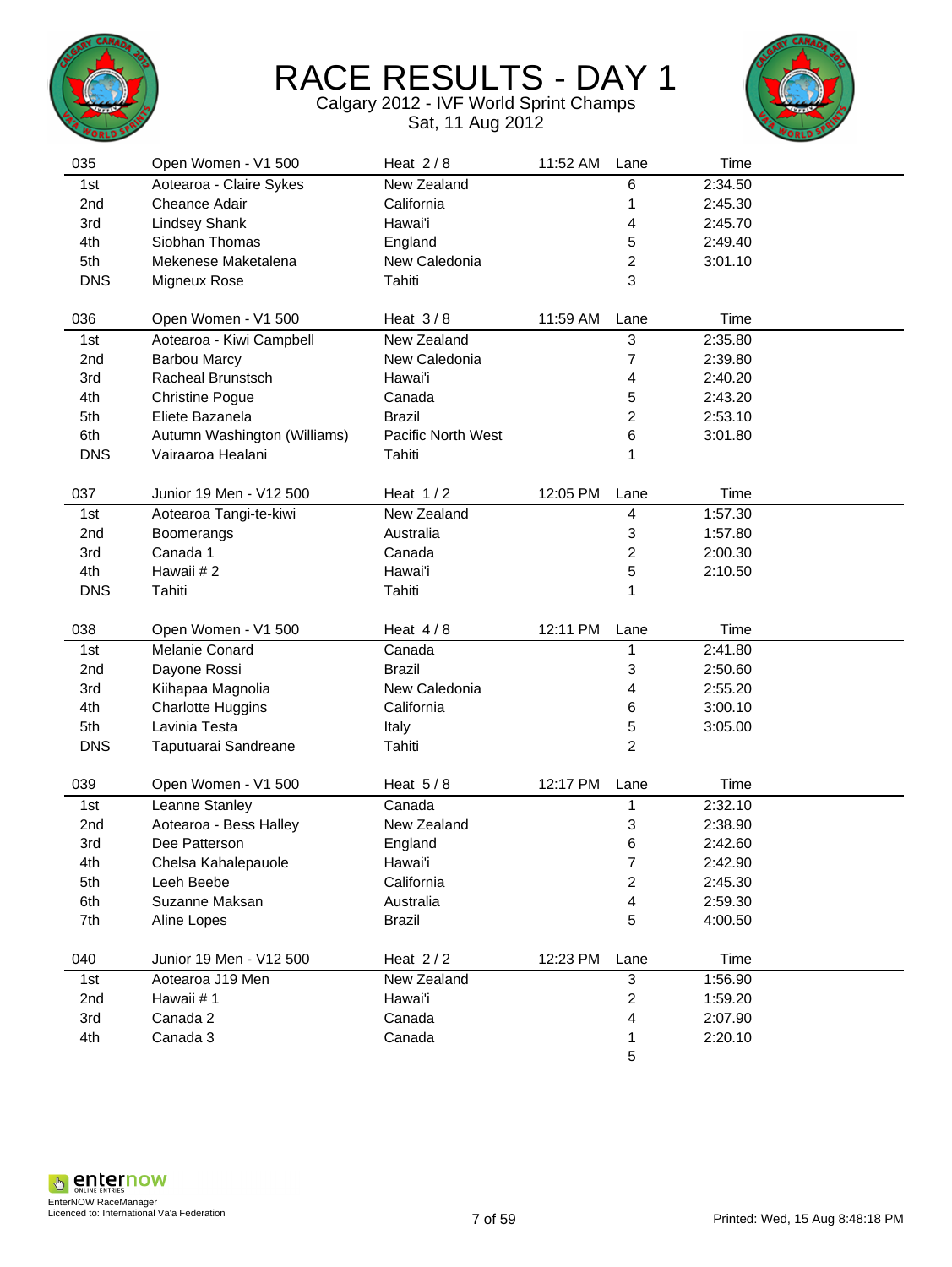



| 041             | Open Women - V1 500          | Heat $6/8$         | 12:29 PM | Lane           | Time    |  |
|-----------------|------------------------------|--------------------|----------|----------------|---------|--|
| 1st             | Chelsey Tidmarsh             | Canada             |          | 3              | 2:39.50 |  |
| 2nd             | Celeste Wise                 | California         |          | 6              | 2:47.60 |  |
| 3rd             | Jaclyn Nagano                | Pacific North West |          | 2              | 2:54.00 |  |
| DQ              | Maryann Ma'afu-Moss          | Fiji               |          | 5              | 2:59.10 |  |
| 4th             | Silvia Hargreaves            | <b>Brazil</b>      |          | 1              | 3:04.40 |  |
| <b>DNS</b>      | Taruoura Teraivetea          | Tahiti             |          | 4              |         |  |
|                 |                              |                    |          |                |         |  |
| 042             | Open Women - V1 500          | Heat $7/8$         | 12:36 PM | Lane           | Time    |  |
| 1st             | Aotearoa - Vesna Radonich    | New Zealand        |          | 3              | 2:34.70 |  |
| <b>DQ</b>       | Stephanie Siaris             | California         |          | 6              | 2:49.20 |  |
| 2nd             | Veronica Thorpe              | Australia          |          | 2              | 2:50.10 |  |
| DQ              | Mere Raikoti                 | Fiji               |          | 5              | 3:04.90 |  |
| <b>DNS</b>      | Noho Marguerite              | Tahiti             |          | 4              |         |  |
|                 |                              |                    |          |                |         |  |
| 043             | Golden Master Men - V12 500  | St. Final          | 12:43 PM | Lane           | Time    |  |
| 1st             | Canada 1                     | Canada             |          | 4              | 1:59.40 |  |
| 2nd             | Hawaii #3                    | Hawai'i            |          | 3              | 2:01.80 |  |
| 3rd             | Hawaii #1                    | Hawai'i            |          | 1              | 2:04.30 |  |
| 4th             | Hawaii #2                    | Hawai'i            |          | 5              | 2:05.10 |  |
| 5th             | Canada 2                     | Canada             |          | $\overline{2}$ | 2:11.90 |  |
| 044             | Open Women - V1 500          | Heat $8/8$         | 12:47 PM | Lane           | Time    |  |
| 1st             | Aotearoa - Stacey Davis      | New Zealand        |          | 6              | 2:34.70 |  |
| 2 <sub>nd</sub> | Leanne Zrum                  | Canada             |          | 2              | 2:42.10 |  |
| 3rd             | Cecillia Kado                | Fiji               |          | 3              | 2:56.30 |  |
| 4th             | Autai Luana                  | New Caledonia      |          | 5              | 2:59.50 |  |
| 5th             | Flavia Ghedini               | Italy              |          | 4              | 3:16.10 |  |
| 6th             | <b>Heather Sinclair</b>      | Australia          |          | 1              | 3:21.20 |  |
|                 |                              |                    |          |                |         |  |
| 045             | Open Men - V1 500            | Heat 1/10          | 12:53 PM | Lane           | Time    |  |
| 1st             | Shawn Kahookele              | Hawai'i            |          | 6              | 2:17.60 |  |
| 2nd             | Graham Smith                 | Canada             |          | 5              | 2:18.70 |  |
| 3rd             | Jasen Kaya                   | Pacific North West |          | 2              | 2:27.10 |  |
| 4th             | <b>DUGAY Geoffroy</b>        | France             |          | 1              | 2:33.30 |  |
| 5th             | Nicolo Tommasini             | Italy              |          | 3              | 2:34.30 |  |
| 6th             | Murilo Pinheiro              | <b>Brazil</b>      |          | 4              | 2:50.90 |  |
| <b>DNS</b>      | Tavaearii Harley             | Tahiti             |          | $\overline{7}$ |         |  |
| 046             | Snr Master Women - V12 500   | Final              | 1:00 PM  | Lane           | Time    |  |
| 1st             | Hawaii #1                    | Hawai'i            |          | 3              | 2:10.60 |  |
| 2nd             | Far North Qld / Mooloolaba   | Australia          |          | 4              | 2:11.40 |  |
| 3rd             | Hawaii #2                    | Hawai'i            |          | 5              | 2:12.40 |  |
| 4th             | Canada 1                     | Canada             |          | 2              | 2:13.00 |  |
| 5th             | Aotearoa Senior Master Women | New Zealand        |          | 6              | 2:14.50 |  |
| 6th             | Hawaii #3                    | Hawai'i            |          | 1              | 2:17.60 |  |
| 7th             | Canada 2                     | Canada             |          | $\overline{7}$ | 2:22.10 |  |
|                 |                              |                    |          |                |         |  |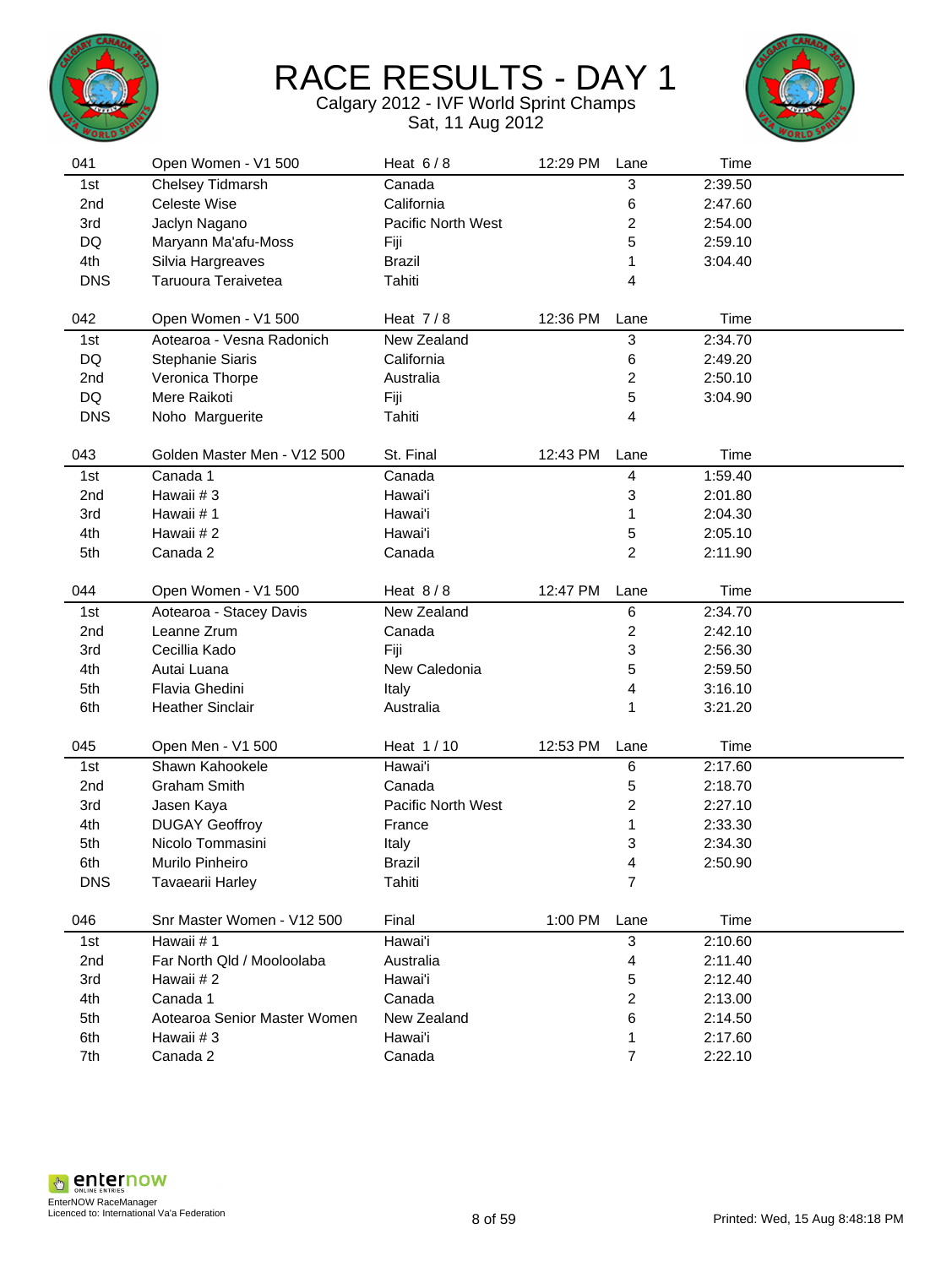



| 047        | Open Men - V1 500           | Heat 2/10                 | 1:06 PM   | Lane                      | Time    |  |
|------------|-----------------------------|---------------------------|-----------|---------------------------|---------|--|
| 1st        | Kai Bartlett                | Hawai'i                   |           | 6                         | 2:13.40 |  |
| 2nd        | <b>HENRI Mathieu</b>        | France                    |           | $\ensuremath{\mathsf{3}}$ | 2:16.60 |  |
| 3rd        | <b>Tihopu Jessy</b>         | New Caledonia             |           | $\overline{c}$            | 2:19.20 |  |
| 4th        | Vance Hashimoto             | Pacific North West        |           | $\overline{\mathbf{4}}$   | 2:23.40 |  |
| 5th        | David Ika                   | Rapa Nui                  |           | 1                         | 2:23.50 |  |
| <b>DNS</b> | Hamblin Tereiarii           | Tahiti                    |           | 5                         |         |  |
|            |                             |                           |           |                           |         |  |
| 048        | Open Men - V1 500           | Heat 3/10                 | $1:11$ PM | Lane                      | Time    |  |
| 1st        | Alfred Van Gieson           | Hawai'i                   |           | $\overline{\mathbf{4}}$   | 2:15.10 |  |
| 2nd        | <b>Brent Campbell</b>       | California                |           | 1                         | 2:18.90 |  |
| 3rd        | David Williams              | <b>Pacific North West</b> |           | 3                         | 2:19.60 |  |
| 4th        | Aotearoa - Ioane Papalii    | New Zealand               |           | $\overline{7}$            | 2:23.40 |  |
| 5th        | Parotu Laurent              | New Caledonia             |           | $\overline{c}$            | 2:24.30 |  |
| 6th        | Sergio Prieto               | Brazil                    |           | 5                         | 2:26.70 |  |
| <b>DNS</b> | Dubois Taaroa               | Tahiti                    |           | 6                         |         |  |
|            |                             |                           |           |                           |         |  |
| 049        | Open Men - V1 500           | Heat 4/10                 | 1:19 PM   | Lane                      | Time    |  |
| 1st        | Aotearoa - Mark Williams    | New Zealand               |           | $\overline{3}$            | 2:20.80 |  |
| 2nd        | Alex Edwards                | England                   |           | 5                         | 2:23.00 |  |
| 3rd        | <b>Calvin Chow</b>          | Canada                    |           | $\mathbf{1}$              | 2:23.60 |  |
| 4th        | Alberto Gastaldi            | Italy                     |           | $\overline{7}$            | 2:24.40 |  |
| 5th        | Ollier Rudy                 | New Caledonia             |           | 4                         | 2:25.90 |  |
| 6th        | Mariano Larghi              | Argentina                 |           | 6                         | 2:54.50 |  |
| <b>DNS</b> | Vairaaroa Tainuiatea        | Tahiti                    |           | $\overline{2}$            |         |  |
|            |                             |                           |           |                           |         |  |
| 050        | Open Men - V1 500           | Heat 5/10                 | 1:24 PM   | Lane                      | Time    |  |
| 1st        | Aotearoa - Caleb Wharepapa  | New Zealand               |           | $\overline{3}$            | 2:14.30 |  |
| 2nd        | <b>Mael Carey</b>           | Hawai'i                   |           | 5                         | 2:16.50 |  |
| 3rd        | Jose Idalgo                 | Rapa Nui                  |           | 1                         | 2:23.50 |  |
| 4th        | <b>Brian Denholm</b>        | England                   |           | $\overline{c}$            | 2:26.10 |  |
| 5th        | Cody Simpson                | California                |           | 6                         | 2:36.10 |  |
| 6th        | <b>Tony Bond</b>            | Australia                 |           | $\overline{\mathbf{4}}$   | 2:49.70 |  |
|            |                             |                           |           | $\overline{7}$            |         |  |
| 051        | Open Men - V1 500           | Heat 6/10                 | 1:31 PM   | Lane                      | Time    |  |
| 1st        | Aotearoa - Bradley Anderson | New Zealand               |           | $\overline{1}$            | 2:13.30 |  |
| 2nd        | Danny Ching                 | California                |           | $\overline{\mathbf{4}}$   | 2:15.00 |  |
| 3rd        | Simon MacFarlen             | England                   |           | $\overline{7}$            | 2:23.70 |  |
| 4th        | Johnatan Leon               | Rapa Nui                  |           | 3                         | 2:26.60 |  |
| DQ         | Cooper Lovano               | California                |           | $\overline{c}$            | 2:46.30 |  |
| 5th        | Daniele Bartolotta          | Italy                     |           | 5                         | 2:46.90 |  |
| <b>DNS</b> | <b>Salmon Charles</b>       | Tahiti                    |           | 6                         |         |  |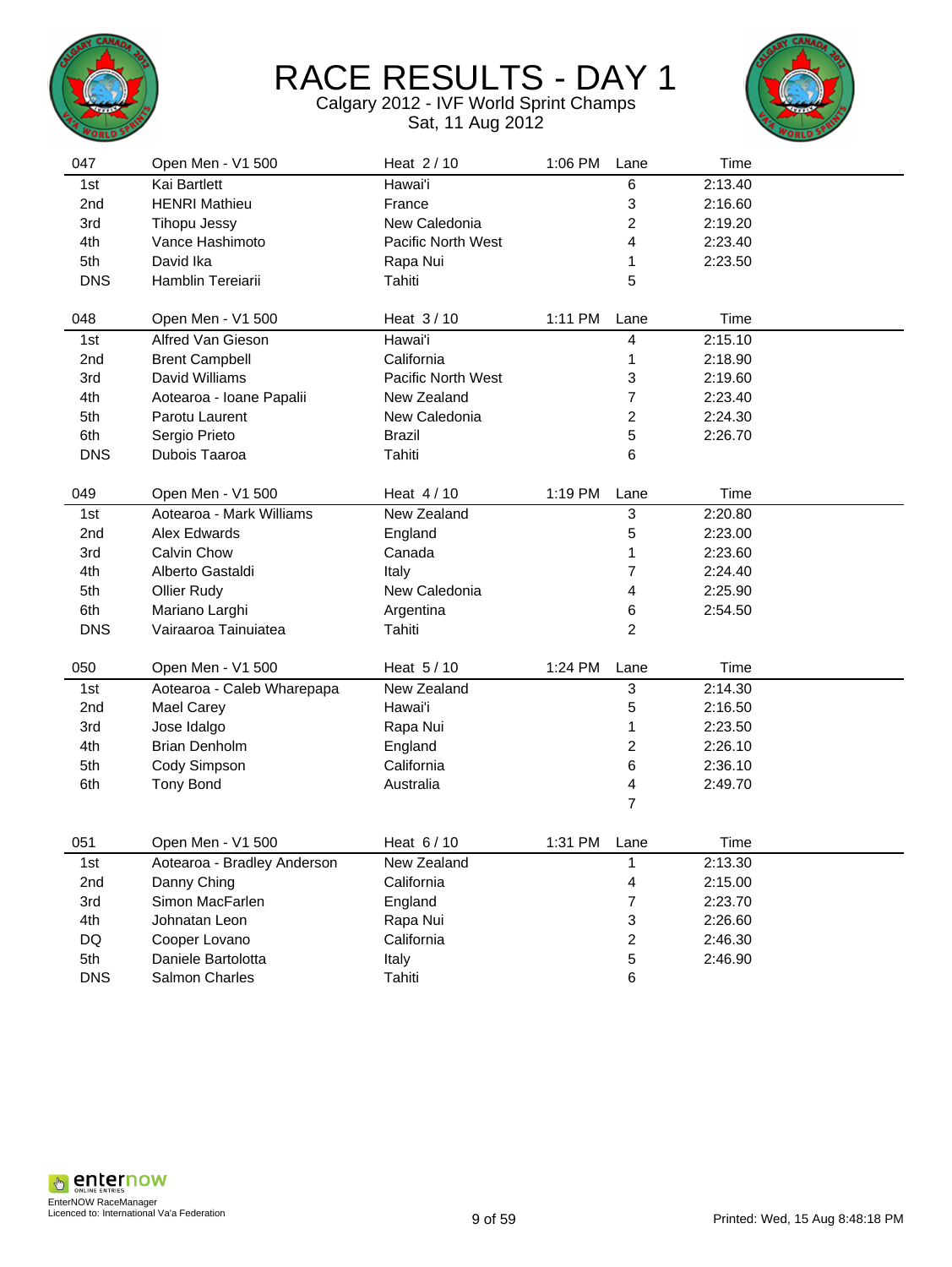



| 052             | Master Women - V12 500              | Final                      | 1:37 PM | Lane                    | Time               |  |
|-----------------|-------------------------------------|----------------------------|---------|-------------------------|--------------------|--|
| 1st             | Canada 1                            | Canada                     |         | 4                       | 2:08.80            |  |
| 2nd             | Aotearoa Master Women               | New Zealand                |         | 5                       | 2:10.50            |  |
| 3rd             | Far North Queensland                | Australia                  |         | 6                       | 2:11.30            |  |
| 4th             | Mooloolaba / Koa Kai                | Australia                  |         | $\overline{c}$          | 2:12.00            |  |
| 5th             | Canada 2                            | Canada                     |         | 3                       | 2:12.80            |  |
| 6th             | Hawaii #1                           | Hawai'i                    |         | 1                       | 2:15.50            |  |
| 7th             | Hawaii #2                           | Hawai'i                    |         | $\overline{7}$          | 2:16.40            |  |
|                 |                                     |                            |         |                         |                    |  |
| 053             | Open Men - V1 500                   | Heat 7/10                  | 1:42 PM | Lane                    | Time               |  |
| 1st             | Ryan Dolan                          | Hawai'i                    |         | $\sqrt{3}$              | 2:12.90            |  |
| 2nd             | Aotearoa - Marty McDowell           | New Zealand                |         | $\overline{\mathbf{c}}$ | 2:15.20            |  |
| 3rd             | Rafael Andrade                      | <b>Brazil</b>              |         | 6                       | 2:19.10            |  |
| 4th             | Ashley James                        | Canada                     |         | 5                       | 2:20.20            |  |
| 5th             | <b>TUPAIA William</b>               | France                     |         | 1                       | 2:22.50            |  |
| 6th             | Carlos Lillo                        | Rapa Nui                   |         | 4                       | 2:22.80            |  |
| <b>DNS</b>      | <b>Trope Clovis</b>                 | Tahiti                     |         | $\overline{7}$          |                    |  |
|                 |                                     |                            |         |                         |                    |  |
| 054             | Open Men - V1 500                   | Heat 8/10                  | 1:47 PM | Lane                    | Time               |  |
| 1st             | Aotearoa - Shannon Moon             | New Zealand                |         | 4                       | 2:14.40            |  |
| 2 <sub>nd</sub> | Katoa Suliano                       | New Caledonia              |         | 1                       | 2:15.60            |  |
| 3rd             | Alan Reynol                         | Brazil                     |         | 6                       | 2:18.10            |  |
| 4th             | Jeff Fink                           | Canada                     |         | $\overline{c}$          | 2:22.10            |  |
| 5th             | Jerome Friedrich                    | Germany                    |         | 5                       | 2:23.00            |  |
| 6th             | Shaun Evola                         | California                 |         | 3                       | 2:28.90            |  |
|                 |                                     |                            |         |                         |                    |  |
| 055             | Open Women - V12 500                | Heat $1/3$                 | 1:59 PM | Lane                    | Time               |  |
| 1st             | Aotearoa Kaiarahi Toa-Ahurei        | New Zealand                |         | 4                       | 2:05.30            |  |
| 2nd             | Canada 1                            | Canada                     |         | 2                       | 2:06.60            |  |
| 3rd             | Hawaii #2                           | Hawai'i                    |         | 3                       | 2:13.20            |  |
| 4th             | Autumn Rose                         | Pacific North West         |         | 1                       | 2:18.70            |  |
| <b>DNS</b>      | Tahiti                              | Tahiti                     |         | 5                       |                    |  |
|                 |                                     |                            |         |                         |                    |  |
| 056<br>1st      | Open Men - V1 500<br>Felipe Neumann | Heat 9/10<br><b>Brazil</b> | 2:05 PM | Lane<br>5               | Time<br>2:21.10    |  |
| 2nd             | Pito Cyril                          | New Caledonia              |         | $\overline{\mathbf{c}}$ | 2:21.30            |  |
| 3rd             | Lorenzo Haoa                        | Rapa Nui                   |         | 3                       | 2:21.40            |  |
| 4th             | Matthew Abbott                      | Canada                     |         |                         |                    |  |
| 5th             | Dominic Froehli                     | Switzerland                |         | 4<br>6                  | 2:23.50<br>2:26.00 |  |
| 6th             |                                     | California                 |         |                         | 2:35.10            |  |
|                 | Tyler Irwin                         |                            |         | 1                       |                    |  |
| 057             | Open Men - V1 500                   | Heat 10/10                 | 2:10 PM | Lane                    | Time               |  |
| 1st             | <b>Tihopu Jerry</b>                 | New Caledonia              |         | $\overline{c}$          | 2:14.70            |  |
| 2nd             | Tim Lara                            | Hawai'i                    |         | 1                       | 2:19.70            |  |
| 3rd             | Reginaldo Birkbeck                  | <b>Brazil</b>              |         | 5                       | 2:22.20            |  |
| 4th             | Rafael Tuki                         | Rapa Nui                   |         | 4                       | 2:25.30            |  |
| 5th             | Rob Magus                           | Canada                     |         | 3                       | 2:26.90            |  |
| 6th             | <b>ARRIBAT Benoit</b>               | France                     |         | $\overline{\mathbf{7}}$ | 2:28.50            |  |
| 7th             | Rhys Morgan                         | Australia                  |         | 6                       | 2:33.30            |  |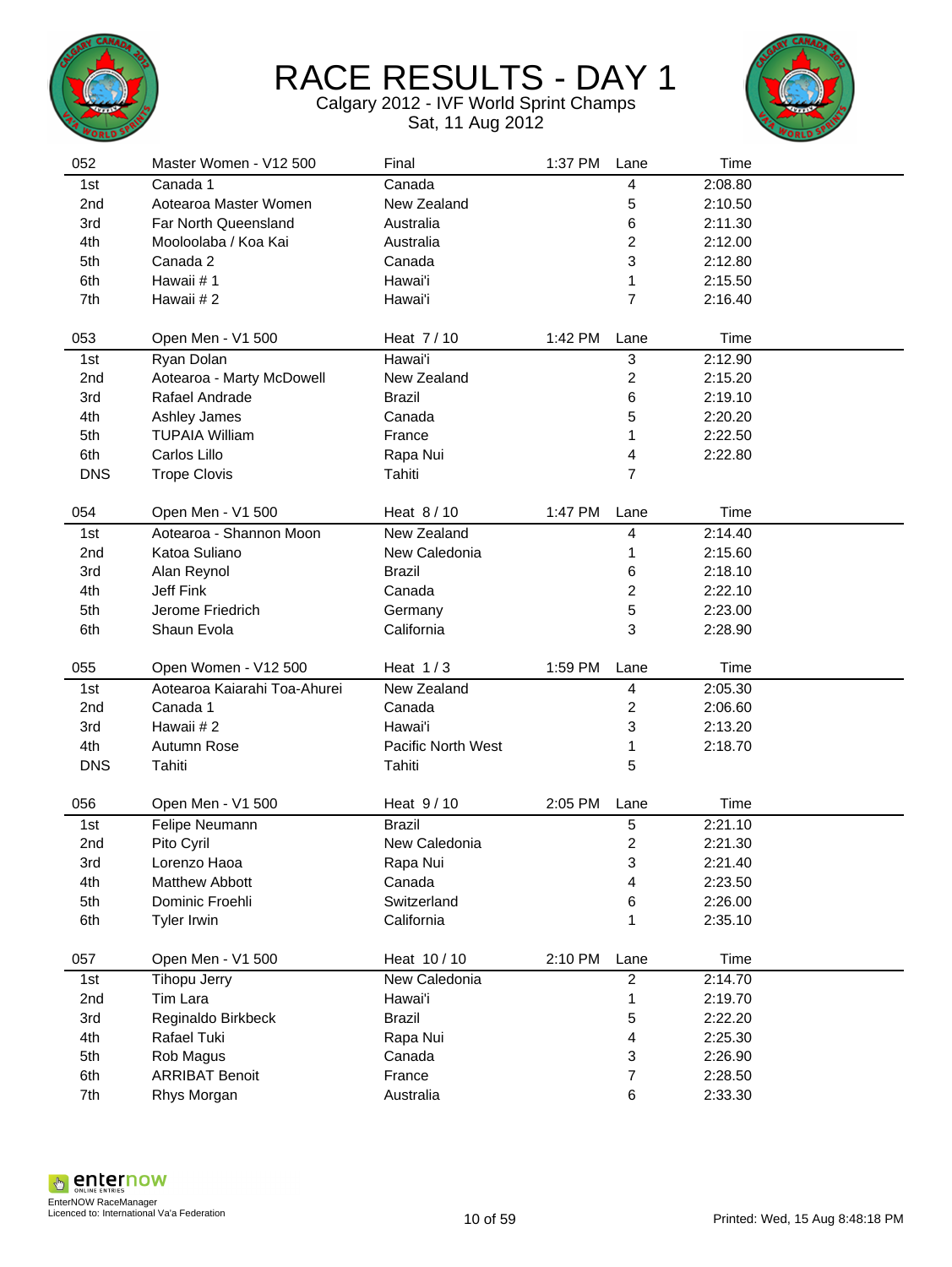



| 058        | Open Women - V12 500                        | Heat $2/3$              | 2:15 PM | Lane                    | Time               |  |
|------------|---------------------------------------------|-------------------------|---------|-------------------------|--------------------|--|
| 1st        | Hawaii #1                                   | Hawai'i                 |         | 4                       | 2:05.40            |  |
| 2nd        | Aotearoa AROCA                              | New Zealand             |         | 5                       | 2:09.90            |  |
| 3rd        | Canada 2                                    | Canada                  |         | $\overline{\mathbf{c}}$ | 2:12.10            |  |
| 4th        | Far North Queensland                        | Australia               |         | 3                       | 2:14.40            |  |
| 5th        | <b>POCA</b>                                 | California              |         | 1                       | 2:16.30            |  |
|            |                                             |                         |         |                         |                    |  |
| 059        | Golden Master Women - V1 500                | Heat $1/3$              | 2:22 PM | Lane                    | Time               |  |
| 1st        | Patty Eames                                 | Hawai'i                 |         | $\overline{c}$          | 2:48.40            |  |
| 2nd        | Aotearoa - Sara Holderness                  | New Zealand             |         | 3                       | 2:58.00            |  |
| DQ         | Ilona Higgins                               | Hawai'i                 |         | 4                       | 2:59.40            |  |
| 3rd        | Aotearoa - Cathy Dewes                      | New Zealand             |         | 1                       | 3:05.50            |  |
| 4th        | Kathryn Ginther                             | Canada                  |         | 6                       | 3:08.20            |  |
| <b>DNS</b> | Auger Sylvie                                | Tahiti                  |         | 5                       |                    |  |
| 060        | Golden Master Women - V1 500                | Heat $2/3$              | 2:30 PM | Lane                    | Time               |  |
| 1st        | Sharon Stanbro                              | Hawai'i                 |         | 1                       | 3:03.50            |  |
| 2nd        | Aotearoa - Sheryl Carne                     | New Zealand             |         | 2                       | 3:03.90            |  |
| 3rd        | Mary Martin                                 | Hawai'i                 |         | 7                       | 3:04.30            |  |
| DQ         | Aotearoa - Margaret McLennan                | New Zealand             |         | 5                       | 3:07.00            |  |
| 4th        | Lorene Archdekin                            | Canada                  |         | 6                       | 3:08.50            |  |
| DQ         | Betsie Spann                                | California              |         | 3                       | 3:15.70            |  |
| <b>DNS</b> | Marere Mere                                 | Tahiti                  |         | 4                       |                    |  |
|            |                                             |                         |         |                         |                    |  |
|            |                                             |                         |         |                         |                    |  |
| 061        | Open Women - V12 500                        | Heat $3/3$              | 2:37 PM | Lane                    | Time               |  |
| 1st        | Aotearoa Inano PaddleNZ                     | New Zealand             |         | 5                       | 2:07.60            |  |
| 2nd        | Canada 3                                    | Canada                  |         | 4                       | 2:14.80            |  |
| 3rd        | Koa Kai                                     | Australia               |         | $\overline{\mathbf{c}}$ | 2:15.10            |  |
| 4th        | Kai-Hui                                     | Pacific North West      |         | 3                       | 2:25.90            |  |
| 5th        | Italy                                       | Italy                   |         | 1                       | 2:32.80            |  |
| 062        | Golden Master Women - V1 500                | Heat $3/3$              | 2:42 PM | Lane                    | Time               |  |
| 1st        | Aotearoa - Vicki Flavell                    | New Zealand             |         | 1                       | 2:58.30            |  |
| 2nd        |                                             | New Zealand             |         |                         | 3:00.00            |  |
| 3rd        | Aotearoa - Gaylene Sciascia<br>Susan Lalane | Hawai'i                 |         | 3                       |                    |  |
|            | Claire Biron                                | California              |         | 2                       | 3:13.90            |  |
| 4th<br>5th |                                             | Hawai'i                 |         | 4<br>5                  | 3:18.10<br>3:37.90 |  |
| <b>DNS</b> | Sharon Skouge<br>Moo Marie-claude           | Tahiti                  |         | 6                       |                    |  |
|            |                                             |                         |         |                         |                    |  |
| 063        | Open Men - V12 500                          | Heat $1/2$              | 2:57 PM | Lane                    | Time               |  |
| 1st        | Aotearoa Open Men - VMO and                 | New Zealand             |         | 4                       | 1:49.60            |  |
| 2nd        | Hawaii #1                                   | Hawai'i                 |         | 7                       | 1:51.30            |  |
| 3rd        | New Caledonia Mont Dore                     | New Caledonia           |         | 2                       | 1:53.40            |  |
| 4th        | POCA Team 1                                 | California              |         | 3                       | 1:54.10            |  |
| 5th        | Canada 2                                    | Canada                  |         | 6                       | 1:56.10            |  |
| 6th<br>7th | Rio Va'a<br>Canada 3                        | <b>Brazil</b><br>Canada |         | 5                       | 1:58.20<br>2:02.00 |  |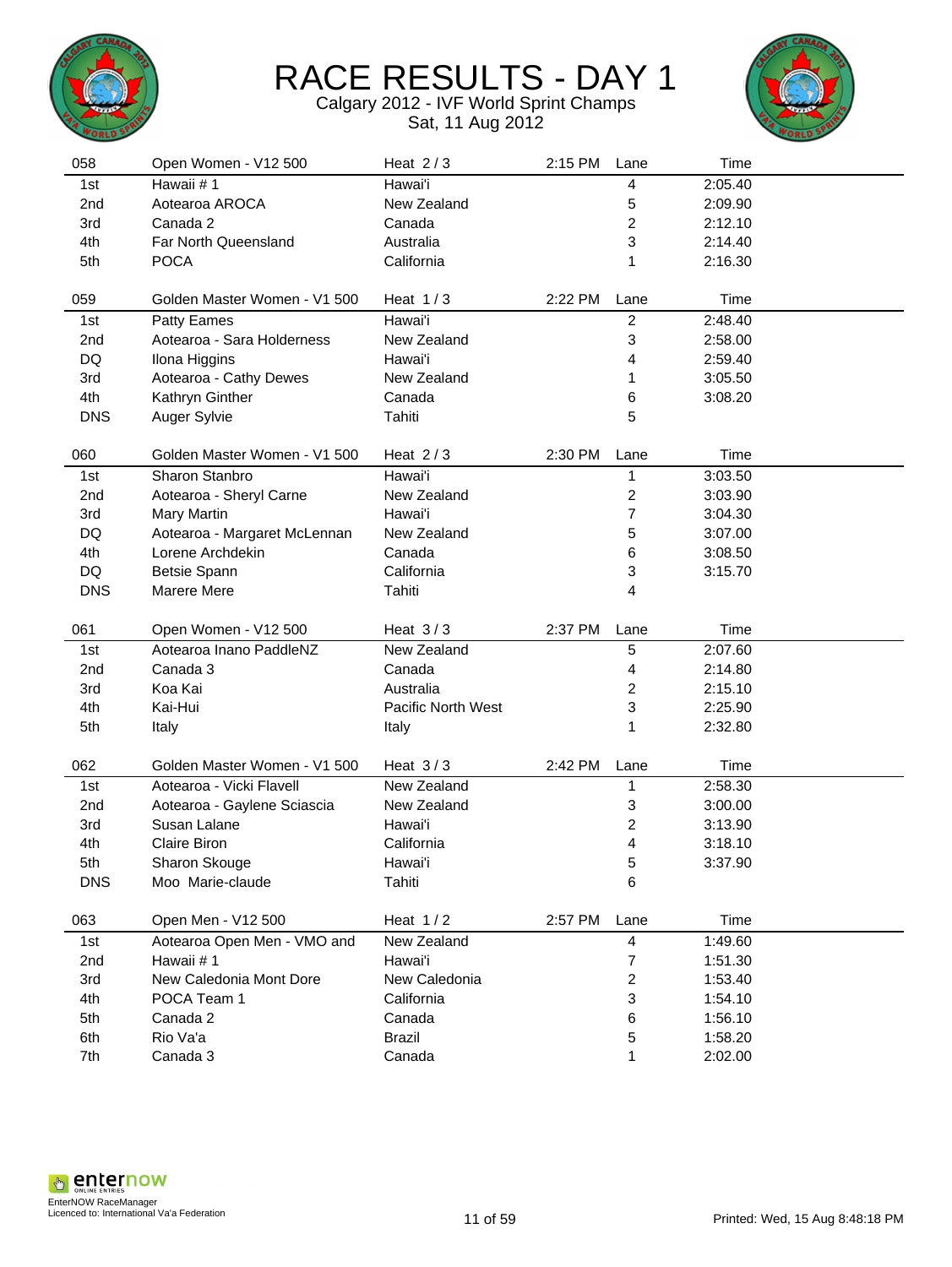



| 064             | Golden Master Men - V1 500      | Heat $1/4$                | 3:03 PM | Lane           | Time    |  |
|-----------------|---------------------------------|---------------------------|---------|----------------|---------|--|
| 1st             | Alex Vandeham                   | Canada                    |         | 2              | 2:25.50 |  |
| 2 <sub>nd</sub> | Aotearoa - William Palmer       | New Zealand               |         | 1              | 2:33.50 |  |
| 3rd             | Ron Pronger                     | Canada                    |         | 6              | 2:35.00 |  |
| 4th             | Aotearoa - Anthony Carne        | New Zealand               |         | 4              | 2:39.20 |  |
| DQ              | Jeff Metzger                    | Hawai'i                   |         | 3              | 2:50.60 |  |
| <b>DNS</b>      | Flores, Michel                  | Tahiti                    |         | 5              |         |  |
| <b>DNS</b>      | Al Ching                        | California                |         | 7              |         |  |
|                 |                                 |                           |         |                |         |  |
| 065             | Golden Master Men - V1 500      | Heat $2/4$                | 3:10 PM | Lane           | Time    |  |
| 1st             | Aotearoa - Arthur Grocott       | New Zealand               |         | 5              | 2:26.00 |  |
| 2nd             | <b>Francis Tavenier</b>         | Canada                    |         | 3              | 2:32.80 |  |
| 3rd             | <b>Gilbert Donnelly</b>         | Hawai'i                   |         | 2              | 2:38.40 |  |
| 4th             | James Arita                     | Hawai'i                   |         | 4              | 2:56.70 |  |
| 5th             | Doug Caldwell                   | East Coast USA            |         | 6              | 3:02.00 |  |
| 6th             | Aotearoa - Lionel Tewano        | New Zealand               |         | 1              | 3:34.10 |  |
| <b>DNS</b>      | <b>Tuahine Alain</b>            | Tahiti                    |         | 7              |         |  |
|                 |                                 |                           |         |                |         |  |
| 066             | Open Men - V12 500              | Heat $2/2$                | 3:16 PM | Lane           | Time    |  |
| 1st             | Canada 1                        | Canada                    |         | 5              | 1:55.50 |  |
| 2nd             | Rapa Nui Open Men V12 500       | Rapa Nui                  |         | 1              | 1:55.90 |  |
| 3rd             | Autumn Rose                     | Pacific North West        |         | 3              | 1:58.60 |  |
| 4th             | POCA Team 2                     | California                |         | 2              | 1:59.50 |  |
| 5th             | Hawaii #2                       | Hawai'i                   |         | 7              | 2:00.10 |  |
| 6th             | Italy                           | Italy                     |         | 6              | 2:19.40 |  |
| <b>DNS</b>      | Tahiti                          | Tahiti                    |         | 4              |         |  |
|                 |                                 |                           |         |                |         |  |
| 067             | Golden Master Men - V1 500      | Heat $3/4$                | 3:22 PM | Lane           | Time    |  |
| 1st             | <b>Dennis Sallas</b>            | Hawai'i                   |         | 3              | 2:28.40 |  |
| 2nd             | <b>Bob Stewart</b>              | Canada                    |         | 4              | 2:31.30 |  |
| 3rd             | Ray Shipman                     | California                |         | 1              | 2:37.80 |  |
| 4th             | Craig Holt                      | <b>Pacific North West</b> |         | 5              | 2:44.10 |  |
| 5th             | Aotearoa - David Major-Johnston | New Zealand               |         | 6              | 2:46.60 |  |
| 6th             | <b>Mark Fitzpatrick</b>         | East Coast USA            |         | 7              | 2:55.70 |  |
| <b>DNS</b>      | Manuel Etienne, Fateata         | Tahiti                    |         | 2              |         |  |
| 068             | Golden Master Men - V1 500      | Heat $4/4$                | 3:27 PM | Lane           | Time    |  |
|                 |                                 |                           |         |                |         |  |
| 1st             | Ken Crosby                      | Canada                    |         | 6              | 2:28.00 |  |
| 2nd             | Kawika Goodale                  | Hawai'i                   |         | 4              | 2:30.80 |  |
| 3rd             | Jon Amundson                    | Canada                    |         | 3              | 2:33.90 |  |
| 4th             | Aotearoa - David McFarland      | New Zealand               |         | 5              | 2:40.60 |  |
| 5th             | Wayne Kocher                    | California                |         | 2              | 3:01.60 |  |
| DQ              | Paul Aio                        | Pacific North West        |         | 1              | 3:03.90 |  |
| <b>DNS</b>      | Tetuanui Jean                   | Tahiti                    |         | $\overline{7}$ |         |  |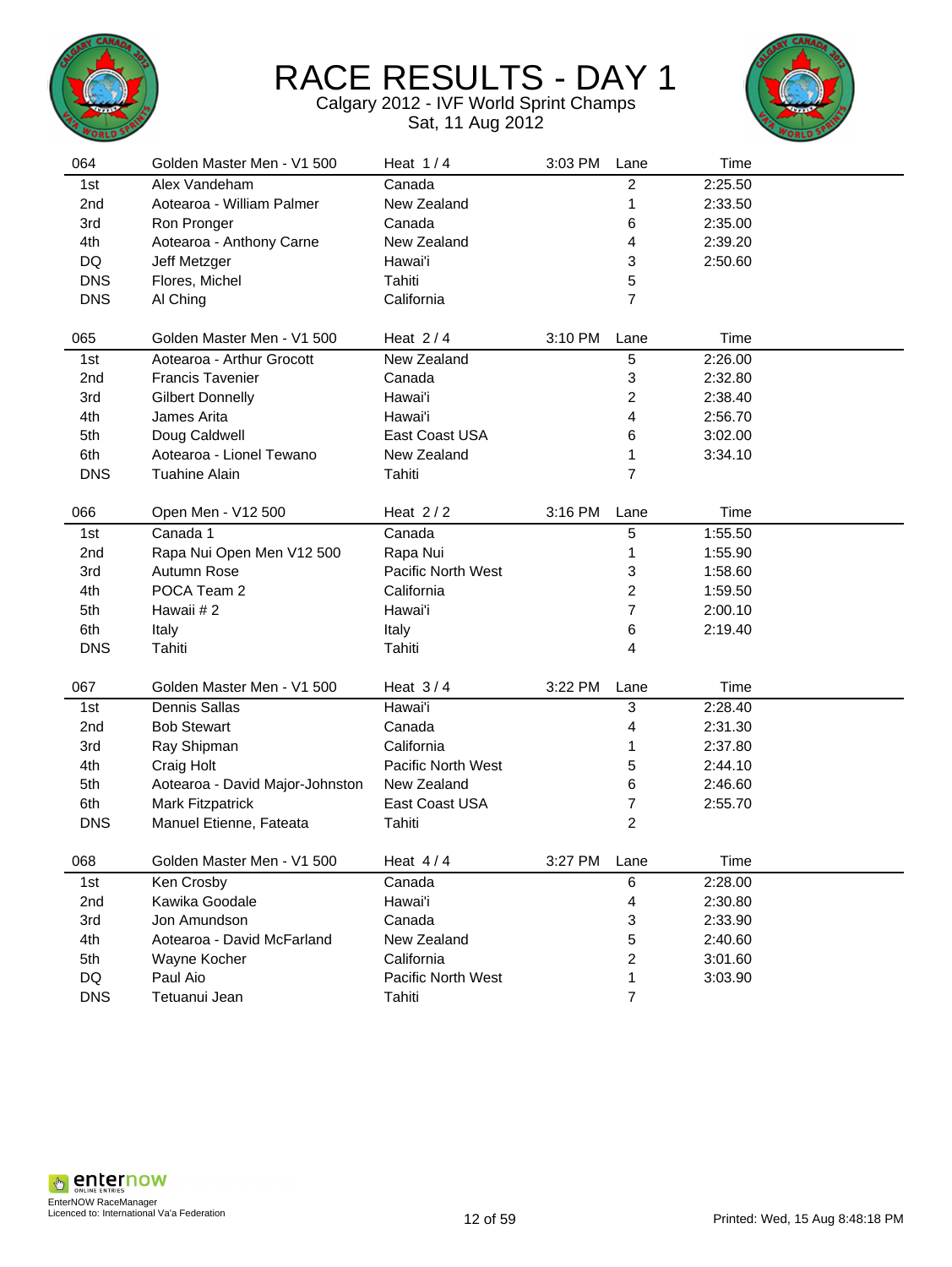



| 069             | Master Men - V12 500         | Final              | 3:36 PM | Lane           | Time    |  |
|-----------------|------------------------------|--------------------|---------|----------------|---------|--|
| 1st             | Canada 1                     | Canada             |         | 5              | 1:53.90 |  |
| 2 <sub>nd</sub> | Aotearoa Master Men          | New Zealand        |         | 4              | 1:53.94 |  |
| 3rd             | Aotearoa Vaka Manu - Masters | New Zealand        |         | 2              | 1:54.70 |  |
| 4th             | POCA - Scora                 | California         |         | 3              | 1:56.10 |  |
| 5th             | Canada 2                     | Canada             |         | 6              | 1:58.70 |  |
| 6th             | Far North Qld / Boomerangs   | Australia          |         | 7              | 2:03.30 |  |
| 7th             | Hawaii #1                    | Hawai'i            |         | 1              | 2:07.10 |  |
|                 |                              |                    |         |                |         |  |
| 070             | Master Women - V1 500        | Heat $1/6$         | 3:43 PM | Lane           | Time    |  |
| 1st             | Aotearoa - Betty-Anne Monga  | New Zealand        |         | $\overline{2}$ | 2:45.90 |  |
| 2 <sub>nd</sub> | Sarah Kilby                  | Canada             |         | 3              | 2:49.00 |  |
| 3rd             | <b>Teharuru Yollande</b>     | New Caledonia      |         | 6              | 2:49.80 |  |
| 4th             | Susan Bowen                  | Hawai'i            |         | 7              | 2:50.80 |  |
| 5th             | Siobhan Thomas               | England            |         | 1              | 2:54.00 |  |
| 6th             | Linda Dresbach               | California         |         | 5              | 3:03.50 |  |
| <b>DNS</b>      | <b>Fan Martine</b>           | Tahiti             |         | 4              |         |  |
|                 |                              |                    |         |                |         |  |
| 071             | Master Women - V1 500        | Heat $2/6$         | 3:49 PM | Lane           | Time    |  |
| 1st             | Susan Hlavenka               | Canada             |         | 1              | 2:42.50 |  |
| 2nd             | Aotearoa - Mereana Te Paa    | New Zealand        |         | 7              | 2:50.80 |  |
| 3rd             | Suzanne Maksan               | Australia          |         | 5              | 2:52.60 |  |
| 4th             | Ellen Federoff               | Hawai'i            |         | 2              | 2:58.30 |  |
| 5th             | Sara Oddera                  | Italy              |         | 4              | 2:59.00 |  |
| 6th             | <b>Heather Sinclair</b>      | Australia          |         | 3              | 3:17.50 |  |
| <b>DNS</b>      | Vehiatua Stella              | Tahiti             |         | 6              |         |  |
|                 |                              |                    |         |                |         |  |
| 072             | Junior 19 Men - V12 500      | Final              | 3:55 PM | Lane           | Time    |  |
| 1st             | Aotearoa J19 Men             | New Zealand        |         | 4              | 1:55.50 |  |
| 2nd             | Aotearoa Tangi-te-kiwi       | New Zealand        |         | 3              | 1:56.80 |  |
| 3rd             | Boomerangs                   | Australia          |         | 5              | 1:58.20 |  |
| 4th             | Hawaii #1                    | Hawai'i            |         | 2              | 1:58.28 |  |
| 5th             | Canada 1                     | Canada             |         | 6              | 2:00.10 |  |
| 6th             | Canada 2                     | Canada             |         | 1              | 2:07.60 |  |
| 7th             | Hawaii #2                    | Hawai'i            |         | $\overline{7}$ | 2:09.70 |  |
| 073             | Master Women - V1 500        | Heat $3/6$         | 4:00 PM | Lane           | Time    |  |
| 1st             | Kamini Jain                  | Canada             |         | $\overline{c}$ | 2:37.40 |  |
| 2nd             | Melanie Kelekolio            | Hawai'i            |         | $\overline{7}$ | 2:43.30 |  |
| 3rd             | Aotearoa - Ariana Gordon-    | New Zealand        |         | 6              | 2:46.00 |  |
| 4th             | Jan Mitchell - Australia     | Australia          |         | 3              | 2:50.50 |  |
| 5th             | Rachel Venske                | Pacific North West |         | 1              | 2:52.90 |  |
| 6th             | <b>Charlotte Huggins</b>     | California         |         | 5              | 3:02.20 |  |
| 7th             | Isabelle Gravina Barbeau     | Tahiti             |         | 4              | 3:21.90 |  |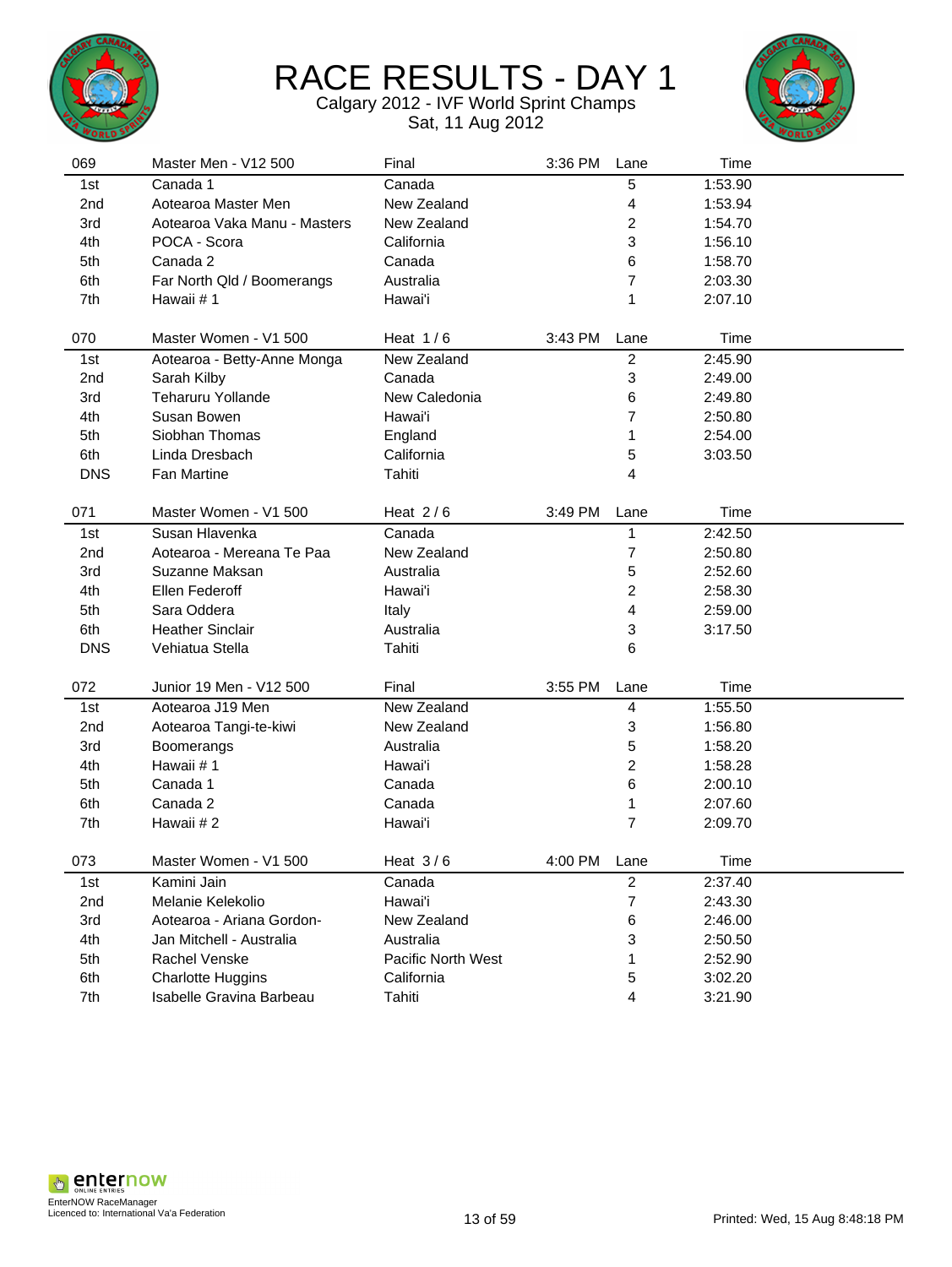



| 074        | Master Women - V1 500     | Heat $4/6$                | 4:07 PM | Lane                    | Time    |  |
|------------|---------------------------|---------------------------|---------|-------------------------|---------|--|
| 1st        | Aotearoa - Mereana Hodges | New Zealand               |         | 3                       | 2:41.00 |  |
| 2nd        | Denise Cooper             | Australia                 |         | $\overline{7}$          | 2:46.20 |  |
| 3rd        | Rhonda Bintliff           | <b>Pacific North West</b> |         | 5                       | 2:55.20 |  |
| 4th        | Susan Mott                | Canada                    |         | 6                       | 2:56.00 |  |
| 5th        | Cecillia Kado             | Fiji                      |         | 1                       | 3:00.80 |  |
| 6th        | Lori Kitahata             | California                |         | 2                       | 3:03.80 |  |
| DQ         | Patricia Lo Monaco Sicar  | Tahiti                    |         | 4                       | 4:02.40 |  |
|            |                           |                           |         |                         |         |  |
| 075        | Master Women - V1 500     | Heat $5/6$                | 4:14 PM | Lane                    | Time    |  |
| 1st        | Emma Morgan               | Australia                 |         | $\overline{5}$          | 2:43.10 |  |
| 2nd        | Tiapepe Ulufaleilupe      | Hawai'i                   |         | $\mathbf 1$             | 2:49.50 |  |
| 3rd        | Cheance Adair             | California                |         | 3                       | 2:50.50 |  |
| 4th        | <b>Trisha Corless</b>     | England                   |         | $\overline{c}$          | 2:53.70 |  |
| 5th        | <b>Judy Scott</b>         | Canada                    |         | 6                       | 2:54.40 |  |
| 6th        | Aotearoa - Jo Doherty     | New Zealand               |         | 4                       | 2:55.10 |  |
| <b>DNS</b> | Mao Virginia              | Tahiti                    |         | $\overline{7}$          |         |  |
|            |                           |                           |         |                         |         |  |
| 076        | Master Women - V1 500     | Heat $6/6$                | 4:21 PM | Lane                    | Time    |  |
| 1st        | Leanne Zrum               | Canada                    |         | $\,6$                   | 2:45.40 |  |
| 2nd        | Aotearoa - Rosie Mitchell | New Zealand               |         | 4                       | 2:50.80 |  |
| 3rd        | Stephanie Siaris          | California                |         | 3                       | 2:52.50 |  |
| 4th        | Nadine Hickling           | Australia                 |         | 1                       | 3:11.80 |  |
| 5th        | Lisi Faagata              | California                |         | 5                       | 3:23.50 |  |
| <b>DNS</b> | <b>Tupea Christine</b>    | Tahiti                    |         | $\overline{2}$          |         |  |
|            |                           |                           |         |                         |         |  |
| 077        | Snr Master Men - V1 500   | Heat $1/7$                | 4:27 PM | Lane                    | Time    |  |
| 1st        | Hugh Fisher               | Canada                    |         | 1                       | 2:24.10 |  |
| 2nd        | Aotearoa - Anthony Tapp   | New Zealand               |         | 3                       | 2:26.00 |  |
| 3rd        | <b>Grant Withrington</b>  | Australia                 |         | 6                       | 2:40.00 |  |
| 4th        | Craig Holt                | Pacific North West        |         | $\overline{7}$          | 2:49.30 |  |
| 5th        | <b>Brian Kummer</b>       | California                |         | 4                       | 2:51.80 |  |
| <b>DNS</b> | <b>Tane Eric</b>          | Tahiti                    |         | $\boldsymbol{2}$        |         |  |
|            |                           |                           |         | 5                       |         |  |
|            |                           | Heat $2/7$                |         |                         |         |  |
| 078        | Snr Master Men - V1 500   |                           | 4:34 PM | Lane                    | Time    |  |
| 1st        | <b>Eric Starnes</b>       | California                |         | $\overline{c}$          | 2:29.80 |  |
| 2nd        | Rob Varnel                | Canada                    |         | $\overline{\mathbf{4}}$ | 2:31.30 |  |
| 3rd        | Ralph Jefferson           | Pacific North West        |         | 3                       | 2:33.70 |  |
| 4th        | Ray Shipman               | California                |         | 5                       | 2:36.10 |  |
| 5th        | <b>Tony Bond</b>          | Australia                 |         | 1                       | 2:52.80 |  |
|            |                           |                           |         | 6                       |         |  |
| <b>DNS</b> | Vairaaroa Patrick         | Tahiti                    |         | $\overline{7}$          |         |  |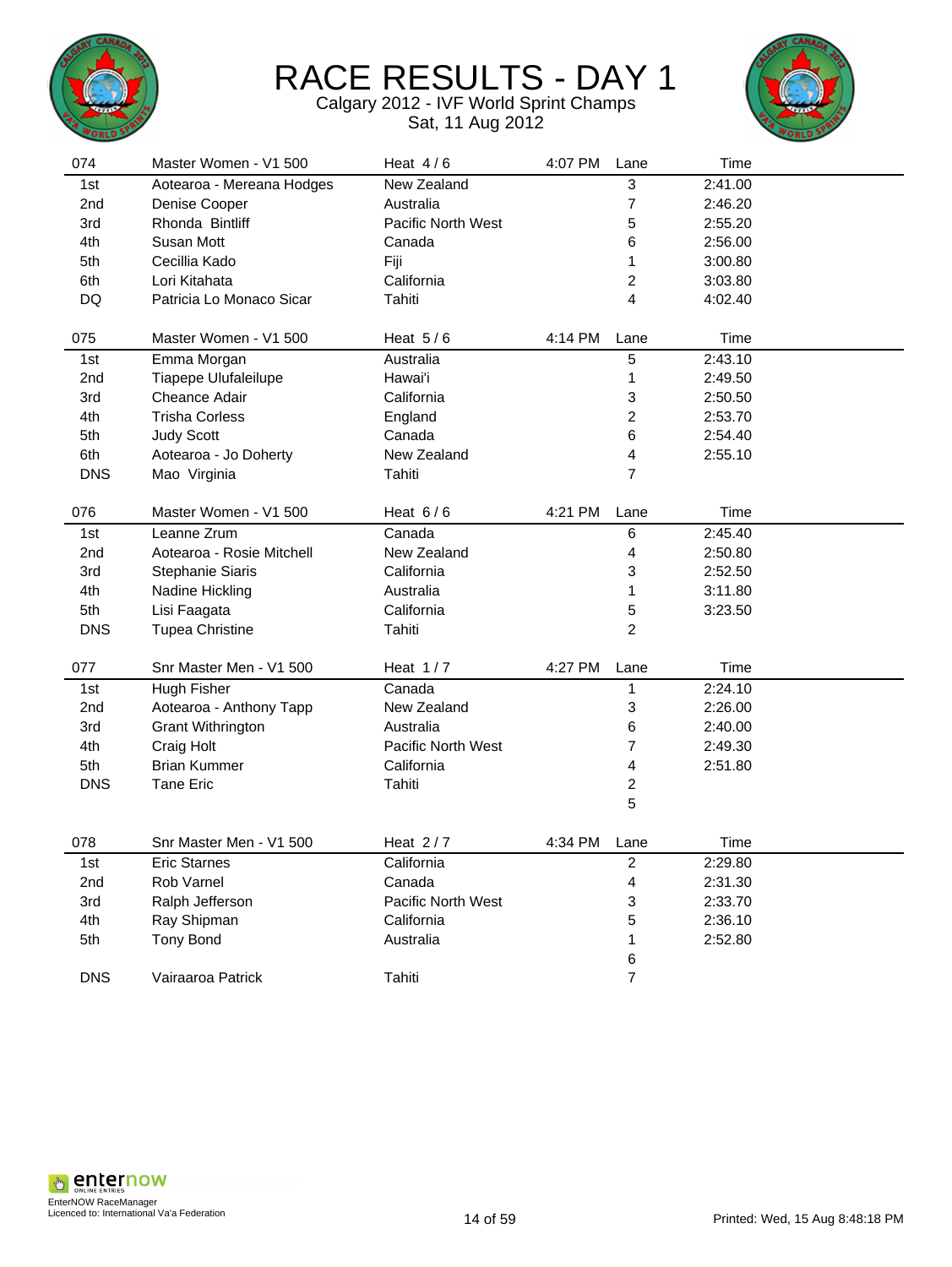



| 079        | Snr Master Men - V1 500    | Heat $3/7$                | 4:40 PM | Lane                    | Time    |  |
|------------|----------------------------|---------------------------|---------|-------------------------|---------|--|
| 1st        | Don Irvine                 | Canada                    |         | 3                       | 2:25.80 |  |
| 2nd        | Allan Horn                 | California                |         | $\,6$                   | 2:28.50 |  |
| 3rd        | David Williams             | Hawai'i                   |         | $\overline{\mathbf{c}}$ | 2:33.70 |  |
| 4th        | Aotearoa - Edward Tapsell  | New Zealand               |         | 7                       | 2:34.90 |  |
| 5th        | Lance Kahn                 | <b>Pacific North West</b> |         | 5                       | 2:36.80 |  |
| 6th        | Gregory Bullen             | Australia                 |         | 4                       | 2:51.20 |  |
| <b>DNS</b> | <b>Tefau Anatole</b>       | Tahiti                    |         | 1                       |         |  |
| 080        | Snr Master Men - V1 500    | Heat $4/7$                | 4:49 PM | Lane                    | Time    |  |
| 1st        | <b>Bastien Bernard</b>     | New Caledonia             |         | 5                       | 2:28.60 |  |
| 2nd        | Jimmy Jay                  | Canada                    |         | 6                       | 2:33.90 |  |
| 3rd        | Aotearoa - David Wharekura | New Zealand               |         | 1                       | 2:34.00 |  |
| 4th        | Doug Miyata                | <b>Pacific North West</b> |         | 2                       | 2:35.40 |  |
| 5th        | <b>Micheal Amantia</b>     | Hawai'i                   |         | 4                       | 2:57.70 |  |
| DQ         | Ed Acker                   | East Coast USA            |         | 7                       | 3:15.30 |  |
| <b>DNS</b> | <b>Tupuai Vincent</b>      | Tahiti                    |         | 3                       |         |  |
|            |                            |                           |         |                         |         |  |
| 081        | Snr Master Men - V1 500    | Heat $5/7$                | 4:55 PM | Lane                    | Time    |  |
| 1st        | Aotearoa - Bruce Bancroft  | New Zealand               |         | 6                       | 2:31.00 |  |
| 2nd        | David Smith                | Hawai'i                   |         | 5                       | 2:38.10 |  |
| 3rd        | <b>Tony Serafin</b>        | California                |         | $\overline{c}$          | 2:38.60 |  |
| 4th        | Doug Caldwell              | East Coast USA            |         | 3                       | 3:04.50 |  |
| 5th        | Gianni De Domenico         | Italy                     |         | 1                       | 3:06.10 |  |
| <b>DNS</b> | Agnieray Bruno             | Tahiti                    |         | 4                       |         |  |
|            |                            |                           |         |                         |         |  |
| 082        | Snr Master Men - V1 500    | Heat $6/7$                | 5:02 PM | Lane                    | Time    |  |
| 1st        | Aotearoa - George Thomas   | New Zealand               |         | 6                       | 2:36.30 |  |
| 2nd        | <b>Gord Wallace</b>        | Canada                    |         | 4                       | 2:40.50 |  |
| 3rd        | <b>Grant Olds</b>          | Australia                 |         | 3                       | 2:44.60 |  |
| 4th        | John Wennington            | England                   |         | 5                       | 2:45.50 |  |
| 5th        | Ricardo Baliidoy           | Hawai'i                   |         | 1                       | 2:50.10 |  |
| 6th        | <b>William Dion</b>        | East Coast USA            |         | $\overline{c}$          | 2:50.50 |  |
| 083        | Snr Master Men - V1 500    | Heat $7/7$                | 5:07 PM | Lane                    | Time    |  |
| 1st        | <b>Brad Morrison</b>       | Canada                    |         | 3                       | 2:33.50 |  |
| 2nd        | Aotearoa - William Cawlins | New Zealand               |         | 7                       | 2:36.20 |  |
| 3rd        | Jim Vitale                 | California                |         | 5                       | 2:42.90 |  |
| 4th        | <b>Barry Chang</b>         | Hawai'i                   |         | 6                       | 2:44.20 |  |
| DQ         | Mark Fitzpatrick           | East Coast USA            |         | 1                       | 3:01.50 |  |
| <b>DNS</b> | Parau Roland               | Tahiti                    |         | $\overline{c}$          |         |  |
|            |                            |                           |         | 4                       |         |  |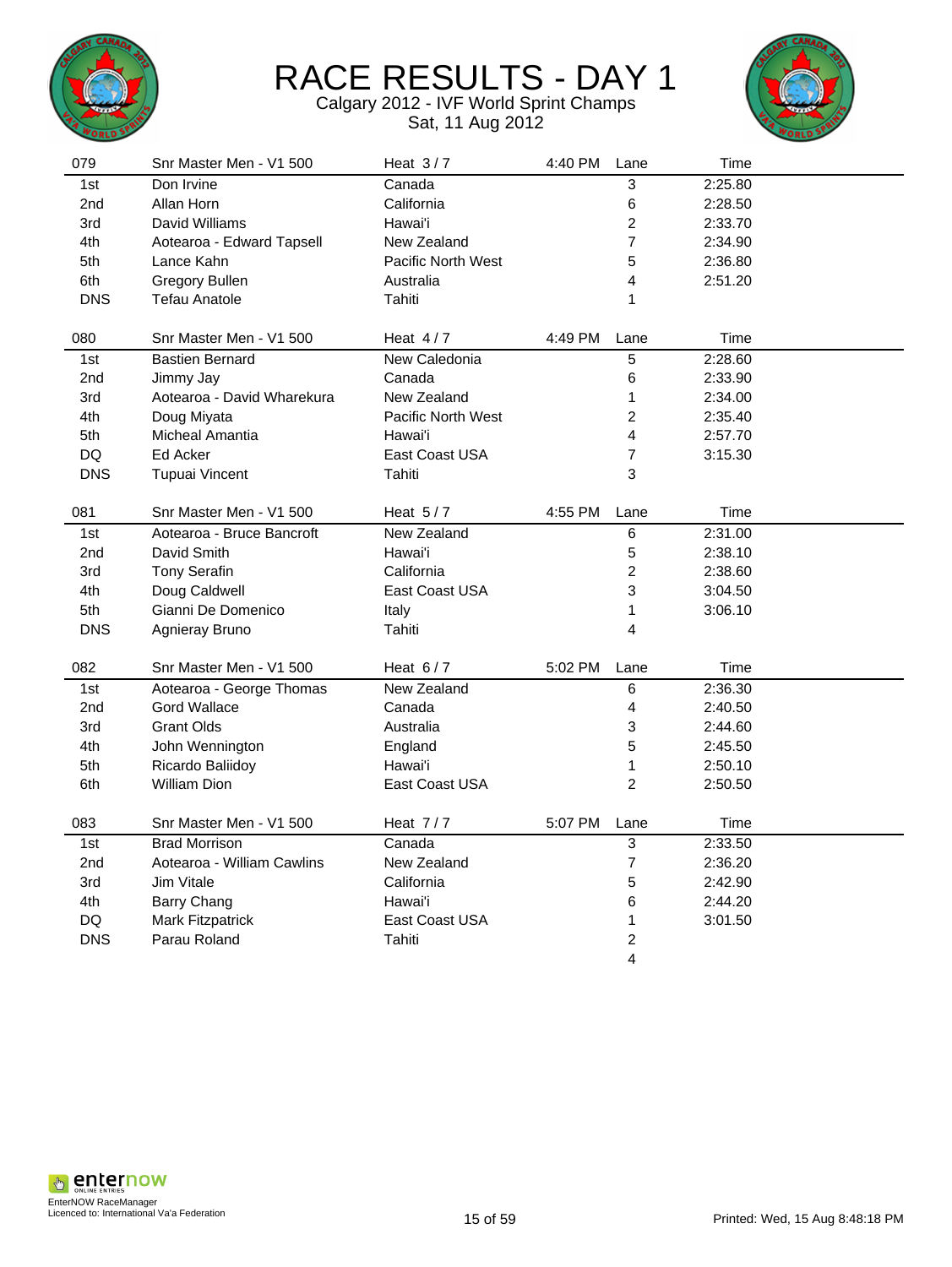



| 084             | Adaptive Mixed - V12 500  | St. Final          | 8:04 AM | Lane                    | Time    |  |
|-----------------|---------------------------|--------------------|---------|-------------------------|---------|--|
| $*1st$          | <b>IVF Mixed</b>          | <b>Brazil</b>      |         | $\overline{2}$          | 2:16.41 |  |
| 1st             | Hawaii #1                 | Hawai'i            |         | 1                       | 2:33.74 |  |
| 085             | Snr Master Women - V1 500 | Heat $1/5$         | 8:11 AM | Lane                    | Time    |  |
| 1st             | Shannon Brenner           | Canada             |         | 3                       | 2:47.54 |  |
| 2nd             | Jackie Bell               | Canada             |         | 5                       | 2:51.56 |  |
| 3rd             | Aotearoa - Kura Heke      | New Zealand        |         | 2                       | 2:53.60 |  |
| 4th             | Helen Gallagher           | California         |         | 6                       | 3:05.21 |  |
| 5th             | Nadine Hickling           | Australia          |         | 1                       | 3:15.12 |  |
| <b>DNS</b>      | <b>Chong Brigitte</b>     | Tahiti             |         | 4                       |         |  |
|                 |                           |                    |         | $\overline{7}$          |         |  |
|                 |                           |                    |         |                         |         |  |
| 086             | Snr Master Women - V1 500 | Heat $2/5$         | 8:17 AM | Lane                    | Time    |  |
| 1st             | Jenny Rasmussen           | Australia          |         | $\overline{\mathbf{4}}$ | 2:46.79 |  |
| 2nd             | Aotearoa - Denise Tapp    | New Zealand        |         | 3                       | 2:53.96 |  |
| 3rd             | Vanessa Weiss             | Hawai'i            |         | 6                       | 2:54.72 |  |
| 4th             | Anne Williams             | Australia          |         | 2                       | 2:59.31 |  |
| 5th             | Rama Gilverson            | Canada             |         | 7                       | 3:01.53 |  |
| <b>DNS</b>      | <b>Clark Nicole</b>       | Tahiti             |         | 1                       |         |  |
| <b>DNS</b>      | Marere Ivanne             | Tahiti             |         | 5                       |         |  |
| 087             | Junior 19 Women - V12 500 | St. Final          | 8:24 AM | Lane                    | Time    |  |
| 1st             | Aotearoa Combined Forces  | New Zealand        |         | 1                       | 2:10.03 |  |
| 2 <sub>nd</sub> | Aotearoa Hinerei          | New Zealand        |         | 4                       | 2:12.98 |  |
| 3rd             | Hawaii #1                 | Hawai'i            |         | 3                       | 2:14.10 |  |
| 4th             | Canada 1                  | Canada             |         | 6                       | 2:15.30 |  |
| 5th             | Canada 2                  | Canada             |         | $\boldsymbol{2}$        | 2:25.53 |  |
| <b>DNS</b>      | Tahiti                    | Tahiti             |         | 5                       |         |  |
|                 |                           |                    |         | $\overline{7}$          |         |  |
| 088             | Snr Master Women - V1 500 | Heat $3/5$         | 8:29 AM | Lane                    | Time    |  |
| 1st             | Denise Cooper             | Australia          |         | 1                       | 2:43.82 |  |
| 2nd             | Sharon Balidoy            | Hawai'i            |         | $\overline{\mathbf{c}}$ | 2:45.58 |  |
| 3rd             | Aotearoa - Elizabeth Tane | New Zealand        |         | 4                       | 2:53.33 |  |
| 4th             | Rhonda Bintliff           | Pacific North West |         | 7                       | 2:53.43 |  |
| 5th             | <b>Elaine Roberts</b>     | Canada             |         | 5                       | 2:56.26 |  |
| 6th             | Linda Dresbach            | California         |         | 6                       | 3:09.64 |  |
| <b>DNS</b>      | Neuffer Patricia          | Tahiti             |         | 3                       |         |  |
|                 |                           |                    |         |                         |         |  |
| 089             | Snr Master Women - V1 500 | Heat $4/5$         | 8:35 AM | Lane                    | Time    |  |
| 1st             | Gayle Mayes               | Australia          |         | 3                       | 2:45.29 |  |
| 2nd             | Aotearoa - Kerry Winter   | New Zealand        |         | 5                       | 2:51.92 |  |
| 3rd             | Heidi Hansen-smith        | Hawai'i            |         | 6                       | 2:54.87 |  |
| 4th             | Daphne Brockington        | Canada             |         | 1                       | 3:01.55 |  |
| 5th             | Aotearoa - Marlene Nikora | New Zealand        |         | 2                       | 3:03.26 |  |
| <b>DNS</b>      | LANGOMAZINO, Brigitte     | Tahiti             |         | 4                       |         |  |
|                 |                           |                    |         | $\overline{7}$          |         |  |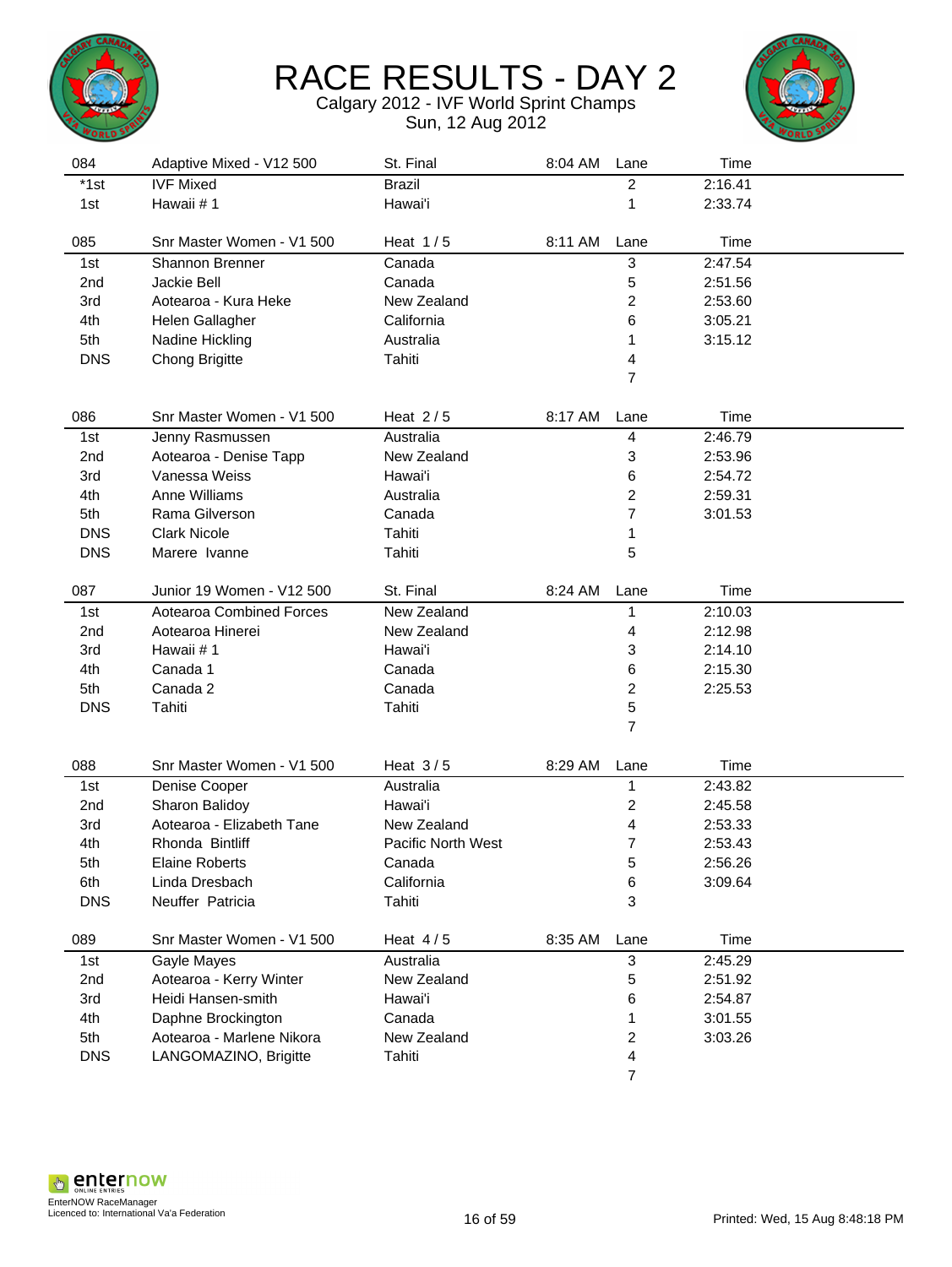



| 090        | Open Men - V12 500            | Final              | 8:42 AM | Lane                    | Time    |  |
|------------|-------------------------------|--------------------|---------|-------------------------|---------|--|
| 1st        | Aotearoa Open Men - VMO and   | New Zealand        |         | 4                       | 1:51.25 |  |
| 2nd        | Hawaii #1                     | Hawai'i            |         | 5                       | 1:53.71 |  |
| 3rd        | New Caledonia Mont Dore       | New Caledonia      |         | 6                       | 1:54.64 |  |
| 4th        | POCA Team 1                   | California         |         | $\overline{7}$          | 1:56.31 |  |
| 5th        | Canada 1                      | Canada             |         | 3                       | 1:56.32 |  |
| 6th        | Rapa Nui Open Men V12 500     | Rapa Nui           |         | $\overline{c}$          | 1:57.27 |  |
| 7th        | Autumn Rose                   | Pacific North West |         | 1                       | 2:01.21 |  |
| 091        | Snr Master Women - V1 500     | Heat $5/5$         | 8:52 AM | Lane                    | Time    |  |
| 1st        | Debra Goulay                  | Australia          |         | 1                       | 2:52.33 |  |
| 2nd        | <b>Cheance Adair</b>          | California         |         | 4                       | 2:52.38 |  |
| 3rd        | Aotearoa - Barbara Brightwell | New Zealand        |         | 6                       | 2:54.85 |  |
| 4th        | <b>Heather Taylor</b>         | Canada             |         | 3                       | 2:58.85 |  |
| 5th        | Ann Dewey                     | Hawai'i            |         | 5                       | 3:11.42 |  |
| 6th        | Gravina Isabelle              | Tahiti             |         | $\overline{2}$          | 3:25.78 |  |
| 092        | Master Men - V1 500           | Heat $1/8$         | 8:58 AM | Lane                    | Time    |  |
| 1st        | Aotearoa - Sonny Pehi         | New Zealand        |         | 6                       | 2:24.63 |  |
| 2nd        | Calvin Chow                   | Canada             |         | $\mathbf 2$             | 2:26.87 |  |
| 3rd        | Hobey Beck                    | Hawai'i            |         | 3                       | 2:29.45 |  |
| 4th        | <b>Brett Gaia</b>             | Australia          |         | 1                       | 2:35.77 |  |
| 5th        | Foucaud Stephane              | New Caledonia      |         | 5                       | 2:40.40 |  |
| 6th        | <b>Timothy Rodgers</b>        | California         |         | 4                       | 2:40.75 |  |
|            |                               |                    |         | $\overline{7}$          |         |  |
|            |                               |                    |         |                         |         |  |
| 093        | Open Women - V12 500          | Final              | 9:03 AM | Lane                    | Time    |  |
| 1st        | Hawaii #1                     | Hawai'i            |         | $\overline{3}$          | 2:07.98 |  |
| 2nd        | Aotearoa Kaiarahi Toa-Ahurei  | New Zealand        |         | $\overline{4}$          | 2:08.29 |  |
| 3rd        | Canada 1                      | Canada             |         | $\overline{\mathbf{c}}$ | 2:08.46 |  |
| 4th        | Aotearoa Inano PaddleNZ       | New Zealand        |         | 5                       | 2:08.56 |  |
| 5th        | Aotearoa AROCA                | New Zealand        |         | 6                       | 2:14.98 |  |
| 6th        | Canada 2                      | Canada             |         | $\overline{7}$          | 2:15.45 |  |
| 7th        | Canada 3                      | Canada             |         | 1                       | 2:18.06 |  |
| 094        | Master Men - V1 500           | Heat $2/8$         | null    | Lane                    | Time    |  |
| 1st        | Tyson Kubo                    | Hawai'i            |         | $\mathbf{1}$            | 2:25.17 |  |
| 2nd        | <b>Jeff Fink</b>              | Canada             |         | $\overline{7}$          | 2:29.57 |  |
| 3rd        | <b>Grant Olds</b>             | Australia          |         | 6                       | 2:43.09 |  |
| 4th        | Pietro Geraci                 | Italy              |         | 2                       | 2:47.77 |  |
| <b>DNS</b> | Grimod André                  | Tahiti             |         | 4                       |         |  |
| <b>DNS</b> | Ed Acker                      | East Coast USA     |         | 5                       |         |  |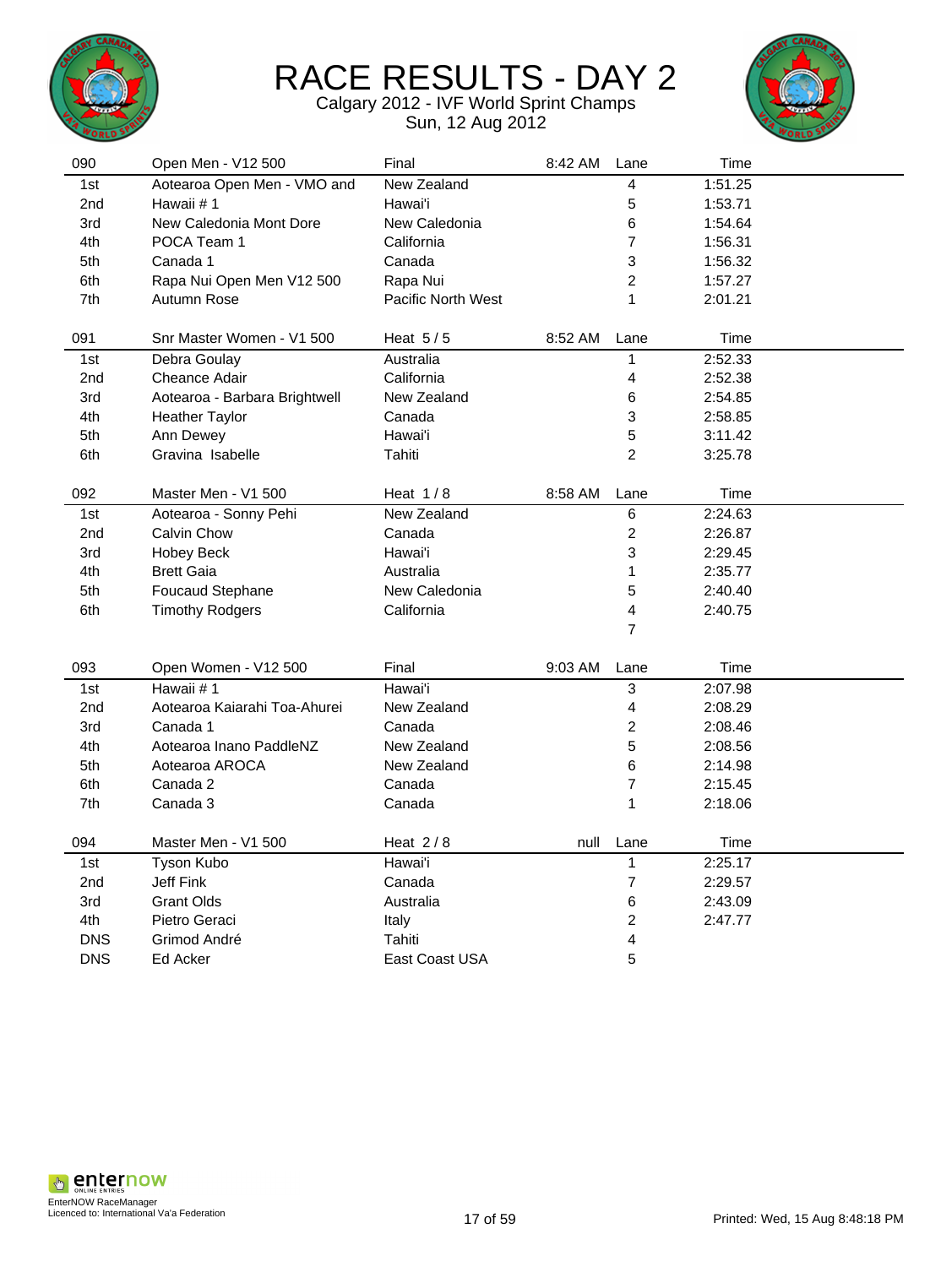



| 095             | Master Men - V1 500        | Heat $3/8$         | 9:15 AM | Lane                    | Time    |  |
|-----------------|----------------------------|--------------------|---------|-------------------------|---------|--|
| 1st             | Jerome Friedrich           | Germany            |         | 6                       | 2:28.19 |  |
| 2nd             | Jonn Malmqvist             | Canada             |         | $\overline{\mathbf{c}}$ | 2:29.86 |  |
| 3rd             | <b>Brian Denholm</b>       | England            |         | 4                       | 2:31.71 |  |
| 4th             | <b>Tetuira Billy</b>       | New Caledonia      |         | 5                       | 2:39.78 |  |
| 5th             | Kerri Tobin                | Hawai'i            |         | 1                       | 2:44.60 |  |
| <b>DNS</b>      | Viriamu Puna               | Tahiti             |         | 3                       |         |  |
|                 |                            |                    |         | $\overline{7}$          |         |  |
|                 |                            |                    |         |                         |         |  |
| 096             | Junior 16 Women - V12 500  | St. Final          | 9:20 AM | Lane                    | Time    |  |
| 1st             | Aotearoa Hinerehia         | New Zealand        |         | 5                       | 2:13.36 |  |
| 2nd             | Aotearoa J16 Women         | New Zealand        |         | 1                       | 2:16.89 |  |
| 3rd             | Hawaii #1                  | Hawai'i            |         | 2                       | 2:19.08 |  |
| 4th             | Canada 1                   | Canada             |         | 3                       | 2:20.65 |  |
|                 |                            |                    |         | 6                       |         |  |
|                 |                            |                    |         |                         |         |  |
| 097             | Master Men - V1 500        | Heat $4/8$         | null    | Lane                    | Time    |  |
| 1st             | Aotearoa - Grant Barriball | New Zealand        |         | 1                       | 2:24.88 |  |
| 2nd             | Richard Nu'u               | Canada             |         | 4                       | 2:25.24 |  |
| 3rd             | Josh Crayton               | California         |         | 2                       | 2:30.49 |  |
| DQ              | Havy Christophe            | France             |         | 6                       | 2:32.54 |  |
| 4th             | Jorge Freitas              | <b>Brazil</b>      |         | 5                       | 2:33.30 |  |
| <b>DNS</b>      | <b>Teuru Christian</b>     | Tahiti             |         | 3                       |         |  |
|                 |                            |                    |         | $\overline{7}$          |         |  |
|                 |                            |                    |         |                         |         |  |
| 098             | Master Men - V1 500        | Heat $5/8$         | 9:31 AM | Lane                    | Time    |  |
| 1st             | Tempez Xavier              | France             |         | $\mathbf{1}$            | 2:21.97 |  |
| 2 <sub>nd</sub> | Aotearoa - Mike Nuku       | New Zealand        |         | 3                       | 2:22.53 |  |
| 3rd             | Reza Soltani               | Canada             |         | 7                       | 2:28.09 |  |
| 4th             | Leonardo Santi             | <b>Brazil</b>      |         | 6                       | 2:33.38 |  |
| 5th             | <b>Ed Mccall</b>           | California         |         | 5                       | 2:34.87 |  |
| 6th             | Lance Mamiya               | Pacific North West |         | 2                       | 2:35.71 |  |
| 7th             | Rhys Morgan                | Australia          |         | 4                       | 2:38.12 |  |
|                 |                            |                    |         |                         |         |  |
| 099             | Master 70 Women - V12 500  | St. Final          | 9:36 AM | Lane                    | Time    |  |
| 1st             | Canada 1                   | Canada             |         | $\overline{\mathbf{c}}$ | 2:47.40 |  |
| 2nd             | Hawaii #1                  | Hawai'i            |         | 1                       | 2:48.16 |  |
|                 |                            |                    |         |                         |         |  |
| 100             | Master Men - V1 500        | Heat $6/8$         | 9:41 AM | Lane                    | Time    |  |
| 1st             | Petilleon Olivier          | France             |         | 5                       | 2:26.38 |  |
| 2nd             | Aotearoa - Brett Petersen  | New Zealand        |         | $\overline{c}$          | 2:28.03 |  |
| 3rd             | Mike Lastuka               | Canada             |         | 3                       | 2:29.71 |  |
| 4th             | Douglas Reinika            | California         |         | 7                       | 2:36.88 |  |
| 5th             | Nicolas Bourlon            | <b>Brazil</b>      |         | 4                       | 2:37.32 |  |
| 6th             | <b>Richard Parrott</b>     | England            |         | 1                       | 2:48.55 |  |
| 7th             | Danilo Araldo              | Italy              |         | 6                       | 2:54.26 |  |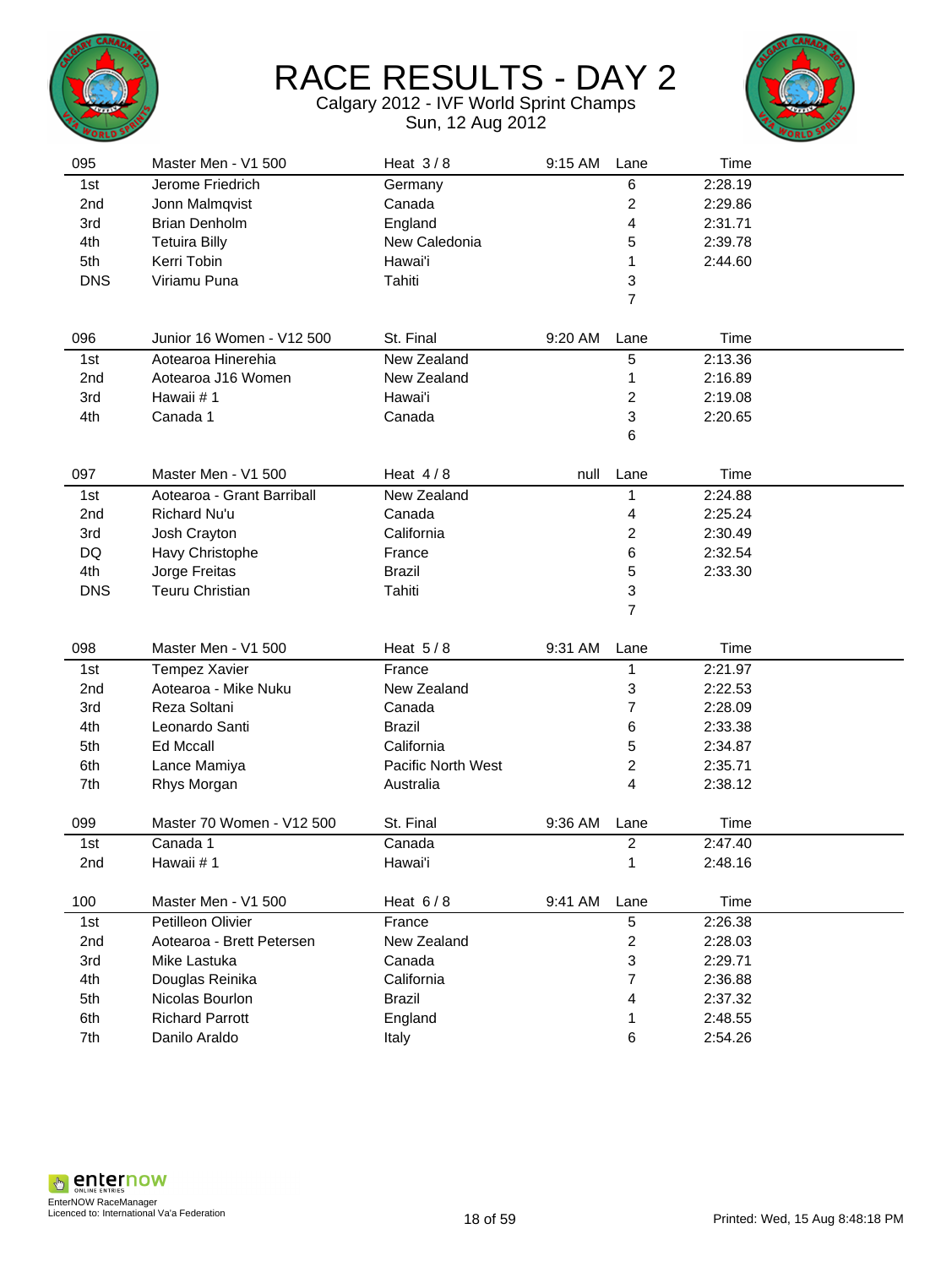



| 101        | Master Men - V1 500       | Heat $7/8$         | 9:47 AM  | Lane           | Time    |  |
|------------|---------------------------|--------------------|----------|----------------|---------|--|
| 1st        | Aotearoa - Martin Helleur | <b>New Zealand</b> |          | 5              | 2:29.77 |  |
| 2nd        | <b>Rich Graham</b>        | California         |          | 3              | 2:30.64 |  |
| 3rd        | Carlos Ribeiro            | <b>Brazil</b>      |          | 6              | 2:36.09 |  |
| 4th        | Herb James                | Pacific North West |          | 4              | 2:36.69 |  |
| 5th        | Grant Withrington         | Australia          |          | 1              | 2:36.97 |  |
| <b>DNS</b> | Degage Jean               | Tahiti             |          | $\overline{2}$ |         |  |
|            |                           |                    |          |                |         |  |
| 102        | Master Men - V1 500       | Heat $8/8$         | 9:55 AM  | Lane           | Time    |  |
| 1st        | Tui Petelo                | New Caledonia      |          | $\overline{2}$ | 2:25.20 |  |
| 2nd        | Ross Flemer               | California         |          | $\mathbf{1}$   | 2:25.80 |  |
| 3rd        | Aotearoa - John Hodges    | New Zealand        |          | $\overline{7}$ | 2:26.86 |  |
| 4th        | Leonardo Ghisoni          | <b>Brazil</b>      |          | 4              | 2:39.99 |  |
| 5th        | Brendani                  | Italy              |          | 5              | 2:48.52 |  |
| 6th        | <b>Tony Bond</b>          | Australia          |          | 6              | 2:53.84 |  |
| <b>DNS</b> | Mark Fitzpatrick          | East Coast USA     |          | 3              |         |  |
|            |                           |                    |          |                |         |  |
| 103        | Junior 16 Men - V6 500    | Heat $1/2$         | 10:12 AM | Lane           | Time    |  |
| 1st        | Hawaiian                  | Hawai'i            |          | 4              | 2:11.12 |  |
| 2nd        | Boomerangs                | Australia          |          | 6              | 2:14.04 |  |
| 3rd        | Aotearoa Waitemata Black  | New Zealand        |          | 5              | 2:14.10 |  |
| 4th        | Aotearoa Ki Te Hoe        | New Zealand        |          | $\overline{7}$ | 2:15.72 |  |
| 5th        | Aotearoa Whiti Te Ra      | New Zealand        |          | 1              | 2:16.89 |  |
| DQ         | Canada 1                  | Canada             |          | 3              | 2:25.03 |  |
| 6th        | Kihei                     | Hawai'i            |          | $\overline{2}$ | 2:29.16 |  |
|            |                           |                    |          |                |         |  |
| 104        | Master 70 Men - V1 500    | Heat $1/2$         | 10:21 AM | Lane           | Time    |  |
| 1st        | Gaylord Wilcox            | Hawai'i            |          | 1              | 2:51.23 |  |
| 2nd        | Nick Beck                 | Hawai'i            |          | 3              | 2:54.74 |  |
| 3rd        | Al Birtles                | Canada             |          | 5              | 3:06.71 |  |
| 4th        | Thomas Wright             | Hawai'i            |          | 6              | 3:07.91 |  |
| 5th        | Otto Erdelsky             | Canada             |          | $\overline{c}$ | 3:13.91 |  |
| 6th        | Wayne Kocher              | California         |          | 4              | 3:14.35 |  |
| DQ         | Ed Melendez               | California         |          | $\overline{7}$ |         |  |
|            |                           |                    |          |                |         |  |
| 105        | Master 70 Men - V1 500    | Heat $2/2$         | null     | Lane           | Time    |  |
| 1st        | Roger Jewitt              | Canada             |          | $\mathbf{1}$   | 2:54.81 |  |
| 2nd        | Nappy Napoleon            | Hawai'i            |          | $\overline{7}$ | 2:58.21 |  |
| 3rd        | <b>Ronald Reilly</b>      | Hawai'i            |          | $\overline{c}$ | 3:00.13 |  |
| 4th        | Tay Perry                 | Hawai'i            |          | 5              | 3:05.50 |  |
| 5th        | William Sharp             | Canada             |          | 3              | 3:05.93 |  |
| 6th        | Aotearoa - Lionel Tewano  | New Zealand        |          | 6              | 3:44.07 |  |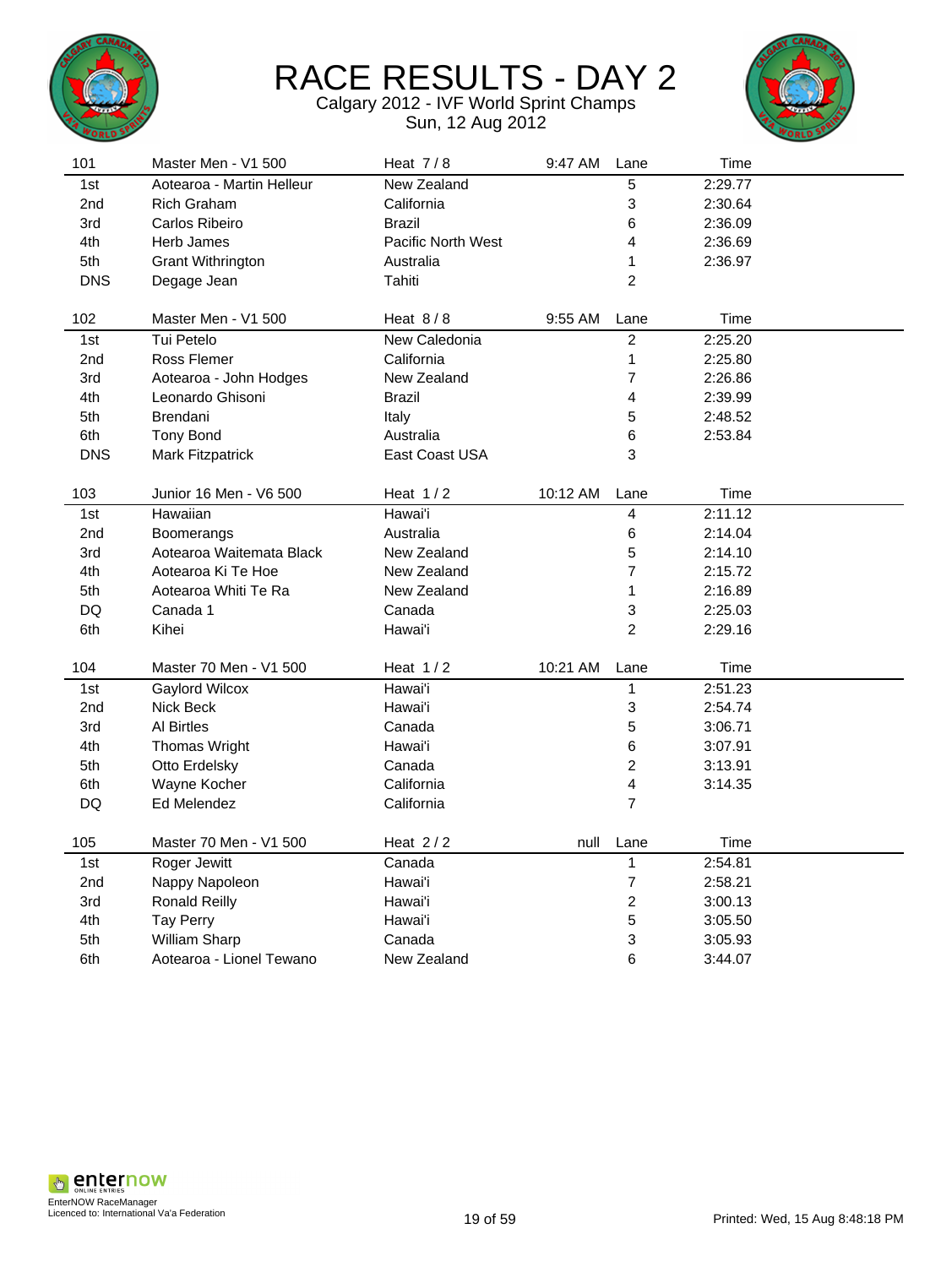



| New Zealand<br>3<br>2:07.62<br>1st<br>Aotearoa Hoe Awhio<br>$\overline{\mathbf{c}}$<br>2nd<br>Keahiakahoe<br>Hawai'i<br>2:10.49<br>7<br>Aotearoa Wehe Kotahi Aroha<br>New Zealand<br>2:13.03<br>3rd<br>4th<br>New Zealand<br>5<br>2:20.08<br>Aotearoa Waitemata White<br>5th<br>2:32.51<br>Canada 2<br>Canada<br>6<br>6th<br>Canada 3<br>Canada<br>2:39.88<br>1<br><b>DNS</b><br>Tahiti<br>Tahiti<br>4<br>Time<br>107<br>Heat $1/2$<br>10:42 AM<br>Adaptive Men - V1 500 (A)<br>Lane<br>New Zealand<br>5<br>2:39.68<br>1st<br>Aotearoa - George Thomas<br>California<br>4<br>2nd<br><b>Greg Crouse</b><br>2:44.81<br>DQ<br>Leonardo Ghisoni<br><b>Brazil</b><br>3<br>2:46.36<br>2<br>Karl Kahui<br>Hawai'i<br>3rd<br>3:06.06<br>108<br>Heat $2/2$<br>10:47 AM<br>Time<br>Adaptive Men - V1 500 (A)<br>Lane<br>3<br>2:38.37<br>Caio Carvalho<br><b>Brazil</b><br>1st<br>Brendani, Alberto<br>1<br>2nd<br>Italy<br>2:50.08<br>2<br>3rd<br><b>Tony Bond</b><br>Australia<br>2:51.63<br>4th<br>Allen Vic<br>Hawai'i<br>4<br>3:15.37<br>5<br>DQ<br>Mike Nishimoto<br>Hawai'i<br>3:19.38<br>Heat $1/2$<br>10:55 AM<br>Time<br>109<br>Junior 16 Women - V6 500<br>Lane<br>Hawaiian<br>Hawai'i<br>6<br>2:23.16<br>1st<br>5<br>Canada 1<br>Canada<br>2:23.95<br>2nd<br>3<br>2:24.38<br>3rd<br>Australia<br>Boomerangs<br>4th<br>New Zealand<br>1<br>2:27.21<br>Aotearoa Hinekorama<br>5th<br>Aotearoa Wehe Tu Kaha<br>New Zealand<br>4<br>2:28.13<br>$\overline{\mathbf{c}}$<br>6th<br>Canada 3<br>Canada<br>3:00.88<br>$\overline{7}$<br>110<br>Junior 16 Women - V6 500<br>Heat $2/2$<br>11:01 AM<br>Lane<br>Time<br>New Zealand<br>$\boldsymbol{2}$<br>Aotearoa Hinerehia<br>2:19.84<br>1st<br>5<br>New Zealand<br>2:27.33<br>2nd<br>Aotearoa Te Hiringa<br>3rd<br>Canada 2<br>Canada<br>4<br>2:36.18<br>3<br>4th<br>Keahiakahoe<br>Hawai'i<br>2:40.03<br>5th<br>1<br>2:52.08<br>Kihei<br>Hawai'i<br>Tahiti<br><b>DNS</b><br>Tahiti<br>6<br>$\overline{7}$<br>111<br>Adaptive Men - V1 500 (B)<br>St. Final<br>11:07 AM<br>Lane<br>Time<br>1st<br>Luciano Meirelles<br><b>Brazil</b><br>3<br>2:48.07<br>Hawai'i<br>2nd<br>Jeremy Wagner<br>$\overline{2}$<br>2:57.22 | 106 | Junior 16 Men - V6 500 | Heat $2/2$ | 10:36 AM | Lane | Time |  |
|----------------------------------------------------------------------------------------------------------------------------------------------------------------------------------------------------------------------------------------------------------------------------------------------------------------------------------------------------------------------------------------------------------------------------------------------------------------------------------------------------------------------------------------------------------------------------------------------------------------------------------------------------------------------------------------------------------------------------------------------------------------------------------------------------------------------------------------------------------------------------------------------------------------------------------------------------------------------------------------------------------------------------------------------------------------------------------------------------------------------------------------------------------------------------------------------------------------------------------------------------------------------------------------------------------------------------------------------------------------------------------------------------------------------------------------------------------------------------------------------------------------------------------------------------------------------------------------------------------------------------------------------------------------------------------------------------------------------------------------------------------------------------------------------------------------------------------------------------------------------------------------------------------------------------------------------------------------------------------------------------------------------------------------------------------------------------------------------------------------------------------------------------------------|-----|------------------------|------------|----------|------|------|--|
|                                                                                                                                                                                                                                                                                                                                                                                                                                                                                                                                                                                                                                                                                                                                                                                                                                                                                                                                                                                                                                                                                                                                                                                                                                                                                                                                                                                                                                                                                                                                                                                                                                                                                                                                                                                                                                                                                                                                                                                                                                                                                                                                                                |     |                        |            |          |      |      |  |
|                                                                                                                                                                                                                                                                                                                                                                                                                                                                                                                                                                                                                                                                                                                                                                                                                                                                                                                                                                                                                                                                                                                                                                                                                                                                                                                                                                                                                                                                                                                                                                                                                                                                                                                                                                                                                                                                                                                                                                                                                                                                                                                                                                |     |                        |            |          |      |      |  |
|                                                                                                                                                                                                                                                                                                                                                                                                                                                                                                                                                                                                                                                                                                                                                                                                                                                                                                                                                                                                                                                                                                                                                                                                                                                                                                                                                                                                                                                                                                                                                                                                                                                                                                                                                                                                                                                                                                                                                                                                                                                                                                                                                                |     |                        |            |          |      |      |  |
|                                                                                                                                                                                                                                                                                                                                                                                                                                                                                                                                                                                                                                                                                                                                                                                                                                                                                                                                                                                                                                                                                                                                                                                                                                                                                                                                                                                                                                                                                                                                                                                                                                                                                                                                                                                                                                                                                                                                                                                                                                                                                                                                                                |     |                        |            |          |      |      |  |
|                                                                                                                                                                                                                                                                                                                                                                                                                                                                                                                                                                                                                                                                                                                                                                                                                                                                                                                                                                                                                                                                                                                                                                                                                                                                                                                                                                                                                                                                                                                                                                                                                                                                                                                                                                                                                                                                                                                                                                                                                                                                                                                                                                |     |                        |            |          |      |      |  |
|                                                                                                                                                                                                                                                                                                                                                                                                                                                                                                                                                                                                                                                                                                                                                                                                                                                                                                                                                                                                                                                                                                                                                                                                                                                                                                                                                                                                                                                                                                                                                                                                                                                                                                                                                                                                                                                                                                                                                                                                                                                                                                                                                                |     |                        |            |          |      |      |  |
|                                                                                                                                                                                                                                                                                                                                                                                                                                                                                                                                                                                                                                                                                                                                                                                                                                                                                                                                                                                                                                                                                                                                                                                                                                                                                                                                                                                                                                                                                                                                                                                                                                                                                                                                                                                                                                                                                                                                                                                                                                                                                                                                                                |     |                        |            |          |      |      |  |
|                                                                                                                                                                                                                                                                                                                                                                                                                                                                                                                                                                                                                                                                                                                                                                                                                                                                                                                                                                                                                                                                                                                                                                                                                                                                                                                                                                                                                                                                                                                                                                                                                                                                                                                                                                                                                                                                                                                                                                                                                                                                                                                                                                |     |                        |            |          |      |      |  |
|                                                                                                                                                                                                                                                                                                                                                                                                                                                                                                                                                                                                                                                                                                                                                                                                                                                                                                                                                                                                                                                                                                                                                                                                                                                                                                                                                                                                                                                                                                                                                                                                                                                                                                                                                                                                                                                                                                                                                                                                                                                                                                                                                                |     |                        |            |          |      |      |  |
|                                                                                                                                                                                                                                                                                                                                                                                                                                                                                                                                                                                                                                                                                                                                                                                                                                                                                                                                                                                                                                                                                                                                                                                                                                                                                                                                                                                                                                                                                                                                                                                                                                                                                                                                                                                                                                                                                                                                                                                                                                                                                                                                                                |     |                        |            |          |      |      |  |
|                                                                                                                                                                                                                                                                                                                                                                                                                                                                                                                                                                                                                                                                                                                                                                                                                                                                                                                                                                                                                                                                                                                                                                                                                                                                                                                                                                                                                                                                                                                                                                                                                                                                                                                                                                                                                                                                                                                                                                                                                                                                                                                                                                |     |                        |            |          |      |      |  |
|                                                                                                                                                                                                                                                                                                                                                                                                                                                                                                                                                                                                                                                                                                                                                                                                                                                                                                                                                                                                                                                                                                                                                                                                                                                                                                                                                                                                                                                                                                                                                                                                                                                                                                                                                                                                                                                                                                                                                                                                                                                                                                                                                                |     |                        |            |          |      |      |  |
|                                                                                                                                                                                                                                                                                                                                                                                                                                                                                                                                                                                                                                                                                                                                                                                                                                                                                                                                                                                                                                                                                                                                                                                                                                                                                                                                                                                                                                                                                                                                                                                                                                                                                                                                                                                                                                                                                                                                                                                                                                                                                                                                                                |     |                        |            |          |      |      |  |
|                                                                                                                                                                                                                                                                                                                                                                                                                                                                                                                                                                                                                                                                                                                                                                                                                                                                                                                                                                                                                                                                                                                                                                                                                                                                                                                                                                                                                                                                                                                                                                                                                                                                                                                                                                                                                                                                                                                                                                                                                                                                                                                                                                |     |                        |            |          |      |      |  |
|                                                                                                                                                                                                                                                                                                                                                                                                                                                                                                                                                                                                                                                                                                                                                                                                                                                                                                                                                                                                                                                                                                                                                                                                                                                                                                                                                                                                                                                                                                                                                                                                                                                                                                                                                                                                                                                                                                                                                                                                                                                                                                                                                                |     |                        |            |          |      |      |  |
|                                                                                                                                                                                                                                                                                                                                                                                                                                                                                                                                                                                                                                                                                                                                                                                                                                                                                                                                                                                                                                                                                                                                                                                                                                                                                                                                                                                                                                                                                                                                                                                                                                                                                                                                                                                                                                                                                                                                                                                                                                                                                                                                                                |     |                        |            |          |      |      |  |
|                                                                                                                                                                                                                                                                                                                                                                                                                                                                                                                                                                                                                                                                                                                                                                                                                                                                                                                                                                                                                                                                                                                                                                                                                                                                                                                                                                                                                                                                                                                                                                                                                                                                                                                                                                                                                                                                                                                                                                                                                                                                                                                                                                |     |                        |            |          |      |      |  |
|                                                                                                                                                                                                                                                                                                                                                                                                                                                                                                                                                                                                                                                                                                                                                                                                                                                                                                                                                                                                                                                                                                                                                                                                                                                                                                                                                                                                                                                                                                                                                                                                                                                                                                                                                                                                                                                                                                                                                                                                                                                                                                                                                                |     |                        |            |          |      |      |  |
|                                                                                                                                                                                                                                                                                                                                                                                                                                                                                                                                                                                                                                                                                                                                                                                                                                                                                                                                                                                                                                                                                                                                                                                                                                                                                                                                                                                                                                                                                                                                                                                                                                                                                                                                                                                                                                                                                                                                                                                                                                                                                                                                                                |     |                        |            |          |      |      |  |
|                                                                                                                                                                                                                                                                                                                                                                                                                                                                                                                                                                                                                                                                                                                                                                                                                                                                                                                                                                                                                                                                                                                                                                                                                                                                                                                                                                                                                                                                                                                                                                                                                                                                                                                                                                                                                                                                                                                                                                                                                                                                                                                                                                |     |                        |            |          |      |      |  |
|                                                                                                                                                                                                                                                                                                                                                                                                                                                                                                                                                                                                                                                                                                                                                                                                                                                                                                                                                                                                                                                                                                                                                                                                                                                                                                                                                                                                                                                                                                                                                                                                                                                                                                                                                                                                                                                                                                                                                                                                                                                                                                                                                                |     |                        |            |          |      |      |  |
|                                                                                                                                                                                                                                                                                                                                                                                                                                                                                                                                                                                                                                                                                                                                                                                                                                                                                                                                                                                                                                                                                                                                                                                                                                                                                                                                                                                                                                                                                                                                                                                                                                                                                                                                                                                                                                                                                                                                                                                                                                                                                                                                                                |     |                        |            |          |      |      |  |
|                                                                                                                                                                                                                                                                                                                                                                                                                                                                                                                                                                                                                                                                                                                                                                                                                                                                                                                                                                                                                                                                                                                                                                                                                                                                                                                                                                                                                                                                                                                                                                                                                                                                                                                                                                                                                                                                                                                                                                                                                                                                                                                                                                |     |                        |            |          |      |      |  |
|                                                                                                                                                                                                                                                                                                                                                                                                                                                                                                                                                                                                                                                                                                                                                                                                                                                                                                                                                                                                                                                                                                                                                                                                                                                                                                                                                                                                                                                                                                                                                                                                                                                                                                                                                                                                                                                                                                                                                                                                                                                                                                                                                                |     |                        |            |          |      |      |  |
|                                                                                                                                                                                                                                                                                                                                                                                                                                                                                                                                                                                                                                                                                                                                                                                                                                                                                                                                                                                                                                                                                                                                                                                                                                                                                                                                                                                                                                                                                                                                                                                                                                                                                                                                                                                                                                                                                                                                                                                                                                                                                                                                                                |     |                        |            |          |      |      |  |
|                                                                                                                                                                                                                                                                                                                                                                                                                                                                                                                                                                                                                                                                                                                                                                                                                                                                                                                                                                                                                                                                                                                                                                                                                                                                                                                                                                                                                                                                                                                                                                                                                                                                                                                                                                                                                                                                                                                                                                                                                                                                                                                                                                |     |                        |            |          |      |      |  |
|                                                                                                                                                                                                                                                                                                                                                                                                                                                                                                                                                                                                                                                                                                                                                                                                                                                                                                                                                                                                                                                                                                                                                                                                                                                                                                                                                                                                                                                                                                                                                                                                                                                                                                                                                                                                                                                                                                                                                                                                                                                                                                                                                                |     |                        |            |          |      |      |  |
|                                                                                                                                                                                                                                                                                                                                                                                                                                                                                                                                                                                                                                                                                                                                                                                                                                                                                                                                                                                                                                                                                                                                                                                                                                                                                                                                                                                                                                                                                                                                                                                                                                                                                                                                                                                                                                                                                                                                                                                                                                                                                                                                                                |     |                        |            |          |      |      |  |
|                                                                                                                                                                                                                                                                                                                                                                                                                                                                                                                                                                                                                                                                                                                                                                                                                                                                                                                                                                                                                                                                                                                                                                                                                                                                                                                                                                                                                                                                                                                                                                                                                                                                                                                                                                                                                                                                                                                                                                                                                                                                                                                                                                |     |                        |            |          |      |      |  |
|                                                                                                                                                                                                                                                                                                                                                                                                                                                                                                                                                                                                                                                                                                                                                                                                                                                                                                                                                                                                                                                                                                                                                                                                                                                                                                                                                                                                                                                                                                                                                                                                                                                                                                                                                                                                                                                                                                                                                                                                                                                                                                                                                                |     |                        |            |          |      |      |  |
|                                                                                                                                                                                                                                                                                                                                                                                                                                                                                                                                                                                                                                                                                                                                                                                                                                                                                                                                                                                                                                                                                                                                                                                                                                                                                                                                                                                                                                                                                                                                                                                                                                                                                                                                                                                                                                                                                                                                                                                                                                                                                                                                                                |     |                        |            |          |      |      |  |
|                                                                                                                                                                                                                                                                                                                                                                                                                                                                                                                                                                                                                                                                                                                                                                                                                                                                                                                                                                                                                                                                                                                                                                                                                                                                                                                                                                                                                                                                                                                                                                                                                                                                                                                                                                                                                                                                                                                                                                                                                                                                                                                                                                |     |                        |            |          |      |      |  |
|                                                                                                                                                                                                                                                                                                                                                                                                                                                                                                                                                                                                                                                                                                                                                                                                                                                                                                                                                                                                                                                                                                                                                                                                                                                                                                                                                                                                                                                                                                                                                                                                                                                                                                                                                                                                                                                                                                                                                                                                                                                                                                                                                                |     |                        |            |          |      |      |  |
|                                                                                                                                                                                                                                                                                                                                                                                                                                                                                                                                                                                                                                                                                                                                                                                                                                                                                                                                                                                                                                                                                                                                                                                                                                                                                                                                                                                                                                                                                                                                                                                                                                                                                                                                                                                                                                                                                                                                                                                                                                                                                                                                                                |     |                        |            |          |      |      |  |
|                                                                                                                                                                                                                                                                                                                                                                                                                                                                                                                                                                                                                                                                                                                                                                                                                                                                                                                                                                                                                                                                                                                                                                                                                                                                                                                                                                                                                                                                                                                                                                                                                                                                                                                                                                                                                                                                                                                                                                                                                                                                                                                                                                |     |                        |            |          |      |      |  |
|                                                                                                                                                                                                                                                                                                                                                                                                                                                                                                                                                                                                                                                                                                                                                                                                                                                                                                                                                                                                                                                                                                                                                                                                                                                                                                                                                                                                                                                                                                                                                                                                                                                                                                                                                                                                                                                                                                                                                                                                                                                                                                                                                                |     |                        |            |          |      |      |  |
|                                                                                                                                                                                                                                                                                                                                                                                                                                                                                                                                                                                                                                                                                                                                                                                                                                                                                                                                                                                                                                                                                                                                                                                                                                                                                                                                                                                                                                                                                                                                                                                                                                                                                                                                                                                                                                                                                                                                                                                                                                                                                                                                                                |     |                        |            |          |      |      |  |
|                                                                                                                                                                                                                                                                                                                                                                                                                                                                                                                                                                                                                                                                                                                                                                                                                                                                                                                                                                                                                                                                                                                                                                                                                                                                                                                                                                                                                                                                                                                                                                                                                                                                                                                                                                                                                                                                                                                                                                                                                                                                                                                                                                |     |                        |            |          |      |      |  |
|                                                                                                                                                                                                                                                                                                                                                                                                                                                                                                                                                                                                                                                                                                                                                                                                                                                                                                                                                                                                                                                                                                                                                                                                                                                                                                                                                                                                                                                                                                                                                                                                                                                                                                                                                                                                                                                                                                                                                                                                                                                                                                                                                                |     |                        |            |          |      |      |  |
|                                                                                                                                                                                                                                                                                                                                                                                                                                                                                                                                                                                                                                                                                                                                                                                                                                                                                                                                                                                                                                                                                                                                                                                                                                                                                                                                                                                                                                                                                                                                                                                                                                                                                                                                                                                                                                                                                                                                                                                                                                                                                                                                                                |     |                        |            |          |      |      |  |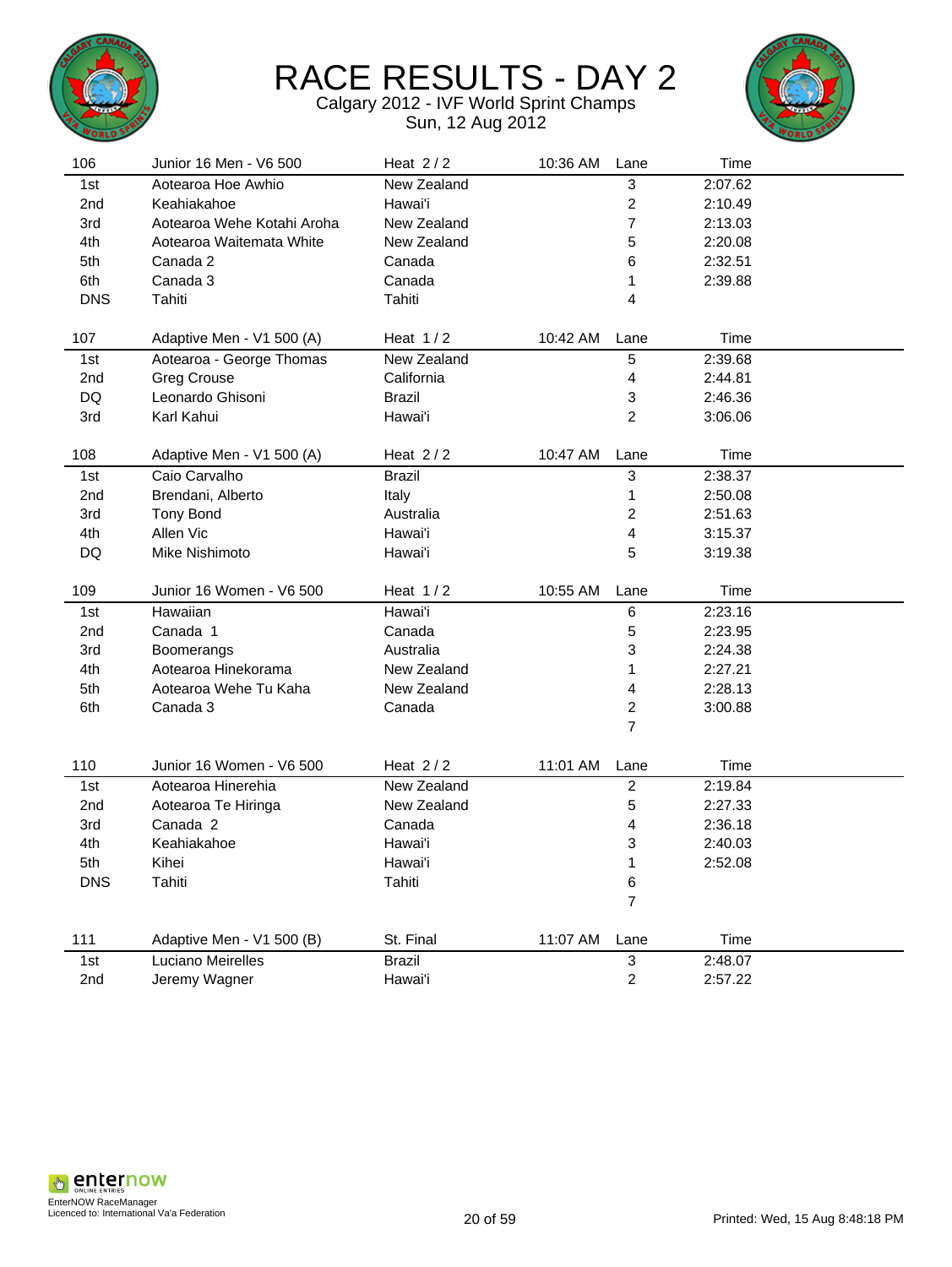



| 111A            | Adaptive Men - V1 500 (B)    | St. Final          | 11:13 AM | Lane | Time    |  |
|-----------------|------------------------------|--------------------|----------|------|---------|--|
| 1st             | Richard Julian               | Hawai'i            |          | 1    | 3:38.49 |  |
|                 |                              |                    |          |      |         |  |
| 112             | Golden Master Women - V6 500 | Heat $1/2$         | 11:13 AM | Lane | Time    |  |
| 1st             | Keauhou                      | Hawai'i            |          | 7    | 2:35.40 |  |
| 2nd             | Aotearoa Wahine Toa          | New Zealand        |          | 1    | 2:35.75 |  |
| 3rd             | Kailua/onipa'a               | Hawai'i            |          | 5    | 2:39.90 |  |
| DQ              | Kihei                        | Hawai'i            |          | 3    | 2:44.64 |  |
| 4th             | Canada 2                     | Canada             |          | 2    | 2:47.21 |  |
| 5th             | Lilacs                       | Pacific North West |          | 4    | 2:49.86 |  |
| DQ              | POCA Madali                  | California         |          | 6    | 2:56.68 |  |
|                 |                              |                    |          |      |         |  |
| 113             | Golden Master Women - V6 500 | Heat $2/2$         | 11:22 AM | Lane | Time    |  |
| 1st             | <b>Island Masters</b>        | Hawai'i            |          | 6    | 2:29.69 |  |
| 2 <sub>nd</sub> | Aotearoa Fast Whaea          | New Zealand        |          | 1    | 2:38.53 |  |
| 3rd             | Canada 1                     | Canada             |          | 5    | 2:38.86 |  |
| 4th             | Kamehameha Hilo              | Hawai'i            |          | 4    | 2:39.21 |  |
| 5th             | Aotearoa Tauranga Goldies    | New Zealand        |          | 3    | 2:42.03 |  |
| 6th             | Hui Nalu                     | Hawai'i            |          | 2    | 2:42.76 |  |
| DQ              | Orchids                      | Pacific North West |          | 7    | 2:48.35 |  |
|                 |                              |                    |          |      |         |  |
| 114             | Open Women - V6 500          | Heat $1/5$         | 11:30 AM | Lane | Time    |  |
| 1st             | Aotearoa Kaiarahi Toa        | New Zealand        |          | 5    | 2:15.37 |  |
| 2 <sub>nd</sub> | Aotearoa Maioha              | New Zealand        |          | 3    | 2:18.39 |  |
| 3rd             | Koa Kai                      | Australia          |          | 6    | 2:25.09 |  |
| 4th             | Canada 4                     | Canada             |          | 2    | 2:28.39 |  |
| 5th             | GB1                          | England            |          | 4    | 2:29.69 |  |
| 6th             | Tafaga Tekiteki Fiji         | Fiji               |          | 1    | 2:34.27 |  |
| 7th             | Kai-Hui                      | Pacific North West |          | 7    | 2:38.12 |  |
|                 |                              |                    |          |      |         |  |
| 115             | Open Women - V6 500          | Heat $2/5$         | 11:37 AM | Lane | Time    |  |
| 1st             | Aotearoa PaddleNZ            | New Zealand        |          | 3    | 2:22.43 |  |
| 2nd             | Canada 3                     | Canada             |          | 1    | 2:26.33 |  |
| 3rd             | POCA Na Leo O Ke Kai         | California         |          | 4    | 2:31.78 |  |
| 4th             | Wananga 1                    | Italy              |          | 5    | 2:32.89 |  |
| 5th             | Autumn Rose 2                | Pacific North West |          | 2    | 2:42.07 |  |
| <b>DNS</b>      | Tahiti                       | Tahiti             |          | 6    |         |  |
|                 |                              |                    |          |      |         |  |
| 116             | Junior 16 Men - V1 500       | Semi 1/2           | 11:42 AM | Lane | Time    |  |
| 1st             | Taerea Miguel                | New Caledonia      |          | 4    | 2:28.93 |  |
| 2nd             | Aotearoa - Maori Tere        | New Zealand        |          | 3    | 2:33.58 |  |
| 3rd             | Mogul Lu'uwai                | Hawai'i            |          | 1    | 2:38.04 |  |
| 4th             | Lachlan Green                | Australia          |          | 2    | 2:38.41 |  |
| DQ              | Aotearoa - Manaia Canterbury | New Zealand        |          | 6    | 2:38.52 |  |
| 5th             | Vince Kahalepauole-Bizik     | Hawai'i            |          | 7    | 2:45.08 |  |
| <b>DNS</b>      | Aotearoa - Bevan Taylor      | New Zealand        |          | 5    |         |  |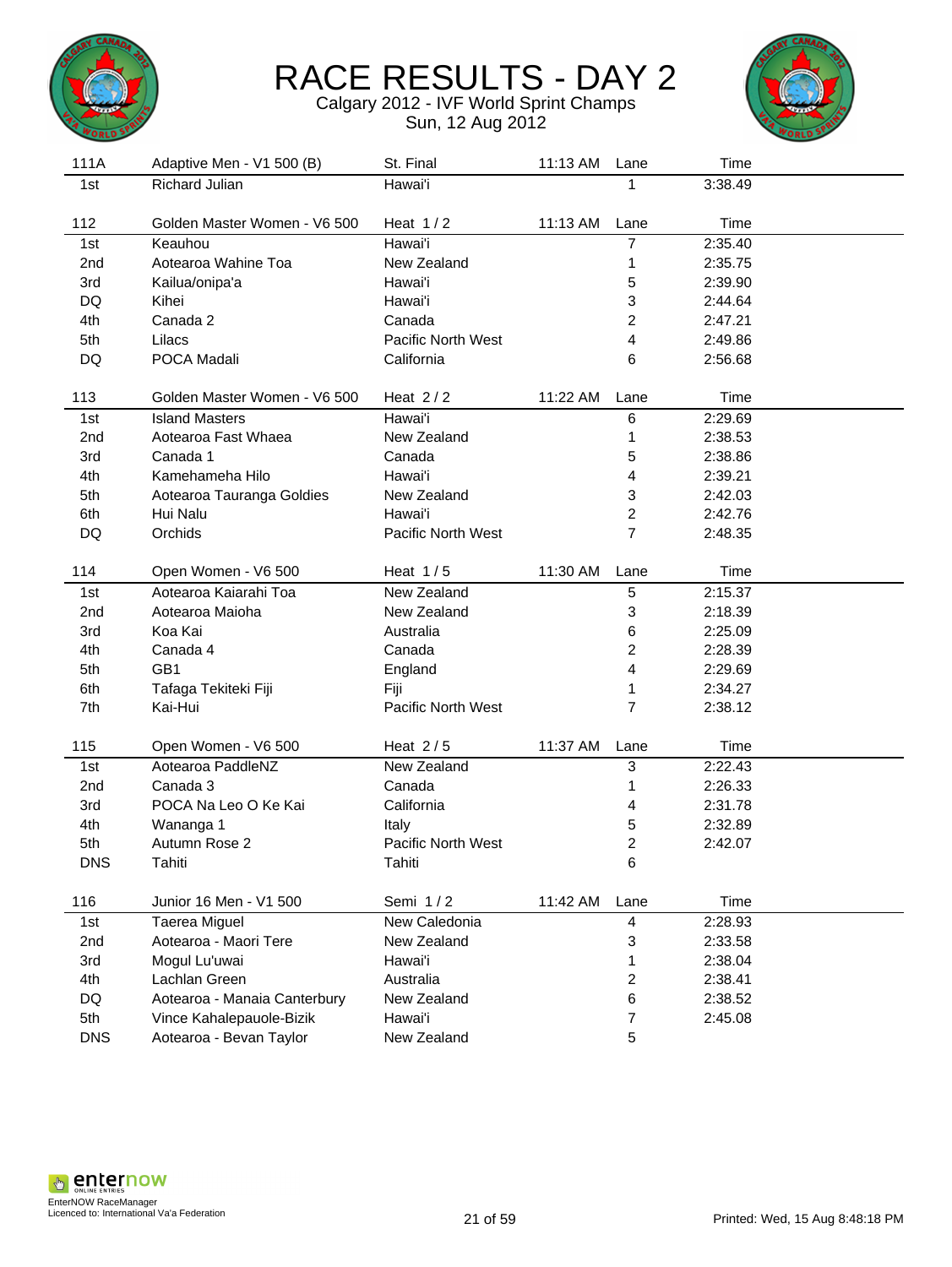



| New Zealand<br>2:32.86<br>1st<br>Aotearoa - Daniel Kauika<br>3<br>4<br>2nd<br>Araldo Alberto<br>2:36.37<br>Italy<br>Liam Miller<br>2<br>2:38.16<br>3rd<br>Canada<br>5<br>New Zealand<br>4th<br>Aotearoa - Damian Mahara<br>2:39.28<br>1<br>5th<br>Jack Larsen<br>Australia<br>2:42.51<br>6th<br>Lamar Garcia<br>Hawai'i<br>6<br>2:46.29<br>7th<br><b>Travis Doroshuk</b><br>Canada<br>$\overline{7}$<br>2:47.97<br>118<br>Heat $3/5$<br>11:55 AM<br>Time<br>Open Women - V6 500<br>Lane<br>Aotearoa Ahurei<br>New Zealand<br>6<br>2:18.18<br>1st<br>New Caledonia Tuhaa Pae<br>4<br>2nd<br>New Caledonia<br>2:21.75<br>3rd<br>Lae Ula $# 1$<br>Hawai'i<br>1<br>2:24.43<br>$\overline{c}$<br>4th<br>Canada 5<br>Canada<br>2:26.17<br>3<br>5th<br>Rio Va'a<br><b>Brazil</b><br>2:43.97<br>5<br>6th<br>Italy<br>3:01.19<br>Wananga 2<br>119<br>Heat $4/5$<br>12:00 PM<br>Time<br>Open Women - V6 500<br>Lane<br>Hawai'i<br>4<br>2:15.55<br>1st<br>Waikiki Beachboys<br>5<br>2nd<br>Aotearoa Inano<br>New Zealand<br>2:15.73<br>Australia<br>6<br>2:20.67<br>3rd<br><b>Far North Queensland</b><br>4th<br>3<br>2:23.40<br>Canada 2<br>Canada<br>$\overline{c}$<br>POCA Team 2<br>California<br>5th<br>2:29.61<br>$\mathbf 1$<br>6th<br>Canada 6<br>Canada<br>2:31.99<br>120<br>Snr Master Men - V1 500<br>Semi 1/3<br>Time<br>null<br>Lane<br>Canada<br>2:22.43<br>1st<br>Hugh Fisher<br>4<br>New Zealand<br>5<br>2:33.20<br>2nd<br>Aotearoa - George Thomas<br>Hawai'i<br>1<br>2:33.26<br>3rd<br>David Williams<br>$\overline{c}$<br>4th<br>Rob Varnel<br>Canada<br>2:33.30<br>5th<br><b>Eric Starnes</b><br>California<br>3<br>2:33.52<br>7<br><b>Pacific North West</b><br>2:36.19<br>6th<br>Doug Miyata<br>7th<br>David Smith<br>6<br>2:38.14<br>Hawai'i<br>Semi 2/3<br>121<br>Snr Master Men - V1 500<br>12:11 PM<br>Time<br>Lane<br>New Zealand<br>1st<br>$\overline{5}$<br>2:28.24<br>Aotearoa - Anthony Tapp<br>Canada<br>4<br>2:28.91<br>2nd<br>Don Irvine<br>3<br>Aotearoa - Bruce Bancroft<br>New Zealand<br>2:32.98<br>3rd<br>$\overline{c}$<br>4th<br>Canada<br>2:33.18<br>Jimmy Jay<br>5th<br>Aotearoa - David Wharekura<br>New Zealand<br>1<br>2:39.90<br>6th<br><b>Gord Wallace</b><br>Canada<br>6<br>2:40.40 | 117 | Junior 16 Men - V1 500 | Semi 2/2   | 11:49 AM | Lane           | Time    |  |
|---------------------------------------------------------------------------------------------------------------------------------------------------------------------------------------------------------------------------------------------------------------------------------------------------------------------------------------------------------------------------------------------------------------------------------------------------------------------------------------------------------------------------------------------------------------------------------------------------------------------------------------------------------------------------------------------------------------------------------------------------------------------------------------------------------------------------------------------------------------------------------------------------------------------------------------------------------------------------------------------------------------------------------------------------------------------------------------------------------------------------------------------------------------------------------------------------------------------------------------------------------------------------------------------------------------------------------------------------------------------------------------------------------------------------------------------------------------------------------------------------------------------------------------------------------------------------------------------------------------------------------------------------------------------------------------------------------------------------------------------------------------------------------------------------------------------------------------------------------------------------------------------------------------------------------------------------------------------------------------------------------------------------------------------------------------------------------------------------------------------------------------------------------------------------------------------------------------------------|-----|------------------------|------------|----------|----------------|---------|--|
|                                                                                                                                                                                                                                                                                                                                                                                                                                                                                                                                                                                                                                                                                                                                                                                                                                                                                                                                                                                                                                                                                                                                                                                                                                                                                                                                                                                                                                                                                                                                                                                                                                                                                                                                                                                                                                                                                                                                                                                                                                                                                                                                                                                                                           |     |                        |            |          |                |         |  |
|                                                                                                                                                                                                                                                                                                                                                                                                                                                                                                                                                                                                                                                                                                                                                                                                                                                                                                                                                                                                                                                                                                                                                                                                                                                                                                                                                                                                                                                                                                                                                                                                                                                                                                                                                                                                                                                                                                                                                                                                                                                                                                                                                                                                                           |     |                        |            |          |                |         |  |
|                                                                                                                                                                                                                                                                                                                                                                                                                                                                                                                                                                                                                                                                                                                                                                                                                                                                                                                                                                                                                                                                                                                                                                                                                                                                                                                                                                                                                                                                                                                                                                                                                                                                                                                                                                                                                                                                                                                                                                                                                                                                                                                                                                                                                           |     |                        |            |          |                |         |  |
|                                                                                                                                                                                                                                                                                                                                                                                                                                                                                                                                                                                                                                                                                                                                                                                                                                                                                                                                                                                                                                                                                                                                                                                                                                                                                                                                                                                                                                                                                                                                                                                                                                                                                                                                                                                                                                                                                                                                                                                                                                                                                                                                                                                                                           |     |                        |            |          |                |         |  |
|                                                                                                                                                                                                                                                                                                                                                                                                                                                                                                                                                                                                                                                                                                                                                                                                                                                                                                                                                                                                                                                                                                                                                                                                                                                                                                                                                                                                                                                                                                                                                                                                                                                                                                                                                                                                                                                                                                                                                                                                                                                                                                                                                                                                                           |     |                        |            |          |                |         |  |
|                                                                                                                                                                                                                                                                                                                                                                                                                                                                                                                                                                                                                                                                                                                                                                                                                                                                                                                                                                                                                                                                                                                                                                                                                                                                                                                                                                                                                                                                                                                                                                                                                                                                                                                                                                                                                                                                                                                                                                                                                                                                                                                                                                                                                           |     |                        |            |          |                |         |  |
|                                                                                                                                                                                                                                                                                                                                                                                                                                                                                                                                                                                                                                                                                                                                                                                                                                                                                                                                                                                                                                                                                                                                                                                                                                                                                                                                                                                                                                                                                                                                                                                                                                                                                                                                                                                                                                                                                                                                                                                                                                                                                                                                                                                                                           |     |                        |            |          |                |         |  |
|                                                                                                                                                                                                                                                                                                                                                                                                                                                                                                                                                                                                                                                                                                                                                                                                                                                                                                                                                                                                                                                                                                                                                                                                                                                                                                                                                                                                                                                                                                                                                                                                                                                                                                                                                                                                                                                                                                                                                                                                                                                                                                                                                                                                                           |     |                        |            |          |                |         |  |
|                                                                                                                                                                                                                                                                                                                                                                                                                                                                                                                                                                                                                                                                                                                                                                                                                                                                                                                                                                                                                                                                                                                                                                                                                                                                                                                                                                                                                                                                                                                                                                                                                                                                                                                                                                                                                                                                                                                                                                                                                                                                                                                                                                                                                           |     |                        |            |          |                |         |  |
|                                                                                                                                                                                                                                                                                                                                                                                                                                                                                                                                                                                                                                                                                                                                                                                                                                                                                                                                                                                                                                                                                                                                                                                                                                                                                                                                                                                                                                                                                                                                                                                                                                                                                                                                                                                                                                                                                                                                                                                                                                                                                                                                                                                                                           |     |                        |            |          |                |         |  |
|                                                                                                                                                                                                                                                                                                                                                                                                                                                                                                                                                                                                                                                                                                                                                                                                                                                                                                                                                                                                                                                                                                                                                                                                                                                                                                                                                                                                                                                                                                                                                                                                                                                                                                                                                                                                                                                                                                                                                                                                                                                                                                                                                                                                                           |     |                        |            |          |                |         |  |
|                                                                                                                                                                                                                                                                                                                                                                                                                                                                                                                                                                                                                                                                                                                                                                                                                                                                                                                                                                                                                                                                                                                                                                                                                                                                                                                                                                                                                                                                                                                                                                                                                                                                                                                                                                                                                                                                                                                                                                                                                                                                                                                                                                                                                           |     |                        |            |          |                |         |  |
|                                                                                                                                                                                                                                                                                                                                                                                                                                                                                                                                                                                                                                                                                                                                                                                                                                                                                                                                                                                                                                                                                                                                                                                                                                                                                                                                                                                                                                                                                                                                                                                                                                                                                                                                                                                                                                                                                                                                                                                                                                                                                                                                                                                                                           |     |                        |            |          |                |         |  |
|                                                                                                                                                                                                                                                                                                                                                                                                                                                                                                                                                                                                                                                                                                                                                                                                                                                                                                                                                                                                                                                                                                                                                                                                                                                                                                                                                                                                                                                                                                                                                                                                                                                                                                                                                                                                                                                                                                                                                                                                                                                                                                                                                                                                                           |     |                        |            |          |                |         |  |
|                                                                                                                                                                                                                                                                                                                                                                                                                                                                                                                                                                                                                                                                                                                                                                                                                                                                                                                                                                                                                                                                                                                                                                                                                                                                                                                                                                                                                                                                                                                                                                                                                                                                                                                                                                                                                                                                                                                                                                                                                                                                                                                                                                                                                           |     |                        |            |          |                |         |  |
|                                                                                                                                                                                                                                                                                                                                                                                                                                                                                                                                                                                                                                                                                                                                                                                                                                                                                                                                                                                                                                                                                                                                                                                                                                                                                                                                                                                                                                                                                                                                                                                                                                                                                                                                                                                                                                                                                                                                                                                                                                                                                                                                                                                                                           |     |                        |            |          |                |         |  |
|                                                                                                                                                                                                                                                                                                                                                                                                                                                                                                                                                                                                                                                                                                                                                                                                                                                                                                                                                                                                                                                                                                                                                                                                                                                                                                                                                                                                                                                                                                                                                                                                                                                                                                                                                                                                                                                                                                                                                                                                                                                                                                                                                                                                                           |     |                        |            |          |                |         |  |
|                                                                                                                                                                                                                                                                                                                                                                                                                                                                                                                                                                                                                                                                                                                                                                                                                                                                                                                                                                                                                                                                                                                                                                                                                                                                                                                                                                                                                                                                                                                                                                                                                                                                                                                                                                                                                                                                                                                                                                                                                                                                                                                                                                                                                           |     |                        |            |          |                |         |  |
|                                                                                                                                                                                                                                                                                                                                                                                                                                                                                                                                                                                                                                                                                                                                                                                                                                                                                                                                                                                                                                                                                                                                                                                                                                                                                                                                                                                                                                                                                                                                                                                                                                                                                                                                                                                                                                                                                                                                                                                                                                                                                                                                                                                                                           |     |                        |            |          |                |         |  |
|                                                                                                                                                                                                                                                                                                                                                                                                                                                                                                                                                                                                                                                                                                                                                                                                                                                                                                                                                                                                                                                                                                                                                                                                                                                                                                                                                                                                                                                                                                                                                                                                                                                                                                                                                                                                                                                                                                                                                                                                                                                                                                                                                                                                                           |     |                        |            |          |                |         |  |
|                                                                                                                                                                                                                                                                                                                                                                                                                                                                                                                                                                                                                                                                                                                                                                                                                                                                                                                                                                                                                                                                                                                                                                                                                                                                                                                                                                                                                                                                                                                                                                                                                                                                                                                                                                                                                                                                                                                                                                                                                                                                                                                                                                                                                           |     |                        |            |          |                |         |  |
|                                                                                                                                                                                                                                                                                                                                                                                                                                                                                                                                                                                                                                                                                                                                                                                                                                                                                                                                                                                                                                                                                                                                                                                                                                                                                                                                                                                                                                                                                                                                                                                                                                                                                                                                                                                                                                                                                                                                                                                                                                                                                                                                                                                                                           |     |                        |            |          |                |         |  |
|                                                                                                                                                                                                                                                                                                                                                                                                                                                                                                                                                                                                                                                                                                                                                                                                                                                                                                                                                                                                                                                                                                                                                                                                                                                                                                                                                                                                                                                                                                                                                                                                                                                                                                                                                                                                                                                                                                                                                                                                                                                                                                                                                                                                                           |     |                        |            |          |                |         |  |
|                                                                                                                                                                                                                                                                                                                                                                                                                                                                                                                                                                                                                                                                                                                                                                                                                                                                                                                                                                                                                                                                                                                                                                                                                                                                                                                                                                                                                                                                                                                                                                                                                                                                                                                                                                                                                                                                                                                                                                                                                                                                                                                                                                                                                           |     |                        |            |          |                |         |  |
|                                                                                                                                                                                                                                                                                                                                                                                                                                                                                                                                                                                                                                                                                                                                                                                                                                                                                                                                                                                                                                                                                                                                                                                                                                                                                                                                                                                                                                                                                                                                                                                                                                                                                                                                                                                                                                                                                                                                                                                                                                                                                                                                                                                                                           |     |                        |            |          |                |         |  |
|                                                                                                                                                                                                                                                                                                                                                                                                                                                                                                                                                                                                                                                                                                                                                                                                                                                                                                                                                                                                                                                                                                                                                                                                                                                                                                                                                                                                                                                                                                                                                                                                                                                                                                                                                                                                                                                                                                                                                                                                                                                                                                                                                                                                                           |     |                        |            |          |                |         |  |
|                                                                                                                                                                                                                                                                                                                                                                                                                                                                                                                                                                                                                                                                                                                                                                                                                                                                                                                                                                                                                                                                                                                                                                                                                                                                                                                                                                                                                                                                                                                                                                                                                                                                                                                                                                                                                                                                                                                                                                                                                                                                                                                                                                                                                           |     |                        |            |          |                |         |  |
|                                                                                                                                                                                                                                                                                                                                                                                                                                                                                                                                                                                                                                                                                                                                                                                                                                                                                                                                                                                                                                                                                                                                                                                                                                                                                                                                                                                                                                                                                                                                                                                                                                                                                                                                                                                                                                                                                                                                                                                                                                                                                                                                                                                                                           |     |                        |            |          |                |         |  |
|                                                                                                                                                                                                                                                                                                                                                                                                                                                                                                                                                                                                                                                                                                                                                                                                                                                                                                                                                                                                                                                                                                                                                                                                                                                                                                                                                                                                                                                                                                                                                                                                                                                                                                                                                                                                                                                                                                                                                                                                                                                                                                                                                                                                                           |     |                        |            |          |                |         |  |
|                                                                                                                                                                                                                                                                                                                                                                                                                                                                                                                                                                                                                                                                                                                                                                                                                                                                                                                                                                                                                                                                                                                                                                                                                                                                                                                                                                                                                                                                                                                                                                                                                                                                                                                                                                                                                                                                                                                                                                                                                                                                                                                                                                                                                           |     |                        |            |          |                |         |  |
|                                                                                                                                                                                                                                                                                                                                                                                                                                                                                                                                                                                                                                                                                                                                                                                                                                                                                                                                                                                                                                                                                                                                                                                                                                                                                                                                                                                                                                                                                                                                                                                                                                                                                                                                                                                                                                                                                                                                                                                                                                                                                                                                                                                                                           |     |                        |            |          |                |         |  |
|                                                                                                                                                                                                                                                                                                                                                                                                                                                                                                                                                                                                                                                                                                                                                                                                                                                                                                                                                                                                                                                                                                                                                                                                                                                                                                                                                                                                                                                                                                                                                                                                                                                                                                                                                                                                                                                                                                                                                                                                                                                                                                                                                                                                                           |     |                        |            |          |                |         |  |
|                                                                                                                                                                                                                                                                                                                                                                                                                                                                                                                                                                                                                                                                                                                                                                                                                                                                                                                                                                                                                                                                                                                                                                                                                                                                                                                                                                                                                                                                                                                                                                                                                                                                                                                                                                                                                                                                                                                                                                                                                                                                                                                                                                                                                           |     |                        |            |          |                |         |  |
|                                                                                                                                                                                                                                                                                                                                                                                                                                                                                                                                                                                                                                                                                                                                                                                                                                                                                                                                                                                                                                                                                                                                                                                                                                                                                                                                                                                                                                                                                                                                                                                                                                                                                                                                                                                                                                                                                                                                                                                                                                                                                                                                                                                                                           |     |                        |            |          |                |         |  |
|                                                                                                                                                                                                                                                                                                                                                                                                                                                                                                                                                                                                                                                                                                                                                                                                                                                                                                                                                                                                                                                                                                                                                                                                                                                                                                                                                                                                                                                                                                                                                                                                                                                                                                                                                                                                                                                                                                                                                                                                                                                                                                                                                                                                                           |     |                        |            |          |                |         |  |
|                                                                                                                                                                                                                                                                                                                                                                                                                                                                                                                                                                                                                                                                                                                                                                                                                                                                                                                                                                                                                                                                                                                                                                                                                                                                                                                                                                                                                                                                                                                                                                                                                                                                                                                                                                                                                                                                                                                                                                                                                                                                                                                                                                                                                           |     |                        |            |          |                |         |  |
|                                                                                                                                                                                                                                                                                                                                                                                                                                                                                                                                                                                                                                                                                                                                                                                                                                                                                                                                                                                                                                                                                                                                                                                                                                                                                                                                                                                                                                                                                                                                                                                                                                                                                                                                                                                                                                                                                                                                                                                                                                                                                                                                                                                                                           |     |                        |            |          |                |         |  |
|                                                                                                                                                                                                                                                                                                                                                                                                                                                                                                                                                                                                                                                                                                                                                                                                                                                                                                                                                                                                                                                                                                                                                                                                                                                                                                                                                                                                                                                                                                                                                                                                                                                                                                                                                                                                                                                                                                                                                                                                                                                                                                                                                                                                                           |     |                        |            |          |                |         |  |
|                                                                                                                                                                                                                                                                                                                                                                                                                                                                                                                                                                                                                                                                                                                                                                                                                                                                                                                                                                                                                                                                                                                                                                                                                                                                                                                                                                                                                                                                                                                                                                                                                                                                                                                                                                                                                                                                                                                                                                                                                                                                                                                                                                                                                           |     |                        |            |          |                |         |  |
|                                                                                                                                                                                                                                                                                                                                                                                                                                                                                                                                                                                                                                                                                                                                                                                                                                                                                                                                                                                                                                                                                                                                                                                                                                                                                                                                                                                                                                                                                                                                                                                                                                                                                                                                                                                                                                                                                                                                                                                                                                                                                                                                                                                                                           | DQ  | Ray Shipman            | California |          | $\overline{7}$ | 2:50.03 |  |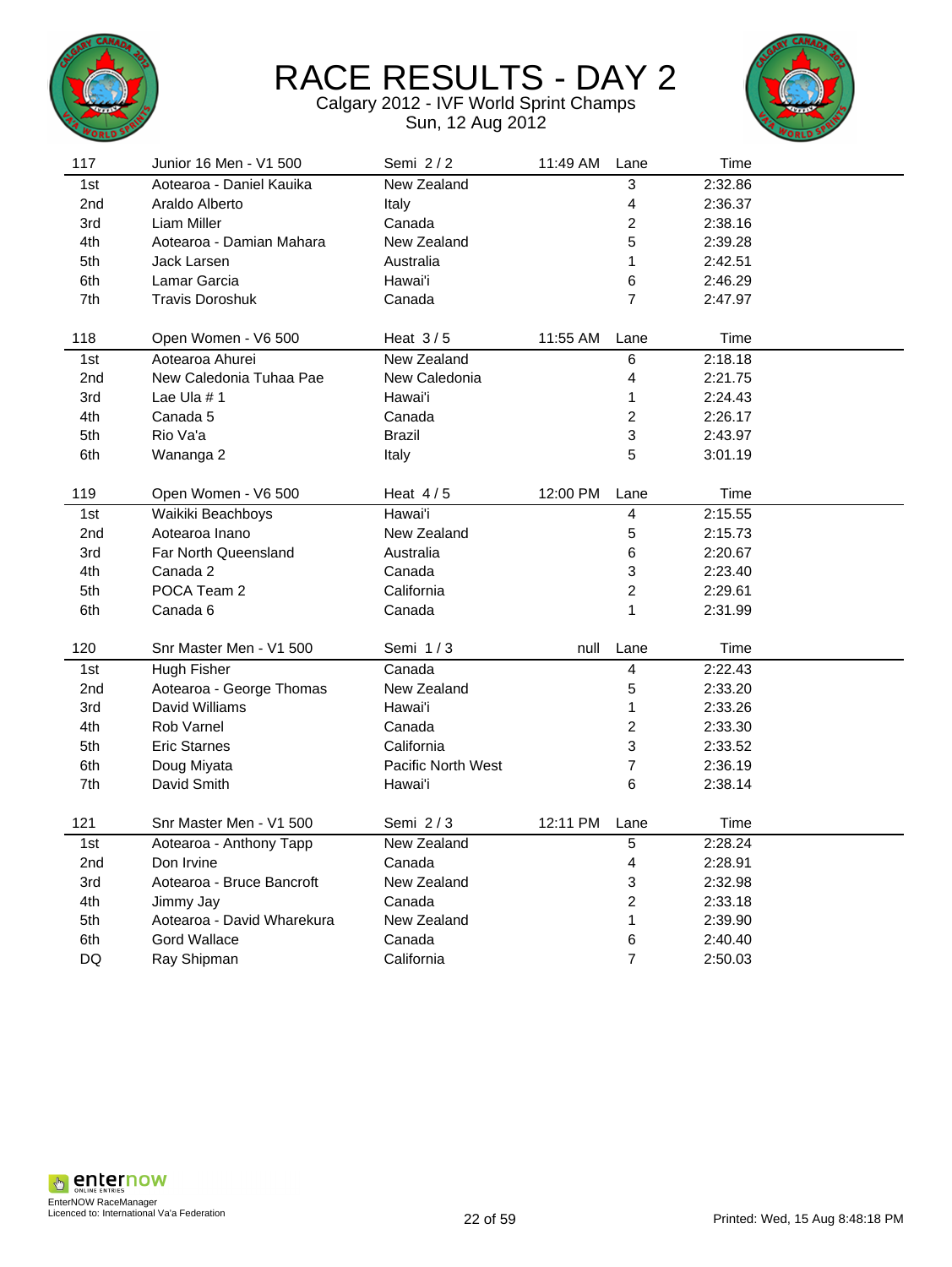



|                   | Open Women - V6 500                   | Heat $5/5$                          | 12:16 PM | Lane                    | Time    |  |
|-------------------|---------------------------------------|-------------------------------------|----------|-------------------------|---------|--|
| 1st               | Canada 1                              | Canada                              |          | 2                       | 2:17.28 |  |
| 2nd               | Aotearoa Hingaia                      | New Zealand                         |          | 6                       | 2:18.60 |  |
| 3rd               | POCA Team 1                           | California                          |          | 1                       | 2:26.98 |  |
| 4th               | Lae Ula #2                            | Hawai'i                             |          | 3                       | 2:30.20 |  |
| 5th               | Autumn Rose 1                         | Pacific North West                  |          | 5                       | 2:33.02 |  |
| 6th               | <b>Boomerangs</b>                     | Australia                           |          | 4                       | 2:39.08 |  |
|                   |                                       |                                     |          |                         |         |  |
| 123               | Snr Master Women - V6 500             | Heat $1/4$                          | 12:22 PM | Lane                    | Time    |  |
| 1st               | Lanikai                               | Hawai'i                             |          | $\overline{2}$          | 2:25.70 |  |
| 2nd               | Canada 3                              | Canada                              |          | 1                       | 2:28.66 |  |
| 3rd               | <b>Island Masters</b>                 | Hawai'i                             |          | 4                       | 2:30.97 |  |
| 4th               | Hui Heihei                            | Pacific North West                  |          | 3                       | 2:43.14 |  |
| DQ                | POCA Madali                           | California                          |          | 5                       | 2:59.94 |  |
| <b>DNS</b>        | Tahiti - Team Vaihiarai 3             | Tahiti                              |          | 6                       |         |  |
|                   |                                       |                                     |          |                         |         |  |
| 124               | Snr Master Men - V1 500               | Semi $3/3$                          | 12:27 PM | Lane                    | Time    |  |
| 1st               | <b>Bastien Bernard</b>                | New Caledonia                       |          | 4                       | 2:33.73 |  |
| 2 <sub>nd</sub>   | <b>Brad Morrison</b>                  | Canada                              |          | 3                       | 2:34.37 |  |
| 3rd               | Allan Horn                            | California                          |          | 5                       | 2:35.99 |  |
| 4th               | Aotearoa - Edward Tapsell             | New Zealand                         |          | 1                       | 2:38.43 |  |
| 5th               | Aotearoa - William Cawlins            | New Zealand                         |          | $\overline{2}$          | 2:38.81 |  |
| 6th               | Lance Kahn                            | <b>Pacific North West</b>           |          | 7                       | 2:42.30 |  |
| 7th               | Ralph Jefferson                       | <b>Pacific North West</b>           |          | 6                       | 2:45.07 |  |
|                   |                                       |                                     |          |                         |         |  |
| 125               | Master Men - V1 500                   | Semi 1/3                            | null     | Lane                    | Time    |  |
| 1st               | Richard Nu'u                          | Canada                              |          | $\overline{c}$          | 2:32.90 |  |
| 2nd               | Tyson Kubo                            | Hawai'i                             |          | 3                       | 2:33.54 |  |
| 3rd               | <b>Hobey Beck</b>                     | Hawai'i                             |          | 7                       | 2:34.03 |  |
| 4th               | Aotearoa - Brett Petersen             | New Zealand                         |          | 6                       | 2:35.53 |  |
|                   |                                       |                                     |          |                         |         |  |
| 5th               | <b>Rich Graham</b>                    | California                          |          | 1                       | 2:36.21 |  |
| DQ                | <b>Tempez Xavier</b>                  | France                              |          | 4                       | 2:40.27 |  |
| 6th               | Jerome Friedrich                      | Germany                             |          | 5                       | 2:43.03 |  |
|                   |                                       |                                     |          |                         |         |  |
| 126               | Snr Master Women - V6 500             | Heat $2/4$                          | 12:38 PM | Lane                    | Time    |  |
| 1st               | Aotearoa Team Tairawhiti              | New Zealand                         |          | $\overline{\mathbf{c}}$ | 2:25.62 |  |
| 2nd               | Mooloolaba                            | Australia                           |          | 1                       | 2:26.99 |  |
| 3rd               | Lae Ula                               | Hawai'i                             |          | 3                       | 2:32.62 |  |
| 4th               | POCA Dresbach                         | California                          |          | 6                       | 2:34.21 |  |
| 5th               | Kai Ikaika                            | Pacific North West                  |          | 5                       | 2:44.32 |  |
| 6th               | Canada 4                              | Canada                              |          | 4                       | 2:46.45 |  |
|                   |                                       |                                     |          |                         |         |  |
| 127               | Snr Master Women - V6 500             | Heat $3/4$                          | 12:45 PM | Lane                    | Time    |  |
| DQ.               | Kihei                                 | Hawai'i                             |          | 1                       | 2:31.94 |  |
| 1st               | Aotearoa Mana Wahine                  | New Zealand                         |          | 2                       | 2:35.30 |  |
| 2nd               | Canada 2                              | Canada                              |          | 4                       | 2:44.72 |  |
| 3rd               | Kamehameha Hilo                       | Hawai'i                             |          | 6                       | 2:45.89 |  |
| 4th<br><b>DNS</b> | Columbia<br>Tahiti - Team Vaihiarai 1 | <b>Pacific North West</b><br>Tahiti |          | 3<br>5                  | 3:00.47 |  |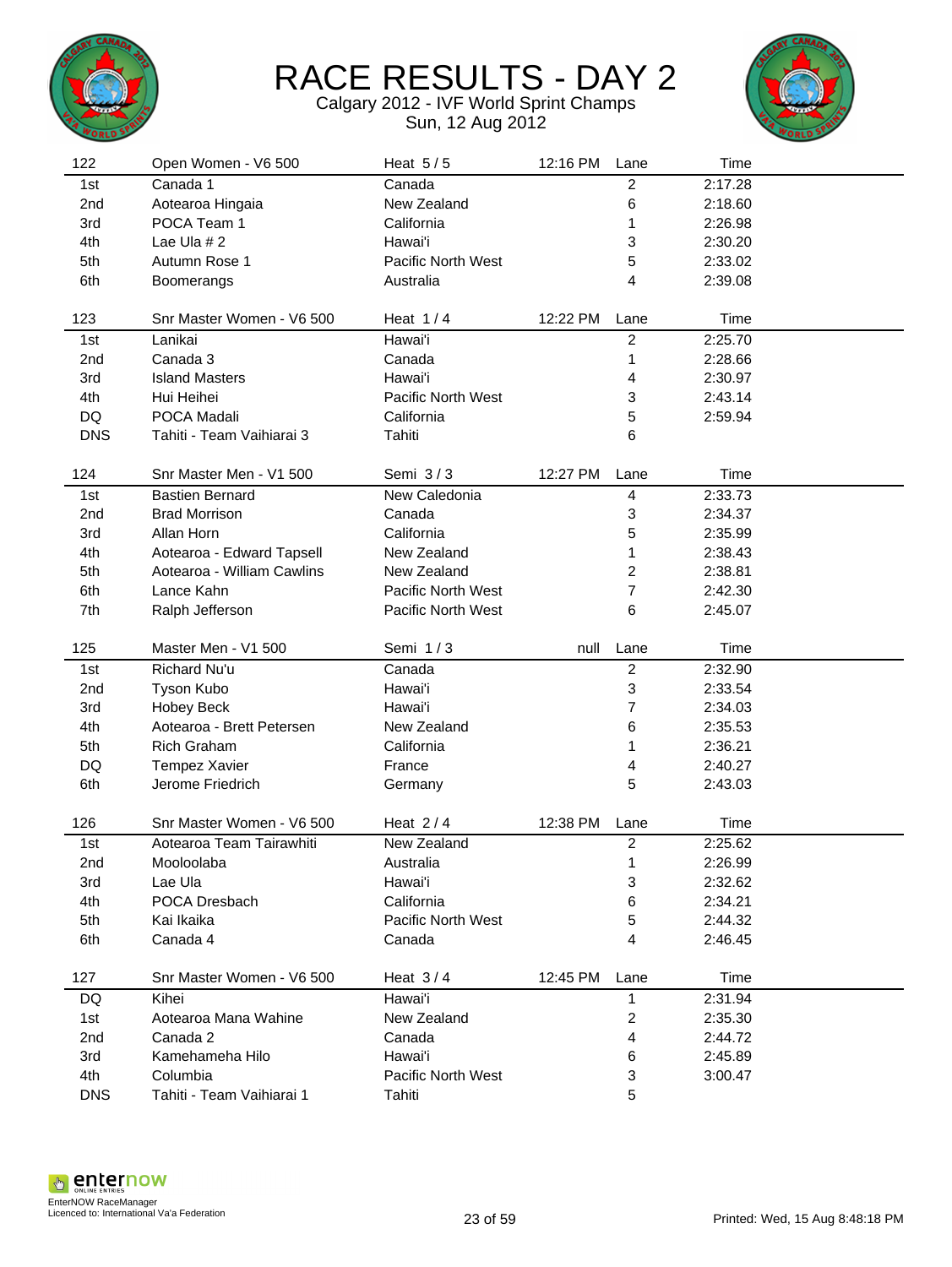



| 128             | Master Men - V1 500        | Semi $2/3$         | 12:51 PM | Lane                    | Time    |  |
|-----------------|----------------------------|--------------------|----------|-------------------------|---------|--|
| 1st             | Aotearoa - Sonny Pehi      | New Zealand        |          | 4                       | 2:26.78 |  |
| 2 <sub>nd</sub> | Tui Petelo                 | New Caledonia      |          | 3                       | 2:30.62 |  |
| 3rd             | <b>Ross Flemer</b>         | California         |          | $\overline{\mathbf{c}}$ | 2:31.45 |  |
| 4th             | Jeff Fink                  | Canada             |          | 6                       | 2:31.62 |  |
| 5th             | Aotearoa - John Hodges     | New Zealand        |          | 1                       | 2:34.11 |  |
| 6th             | Mike Lastuka               | Canada             |          | 7                       | 2:34.67 |  |
| 7th             | Aotearoa - Martin Helleur  | New Zealand        |          | 5                       | 2:34.69 |  |
|                 |                            |                    |          |                         |         |  |
| 129             | Master Men - V1 500        | Semi $3/3$         | 12:55 PM | Lane                    | Time    |  |
| 1st             | Aotearoa - Mike Nuku       | New Zealand        |          | 5                       | 2:30.62 |  |
| 2nd             | Petilleon Olivier          | France             |          | 3                       | 2:31.51 |  |
| 3rd             | Aotearoa - Grant Barriball | New Zealand        |          | 4                       | 2:31.72 |  |
| 4th             | Reza Soltani               | Canada             |          | 1                       | 2:35.56 |  |
| 5th             | Calvin Chow                | Canada             |          | 2                       | 2:36.56 |  |
| 6th             | Josh Crayton               | California         |          | $\overline{7}$          | 2:37.11 |  |
| 7th             | Jonn Malmqvist             | Canada             |          | 6                       | 2:38.56 |  |
|                 |                            |                    |          |                         |         |  |
| 130             | Snr Master Women - V6 500  | Heat $4/4$         | 1:01 PM  | Lane                    | Time    |  |
| 1st             | Far North Queensland       | Australia          |          | $\overline{c}$          | 2:31.45 |  |
| 2nd             | Canada 1                   | Canada             |          | 3                       | 2:31.99 |  |
| 3rd             | Norht Shore                | Hawai'i            |          | 4                       | 2:38.93 |  |
| 4th             | Evergreen                  | Pacific North West |          | 6                       | 2:42.03 |  |
| 5th             | Canada 5                   | Canada             |          | 5                       | 2:42.64 |  |
| <b>DNS</b>      | Tahiti - Team Vaihiarai 2  | Tahiti             |          | 1                       |         |  |
|                 |                            |                    |          |                         |         |  |
| 131             | Junior 19 Women - V6 500   | Heat $1/2$         | 1:06 PM  | Lane                    | Time    |  |
| 1st             | Aotearoa Top Knots         | New Zealand        |          | 4                       | 2:24.26 |  |
| 2nd             | Canada 1                   | Canada             |          | 5                       | 2:29.15 |  |
| 3rd             | Aotearoa Wehe Tu Kaha      | New Zealand        |          | $\overline{c}$          | 2:32.78 |  |
| 4th             | Canada 3                   | Canada             |          | 3                       | 2:40.25 |  |
| 5th             | Kihei                      | Hawai'i            |          | 6                       | 2:41.85 |  |
| <b>DNS</b>      | Tahiti                     | Tahiti             |          | 1                       |         |  |
|                 |                            |                    |          | $\overline{7}$          |         |  |
| 132             | Junior 19 Men - V1 500     | Semi 1/3           | null     | Lane                    | Time    |  |
|                 |                            |                    |          |                         |         |  |
| 1st             | <b>Mitch Olds</b>          | Australia          |          | 4                       | 2:25.07 |  |
| 2nd             | Shawn Kahookele            | Hawai'i            |          | 5                       | 2:25.13 |  |
| 3rd             | Victor Haoa                | Rapa Nui           |          | 7                       | 2:29.04 |  |
| 4th             | Gastaldi Alberto           | Italy              |          | 3                       | 2:29.23 |  |
| 5th             | Alberto Araldo             | Italy              |          | 2                       | 2:37.25 |  |
| 6th             | <b>Brian McPhail</b>       | Canada             |          | 1                       | 2:38.48 |  |
| 7th             | Matt Tuck                  | Canada             |          | 6                       | 2:41.51 |  |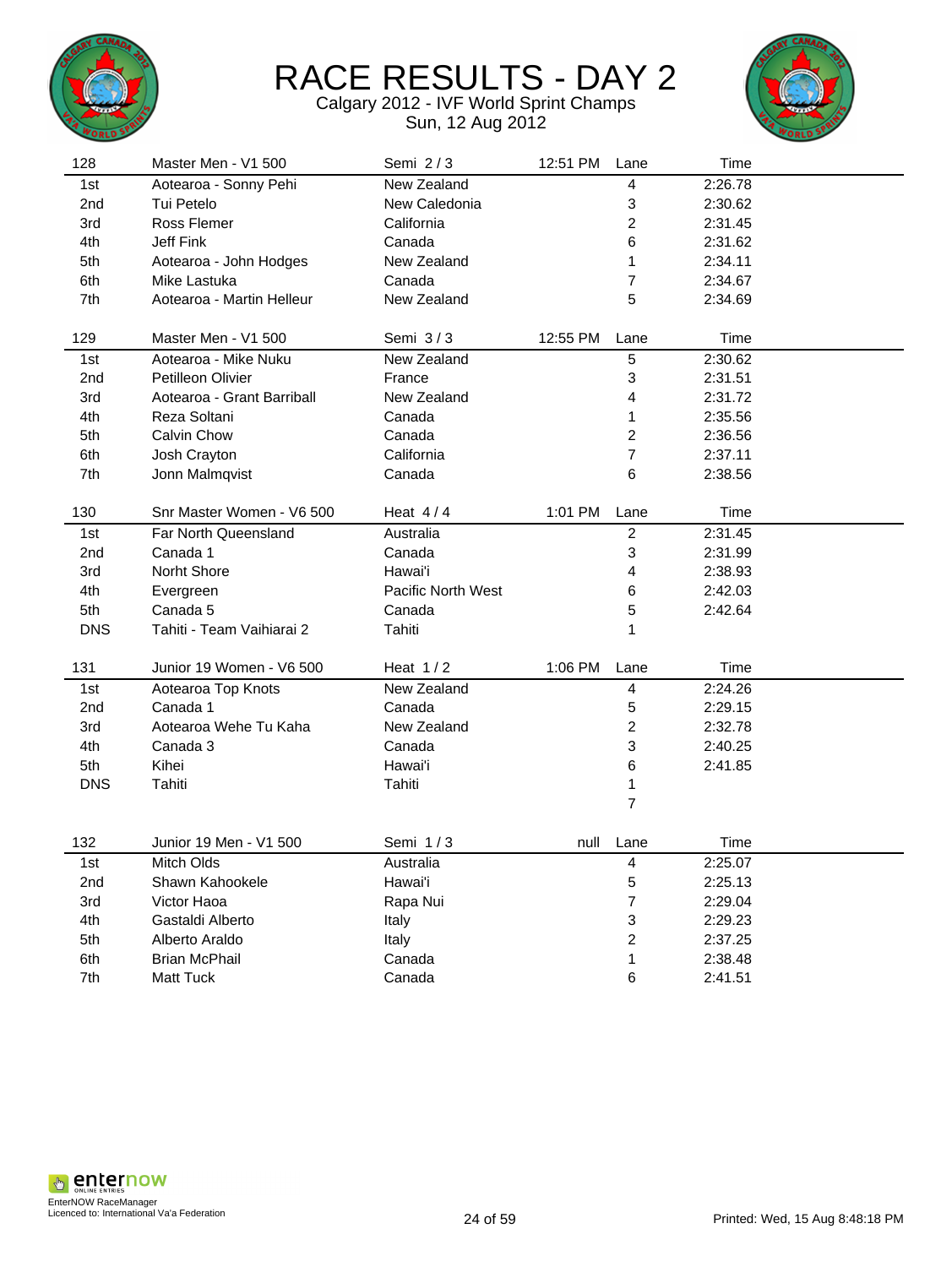



| 133             | Junior 19 Men - V1 500     | Semi 2/3                  | 1:16 PM | Lane                    | Time               |  |
|-----------------|----------------------------|---------------------------|---------|-------------------------|--------------------|--|
| 1st             | Aotearoa - Dylan Hohepa    | New Zealand               |         | 4                       | 2:24.34            |  |
| 2nd             | Aotearoa - Joshua Leilua   | New Zealand               |         | 5                       | 2:26.38            |  |
| 3rd             | Maleko Lorenzo             | Hawai'i                   |         | $\overline{c}$          | 2:28.38            |  |
| 4th             | Aotearoa - Manaaki Hona    | New Zealand               |         | 3                       | 2:30.19            |  |
| 5th             | Jesse Miller               | Canada                    |         | $\mathbf{1}$            | 2:33.06            |  |
| 6th             | <b>Jesse Rios</b>          | Hawai'i                   |         | 6                       | 2:41.46            |  |
| DQ              | Stephen Sorborm            | California                |         | 7                       | 3:04.47            |  |
|                 |                            |                           |         |                         |                    |  |
| 134             | Junior 19 Women - V6 500   | Heat $2/2$                | 1:22 PM | Lane                    | Time               |  |
| 1st             | Aotearoa Hinerei           | New Zealand               |         | $\overline{2}$          | 2:16.77            |  |
| 2 <sub>nd</sub> | Aotearoa Whakaarorangi     | New Zealand               |         | 6                       | 2:16.90            |  |
| 3rd             | Hawaiian                   | Hawai'i                   |         | $\mathbf{1}$            | 2:21.02            |  |
| 4th             | Aotearoa Hinemairangi      | New Zealand               |         | 4                       | 2:28.53            |  |
| 5th             | Boomerangs                 | Australia                 |         | 3                       | 2:31.74            |  |
| 6th             | Canada 2                   | Canada                    |         | 5                       | 2:33.79            |  |
| 135             | Master Women - V6 500      | Heat $1/4$                | 1:27 PM | Lane                    | Time               |  |
|                 | Aotearoa Wehe Maia         | New Zealand               |         | 6                       |                    |  |
| 1st             |                            | Hawai'i                   |         |                         | 2:20.33<br>2:23.52 |  |
| 2nd             | Lae Ula #1<br>Mooloolaba   | Australia                 |         | $\mathbf{1}$<br>4       |                    |  |
| 3rd             | Canada 2                   | Canada                    |         |                         | 2:24.31<br>2:25.73 |  |
| 4th             |                            |                           |         | 3<br>$\overline{7}$     | 2:32.35            |  |
| 5th             | Tafaga Tekiteki Fiji       | Fiji<br>Hawai'i           |         |                         |                    |  |
| 6th             | Kamehameha Hiilo           |                           |         | 5<br>$\overline{2}$     | 2:40.69            |  |
| 7th             | Columbia                   | <b>Pacific North West</b> |         |                         | 2:42.77            |  |
| 136             | Junior 19 Men - V1 500     | Semi 3/3                  | 1:32 PM | Lane                    | Time               |  |
| 1st             | <b>Miguel Leon</b>         | Rapa Nui                  |         | $\overline{2}$          | 2:22.48            |  |
| 2nd             | Nic Wendt                  | Australia                 |         | 6                       | 2:23.96            |  |
| 3rd             | Joel Humby                 | Australia                 |         | 4                       | 2:26.41            |  |
| 4th             | <b>Cody Silvester</b>      | California                |         | 5                       | 2:26.71            |  |
| 5th             | Aotearoa - Rhei Pare       | New Zealand               |         | 1                       | 2:27.14            |  |
| 6th             | Aotearoa - Nathan Rahiri   | New Zealand               |         | 3                       | 2:31.94            |  |
| 7th             | Gean Lopes                 | <b>Brazil</b>             |         | 7                       | 2:39.02            |  |
| 137             | Golden Master Men - V1 500 | Repechage 1/1             | 1:38 PM | Lane                    | Time               |  |
| 1st             | Kawika Goodale             | Hawai'i                   |         | 4                       | 2:35.09            |  |
| 2nd             | <b>Bob Stewart</b>         | Canada                    |         | 3                       | 2:35.88            |  |
| 3rd             | <b>Francis Tavenier</b>    | Canada                    |         | 5                       | 2:37.27            |  |
| 4th             | Ray Shipman                | California                |         | $\overline{7}$          | 2:39.87            |  |
| 5th             | Jon Amundson               | Canada                    |         | 6                       | 2:41.17            |  |
| 6th             | Aotearoa - William Palmer  | New Zealand               |         | $\overline{\mathbf{c}}$ | 2:41.40            |  |
| 7th             | Ron Pronger                | Canada                    |         | 1                       | 2:48.11            |  |
|                 |                            |                           |         |                         |                    |  |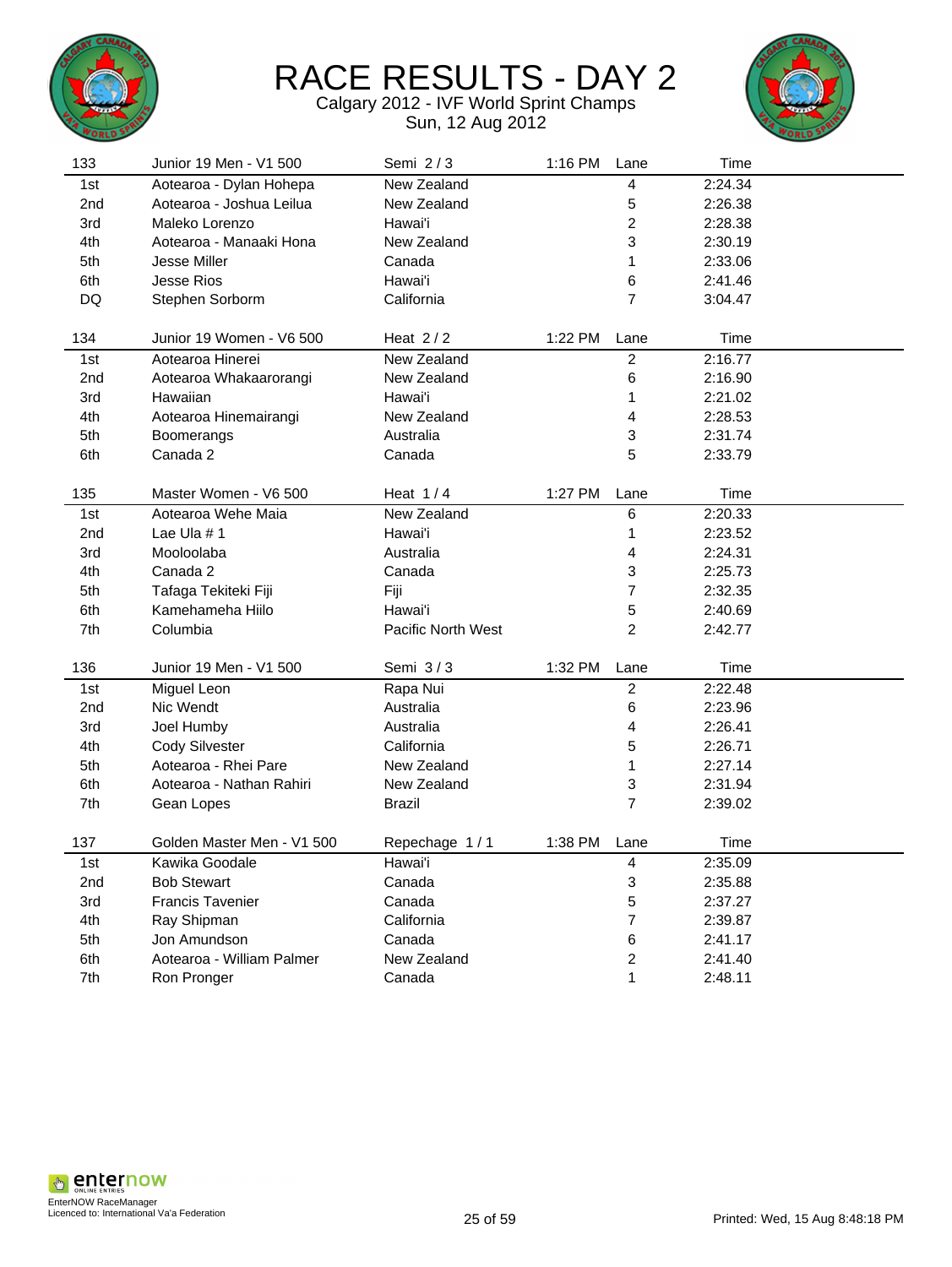



| 138             | Master Women - V6 500         | Heat $2/4$                | 1:44 PM | Lane           | Time    |  |
|-----------------|-------------------------------|---------------------------|---------|----------------|---------|--|
| 1st             | Aotearoa Wairopa              | New Zealand               |         | $\overline{c}$ | 2:24.43 |  |
| 2 <sub>nd</sub> | Koa Kai                       | Australia                 |         | 3              | 2:28.72 |  |
| 3rd             | POCA Team 1                   | California                |         | 4              | 2:29.02 |  |
| 4th             | Canada 3                      | Canada                    |         | $\overline{7}$ | 2:29.51 |  |
| 5th             | Huui Nalu                     | Hawai'i                   |         | 5              | 2:30.54 |  |
| 6th             | Kai Ikaika                    | <b>Pacific North West</b> |         | 1              | 2:51.03 |  |
| <b>DNS</b>      | Tahiti - Team Vaihiarai 2     | Tahiti                    |         | 6              |         |  |
| 139             | Master Women - V6 500         | Heat $3/4$                | 1:49 PM | Lane           | Time    |  |
| 1st             | Canada 1                      | Canada                    |         | 5              | 2:29.19 |  |
| 2nd             | Canada 4                      | Canada                    |         | 3              | 2:31.43 |  |
| 3rd             | Lae Ula $# 2$                 | Hawai'i                   |         | 1              | 2:33.01 |  |
| 4th             | POCA Team 2                   | California                |         | 6              | 2:37.71 |  |
| 5th             | Evergreen                     | <b>Pacific North West</b> |         | 4              | 2:39.51 |  |
| <b>DNS</b>      | Tahiti - Team Vaihiarai 1     | Tahiti                    |         | $\overline{c}$ |         |  |
| 140             | Junior 16 Women - V1 500      | Semi $1/2$                | 1:53 PM | Lane           | Time    |  |
| 1st             | Aotearoa - Marama Elkington   | New Zealand               |         | 4              | 2:43.67 |  |
| 2nd             | <b>Isobel Glover</b>          | Canada                    |         | $\overline{c}$ | 2:46.22 |  |
| 3rd             | Aotearoa - Alex Sinclair      | New Zealand               |         | 3              | 2:46.71 |  |
| 4th             | <b>Brittany Green</b>         | Australia                 |         | 1              | 2:51.96 |  |
| 5th             | Aotearoa - Patiariki Mitchell | New Zealand               |         | 5              | 2:54.90 |  |
| 6th             | Aotearoa - Koha Vitolio       | New Zealand               |         | 6              | 2:55.86 |  |
| 7th             | Talisha Buttsworth            | Australia                 |         | $\overline{7}$ | 2:58.07 |  |
| 141             | Junior 16 Women - V1 500      | Semi 2/2                  | 1:58 PM | Lane           | Time    |  |
| 1st             | Aotearoa - Akayshia Williams  | New Zealand               |         | 4              | 2:46.65 |  |
| 2nd             | <b>Emily Probert</b>          | Australia                 |         | 3              | 2:51.51 |  |
| 3rd             | Aotearoa - Makaira Berry      | New Zealand               |         | $\overline{c}$ | 2:53.34 |  |
| 4th             | <b>Grace Riley</b>            | Australia                 |         | 5              | 2:54.54 |  |
| 5th             | Lauren Phare                  | Canada                    |         | 1              | 2:57.29 |  |
| 6th             | Teaicia Adams                 | Australia                 |         | 6              | 2:58.66 |  |
| 7th             | Danielle Caron                | Canada                    |         | $\overline{7}$ | 3:04.19 |  |
| 142             | Master Women - V6 500         |                           |         |                |         |  |
|                 |                               | Heat $4/4$                | 2:04 PM | Lane           | Time    |  |
| 1st             | Far North Queensland          | Australia                 |         | 4              | 2:22.62 |  |
| 2nd             | Kihei                         | Hawai'i                   |         | 5              | 2:29.58 |  |
| 3rd             | Lanikai                       | Hawai'i                   |         | 2              | 2:30.53 |  |
| 4th             | Hui Heihei                    | Pacific North West        |         | 1              | 2:38.29 |  |
| 5th             | Canada 5                      | Canada                    |         | 3              | 2:41.37 |  |
| 6th             | Santiam                       | <b>Pacific North West</b> |         | 6              | 2:53.28 |  |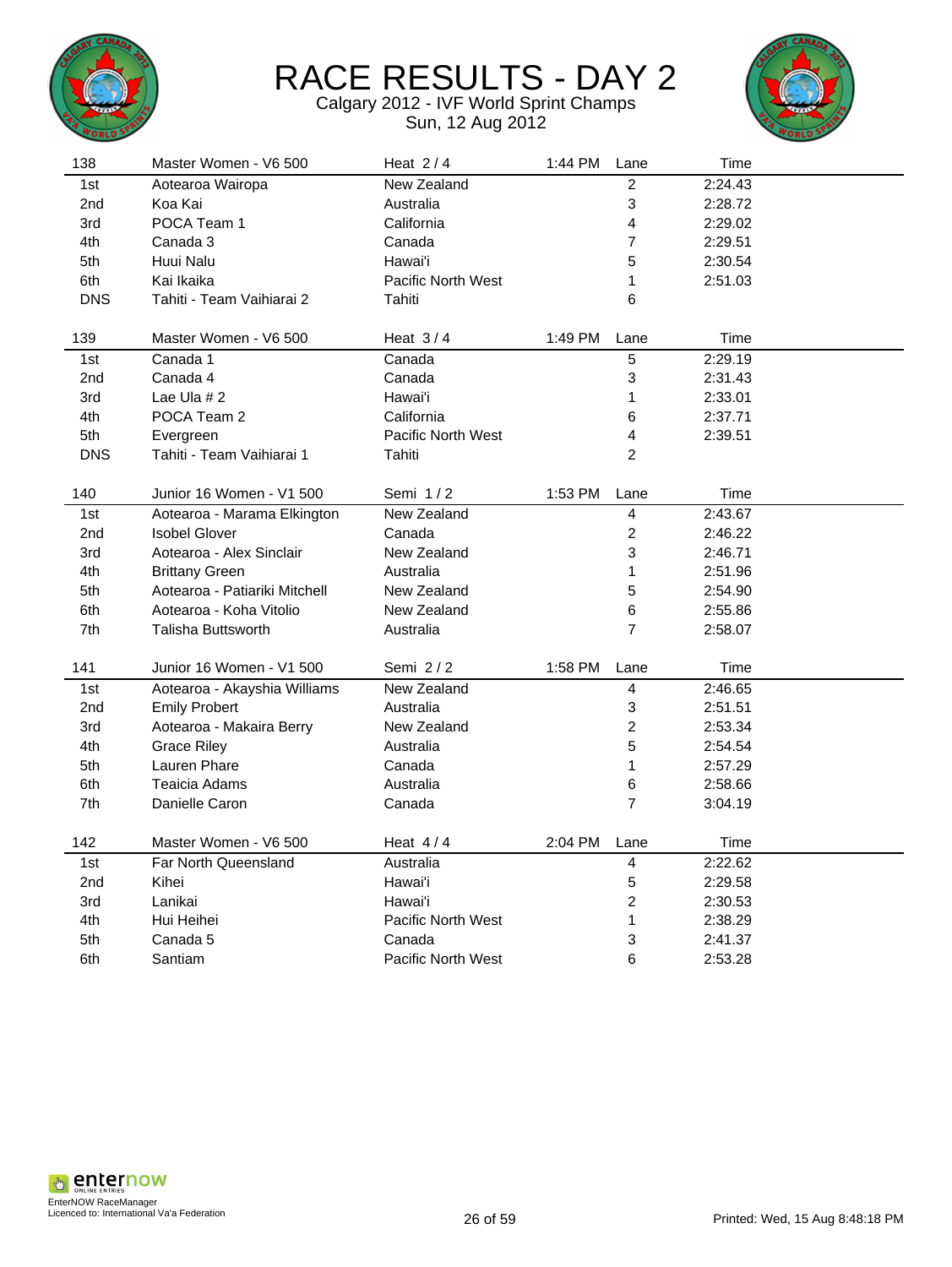



| 143        | Snr Master Men - V6 500          | Heat $1/3$                | 2:09 PM | Lane                      | Time    |  |
|------------|----------------------------------|---------------------------|---------|---------------------------|---------|--|
| 1st        | Canada 1                         | Canada                    |         | 3                         | 2:07.65 |  |
| 2nd        | Aotearoa Tai Tokerau Old Masters | New Zealand               |         | 4                         | 2:09.18 |  |
| 3rd        | Canada 5                         | Canada                    |         | 5                         | 2:10.84 |  |
| 4th        | Kihei #2                         | Hawai'i                   |         | 6                         | 2:22.66 |  |
| DQ         | ECORA Snr Master Men V6 500      | East Coast USA            |         | $\mathbf{1}$              | 2:30.00 |  |
| 5th        | Anuenue                          | Hawai'i                   |         | $\overline{c}$            | 2:37.76 |  |
| <b>DNS</b> | Tahiti                           | Tahiti                    |         | $\overline{7}$            |         |  |
|            |                                  |                           |         |                           |         |  |
| 144        | Junior 19 Women - V1 500         | Repechage 1/1             | 2:13 PM | Lane                      | Time    |  |
| 1st        | Aleea Dahinden                   | Canada                    |         | $\overline{\mathbf{4}}$   | 2:53.90 |  |
| 2nd        | Rebecca Rasmussen                | Australia                 |         | 6                         | 2:57.46 |  |
| DQ         | Manate Moetuarii                 | New Caledonia             |         | 3                         | 2:59.19 |  |
| 3rd        | Emma Beckwith                    | Canada                    |         | 5                         | 3:03.89 |  |
| 4th        | Jen Davis                        | Australia                 |         | $\overline{7}$            | 3:07.19 |  |
| DQ         | Aotearoa - Kulia Moala           | New Zealand               |         | $\overline{c}$            | 3:10.86 |  |
| 5th        | <b>Taelar Samuel</b>             | Italy                     |         | 1                         | 3:12.61 |  |
| 145        | Snr Master Men - V6 500          | Heat $2/3$                | 2:19 PM | Lane                      | Time    |  |
| 1st        | Team Hood                        | <b>Pacific North West</b> |         | $\overline{2}$            | 2:12.80 |  |
| 2nd        | Aotearoa Left Fluffy Slipper     | New Zealand               |         | $\boldsymbol{7}$          | 2:13.00 |  |
| 3rd        | Kihei # 1                        | Hawai'i                   |         | 5                         | 2:14.40 |  |
| 4th        | Aotearoa Vaka Manu Senior        | New Zealand               |         | 1                         | 2:15.90 |  |
| 5th        | Boomerangs                       | Australia                 |         | 3                         | 2:19.60 |  |
| 6th        | Canada 3                         | Canada                    |         | 6                         | 2:22.30 |  |
| 7th        | Canada 4                         | Canada                    |         | 4                         | 2:24.00 |  |
| 146        | Snr Master Men - V6 500          | Heat $3/3$                | 2:26 PM | Lane                      | Time    |  |
| 1st        | Canada 6                         | Canada                    |         | 6                         | 2:04.00 |  |
| 2nd        | <b>POCA</b>                      | California                |         | 5                         | 2:07.45 |  |
| 3rd        | Aotearoa Right Fluffy Slipper    | New Zealand               |         | 3                         | 2:07.95 |  |
| 4th        | <b>Team Rainier</b>              | <b>Pacific North West</b> |         | 1                         | 2:08.42 |  |
| 5th        | <b>Island Masters</b>            | Hawai'i                   |         | 4                         | 2:10.02 |  |
| 6th        | Canada 2                         | Canada                    |         | $\overline{c}$            | 2:16.17 |  |
| 147        | Open Women - V1 500              | Semi 1/3                  | 2:33 PM | Lane                      | Time    |  |
| 1st        | Leanne Stanley                   | Canada                    |         | $\overline{\mathbf{4}}$   | 2:40.81 |  |
| 2nd        | Aotearoa - Stacey Davis          | New Zealand               |         | $\ensuremath{\mathsf{3}}$ | 2:42.36 |  |
| 3rd        | Aotearoa - Bess Halley           | New Zealand               |         | 2                         | 2:50.02 |  |
| 4th        | Chelsey Tidmarsh                 | Canada                    |         | 5                         | 2:51.93 |  |
| 5th        | Dee Patterson                    | England                   |         | $\overline{7}$            | 2:53.69 |  |
| 6th        | Dayone Rossi                     | <b>Brazil</b>             |         | 1                         | 3:01.80 |  |
| 7th        | <b>Cheance Adair</b>             | California                |         | 6                         | 3:02.88 |  |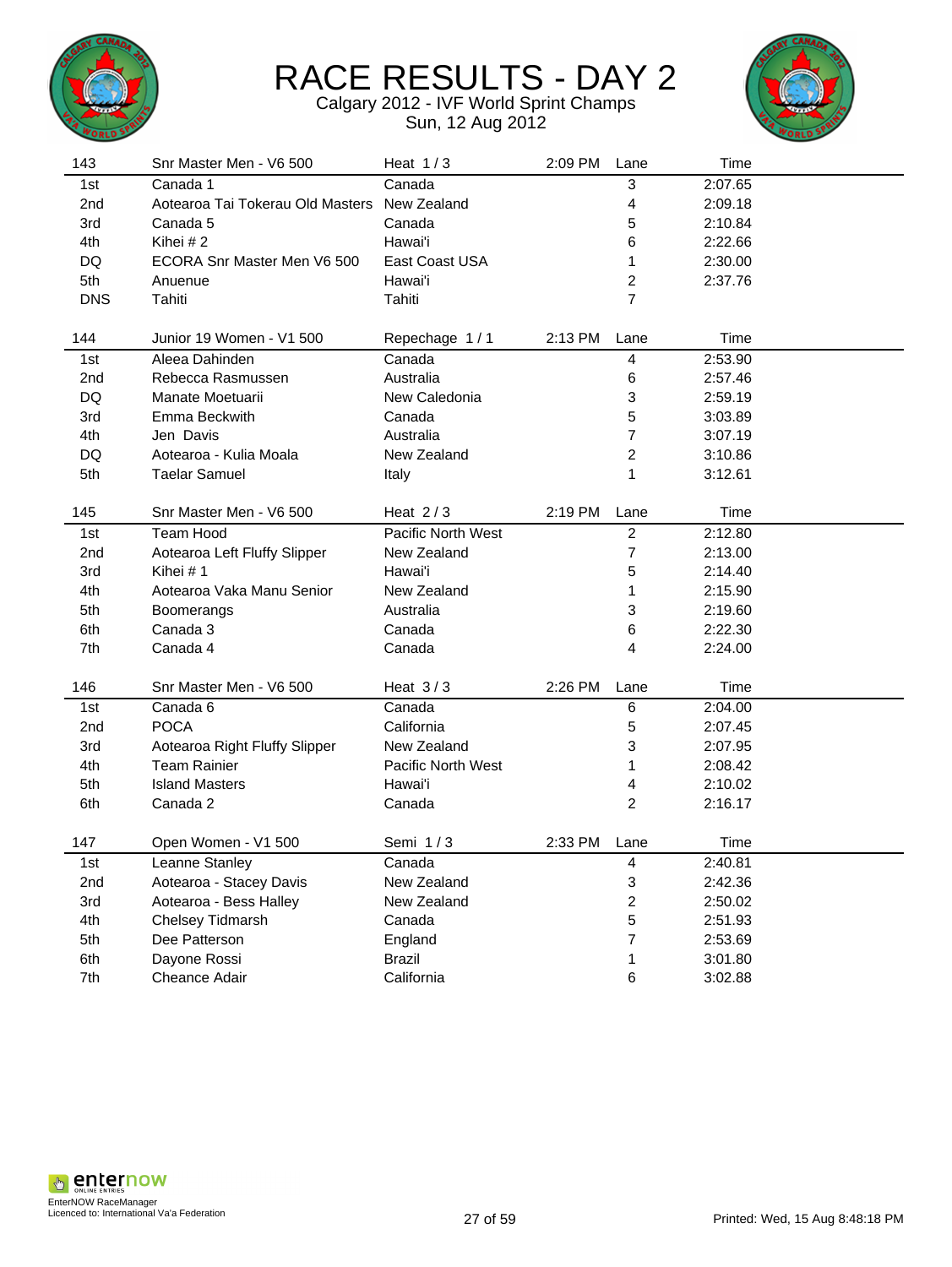



| 148 | Open Women - V1 500        | Semi 2/3           | 2:39 PM | Lane                    | Time    |  |
|-----|----------------------------|--------------------|---------|-------------------------|---------|--|
| 1st | Aotearoa - Vesna Radonich  | New Zealand        |         | 3                       | 2:43.75 |  |
| 2nd | Aotearoa - Marianna Hodges | New Zealand        |         | 4                       | 2:45.64 |  |
| 3rd | Kamini Jain                | Canada             |         | 1                       | 2:48.35 |  |
| DQ  | <b>Barbou Marcy</b>        | New Caledonia      |         | $\overline{\mathbf{c}}$ | 2:49.83 |  |
| 4th | Melanie Conard             | Canada             |         | 5                       | 2:53.24 |  |
| 5th | Chelsa Kahalepauole        | Hawai'i            |         | $\overline{7}$          | 2:56.69 |  |
| 6th | Celeste Wise               | California         |         | 6                       | 3:21.52 |  |
|     |                            |                    |         |                         |         |  |
| 149 | Open Men - V6 500          | Heat $1/5$         | 2:46 PM | Lane                    | Time    |  |
| 1st | New Caledonia Mont Dore    | New Caledonia      |         | $\boldsymbol{7}$        | 1:55.33 |  |
| 2nd | Aotearoa Pineula           | New Zealand        |         | 6                       | 1:55.96 |  |
| 3rd | Rapa Nui Open Men B        | Rapa Nui           |         | 5                       | 2:00.96 |  |
| DQ  | Canada 1                   | Canada             |         | 4                       | 2:04.40 |  |
| 4th | POCA Campbell              | California         |         | 1                       | 2:06.96 |  |
| 5th | Canada 3                   | Canada             |         | $\overline{c}$          | 2:10.27 |  |
| 6th | Rio Va'a 2                 | Brazil             |         | 3                       | 2:14.45 |  |
|     |                            |                    |         |                         |         |  |
| 150 | Open Women - V1 500        | Semi 3/3           | 2:50 PM | Lane                    | Time    |  |
| 1st | Aotearoa - Claire Sykes    | New Zealand        |         | 4                       | 2:42.37 |  |
| 2nd | Aotearoa - Kiwi Campbell   | New Zealand        |         | 3                       | 2:42.57 |  |
| 3rd | <b>Racheal Brunstsch</b>   | Hawai'i            |         | 1                       | 2:50.54 |  |
| 4th | Leanne Zrum                | Canada             |         | 2                       | 2:50.77 |  |
| 5th | <b>Christine Pogue</b>     | Canada             |         | $\overline{7}$          | 2:52.13 |  |
| 6th | Maile Leslie               | Hawai'i            |         | 5                       | 2:53.46 |  |
| 7th | Veronica Thorpe            | Australia          |         | 6                       | 3:19.23 |  |
|     |                            |                    |         |                         |         |  |
| 151 | Open Men - V6 500          | Heat $2/5$         | 2:56 PM | Lane                    | Time    |  |
| 1st | POCA Crayton               | California         |         | 5                       | 1:59.46 |  |
| 2nd | Keahiakahoe                | Hawai'i            |         | 4                       | 2:03.07 |  |
| 3rd | France 1                   | France             |         | 3                       | 2:03.59 |  |
| 4th | Rio Va'a 1                 | Brazil             |         | $\overline{7}$          | 2:04.71 |  |
| 5th | GB1                        | England            |         | 6                       | 2:05.73 |  |
| 6th | Canada 4                   | Canada             |         | $\overline{c}$          | 2:21.52 |  |
|     |                            |                    |         |                         |         |  |
| 152 | Open Men - V6 500          | Heat $3/5$         | 3:01 PM | Lane                    | Time    |  |
| 1st | Na Kai 'ewalu # 1          | Hawai'i            |         | $\sqrt{2}$              | 2:04.66 |  |
| 2nd | Canada 6                   | Canada             |         | 4                       | 2:04.92 |  |
| 3rd | Autumn Rose 1              | Pacific North West |         | 6                       | 2:07.48 |  |
| 4th | POCA Lokahi                | California         |         | 3                       | 2:11.54 |  |
| 5th | Wananga                    | Italy              |         | 5                       | 2:34.23 |  |
| DNS | Tahiti                     | Tahiti             |         | 1                       |         |  |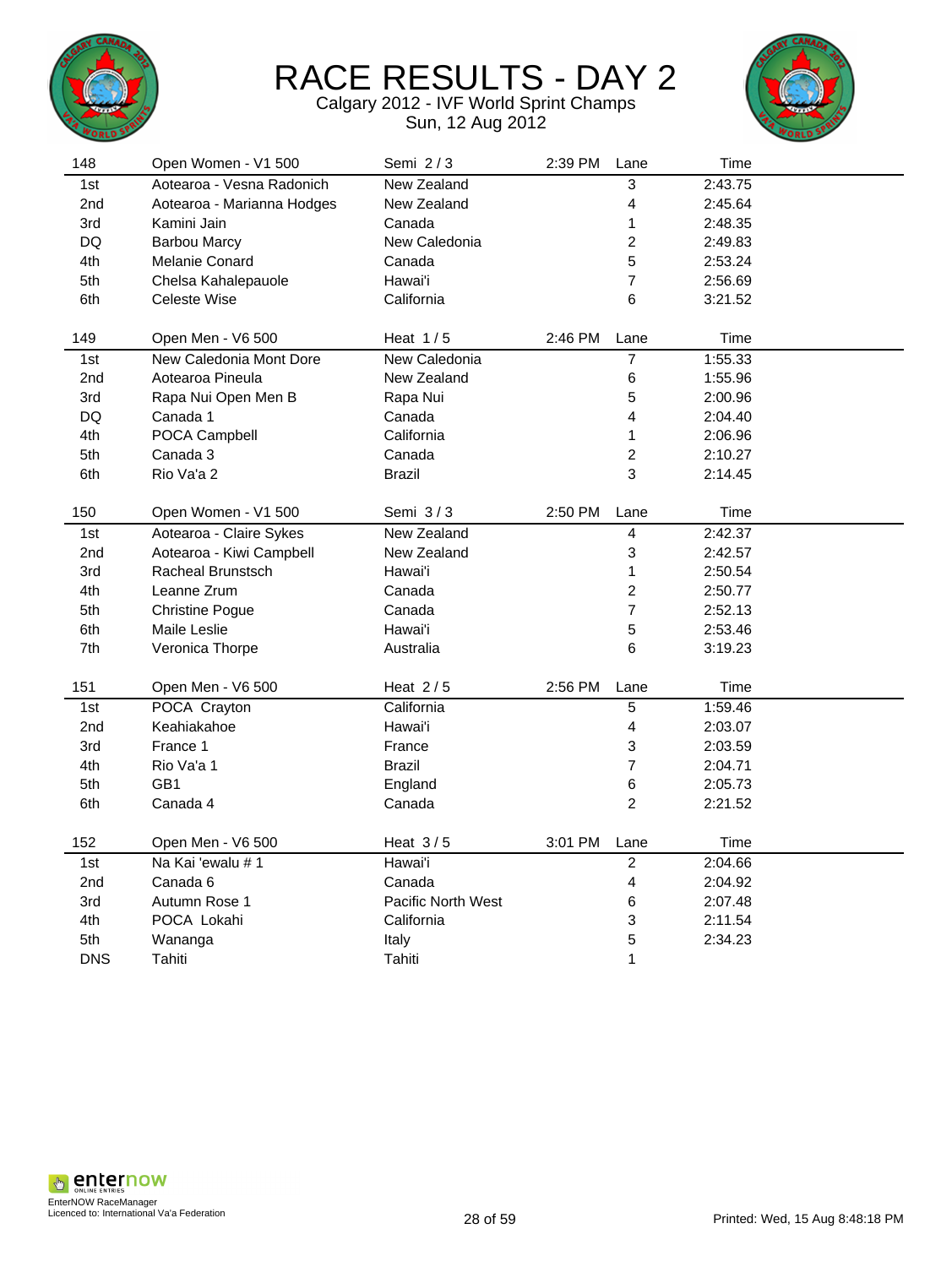



| 153        | Master 70 Men - V1 500    | Final                     | 3:07 PM | Lane           | Time    |  |
|------------|---------------------------|---------------------------|---------|----------------|---------|--|
| 1st        | Gaylord Wilcox            | Hawai'i                   |         | 4              | 2:47.86 |  |
| 2nd        | Nick Beck                 | Hawai'i                   |         | 5              | 2:56.79 |  |
| 3rd        | Nappy Napoleon            | Hawai'i                   |         | 2              | 2:57.92 |  |
| 4th        | Roger Jewitt              | Canada                    |         | 3              | 3:02.71 |  |
| DQ         | Tay Perry                 | Hawai'i                   |         | 7              | 3:07.83 |  |
| 5th        | Al Birtles                | Canada                    |         | 1              | 3:09.67 |  |
| 6th        | <b>Ronald Reilly</b>      | Hawai'i                   |         | 6              | 3:12.52 |  |
|            |                           |                           |         |                |         |  |
| 154        | Master 70 Women - V1 500  | <b>SCRATCH</b>            |         |                |         |  |
|            |                           |                           |         |                |         |  |
|            |                           |                           |         |                |         |  |
| 154A       | Adaptive Men - V1 500 (A) | Final                     | null    | Lane           | Time    |  |
| 1st        | Aotearoa - George Thomas  | New Zealand               |         | 3              | 2:33.57 |  |
| 2nd        | Caio Carvalho             | <b>Brazil</b>             |         | 4              | 2:34.92 |  |
| 3rd        | <b>Greg Crouse</b>        | California                |         | 5              | 2:38.80 |  |
| 4th        | Brendani, Alberto         | Italy                     |         | 2              | 2:50.24 |  |
| 5th        | <b>Tony Bond</b>          | Australia                 |         | 1              | 3:01.25 |  |
| 6th        | Karl Kahui                | Hawai'i                   |         | 6              | 3:02.50 |  |
| 7th        | Allen Vic                 | Hawai'i                   |         | 7              | 3:31.15 |  |
|            |                           |                           |         |                |         |  |
| 155        | Open Men - V6 500         | Heat $4/5$                | 3:25 PM | Lane           | Time    |  |
| 1st        | <b>Team Primo</b>         | Hawai'i                   |         | $\overline{c}$ | 1:55.61 |  |
| 2nd        | Aotearoa Vaka Manu Opens  | New Zealand               |         | 3              | 1:56.02 |  |
| 3rd        | Samu Team                 | <b>Brazil</b>             |         | 5              | 1:59.78 |  |
| 4th        | Boomerangs                | Australia                 |         | 1              | 2:03.53 |  |
| 5th        | Canada 2                  | Canada                    |         | 4              | 2:06.34 |  |
| 6th        | POCA Shipman              | California                |         | 6              | 2:14.89 |  |
|            |                           |                           |         |                |         |  |
| 156        | Open Men - V6 500         | Heat $5/5$                | null    | Lane           | Time    |  |
| 1st        | Aotearoa Haeata           | New Zealand               |         | 1              | 2:03.34 |  |
| 2nd        | Rapa Nui Open Men A       | Rapa Nui                  |         | 6              | 2:05.43 |  |
| 3rd        | New Caledonia Tuhaa Pae   | New Caledonia             |         | 3              | 2:06.26 |  |
| 4th        | Canada 5                  | Canada                    |         | 5              | 2:08.62 |  |
| 5th        | Autumn Rose 2             | <b>Pacific North West</b> |         | 4              | 2:12.67 |  |
| <b>DNS</b> | Ecora Open Men V6 500     | East Coast USA            |         | $\overline{c}$ |         |  |
|            |                           |                           |         |                |         |  |
| 157        | Adaptive Women - V1 500   | St. Final                 | 4:15 PM | Lane           | Time    |  |
| 1st        | Diane Whitcomb            | Hawai'i                   |         | 5              | 5:10.00 |  |
| 2nd        | Darralyn Clark            | Hawai'i                   |         | 1              | 5:28.38 |  |
|            |                           |                           |         |                |         |  |
| 158        | Junior 16 Men - V1 500    | Final                     | 3:45 PM | Lane           | Time    |  |
| 1st        | <b>Taerea Miguel</b>      | New Caledonia             |         | 4              | 2:32.99 |  |
| 2nd        | Aotearoa - Maori Tere     | New Zealand               |         | 5              | 2:37.85 |  |
| 3rd        | Aotearoa - Daniel Kauika  | New Zealand               |         | 3              | 2:40.08 |  |
| 4th        | Araldo Alberto            | Italy                     |         | 2              | 2:41.50 |  |
| 5th        | Lachlan Green             | Australia                 |         | 7              | 2:45.31 |  |
| 6th        | Liam Miller               | Canada                    |         | 1              | 2:48.31 |  |
| 7th        | Mogul Lu'uwai             | Hawai'i                   |         | 6              | 2:48.49 |  |
|            |                           |                           |         |                |         |  |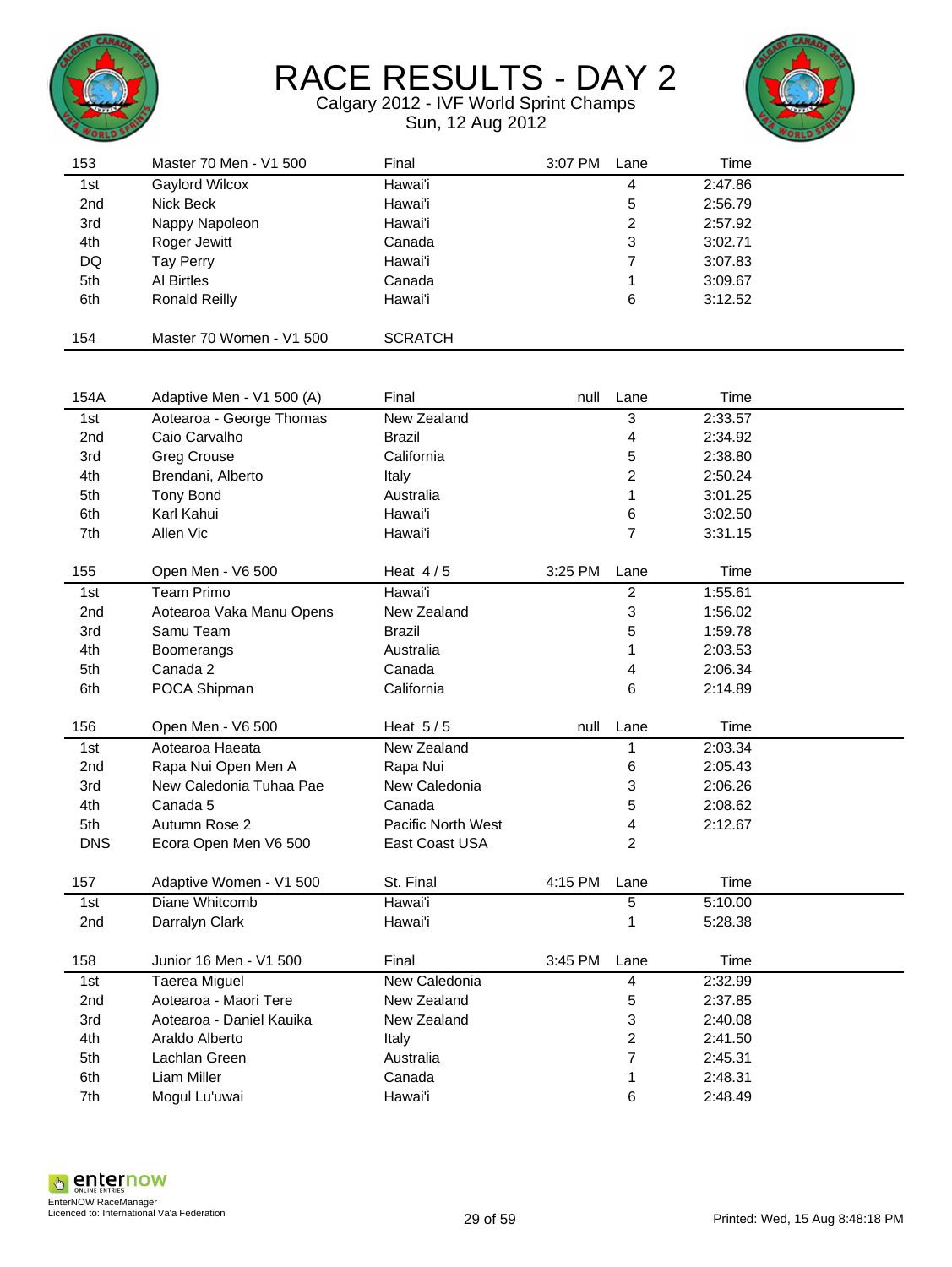



| 157B            | Adaptive Women - V1 500 | St. Final     | 4:15 PM<br>Lane | Time    |  |
|-----------------|-------------------------|---------------|-----------------|---------|--|
| 1st             | Alicia Hatori           | Hawai'i       | 3               | 4:38.14 |  |
| 2 <sub>nd</sub> | Ann Yoshida             | Hawai'i       |                 | 4:58.85 |  |
|                 |                         |               |                 |         |  |
| 157C            | Adaptive Women - V1 500 | St. Final     | 4:15 PM<br>Lane | Time    |  |
| 1st             | Tamara Oliveira         | <b>Brazil</b> | 6               | 4:15.67 |  |
| 2 <sub>nd</sub> | Aline Lopes             | <b>Brazil</b> | 2               | 4:30.16 |  |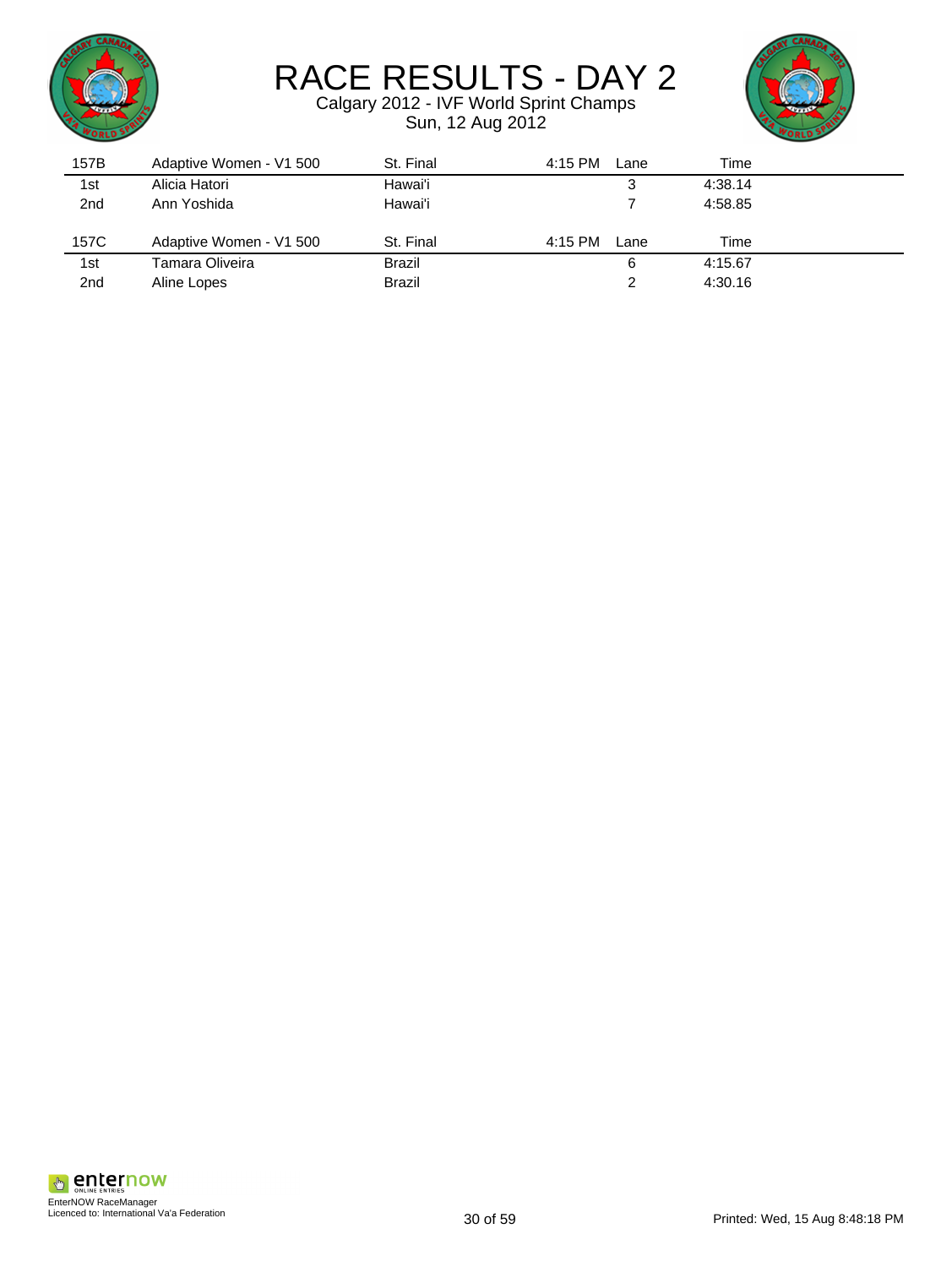



| 159<br>Heat $1/2$<br>Golden Master Men - V6 500<br>8:05 AM<br>Lane | Time    |
|--------------------------------------------------------------------|---------|
| Canada 2<br>3<br>1st<br>Canada                                     | 2:10.67 |
| 4<br>2nd<br>Waimanalo<br>Hawai'i                                   | 2:12.29 |
| Aotearoa - Golden Master Men<br>New Zealand<br>$\mathbf{1}$<br>3rd | 2:13.62 |
| $\overline{c}$<br>4th<br>Kihei<br>Hawai'i                          | 2:13.89 |
| 7<br>5th<br>Anuenue #1<br>Hawai'i                                  | 2:14.99 |
| Canada 3<br>6<br>6th<br>Canada                                     | 2:24.84 |
|                                                                    |         |
| 160<br>Open Men - V1 500<br>Semi 1/3<br>8:10 AM<br>Lane            | Time    |
| 4<br>Ryan Dolan<br>Hawai'i<br>1st                                  | 2:14.99 |
| 5<br>2nd<br>Alfred Van Gieson<br>Hawai'i                           | 2:16.31 |
| 3<br>New Zealand<br>3rd<br>Aotearoa - Caleb Wharepapa              | 2:17.60 |
| 1<br>4th<br><b>Graham Smith</b><br>Canada                          | 2:19.66 |
| 6<br>Katoa Suliano<br>New Caledonia<br>5th                         | 2:21.07 |
| $\overline{c}$<br>6th<br>Felipe Neumann<br><b>Brazil</b>           | 2:25.31 |
| $\overline{7}$<br>7th<br>New Caledonia<br>Pito Cyril               | 2:28.78 |
| 161<br>Semi $2/3$<br>8:16 AM<br>Open Men - V1 500<br>Lane          | Time    |
| New Zealand<br>4<br>1st<br>Aotearoa - Bradley Anderson             | 2:15.12 |
| $\overline{c}$<br>California<br>2 <sub>nd</sub><br>Danny Ching     | 2:15.77 |
| 5<br>Shawn Kahookele<br>3rd<br>Hawai'i                             | 2:18.30 |
| 4th<br>Aotearoa - Shannon Moon<br>New Zealand<br>3                 | 2:20.28 |
| $\mathbf{1}$<br>5th<br><b>Brent Campbell</b><br>California         | 2:20.89 |
| 6th<br>Hawai'i<br>6<br><b>Mael Carey</b>                           | 2:21.20 |
| $\overline{7}$<br>7th<br>Alex Edwards<br>England                   | 2:28.53 |
|                                                                    |         |
| 162<br>Open Men - V1 500<br>Semi $3/3$<br>8:22 AM<br>Lane          | Time    |
| 3<br><b>Tihopu Jerry</b><br>New Caledonia<br>1st                   | 2:16.95 |
| 4<br>2 <sub>nd</sub><br>Kai Bartlett<br>Hawai'i                    | 2:18.65 |
| $\overline{c}$<br>3rd<br>Aotearoa - Marty McDowell<br>New Zealand  | 2:19.78 |
| 6<br>4th<br><b>HENRI Mathieu</b><br>France                         | 2:21.04 |
| 5<br>5th<br>Aotearoa - Mark Williams<br>New Zealand                | 2:23.37 |
| 7<br>6th<br><b>Brazil</b><br>Alan Reynol                           | 2:24.38 |
| $\mathbf{1}$<br>7th<br>Tim Lara<br>Hawai'i                         | 2:25.25 |
| Golden Master Men - V6 500<br>Heat $2/2$<br>163<br>8:28 AM<br>Lane | Time    |
| 3<br>Canada 1<br>Canada<br>1st                                     | 2:08.52 |
| 7<br>2 <sub>nd</sub><br>Keahiakahoe #1<br>Hawai'i                  | 2:10.49 |
| $\overline{c}$<br>Keahiakahoe #2<br>Hawai'i<br>3rd                 | 2:16.83 |
| 5<br>4th<br>Anuenue #2<br>Hawai'i                                  | 2:17.04 |
| POCA Gale<br>California<br>4<br>5th                                | 2:32.39 |
| 6<br>6th<br>Canada 4<br>Canada                                     | 2:32.91 |
| $\mathbf{1}$<br>7th<br>Canada 5<br>Canada                          |         |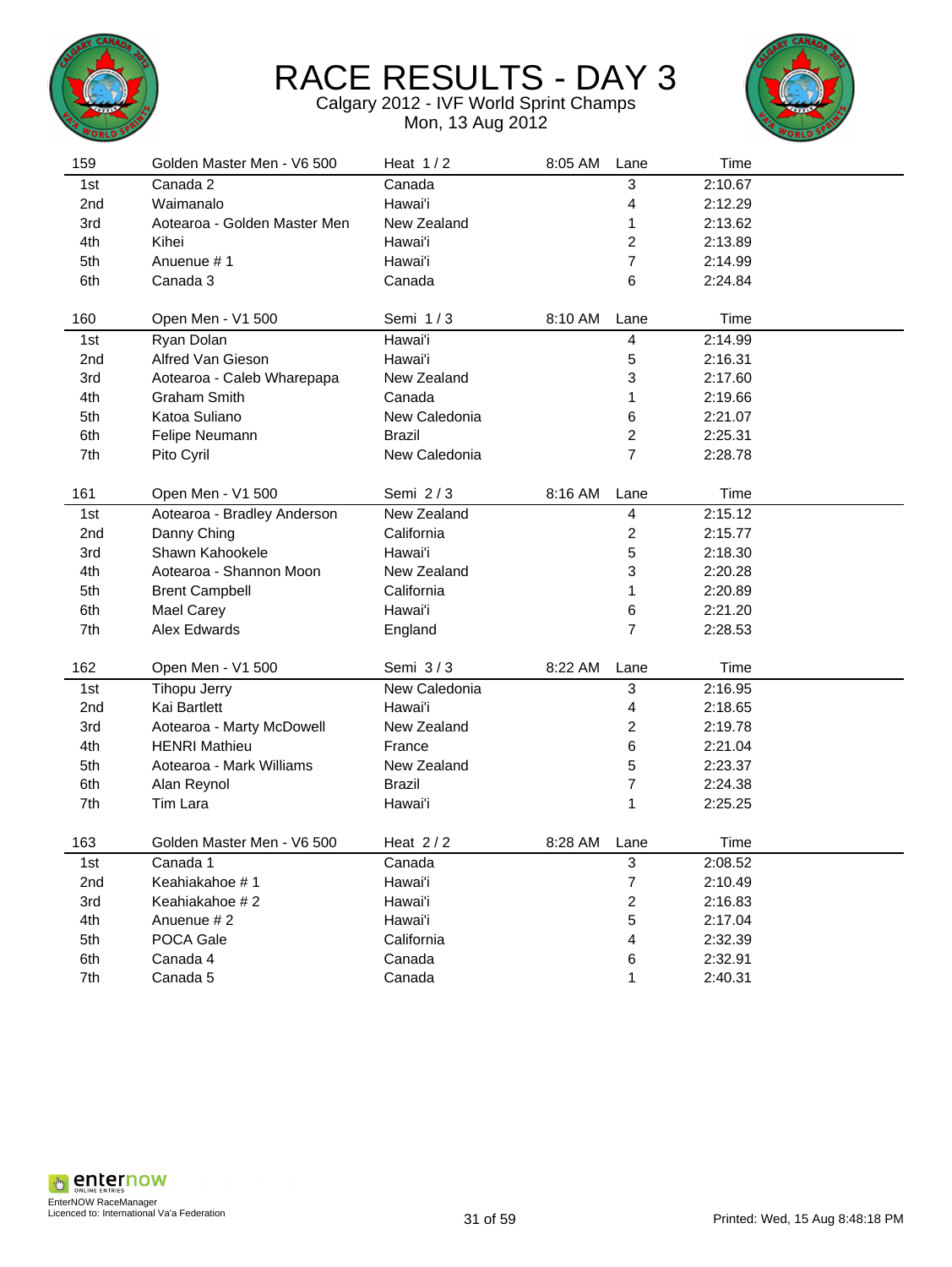



| 164             | Master Men - V6 500         | Heat $1/3$         | 8:34 AM | Lane                    | Time    |  |
|-----------------|-----------------------------|--------------------|---------|-------------------------|---------|--|
| 1st             | New Caledonia Mont Dore     | New Caledonia      |         | 5                       | 1:56.46 |  |
| 2 <sub>nd</sub> | POCA Crayton                | California         |         | 3                       | 1:59.87 |  |
| 3rd             | Aotearoa Tane Uehaa         | New Zealand        |         | 1                       | 2:02.79 |  |
| 4th             | <b>Team Rainier</b>         | Pacific North West |         | 2                       | 2:08.25 |  |
| 5th             | Far North Queensland        | Australia          |         | 6                       | 2:11.54 |  |
| 6th             | Canada 3                    | Canada             |         | 4                       | 2:13.71 |  |
|                 |                             |                    |         |                         |         |  |
| 165             | Adaptive Men - V1 500 (A)   | <b>SCRATCH</b>     |         |                         |         |  |
|                 |                             |                    |         |                         |         |  |
| 166             | Master Men - V6 500         | Heat $2/3$         | 8:44 AM | Lane                    | Time    |  |
| 1st             | Aotearoa Haeata             | New Zealand        |         | 6                       | 2:01.94 |  |
| 2 <sub>nd</sub> | Canada 4                    | Canada             |         | 1                       | 2:07.03 |  |
| 3rd             | Aotearoa Vaka Manu Black    | New Zealand        |         | 2                       | 2:07.05 |  |
| 4th             | GB1                         | England            |         | 5                       | 2:08.99 |  |
| 5th             | Rio Va'a                    | <b>Brazil</b>      |         | 4                       | 2:09.16 |  |
| 6th             | <b>Boomerangs</b>           | Australia          |         | 3                       | 2:18.56 |  |
|                 |                             |                    |         |                         |         |  |
| 167             | Master Men - V6 500         | Heat $3/3$         | 8:52 AM | Lane                    | Time    |  |
| 1st             | Canada 1                    | Canada             |         | 5                       | 1:59.47 |  |
| 2nd             | Aotearoa Vaka Manu Red      | New Zealand        |         | 3                       | 2:00.05 |  |
| 3rd             | Canada 2                    | Canada             |         | $\overline{\mathbf{c}}$ | 2:08.71 |  |
| 4th             | Kihei                       | Hawai'i            |         | 1                       | 2:14.14 |  |
| <b>DNS</b>      | Tahiti - Ruahatu            | Tahiti             |         | 4                       |         |  |
|                 |                             |                    |         | 6                       |         |  |
|                 |                             |                    |         |                         |         |  |
| 168             | Master Women - V1 500       | Semi 1/2           | 8:57 AM | Lane                    | Time    |  |
| 1st             | Kamini Jain                 | Canada             |         | 4                       | 2:44.57 |  |
| 2nd             | Leanne Zrum                 | Canada             |         | 5                       | 2:47.67 |  |
| 3rd             | Melanie Kelekolio           | Hawai'i            |         | $\overline{\mathbf{c}}$ | 2:48.95 |  |
| 4th             | Aotearoa - Ariana Gordon-   | New Zealand        |         | 7                       | 2:50.46 |  |
| 5th             | Susan Hlavenka              | Canada             |         | 3                       | 2:54.01 |  |
| 6th             | Sarah Kilby                 | Canada             |         | 6                       | 2:54.44 |  |
| 7th             | Aotearoa - Mereana Te Paa   | New Zealand        |         | 1                       | 3:01.12 |  |
| 169             | Master Women - V1 500       | Semi 2/2           | 9:03 AM | Lane                    | Time    |  |
| 1st             | Emma Morgan                 | Australia          |         | 3                       | 2:44.35 |  |
| 2nd             | Aotearoa - Mereana Hodges   | New Zealand        |         | 4                       | 2:45.98 |  |
| 3rd             | Denise Cooper               | Australia          |         | 2                       | 2:46.90 |  |
| 4th             | Tiapepe Ulufaleilupe        | Hawai'i            |         | 6                       | 2:50.94 |  |
| 5th             | Aotearoa - Rosie Mitchell   | New Zealand        |         | 1                       | 2:53.60 |  |
| 6th             | Aotearoa - Betty-Anne Monga | New Zealand        |         | 5                       | 2:56.56 |  |
| <b>DNS</b>      | Teharuru Yollande           | New Caledonia      |         | 7                       |         |  |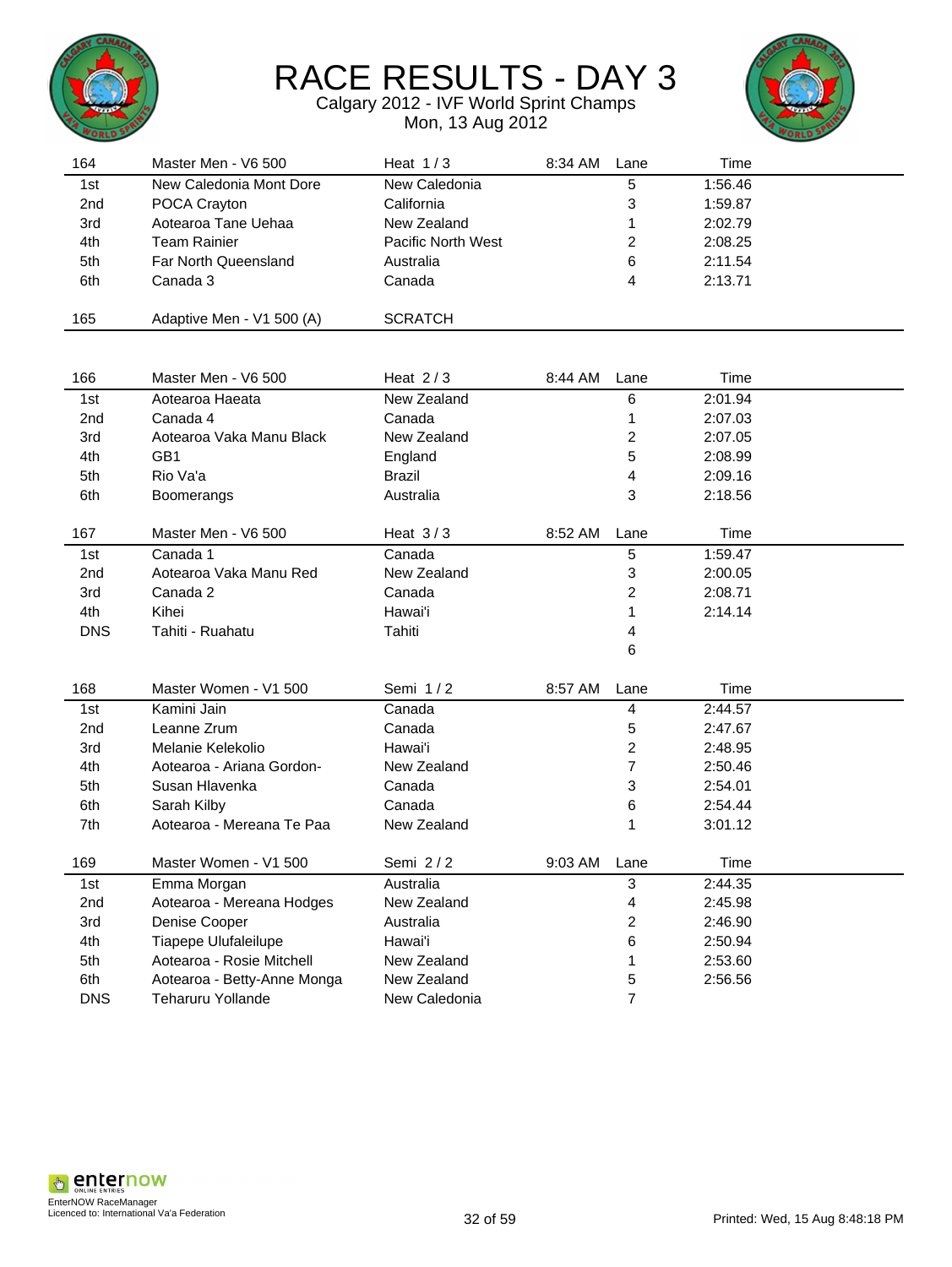



| 170             | Junior 19 Men - V6 500         | Heat $1/3$                     | 9:09 AM | Lane                    | Time            |  |
|-----------------|--------------------------------|--------------------------------|---------|-------------------------|-----------------|--|
| 1st             | <b>Boomerangs</b>              | Australia                      |         | $\overline{c}$          | 1:59.19         |  |
| 2 <sub>nd</sub> | Aotearoa Tumanako              | New Zealand                    |         | 4                       | 2:00.22         |  |
| 3rd             | Keahiakahoe                    | Hawai'i                        |         | 5                       | 2:02.06         |  |
| 4th             | <b>POCA</b>                    | California                     |         | 1                       | 2:06.32         |  |
| 5th             | Canada 1                       | Canada                         |         | 3                       | 2:11.32         |  |
| 6th             | Canada 4                       | Canada                         |         | 6                       | 2:13.21         |  |
|                 |                                |                                |         | $\overline{7}$          |                 |  |
|                 |                                |                                |         |                         |                 |  |
| 171             | Junior 19 Men - V6 500         | Heat $2/3$                     | 9:14 AM | Lane                    | Time            |  |
| 1st             | Aotearoa Vaka Manu             | New Zealand                    |         | $\overline{c}$          | 2:02.03         |  |
| 2 <sub>nd</sub> | Aotearoa Rangatahi             | New Zealand                    |         | 5                       | 2:05.79         |  |
| 3rd             | Hawaiian                       | Hawai'i                        |         | 1                       | 2:05.81         |  |
| 4th             | Rio Va'a                       | <b>Brazil</b>                  |         | 4                       | 2:10.71         |  |
| 5th             | Canada 3                       | Canada                         |         | 3                       | 2:26.55         |  |
| 6th             | Canada 5                       | Canada                         |         | 6                       | 2:35.49         |  |
|                 |                                |                                |         |                         |                 |  |
| 172             | Junior 16 Women - V1 500       | Final                          | 9:20 AM | Lane                    | Time            |  |
| 1st             | Aotearoa - Marama Elkington    | New Zealand                    |         | 4                       | 2:43.41         |  |
| 2 <sub>nd</sub> | Aotearoa - Akayshia Williams   | New Zealand                    |         | 3                       | 2:43.69         |  |
| 3rd             | Aotearoa - Alex Sinclair       | New Zealand                    |         | 6                       | 2:45.20         |  |
| 4th             | <b>Isobel Glover</b>           | Canada                         |         | 5                       | 2:45.85         |  |
| 5th             | <b>Emily Probert</b>           | Australia                      |         | 2                       | 2:48.69         |  |
| 6th             | Aotearoa - Makaira Berry       | New Zealand                    |         | 1                       | 2:49.41         |  |
| 7th             | <b>Brittany Green</b>          | Australia                      |         | 7                       | 2:53.10         |  |
|                 |                                |                                |         |                         |                 |  |
| 173             | Junior 19 Men - V6 500         | Heat $3/3$                     | 9:25 AM | Lane                    | Time            |  |
| 1st             | Aotearoa Wehe Kotahi Aroha     | New Zealand                    |         | 6                       | 2:09.39         |  |
| 2 <sub>nd</sub> | Canada 2                       | Canada                         |         | 4                       | 2:16.22         |  |
| 3rd             | Kihei                          | Hawai'i                        |         | 1                       | 2:18.90         |  |
| 4th             | Autumn Rose                    | Pacific North West             |         | 3                       | 2:18.93         |  |
| <b>DNS</b>      | Tahiti                         | Tahiti                         |         | 5                       |                 |  |
|                 |                                |                                |         |                         |                 |  |
| 174<br>1st      | Open Men - V6 500<br>Samu Team | Repechage 1/2<br><b>Brazil</b> | 9:30 AM | Lane                    | Time<br>2:00.03 |  |
|                 |                                |                                |         | 4                       | 2:03.27         |  |
| 2nd             | France 1                       | France                         |         | 3<br>$\overline{c}$     |                 |  |
| 3rd             | Rio Va'a 1                     | <b>Brazil</b>                  |         |                         | 2:03.73         |  |
| 4th             | Canada 5                       | Canada                         |         | 6                       | 2:05.33         |  |
| 5th             | GB1                            | England                        |         | 1<br>$\overline{7}$     | 2:07.51         |  |
| 6th             | Canada 3                       | Canada                         |         |                         | 2:08.85         |  |
| 175             | Snr Master Women - V1 500      | Semi 1/2                       | 9:35 AM | Lane                    | Time            |  |
| 1st             | Denise Cooper                  | Australia                      |         | $\overline{\mathbf{4}}$ | 2:49.18         |  |
| 2nd             | Jenny Rasmussen                | Australia                      |         | 3                       | 2:50.98         |  |
| 3rd             | Cheance Adair                  | California                     |         | 6                       | 2:56.03         |  |
| 4th             | Jackie Bell                    | Canada                         |         | $\overline{\mathbf{c}}$ | 2:56.42         |  |
| 5th             | Debra Goulay                   | Australia                      |         | 5                       | 2:57.23         |  |
| 6th             | Aotearoa - Elizabeth Tane      | New Zealand                    |         | 1                       | 2:58.52         |  |
| 7th             | Aotearoa - Kura Heke           | New Zealand                    |         | $\overline{7}$          | 2:59.79         |  |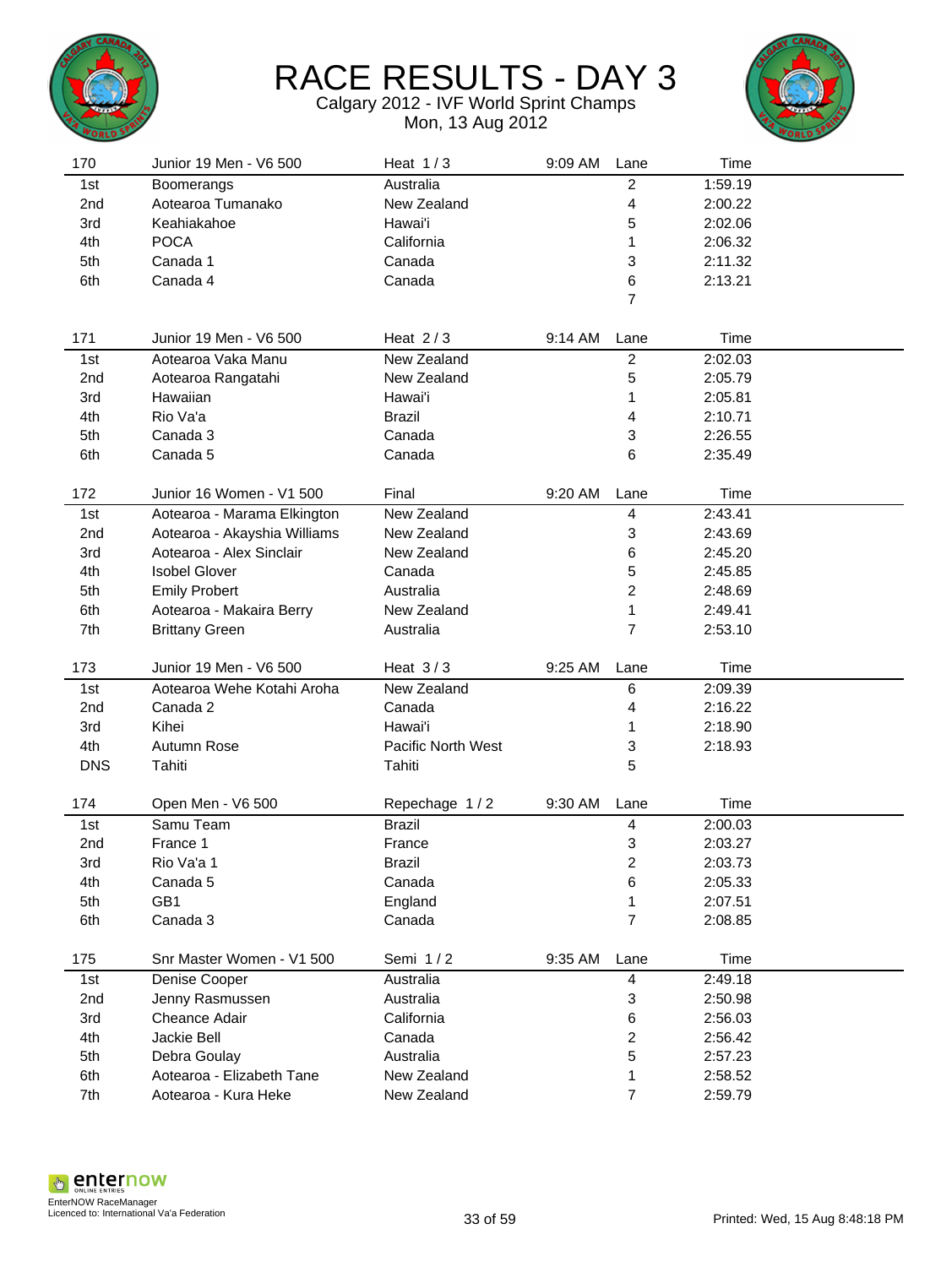



| 176             | Snr Master Women - V1 500 | Semi 2/2           | 9:40 AM  | Lane                    | Time    |  |
|-----------------|---------------------------|--------------------|----------|-------------------------|---------|--|
| 1st             | Gayle Mayes               | Australia          |          | 4                       | 2:48.79 |  |
| 2nd             | Sharon Balidoy            | Hawai'i            |          | 5                       | 2:50.81 |  |
| 3rd             | Shannon Brenner           | Canada             |          | 3                       | 2:51.49 |  |
| 4th             | Vanessa Weiss             | Hawai'i            |          | 7                       | 2:57.85 |  |
| 5th             | Aotearoa - Denise Tapp    | New Zealand        |          | 6                       | 2:58.82 |  |
| 6th             | Aotearoa - Kerry Winter   | New Zealand        |          | 2                       | 3:00.54 |  |
| 7th             | Rhonda Bintliff           | Pacific North West |          | 1                       | 3:04.32 |  |
|                 |                           |                    |          |                         |         |  |
| 177             | Open Men - V6 500         | Repechage 2/2      | null     | Lane                    | Time    |  |
| 1st             | Autumn Rose 1             | Pacific North West |          | 5                       | 2:04.59 |  |
| 2nd             | Rapa Nui Open Men B       | Rapa Nui           |          | 4                       | 2:04.93 |  |
| 3rd             | New Caledonia Tuhaa Pae   | New Caledonia      |          | 3                       | 2:05.18 |  |
| 4th             | Canada 2                  | Canada             |          | 1                       | 2:06.44 |  |
| 5th             | POCA Lokahi               | California         |          | 6                       | 2:07.76 |  |
| 6th             | POCA Campbell             | California         |          | 2                       | 2:08.46 |  |
| 7th             | Autumn Rose 2             | Pacific North West |          | $\overline{7}$          | 2:09.20 |  |
|                 |                           |                    |          |                         |         |  |
| 178             | Junior 19 Women - V6 500  | Repechage 1/1      | 9:51 AM  | Lane                    | Time    |  |
| 1st             | Hawaiian                  | Hawai'i            |          | $\overline{\mathbf{4}}$ | 2:24.84 |  |
| 2 <sub>nd</sub> | Aotearoa Hinemairangi     | New Zealand        |          | 5                       | 2:29.86 |  |
| 3rd             | Aotearoa Wehe Tu Kaha     | New Zealand        |          | 3                       | 2:32.79 |  |
| 4th             | Canada 3                  | Canada             |          | 2                       | 2:33.79 |  |
| 5th             | Boomerangs                | Australia          |          | 6                       | 2:34.31 |  |
| 6th             | Canada 2                  | Canada             |          | $\overline{7}$          | 2:35.45 |  |
| 7th             | Kihei                     | Hawai'i            |          | 1                       | 2:41.03 |  |
|                 |                           |                    |          |                         |         |  |
| 179             | Snr Master Men - V1 500   | Final              | 9:57 AM  | Lane                    | Time    |  |
| 1st             | Hugh Fisher               | Canada             |          | 4                       | 2:26.47 |  |
| 2nd             | Aotearoa - Anthony Tapp   | New Zealand        |          | 3                       | 2:30.60 |  |
| 3rd             | Don Irvine                | Canada             |          | 2                       | 2:30.79 |  |
| 4th             | <b>Bastien Bernard</b>    | New Caledonia      |          | 5                       | 2:33.89 |  |
| 5th             | Aotearoa - Bruce Bancroft | New Zealand        |          | 7                       | 2:34.12 |  |
| 6th             | <b>Brad Morrison</b>      | Canada             |          | 1                       | 2:35.11 |  |
| 7th             | Aotearoa - George Thomas  | New Zealand        |          | 6                       | 2:37.87 |  |
|                 |                           |                    |          |                         |         |  |
| 180             | Master Women - V6 500     | Repechage 1/2      | 10:03 AM | Lane                    | Time    |  |
| 1st             | Canada 2                  | Canada             |          | 5                       | 2:27.68 |  |
| 2nd             | Mooloolaba                | Australia          |          | 4                       | 2:28.58 |  |
| 3rd             | Lanikai                   | Hawai'i            |          | 3                       | 2:33.10 |  |
| 4th             | Huui Nalu                 | Hawai'i            |          | 6                       | 2:34.34 |  |
| 5th             | POCA Team 2               | California         |          | $\boldsymbol{2}$        | 2:35.25 |  |
| 6th             | Evergreen                 | Pacific North West |          | 1                       | 2:37.47 |  |
| 7th             | Kamehameha Hiilo          | Hawai'i            |          | $\overline{7}$          | 2:45.54 |  |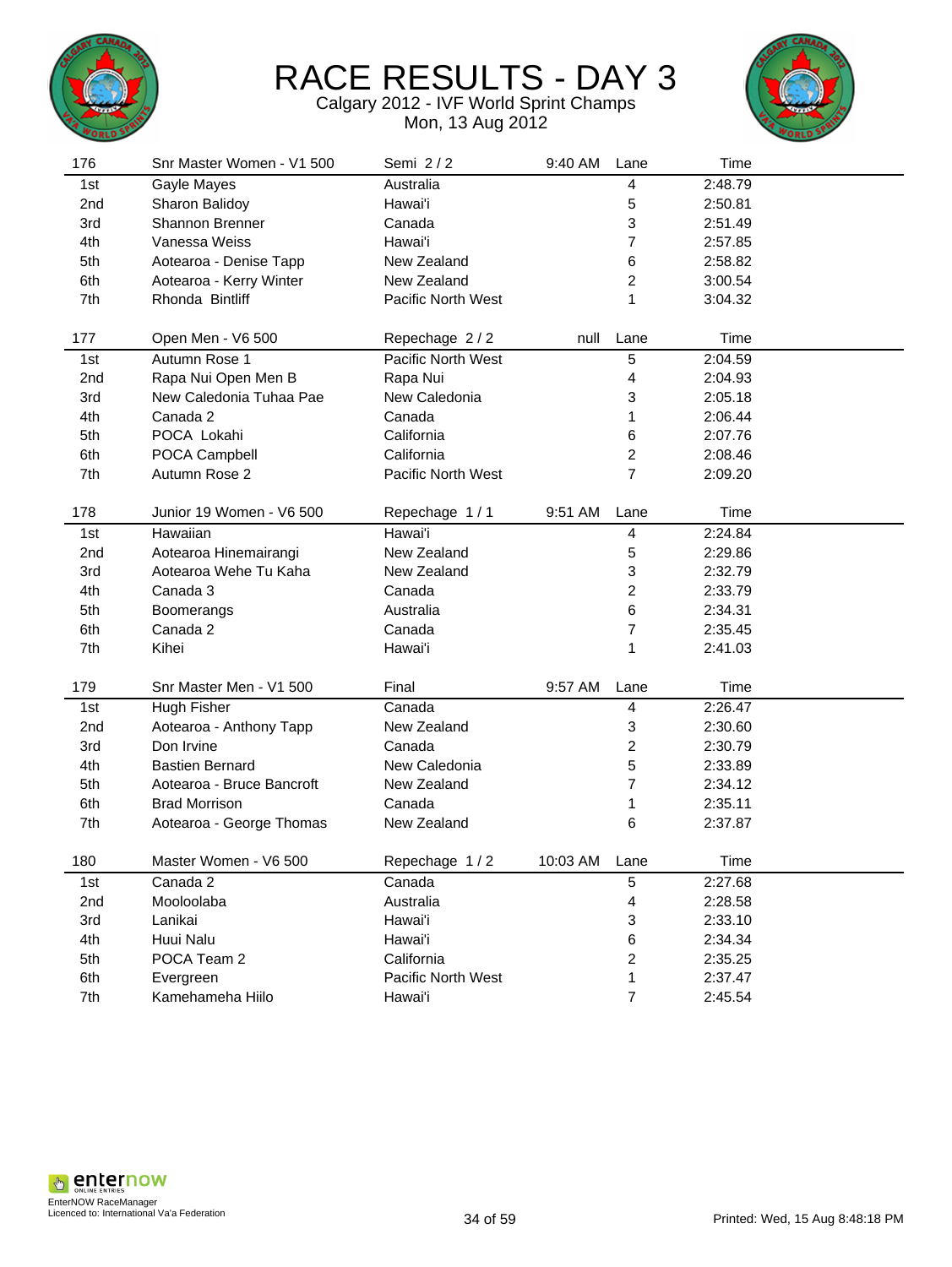



| 181             | Master Women - V6 500        | Repechage 2/2      | 10:12 AM | Lane                    | Time    |  |
|-----------------|------------------------------|--------------------|----------|-------------------------|---------|--|
| 1st             | Canada 3                     | Canada             |          | 5                       | 2:30.81 |  |
| 2nd             | POCA Team 1                  | California         |          | 4                       | 2:31.48 |  |
| 3rd             | Lae Ula $# 2$                | Hawai'i            |          | 3                       | 2:32.60 |  |
| 4th             | Hui Heihei                   | Pacific North West |          | 2                       | 2:37.03 |  |
| 5th             | Tafaga Tekiteki Fiji         | Fiji               |          | 6                       | 2:37.14 |  |
| 6th             | Canada 5                     | Canada             |          | 1                       | 2:43.67 |  |
| 7th             | Columbia                     | Pacific North West |          | $\overline{7}$          | 2:44.06 |  |
|                 |                              |                    |          |                         |         |  |
| 182             | Junior 19 Men - V1 500       | Final              | 10:17 AM | Lane                    | Time    |  |
| 1st             | Shawn Kahookele              | Hawai'i            |          | 6                       | 2:25.14 |  |
| 2 <sub>nd</sub> | Mitch Olds                   | Australia          |          | 5                       | 2:26.47 |  |
| 3rd             | Miguel Leon                  | Rapa Nui           |          | 4                       | 2:26.82 |  |
| 4th             | Aotearoa - Dylan Hohepa      | New Zealand        |          | 3                       | 2:26.88 |  |
| 5th             | Nic Wendt                    | Australia          |          | $\overline{c}$          | 2:29.98 |  |
| 6th             | Joel Humby                   | Australia          |          | $\overline{7}$          | 2:30.31 |  |
| 7th             | Aotearoa - Joshua Leilua     | New Zealand        |          | 1                       | 2:30.96 |  |
|                 |                              |                    |          |                         |         |  |
| 183             | Golden Master Men - V1 500   | Final              | null     | Lane                    | Time    |  |
| 1st             | Alex Vandeham                | Canada             |          | 4                       | 2:32.99 |  |
| 2 <sub>nd</sub> | <b>Dennis Sallas</b>         | Hawai'i            |          | $\overline{\mathbf{c}}$ | 2:33.08 |  |
| 3rd             | Aotearoa - Arthur Grocott    | New Zealand        |          | 3                       | 2:33.09 |  |
| 4th             | Ken Crosby                   | Canada             |          | 5                       | 2:35.52 |  |
| 5th             | Kawika Goodale               | Hawai'i            |          | 6                       | 2:38.50 |  |
| 6th             | <b>Bob Stewart</b>           | Canada             |          | 1                       | 2:38.87 |  |
| 7th             | <b>Francis Tavenier</b>      | Canada             |          | $\overline{7}$          | 2:39.83 |  |
|                 |                              |                    |          |                         |         |  |
| 184             | Junior 16 Women - V6 500     | Repechage 1/1      | 10:32 AM | Lane                    | Time    |  |
| 1st             | Boomerangs                   | Australia          |          | 4                       | 2:29.31 |  |
| 2 <sub>nd</sub> | Aotearoa Hinekorama          | New Zealand        |          | 5                       | 2:30.20 |  |
| 3rd             | Aotearoa Wehe Tu Kaha        | New Zealand        |          | 6                       | 2:36.46 |  |
| 4th             | Keahiakahoe                  | Hawai'i            |          | $\overline{\mathbf{c}}$ | 2:41.83 |  |
| 5th             | Canada 2                     | Canada             |          | 3                       | 2:46.54 |  |
| 6th             | Kihei                        | Hawai'i            |          | 1                       | 2:59.31 |  |
| 7th             | Canada 3                     | Canada             |          | $\overline{7}$          | 3:04.80 |  |
| 185             | Snr Master Men - V6 500      | Repechage 1/2      | 10:39 AM | Lane                    | Time    |  |
| 1st             | <b>POCA</b>                  | California         |          | $\overline{\mathbf{4}}$ | 2:07.33 |  |
| 2nd             | <b>Team Rainier</b>          | Pacific North West |          | $\overline{\mathbf{c}}$ | 2:08.72 |  |
| 3rd             | Canada 5                     | Canada             |          | 5                       | 2:10.81 |  |
| 4th             | Aotearoa Left Fluffy Slipper | New Zealand        |          | 3                       | 2:15.65 |  |
| 5th             | Canada 2                     | Canada             |          | 7                       | 2:15.84 |  |
| 6th             | Boomerangs                   | Australia          |          | 1                       | 2:17.61 |  |
| 7th             | Kihei #2                     | Hawai'i            |          | 6                       | 2:19.75 |  |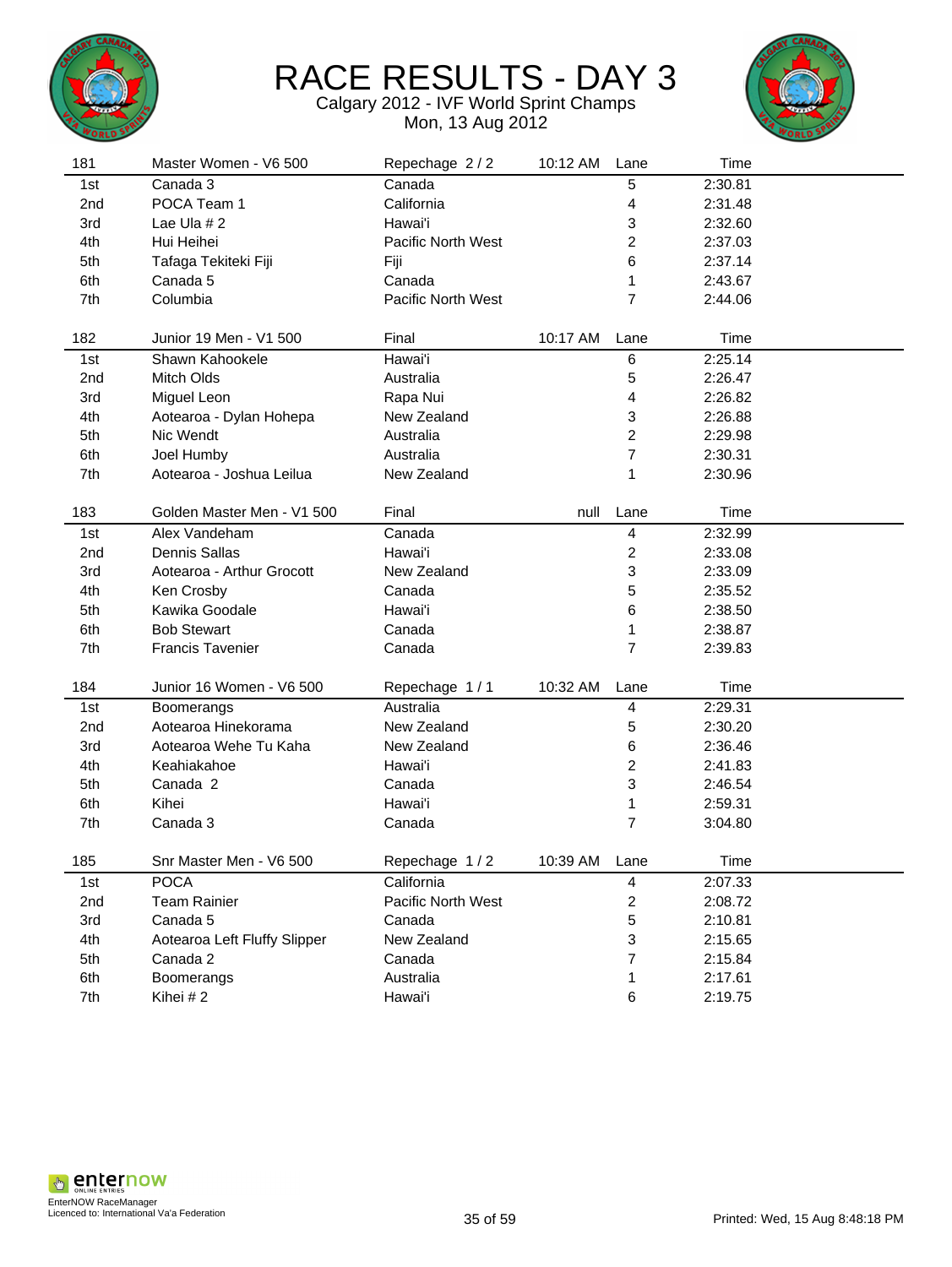



| 186             | Snr Master Women - V1 500        | Final         | 10:44 AM | Lane                    | Time    |  |
|-----------------|----------------------------------|---------------|----------|-------------------------|---------|--|
| 1st             | Gayle Mayes                      | Australia     |          | 4                       | 2:50.30 |  |
| 2nd             | Sharon Balidoy                   | Hawai'i       |          | 5                       | 2:50.56 |  |
| 3rd             | Denise Cooper                    | Australia     |          | 3                       | 2:50.75 |  |
| 4th             | Shannon Brenner                  | Canada        |          | 6                       | 2:52.56 |  |
| 5th             | Jenny Rasmussen                  | Australia     |          | $\overline{c}$          | 2:52.81 |  |
| 6th             | Jackie Bell                      | Canada        |          | 7                       | 2:59.26 |  |
| 7th             | Cheance Adair                    | California    |          | 1                       | 2:59.93 |  |
|                 |                                  |               |          |                         |         |  |
| 187             | Master Men - V1 500              | Final         | null     | Lane                    | Time    |  |
| 1st             | Aotearoa - Sonny Pehi            | New Zealand   |          | 4                       | 2:24.62 |  |
| 2nd             | Ross Flemer                      | California    |          | 7                       | 2:27.86 |  |
| 3rd             | Tyson Kubo                       | Hawai'i       |          | 1                       | 2:27.90 |  |
| 4th             | Aotearoa - Mike Nuku             | New Zealand   |          | 3                       | 2:28.18 |  |
| 5th             | Richard Nu'u                     | Canada        |          | 5                       | 2:28.61 |  |
| 6th             | Tui Petelo                       | New Caledonia |          | $\overline{\mathbf{c}}$ | 2:29.08 |  |
| 7th             | Petilleon Olivier                | France        |          | 6                       | 2:29.28 |  |
|                 |                                  |               |          |                         |         |  |
| 188             | Open Women - V1 500              | Final         | 10:59 AM | Lane                    | Time    |  |
| 1st             | Aotearoa - Vesna Radonich        | New Zealand   |          | $\mathbf 5$             | 2:42.60 |  |
| 2nd             | Aotearoa - Stacey Davis          | New Zealand   |          | 2                       | 2:43.73 |  |
| 3rd             | Aotearoa - Kiwi Campbell         | New Zealand   |          | 6                       | 2:43.74 |  |
| 4th             | Leanne Stanley                   | Canada        |          | 4                       | 2:44.67 |  |
| 5th             | Aotearoa - Claire Sykes          | New Zealand   |          | 3                       | 2:46.12 |  |
| 6th             | Aotearoa - Marianna Hodges       | New Zealand   |          | 1                       | 2:47.63 |  |
| 7th             | Kamini Jain                      | Canada        |          | $\overline{7}$          | 2:49.22 |  |
|                 |                                  |               |          |                         |         |  |
| 189             | Snr Master Men - V6 500          | Repechage 2/2 | null     | Lane                    | Time    |  |
| 1st             | Aotearoa Right Fluffy Slipper    | New Zealand   |          | 3                       | 2:07.28 |  |
| 2 <sub>nd</sub> | Aotearoa Tai Tokerau Old Masters | New Zealand   |          | 4                       | 2:07.42 |  |
| 3rd             | <b>Island Masters</b>            | Hawai'i       |          | 6                       | 2:07.80 |  |
| 4th             | Kihei # 1                        | Hawai'i       |          | 5                       | 2:11.80 |  |
| 5th             | Aotearoa Vaka Manu Senior        | New Zealand   |          | 2                       | 2:14.49 |  |
| 6th             | Canada 3                         | Canada        |          | $\overline{7}$          | 2:19.00 |  |
| 7th             | Anuenue                          | Hawai'i       |          | 1                       | 2:35.98 |  |
|                 |                                  |               |          |                         |         |  |
| 190             | Junior 16 Men - V6 500           | Repechage 1/1 | 11:11 AM | Lane                    | Time    |  |
| 1st             | Aotearoa Wehe Kotahi Aroha       | New Zealand   |          | 4                       | 2:14.69 |  |
| 2nd             | Aotearoa Ki Te Hoe               | New Zealand   |          | 5                       | 2:17.74 |  |
| 3rd             | Aotearoa Whiti Te Ra             | New Zealand   |          | 6                       | 2:18.55 |  |
| 4th             | Aotearoa Waitemata Black         | New Zealand   |          | 3                       | 2:19.33 |  |
| 5th             | Aotearoa Waitemata White         | New Zealand   |          | 2                       | 2:23.85 |  |
| 6th             | Canada 2                         | Canada        |          | 1                       | 2:31.01 |  |
| 7th             | Kihei                            | Hawai'i       |          | $\overline{7}$          | 2:32.92 |  |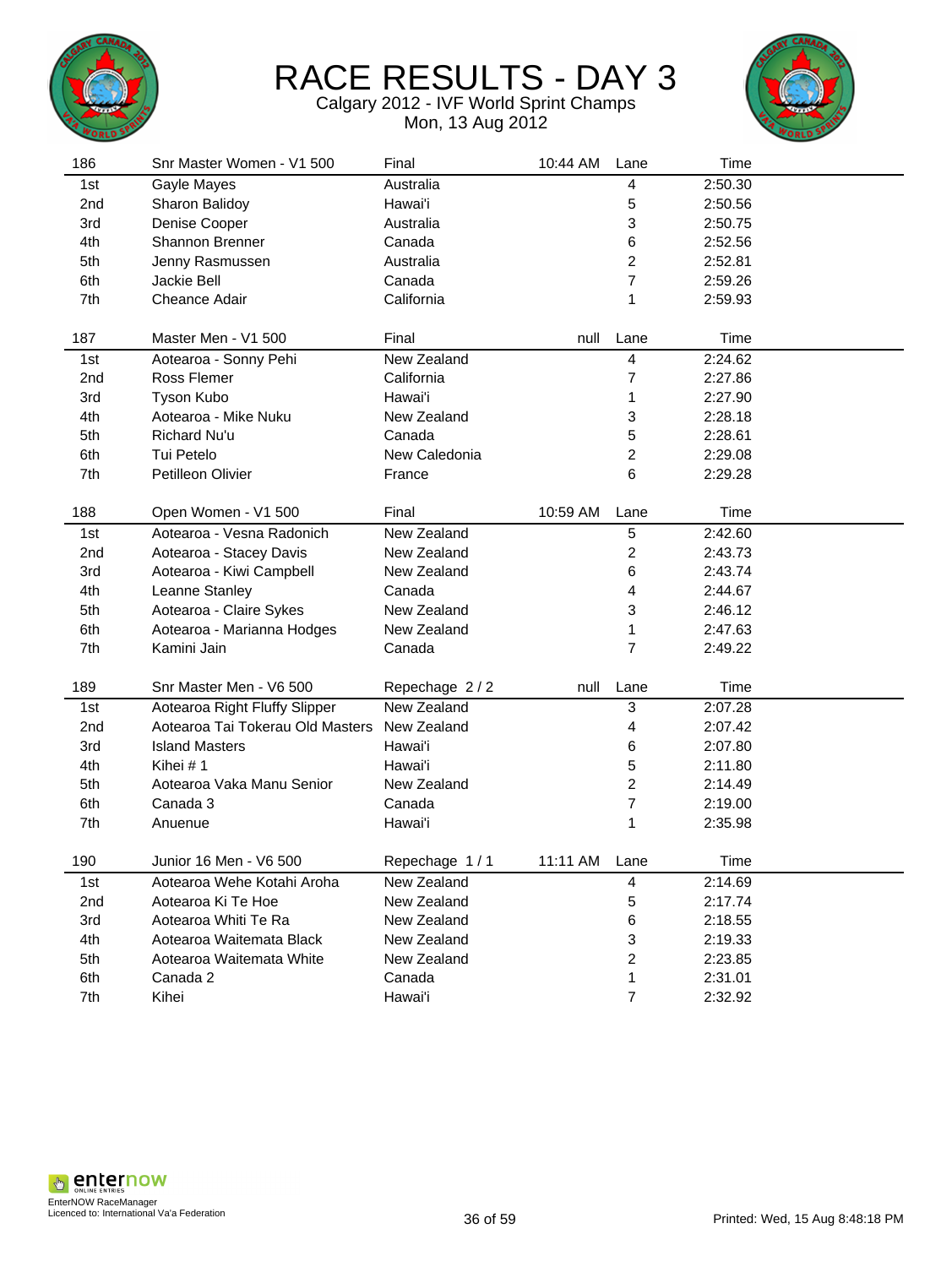



| 191             | Junior 19 Women - V1 500     | Final              | 11:16 AM | Lane                    | Time    |  |
|-----------------|------------------------------|--------------------|----------|-------------------------|---------|--|
| 1st             | Aotearoa - Kataraina Brown   | New Zealand        |          | 4                       | 2:48.98 |  |
| 2 <sub>nd</sub> | Aotearoa - Kamilla Brown     | New Zealand        |          | 2                       | 2:51.50 |  |
| 3rd             | Aleea Dahinden               | Canada             |          | 6                       | 2:52.94 |  |
| 4th             | Aotearoa - Te Amohia Walker  | New Zealand        |          | 3                       | 2:54.36 |  |
| 5th             | Aotearoa - Te Ara Minhinnick | New Zealand        |          | 5                       | 2:54.74 |  |
| 6th             | Rebecca Rasmussen            | Australia          |          | 1                       | 2:56.78 |  |
| 7th             | Emma Beckwith                | Canada             |          | $\overline{7}$          | 3:01.55 |  |
|                 |                              |                    |          |                         |         |  |
| 192             | Golden Master Women - V1 500 | Final              | 11:23 AM | Lane                    | Time    |  |
| 1st             | Patty Eames                  | Hawai'i            |          | 4                       | 3:00.24 |  |
| 2nd             | Aotearoa - Vicki Flavell     | New Zealand        |          | 3                       | 3:14.78 |  |
| 3rd             | Aotearoa - Sheryl Carne      | New Zealand        |          | 1                       | 3:16.48 |  |
| 4th             | Aotearoa - Sara Holderness   | New Zealand        |          | 2                       | 3:17.46 |  |
| 5th             | Aotearoa - Gaylene Sciascia  | New Zealand        |          | 6                       | 3:18.66 |  |
| 6th             | Mary Martin                  | Hawai'i            |          | 7                       | 3:18.87 |  |
| 7th             | Sharon Stanbro               | Hawai'i            |          | 5                       | 3:36.72 |  |
|                 |                              |                    |          |                         |         |  |
| 193             | Junior 19 Men - V6 500       | Repechage 1/2      | 11:29 AM | Lane                    | Time    |  |
| 1st             | Aotearoa Tumanako            | New Zealand        |          | $\overline{\mathbf{4}}$ | 2:02.29 |  |
| 2 <sub>nd</sub> | <b>POCA</b>                  | California         |          | 2                       | 2:05.59 |  |
| 3rd             | Hawaiian                     | Hawai'i            |          | 5                       | 2:05.88 |  |
| 4th             | Canada 2                     | Canada             |          | 3                       | 2:16.21 |  |
| 5th             | Autumn Rose                  | Pacific North West |          | 6                       | 2:18.69 |  |
| 6th             | Canada 3                     | Canada             |          | 1                       | 2:25.84 |  |
| 7th             | Canada 5                     | Canada             |          | $\overline{7}$          | 2:35.77 |  |
|                 |                              |                    |          |                         |         |  |
| 194             | Master Women - V1 500        | Final              | null     | Lane                    | Time    |  |
| 1st             | Kamini Jain                  | Canada             |          | 3                       | 2:46.45 |  |
| 2 <sub>nd</sub> | Emma Morgan                  | Australia          |          | 4                       | 2:47.93 |  |
| 3rd             | Aotearoa - Mereana Hodges    | New Zealand        |          | 5                       | 2:48.53 |  |
| 4th             | Leanne Zrum                  | Canada             |          | 2                       | 2:50.15 |  |
| 5th             | Denise Cooper                | Australia          |          | 6                       | 2:50.73 |  |
| 6th             | Melanie Kelekolio            | Hawai'i            |          | 1                       | 2:52.97 |  |
| 7th             | Aotearoa - Ariana Gordon-    | New Zealand        |          | $\overline{7}$          | 2:54.92 |  |
| 195             | Open Men - V1 500            | Final              | 11:41 AM | Lane                    | Time    |  |
| 1st             | Alfred Van Gieson            | Hawai'i            |          | 6                       | 2:21.48 |  |
| 2nd             | Danny Ching                  | California         |          | 2                       | 2:21.92 |  |
| 3rd             | Aotearoa - Bradley Anderson  | New Zealand        |          | 3                       | 2:22.37 |  |
| 4th             | Tihopu Jerry                 | New Caledonia      |          | 5                       | 2:23.38 |  |
| 5th             | Ryan Dolan                   | Hawai'i            |          | 4                       | 2:27.30 |  |
| 6th             | Aotearoa - Caleb Wharepapa   | New Zealand        |          | $\boldsymbol{7}$        | 2:27.46 |  |
| 7th             | Kai Bartlett                 | Hawai'i            |          | 1                       | 2:27.70 |  |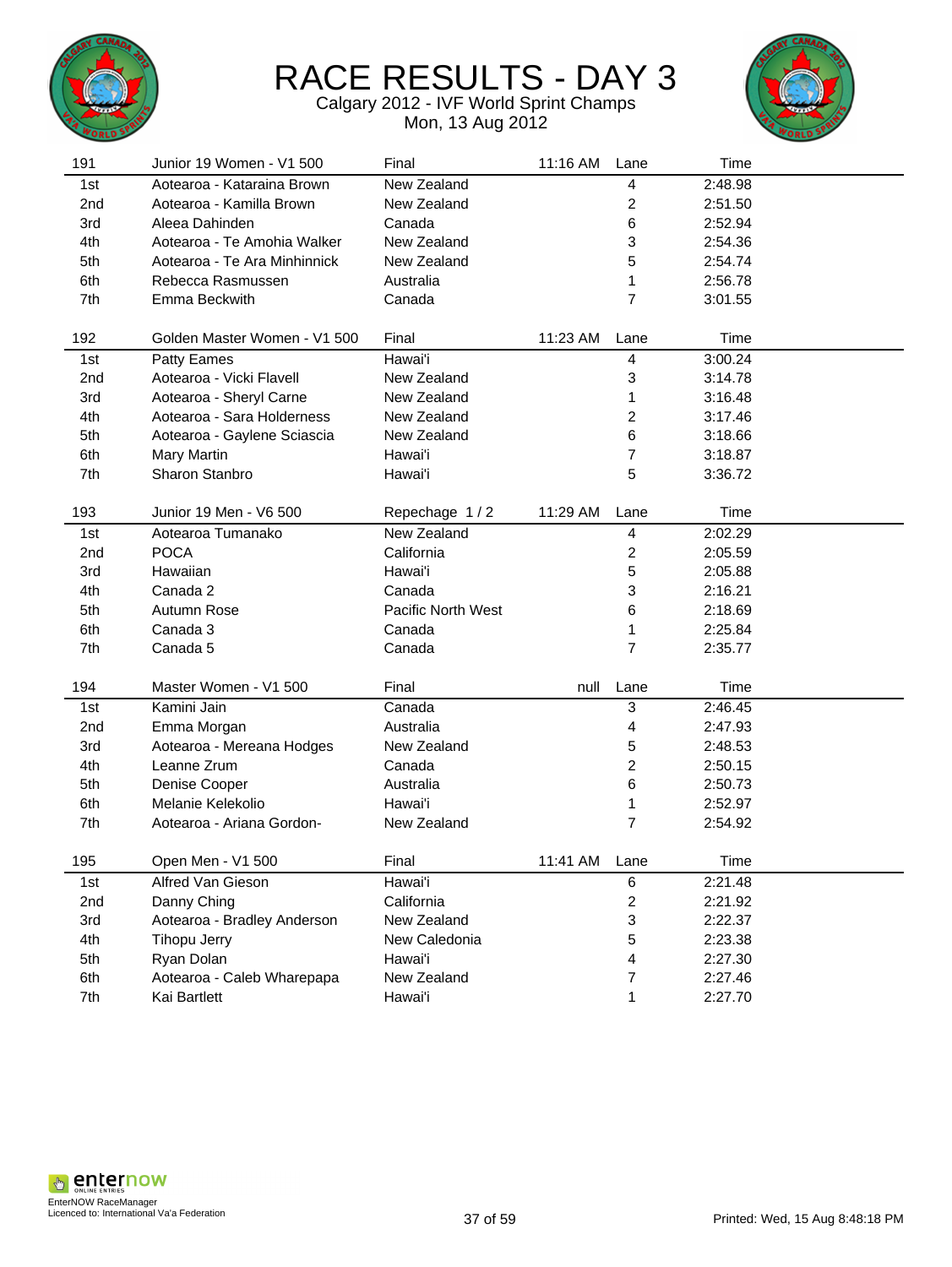



| 196             | Junior 19 Men - V6 500    | Repechage 2/2      | 11:46 AM | Lane                    | Time    |  |
|-----------------|---------------------------|--------------------|----------|-------------------------|---------|--|
| 1st             | Keahiakahoe               | Hawai'i            |          | 3                       | 2:06.43 |  |
| 2nd             | Aotearoa Rangatahi        | New Zealand        |          | 4                       | 2:07.78 |  |
| 3rd             | Canada 1                  | Canada             |          | 6                       | 2:09.51 |  |
| 4th             | Rio Va'a                  | <b>Brazil</b>      |          | $\overline{\mathbf{c}}$ | 2:10.54 |  |
| 5th             | Canada 4                  | Canada             |          | 1                       | 2:17.01 |  |
| 6th             | Kihei                     | Hawai'i            |          | 5                       | 2:24.94 |  |
|                 |                           |                    |          |                         |         |  |
| 197             | Snr Master Women - V6 500 | Repechage 1/2      | 11:51 AM | Lane                    | Time    |  |
| 1st             | <b>Island Masters</b>     | Hawai'i            |          | 4                       | 2:32.61 |  |
| 2 <sub>nd</sub> | Norht Shore               | Hawai'i            |          | 3                       | 2:36.61 |  |
| 3rd             | POCA Dresbach             | California         |          | 5                       | 2:36.74 |  |
| 4th             | Canada 5                  | Canada             |          | 6                       | 2:44.79 |  |
| 5th             | Hui Heihei                | Pacific North West |          | 2                       | 2:45.99 |  |
| 6th             | Canada 4                  | Canada             |          | 1                       | 2:50.02 |  |
|                 |                           |                    |          |                         |         |  |
| 198             | Snr Master Women - V6 500 | Repechage 2/2      | 12:02 PM | Lane                    | Time    |  |
| 1st             | Lae Ula                   | Hawai'i            |          | 4                       | 2:36.82 |  |
| 2nd             | Evergreen                 | Pacific North West |          | 5                       | 2:42.35 |  |
| 3rd             | Kamehameha Hilo           | Hawai'i            |          | 3                       | 2:46.84 |  |
| 4th             | Kai Ikaika                | Pacific North West |          | 6                       | 2:49.49 |  |
| 5th             | Columbia                  | Pacific North West |          | $\overline{c}$          | 2:53.47 |  |
|                 |                           |                    |          |                         |         |  |
| 199             | Master Men - V6 500       | Repechage 1/2      | 12:09 PM | Lane                    | Time    |  |
| 1st             | POCA Crayton              | California         |          | 4                       | 2:00.79 |  |
| 2nd             | Aotearoa Vaka Manu Black  | New Zealand        |          | 5                       | 2:07.28 |  |
| 3rd             | Canada 4                  | Canada             |          | 3                       | 2:09.33 |  |
| 4th             | Far North Queensland      | Australia          |          | 1                       | 2:14.34 |  |
| 5th             | <b>Team Rainier</b>       | Pacific North West |          | 2                       | 2:14.73 |  |
| 6th             | Kihei                     | Hawai'i            |          | 6                       | 2:16.76 |  |
| 7th             | Boomerangs                | Australia          |          | $\overline{7}$          | 2:17.62 |  |
|                 |                           |                    |          |                         |         |  |
| 200             | Master Men - V6 500       | Repechage 2/2      | 12:17 PM | Lane                    | Time    |  |
| 1st             | Aotearoa Vaka Manu Red    | New Zealand        |          | 4                       | 2:02.34 |  |
| 2nd             | Aotearoa Tane Uehaa       | New Zealand        |          | 3                       | 2:07.99 |  |
| 3rd             | Canada 2                  | Canada             |          | 5                       | 2:09.32 |  |
| 4th             | Rio Va'a                  | Brazil             |          | 6                       | 2:11.78 |  |
| 5th             | GB1                       | England            |          | $\overline{\mathbf{c}}$ | 2:12.89 |  |
| 6th             | Canada 3                  | Canada             |          | 1                       | 2:19.75 |  |
|                 |                           |                    |          |                         |         |  |
| 201             | Open Women - V6 500       | Repechage 1/2      | null     | Lane                    | Time    |  |
| 1st             | Koa Kai                   | Australia          |          | $\mathfrak{S}$          | 2:28.98 |  |
| 2nd             | Canada 5                  | Canada             |          | $\boldsymbol{2}$        | 2:29.89 |  |
| 3rd             | Lae Ula #2                | Hawai'i            |          | 6                       | 2:31.93 |  |
| 4th             | Far North Queensland      | Australia          |          | 4                       | 2:33.87 |  |
| 5th             | POCA Na Leo O Ke Kai      | California         |          | 5                       | 2:35.25 |  |
| 6th             | POCA Team 2               | California         |          | 1                       | 2:37.27 |  |
| 7th             | Canada 6                  | Canada             |          | $\overline{7}$          | 2:39.61 |  |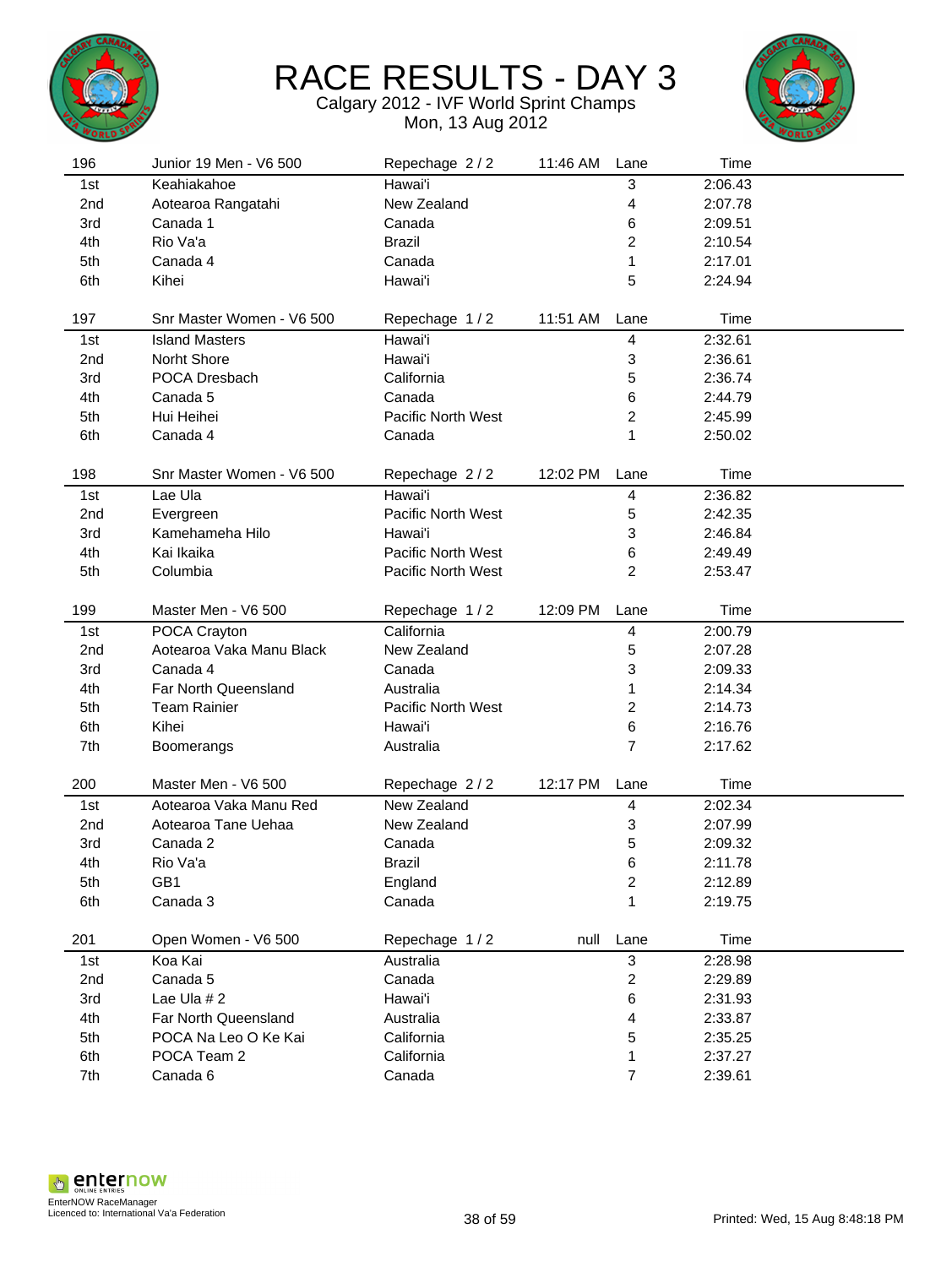



| 202             | Open Women - V6 500          | Repechage 2/2      | 12:32 PM | Lane                    | Time    |  |
|-----------------|------------------------------|--------------------|----------|-------------------------|---------|--|
| 1st             | Canada 2                     | Canada             |          | 5                       | 2:26.08 |  |
| 2 <sub>nd</sub> | POCA Team 1                  | California         |          | 3                       | 2:28.55 |  |
| 3rd             | Lae Ula #1                   | Hawai'i            |          | 4                       | 2:29.53 |  |
| 4th             | Canada 4                     | Canada             |          | 2                       | 2:32.16 |  |
| 5th             | GB1                          | England            |          | 1                       | 2:32.42 |  |
| 6th             | Wananga 1                    | Italy              |          | 6                       | 2:32.62 |  |
| 7th             | Autumn Rose 1                | Pacific North West |          | $\overline{7}$          | 2:34.91 |  |
|                 |                              |                    |          |                         |         |  |
| 203             | Golden Master Women - V6 500 | Repechage 1/1      | 12:42 PM | Lane                    | Time    |  |
| 1st             | Canada 1                     | Canada             |          | 4                       | 2:40.34 |  |
| 2 <sub>nd</sub> | Kamehameha Hilo              | Hawai'i            |          | 5                       | 2:42.53 |  |
| 3rd             | Kailua/onipa'a               | Hawai'i            |          | 3                       | 2:43.84 |  |
| 4th             | Aotearoa Tauranga Goldies    | New Zealand        |          | 6                       | 2:45.03 |  |
| 5th             | Lilacs                       | Pacific North West |          | 1                       | 2:45.33 |  |
| 6th             | Canada 2                     | Canada             |          | 2                       | 2:48.68 |  |
| 7th             | Hui Nalu                     | Hawai'i            |          | $\overline{7}$          | 2:48.79 |  |
|                 |                              |                    |          |                         |         |  |
| 204             | Golden Master Men - V6 500   | Repechage 1/1      | 12:48 PM | Lane                    | Time    |  |
| 1st             | Keahiakahoe #2               | Hawai'i            |          | 3                       | 2:17.98 |  |
| 2 <sub>nd</sub> | Kihei                        | Hawai'i            |          | 5                       | 2:18.93 |  |
| 3rd             | Anuenue #2                   | Hawai'i            |          | 2                       | 2:19.65 |  |
| 4th             | Anuenue #1                   | Hawai'i            |          | 6                       | 2:20.53 |  |
| 5th             | Aotearoa - Golden Master Men | New Zealand        |          | 4                       | 2:20.63 |  |
| 6th             | Canada 3                     | Canada             |          | 7                       | 2:29.79 |  |
| 7th             | POCA Gale                    | California         |          | 1                       | 2:40.40 |  |
|                 |                              |                    |          |                         |         |  |
| 205             | Master 70 Women - V6 500     | St. Final          | 1:01 PM  | Lane                    | Time    |  |
| 1st             | Canada 1                     | Canada             |          | $\overline{\mathbf{c}}$ | 2:52.04 |  |
| 2 <sub>nd</sub> | Keauhou #2                   | Hawai'i            |          | 1                       | 2:58.27 |  |
| 3rd             | Keauhou                      | Hawai'i            |          | 3                       | 3:07.08 |  |
| 4th             | Canada 2                     | Canada             |          | 4                       | 3:15.69 |  |
|                 |                              |                    |          |                         |         |  |
| 206             | Master Women - V6 500        | Semi 1/2           | null     | Lane                    | Time    |  |
| 1st             | Aotearoa Wehe Maia           | New Zealand        |          | 4                       | 2:23.31 |  |
| 2nd             | Aotearoa Wairopa             | New Zealand        |          | 3                       | 2:27.16 |  |
| 3rd             | Kihei                        | Hawai'i            |          | $\overline{2}$          | 2:28.26 |  |
| 4th             | Canada 2                     | Canada             |          | 6                       | 2:28.98 |  |
| 5th             | Lae Ula #1                   | Hawai'i            |          | 5                       | 2:29.01 |  |
| 6th             | Mooloolaba                   | Australia          |          | 1                       | 2:29.16 |  |
| 7th             | Lae Ula #2                   | Hawai'i            |          | $\boldsymbol{7}$        | 2:34.99 |  |
|                 |                              | Semi 2/2           |          |                         |         |  |
| 207             | Master Women - V6 500        |                    | 1:18 PM  | Lane                    | Time    |  |
| 1st             | Far North Queensland         | Australia          |          | 4                       | 2:22.24 |  |
| 2nd             | Canada 1                     | Canada             |          | 3                       | 2:27.90 |  |
| 3rd             | Koa Kai                      | Australia          |          | 5                       | 2:30.38 |  |
| 4th             | Lanikai                      | Hawai'i            |          | 7                       | 2:31.12 |  |
| 5th             | Canada 4                     | Canada             |          | 2                       | 2:32.20 |  |
| 6th             | POCA Team 1                  | California         |          | 1                       | 2:33.26 |  |
| 7th             | Canada 3                     | Canada             |          | 6                       | 2:33.91 |  |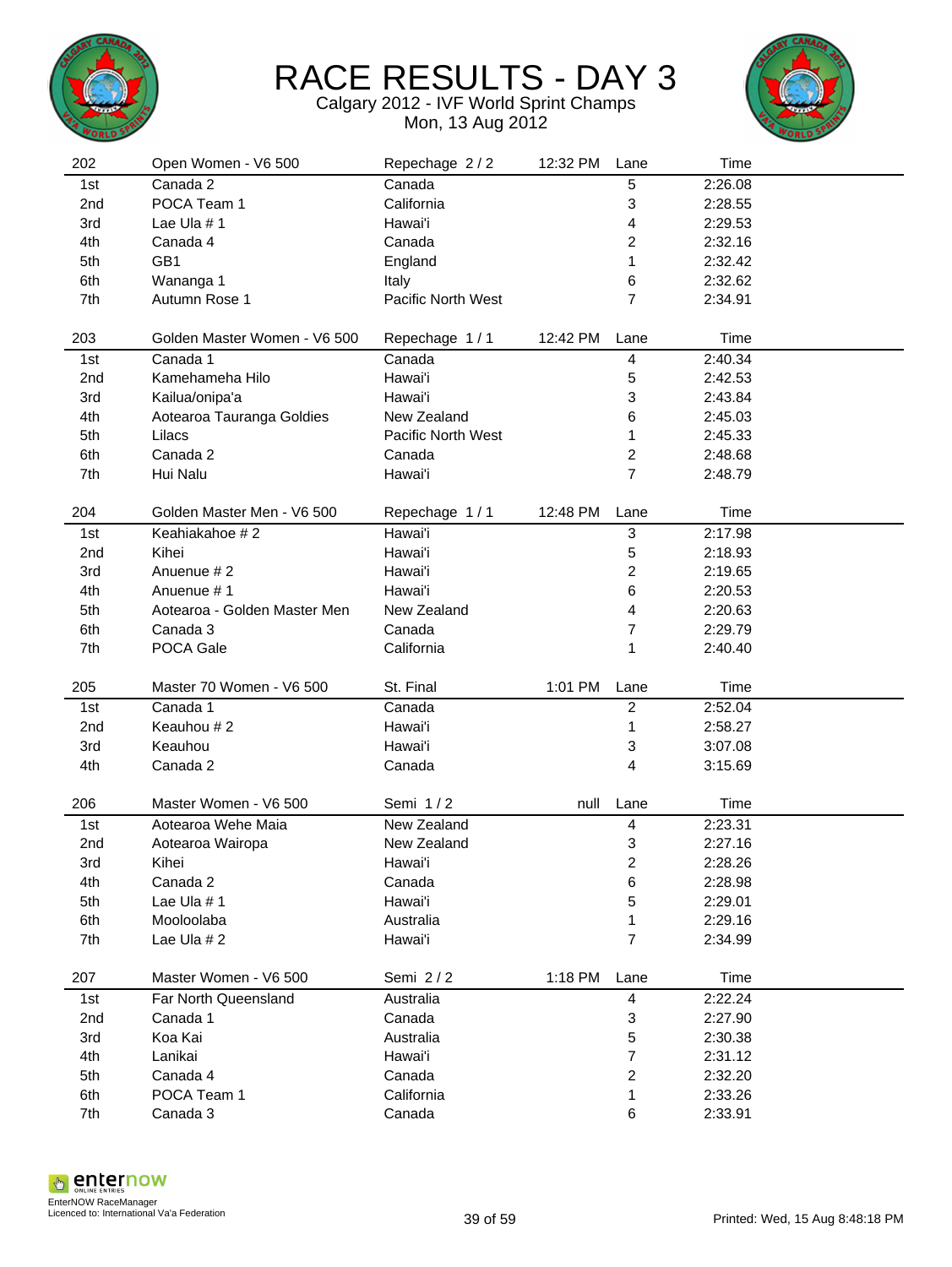



| 208 | Open Men - V6 500         | Semi 1/2           | 1:23 PM | Lane                    | Time    |  |
|-----|---------------------------|--------------------|---------|-------------------------|---------|--|
| 1st | Aotearoa Vaka Manu Opens  | New Zealand        |         | $\overline{c}$          | 1:54.66 |  |
| 2nd | New Caledonia Mont Dore   | New Caledonia      |         | 4                       | 1:56.79 |  |
| 3rd | Samu Team                 | <b>Brazil</b>      |         | 1                       | 1:57.14 |  |
| 4th | POCA Crayton              | California         |         | 3                       | 1:57.54 |  |
| 5th | Na Kai 'ewalu # 1         | Hawai'i            |         | 5                       | 2:00.86 |  |
| 6th | Canada 6                  | Canada             |         | 6                       | 2:00.87 |  |
| 7th | France 1                  | France             |         | $\overline{7}$          | 2:01.38 |  |
|     |                           |                    |         |                         |         |  |
| 209 | Open Men - V6 500         | Semi 2/2           | 1:31 PM | Lane                    | Time    |  |
| 1st | Aotearoa Pineula          | New Zealand        |         | 5                       | 1:55.05 |  |
| 2nd | <b>Team Primo</b>         | Hawai'i            |         | 4                       | 1:55.35 |  |
| 3rd | Rapa Nui Open Men A       | Rapa Nui           |         | 6                       | 2:01.36 |  |
| 4th | Keahiakahoe               | Hawai'i            |         | 2                       | 2:03.45 |  |
| 5th | Rapa Nui Open Men B       | Rapa Nui           |         | 7                       | 2:03.46 |  |
| 6th | Autumn Rose 1             | Pacific North West |         | 1                       | 2:04.39 |  |
| 7th | Aotearoa Haeata           | New Zealand        |         | 3                       | 2:08.57 |  |
|     |                           |                    |         |                         |         |  |
| 210 | Open Women - V6 500       | Semi 1/2           | 1:37 PM | Lane                    | Time    |  |
| 1st | Aotearoa Kaiarahi Toa     | New Zealand        |         | 4                       | 2:15.44 |  |
| 2nd | Aotearoa Maioha           | New Zealand        |         | $\overline{\mathbf{c}}$ | 2:16.55 |  |
| 3rd | Canada 1                  | Canada             |         | 3                       | 2:17.88 |  |
| 4th | Aotearoa PaddleNZ         | New Zealand        |         | 5                       | 2:19.18 |  |
| 5th | Canada 2                  | Canada             |         | 1                       | 2:23.04 |  |
| 6th | New Caledonia Tuhaa Pae   | New Caledonia      |         | 6                       | 2:24.12 |  |
| 7th | POCA Team 1               | California         |         | $\overline{7}$          | 2:25.43 |  |
|     |                           |                    |         |                         |         |  |
| 211 | Open Women - V6 500       | Semi 2/2           | 1:44 PM | Lane                    | Time    |  |
| 1st | Waikiki Beachboys         | Hawai'i            |         | 4                       | 2:15.21 |  |
| 2nd | Aotearoa Inano            | New Zealand        |         | 5                       | 2:16.76 |  |
| 3rd | Aotearoa Hingaia          | New Zealand        |         | 2                       | 2:18.60 |  |
| 4th | Aotearoa Ahurei           | New Zealand        |         | 3                       | 2:18.97 |  |
| 5th | Canada 3                  | Canada             |         | 6                       | 2:25.49 |  |
| 6th | Koa Kai                   | Australia          |         | 1                       | 2:28.15 |  |
| 7th | Canada 5                  | Canada             |         | $\overline{7}$          | 2:28.31 |  |
| 212 | Snr Master Women - V6 500 | Semi 1/2           | 1:51 PM | Lane                    | Time    |  |
| 1st | Mooloolaba                | Australia          |         | 5                       | 2:26.65 |  |
| 2nd | Aotearoa Team Tairawhiti  | New Zealand        |         | 4                       | 2:27.30 |  |
| 3rd | Canada 1                  | Canada             |         | 2                       | 2:28.87 |  |
| 4th | Far North Queensland      | Australia          |         | 3                       | 2:30.26 |  |
| 5th | <b>Island Masters</b>     | Hawai'i            |         | 6                       | 2:32.18 |  |
| 6th | Norht Shore               | Hawai'i            |         | 1                       | 2:34.40 |  |
| 7th | POCA Dresbach             | California         |         | $\overline{7}$          | 2:35.21 |  |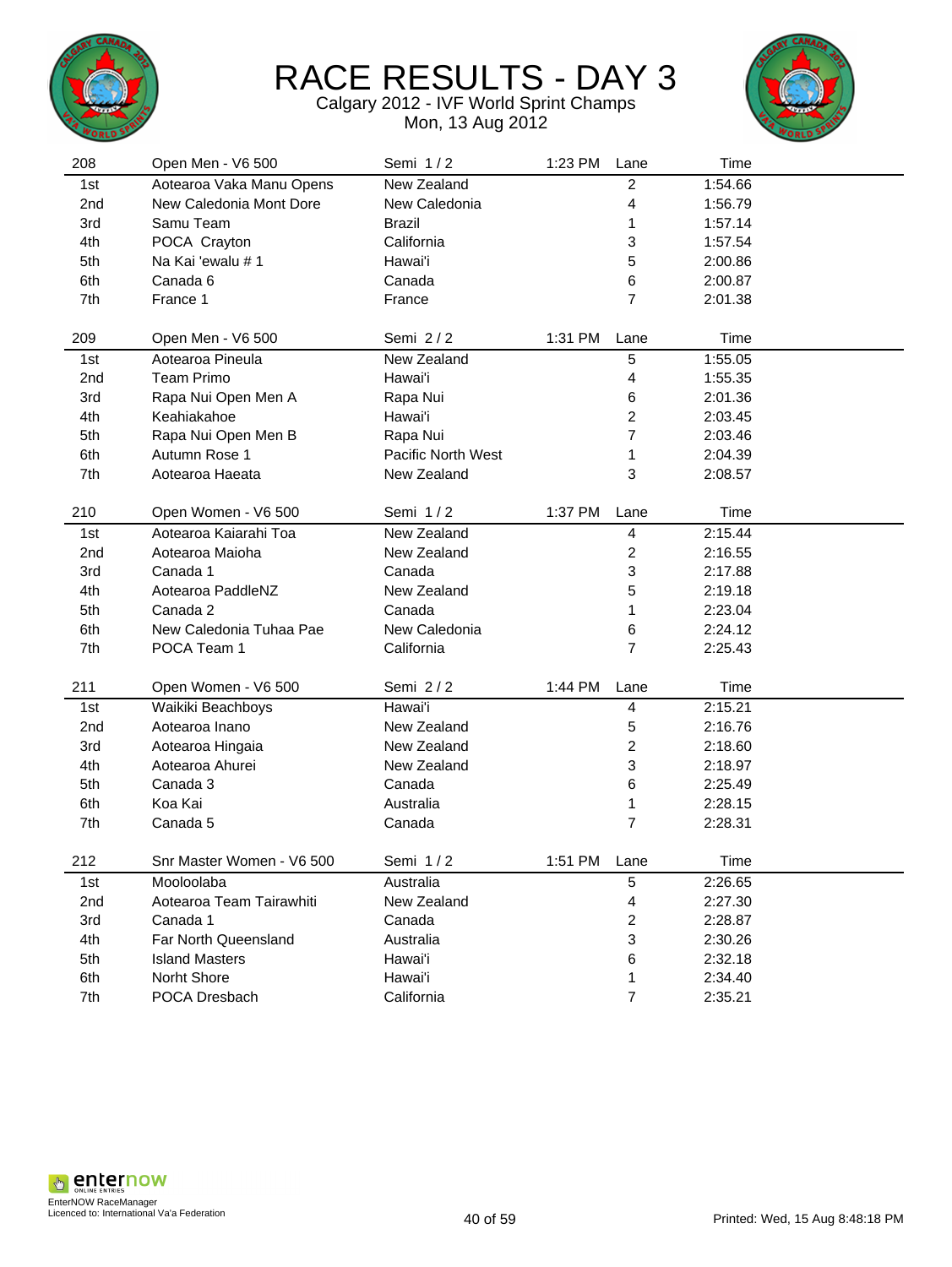



| 213             | Snr Master Women - V6 500        | Semi 2/2                  | 1:59 PM | Lane                    | Time    |  |
|-----------------|----------------------------------|---------------------------|---------|-------------------------|---------|--|
| 1st             | Lanikai                          | Hawai'i                   |         | 4                       | 2:24.12 |  |
| 2nd             | Canada 3                         | Canada                    |         | 5                       | 2:30.00 |  |
| 3rd             | Aotearoa Mana Wahine             | New Zealand               |         | 3                       | 2:31.45 |  |
| 4th             | Lae Ula                          | Hawai'i                   |         | 6                       | 2:34.01 |  |
| 5th             | Evergreen                        | <b>Pacific North West</b> |         | 1                       | 2:39.08 |  |
| 6th             | Kamehameha Hilo                  | Hawai'i                   |         | 7                       | 2:41.84 |  |
| 7th             | Canada 2                         | Canada                    |         | $\overline{2}$          | 2:45.42 |  |
|                 |                                  |                           |         |                         |         |  |
| 214             | Master 70 Men - V6 500           | St. Final                 | 2:06 PM | Lane                    | Time    |  |
| 1st             | Anuenue #1                       | Hawai'i                   |         | 5                       | 2:18.01 |  |
| 2 <sub>nd</sub> | Kamehameha Hilo #1               | Hawai'i                   |         | 3                       | 2:22.86 |  |
| 3rd             | Canada 1                         | Canada                    |         | 6                       | 2:25.86 |  |
| 4th             | POCA Gale                        | California                |         | 4                       | 2:29.75 |  |
| 5th             | Anuenue # 2                      | Hawai'i                   |         | 1                       | 2:36.12 |  |
| 6th             | Kamehameha Hilo #2               | Hawai'i                   |         | 7                       | 2:42.55 |  |
| 7th             | Canada 2                         | Canada                    |         | 2                       | 2:54.74 |  |
|                 |                                  |                           |         |                         |         |  |
| 215             | Junior 16 Women - V6 500         | Final                     | 2:12 PM | Lane                    | Time    |  |
| 1st             | Aotearoa Hinerehia               | New Zealand               |         | 4                       | 2:19.51 |  |
| 2 <sub>nd</sub> | Hawaiian                         | Hawai'i                   |         | 3                       | 2:22.45 |  |
| 3rd             | Boomerangs                       | Australia                 |         | 6                       | 2:23.95 |  |
| 4th             | Canada 1                         | Canada                    |         | 5                       | 2:26.71 |  |
| 5th             | Aotearoa Wehe Tu Kaha            | New Zealand               |         | 7                       | 2:27.41 |  |
| 6th             | Aotearoa Hinekorama              | New Zealand               |         | 1                       | 2:28.19 |  |
| 7th             | Aotearoa Te Hiringa              | New Zealand               |         | 2                       | 2:30.63 |  |
|                 |                                  |                           |         |                         |         |  |
| 216             | Adaptive Mixed - V6 500          | St. Final                 | 2:28 PM | Lane                    | Time    |  |
| 1st             | Hawaii #1                        | Hawai'i                   |         | 3                       | 2:46.43 |  |
| 2nd             | Rio Va'a                         | <b>Brazil</b>             |         | $\overline{\mathbf{c}}$ | 2:46.66 |  |
| 3rd             | Hawaii #2                        | Hawai'i                   |         | 1                       | 3:00.58 |  |
|                 |                                  |                           |         |                         |         |  |
| 217             | Golden Master Women - V6 500     | Final                     | 2:39 PM | Lane                    | Time    |  |
| 1st             | <b>Island Masters</b>            | Hawai'i                   |         | 4                       | 2:33.85 |  |
| 2 <sub>nd</sub> | Keauhou                          | Hawai'i                   |         | 3                       | 2:40.84 |  |
| 3rd             | Aotearoa Wahine Toa              | New Zealand               |         | 5                       | 2:44.17 |  |
| 4th             | Kailua/onipa'a                   | Hawai'i                   |         | 7                       | 2:48.49 |  |
| 5th             | Aotearoa Fast Whaea              | New Zealand               |         | 2                       | 2:48.81 |  |
| 6th             | Kamehameha Hilo                  | Hawai'i                   |         | 1                       | 2:49.58 |  |
| 7th             | Canada 1                         | Canada                    |         | 6                       | 2:50.02 |  |
|                 |                                  |                           |         |                         |         |  |
| 218             | Snr Master Men - V6 500          | Final                     | null    | Lane                    | Time    |  |
| 1st             | Canada 6                         | Canada                    |         | 4                       | 2:03.03 |  |
| 2nd             | <b>POCA</b>                      | California                |         | 6                       | 2:05.25 |  |
| 3rd             | Aotearoa Right Fluffy Slipper    | New Zealand               |         | 2                       | 2:06.62 |  |
| 4th             | Canada 1                         | Canada                    |         | 3                       | 2:07.56 |  |
| 5th             | <b>Team Rainier</b>              | Pacific North West        |         | 7                       | 2:07.63 |  |
| 6th             | Aotearoa Tai Tokerau Old Masters | New Zealand               |         | 1                       | 2:09.54 |  |
| 7th             | Team Hood                        | Pacific North West        |         | 5                       | 2:11.70 |  |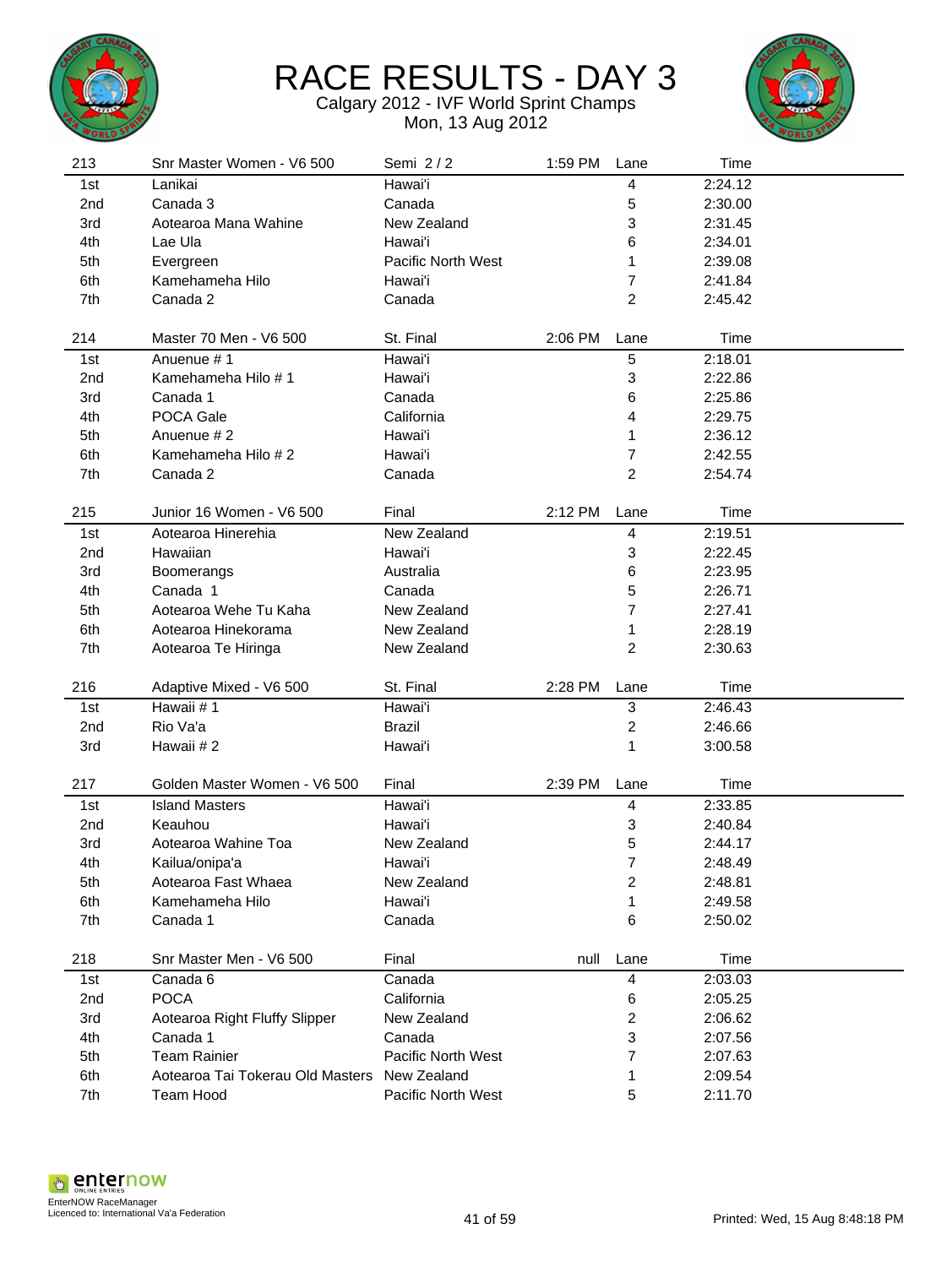



| 219             | Junior 16 Men - V6 500      | Final         | 2:52 PM | Lane                    | Time    |  |
|-----------------|-----------------------------|---------------|---------|-------------------------|---------|--|
| 1st             | Aotearoa Hoe Awhio          | New Zealand   |         | 4                       | 2:05.92 |  |
| 2nd             | Keahiakahoe                 | Hawai'i       |         | 5                       | 2:10.55 |  |
| DQ              | Hawaiian                    | Hawai'i       |         | 3                       | 2:11.91 |  |
| 3rd             | Aotearoa Wehe Kotahi Aroha  | New Zealand   |         | 6                       | 2:14.65 |  |
| 4th             | Boomerangs                  | Australia     |         | 2                       | 2:15.37 |  |
| 5th             | Aotearoa Whiti Te Ra        | New Zealand   |         | 7                       | 2:18.43 |  |
| 6th             | Aotearoa Ki Te Hoe          | New Zealand   |         | 1                       | 2:18.87 |  |
|                 |                             |               |         |                         |         |  |
| 220             | Open Women - V6 500         | Final         | 3:00 PM | Lane                    | Time    |  |
| 1st             | Aotearoa Kaiarahi Toa       | New Zealand   |         | 3                       | 2:14.53 |  |
| 2 <sub>nd</sub> | Canada 1                    | Canada        |         | 6                       | 2:15.17 |  |
| 3rd             | Waikiki Beachboys           | Hawai'i       |         | 4                       | 2:15.59 |  |
| 4th             | Aotearoa Inano              | New Zealand   |         | 2                       | 2:17.40 |  |
| 5th             | Aotearoa Maioha             | New Zealand   |         | 5                       | 2:18.48 |  |
| 6th             | Aotearoa Ahurei             | New Zealand   |         | $\overline{7}$          | 2:19.26 |  |
| 7th             | Aotearoa Hingaia            | New Zealand   |         | 1                       | 2:19.41 |  |
|                 |                             |               |         |                         |         |  |
| 221             | Open Men - V6 500           | Final         | 3:07 PM | Lane                    | Time    |  |
| 1st             | Aotearoa Vaka Manu Opens    | New Zealand   |         | 4                       | 1:53.51 |  |
| 2 <sub>nd</sub> | Aotearoa Pineula            | New Zealand   |         | 3                       | 1:54.30 |  |
| 3rd             | Team Primo                  | Hawai'i       |         | 5                       | 1:54.60 |  |
| 4th             | New Caledonia Mont Dore     | New Caledonia |         | 2                       | 1:57.41 |  |
| 5th             | POCA Crayton                | California    |         | 7                       | 1:57.81 |  |
| 6th             | Samu Team                   | <b>Brazil</b> |         | 6                       | 1:59.53 |  |
| 7th             | Rapa Nui Open Men A         | Rapa Nui      |         | 1                       | 2:00.34 |  |
|                 |                             |               |         |                         |         |  |
| 222             | Snr Master Women - V6 500   | Final         | 3:14 PM | Lane                    | Time    |  |
| 1st             | Lanikai                     | Hawai'i       |         | $\overline{\mathbf{4}}$ | 2:22.36 |  |
| 2nd             | Aotearoa Team Tairawhiti    | New Zealand   |         | 5                       | 2:24.54 |  |
| 3rd             | Mooloolaba                  | Australia     |         | 3                       | 2:25.61 |  |
| 4th             | Canada 3                    | Canada        |         | 2                       | 2:26.85 |  |
| 5th             | Canada 1                    | Canada        |         | 6                       | 2:27.91 |  |
| 6th             | <b>Far North Queensland</b> | Australia     |         | $\overline{7}$          | 2:28.34 |  |
| 7th             | Aotearoa Mana Wahine        | New Zealand   |         | 1                       | 2:32.73 |  |
|                 |                             |               |         |                         |         |  |
| 223             | Golden Master Men - V6 500  | Final         | 3:21 PM | Lane                    | Time    |  |
| 1st             | Canada 1                    | Canada        |         | 4                       | 2:07.70 |  |
| 2nd             | Keahiakahoe #1              | Hawai'i       |         | 5                       | 2:11.40 |  |
| 3rd             | Canada 2                    | Canada        |         | 3                       | 2:14.16 |  |
| 4th             | Waimanalo                   | Hawai'i       |         | $\overline{\mathbf{c}}$ | 2:15.55 |  |
| 5th             | Keahiakahoe #2              | Hawai'i       |         | 6                       | 2:18.09 |  |
| 6th             | Anuenue #2                  | Hawai'i       |         | $\overline{7}$          | 2:18.44 |  |
| 7th             | Kihei                       | Hawai'i       |         | 1                       | 2:18.89 |  |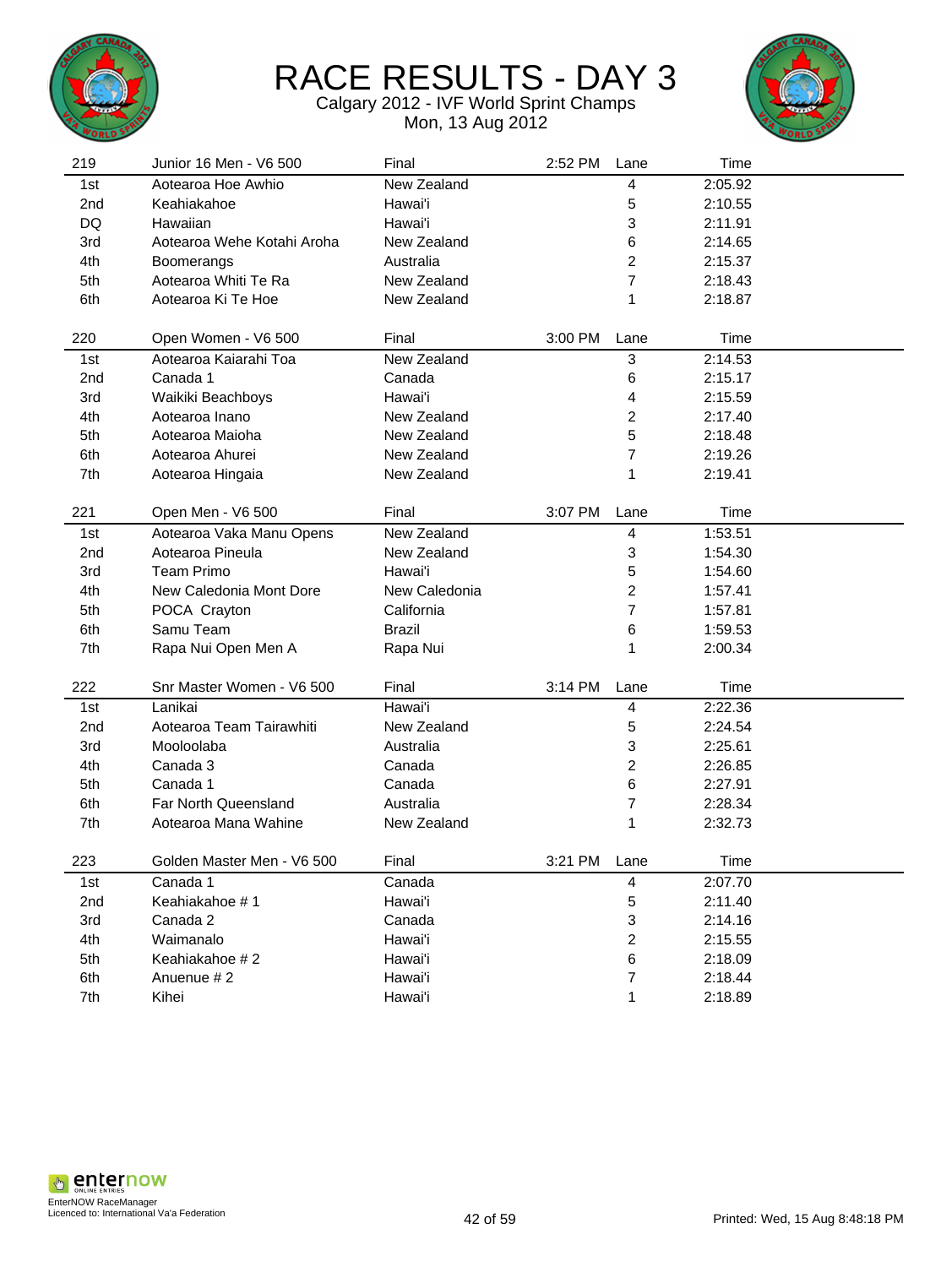



| 224             | Junior 19 Women - V6 500   | Final         | 3:27 PM | Lane           | Time    |  |
|-----------------|----------------------------|---------------|---------|----------------|---------|--|
| 1st             | Aotearoa Whakaarorangi     | New Zealand   |         | 5              | 2:17.46 |  |
| 2 <sub>nd</sub> | Aotearoa Hinerei           | New Zealand   |         | 4              | 2:19.19 |  |
| 3rd             | Aotearoa Top Knots         | New Zealand   |         | 3              | 2:22.74 |  |
| 4th             | Hawaiian                   | Hawai'i       |         | 6              | 2:22.83 |  |
| 5th             | Canada 1                   | Canada        |         | 2              | 2:23.01 |  |
| 6th             | Aotearoa Wehe Tu Kaha      | New Zealand   |         | 7              | 2:30.18 |  |
| 7th             | Aotearoa Hinemairangi      | New Zealand   |         | 1              | 2:30.54 |  |
| 225             | Junior 19 Men - V6 500     | Final         | 3:33 PM | Lane           | Time    |  |
|                 |                            | Australia     |         |                |         |  |
| 1st             | Boomerangs                 |               |         | 4              | 1:58.76 |  |
| 2nd             | Aotearoa Vaka Manu         | New Zealand   |         | 3              | 1:59.85 |  |
| 3rd             | Aotearoa Tumanako          | New Zealand   |         | $\overline{c}$ | 2:01.63 |  |
| 4th             | <b>POCA</b>                | California    |         | 1              | 2:05.07 |  |
| 5th             | Aotearoa Rangatahi         | New Zealand   |         | 7              | 2:07.12 |  |
| 6th             | Keahiakahoe                | Hawai'i       |         | 6              | 2:07.97 |  |
| 7th             | Aotearoa Wehe Kotahi Aroha | New Zealand   |         | 5              | 2:16.06 |  |
| 226             | Master Men - V6 500        | Final         | null    | Lane           | Time    |  |
| 1st             | New Caledonia Mont Dore    | New Caledonia |         | 4              | 1:58.36 |  |
| 2 <sub>nd</sub> | Aotearoa Vaka Manu Red     | New Zealand   |         | 6              | 1:59.06 |  |
|                 |                            |               |         |                |         |  |
| 3rd             | Aotearoa Haeata            | New Zealand   |         | 5              | 1:59.17 |  |
| 4th             | Canada 1                   | Canada        |         | 3              | 1:59.22 |  |
| 5th             | POCA Crayton               | California    |         | 2              | 2:00.06 |  |
| 6th             | Aotearoa Tane Uehaa        | New Zealand   |         | $\overline{7}$ | 2:04.00 |  |
| 7th             | Aotearoa Vaka Manu Black   | New Zealand   |         | 1              | 2:08.08 |  |
|                 |                            |               |         |                |         |  |
| 227             | Master Women - V6 500      | Final         | 3:47 PM | Lane           | Time    |  |
| 1st             | Far North Queensland       | Australia     |         | 4              | 2:18.72 |  |
| 2 <sub>nd</sub> | Canada 1                   | Canada        |         | 2              | 2:19.35 |  |
| 3rd             | Aotearoa Wehe Maia         | New Zealand   |         | 3              | 2:23.35 |  |
| 4th             | Aotearoa Wairopa           | New Zealand   |         | 5              | 2:24.60 |  |
| 5th             | Canada 2                   | Canada        |         | 7              | 2:26.50 |  |
| 6th             | Koa Kai                    | Australia     |         | 1              | 2:28.13 |  |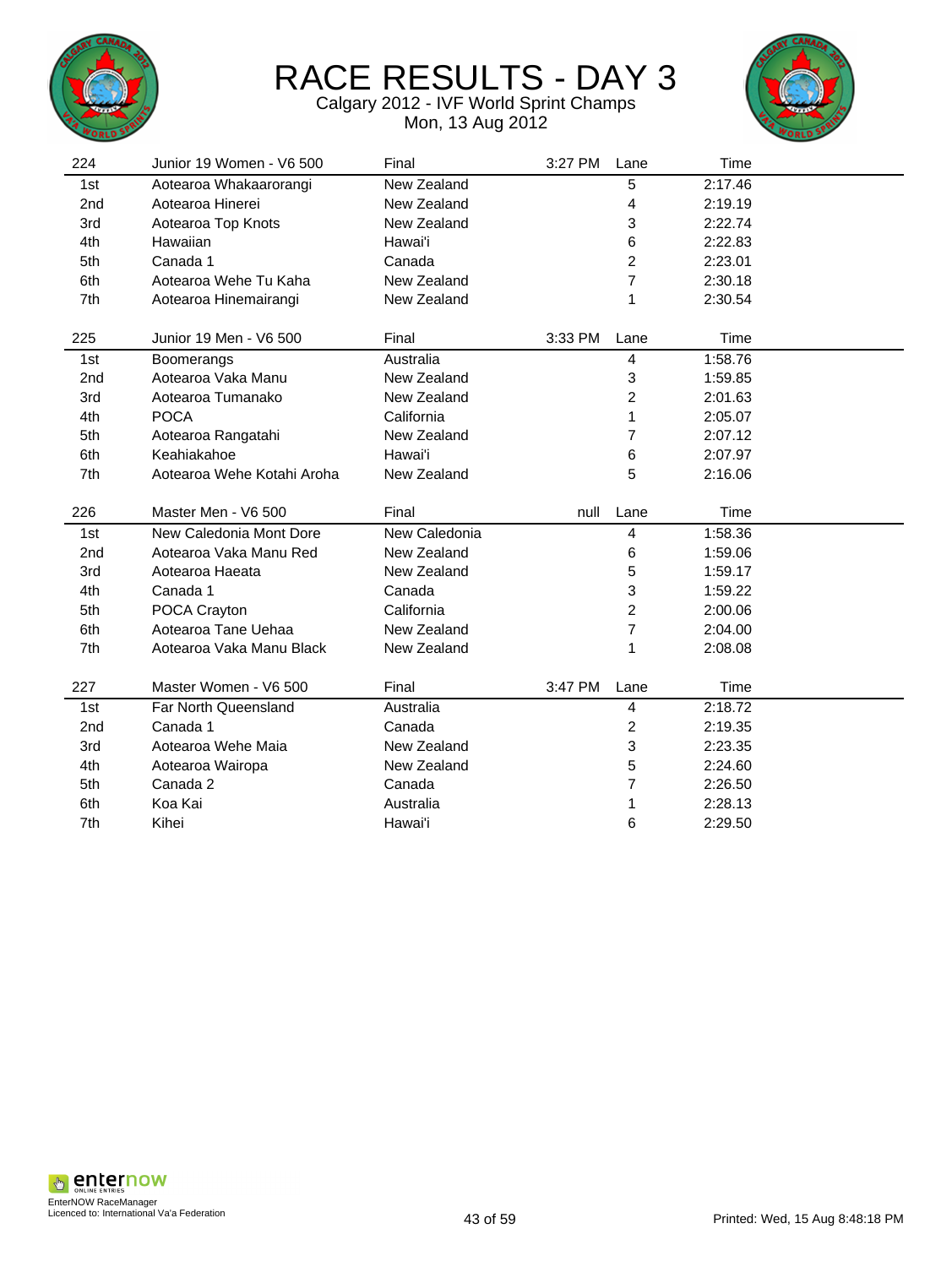



| 228             | Master 70 Men - V6 1000    | Heat $1/2$  | 7:57 AM | Lane                    | Time    |  |
|-----------------|----------------------------|-------------|---------|-------------------------|---------|--|
| 1st             | Anuenue # 1                | Hawai'i     |         | 4                       | 5:32.33 |  |
| 2 <sub>nd</sub> | POCA Gale                  | California  |         | 3                       | 5:59.61 |  |
| 3rd             | Kamehameha Hilo #2         | Hawai'i     |         | 2                       | 6:11.47 |  |
| 4th             | Canada 2                   | Canada      |         | 1                       | 6:29.01 |  |
|                 |                            |             |         |                         |         |  |
| 229             | Master 70 Men - V6 1000    | Heat $2/2$  | 8:06 AM | Lane                    | Time    |  |
| 1st             | Canada 1                   | Canada      |         | $\overline{c}$          | 5:37.81 |  |
| 2 <sub>nd</sub> | Kamehameha Hilo # 1        | Hawai'i     |         | 3                       | 5:40.96 |  |
| 3rd             | Anuenue #2                 | Hawai'i     |         | 1                       | 5:56.46 |  |
| 230             | Junior 16 Women - V6 1000  | Heat $1/2$  | 8:15 AM | Lane                    | Time    |  |
| 1st             | Boomerangs                 | Australia   |         | 4                       | 5:28.96 |  |
| 2 <sub>nd</sub> | Hawaiian                   | Hawai'i     |         | 2                       | 5:32.06 |  |
| 3rd             | Aotearoa Wehe Tu Kaha      | New Zealand |         | 6                       | 5:38.42 |  |
| 4th             | Canada 1                   | Canada      |         | 3                       | 5:41.86 |  |
| 5th             | Aotearoa Te Hiringa        | New Zealand |         | 1                       | 5:44.95 |  |
| 6th             | Canada 3                   | Canada      |         | 5                       | 6:19.91 |  |
|                 |                            |             |         |                         |         |  |
| 231             | Junior 16 Women - V6 1000  | Heat $2/2$  | 8:25 AM | Lane                    | Time    |  |
| 1st             | Aotearoa Hinerehia         | New Zealand |         | 6                       | 5:27.26 |  |
| 2 <sub>nd</sub> | Aotearoa Hinekorama        | New Zealand |         | 1                       | 5:38.90 |  |
| 3rd             | Keahiakahoe                | Hawai'i     |         | $\overline{\mathbf{c}}$ | 6:04.62 |  |
| 4th             | Canada 2                   | Canada      |         | 4                       | 6:05.46 |  |
| 5th             | Kihei                      | Hawai'i     |         | 5                       | 6:40.06 |  |
| <b>DNS</b>      | Tahiti                     | Tahiti      |         | 3                       |         |  |
|                 |                            |             |         |                         |         |  |
| 232             | Junior 16 Men - V6 1000    | Heat $1/3$  | null    | Lane                    | Time    |  |
| DQ              | Aotearoa Hoe Awhio         | New Zealand |         | 3                       | 4:59.49 |  |
| 1st             | Keahiakahoe                | Hawai'i     |         | $\overline{c}$          | 5:02.58 |  |
| 2 <sub>nd</sub> | Aotearoa Ki Te Hoe         | New Zealand |         | 1                       | 5:21.36 |  |
| 3rd             | Canada 1                   | Canada      |         | 4                       | 5:22.24 |  |
| 4th             | Kihei                      | Hawai'i     |         | 5                       | 5:49.16 |  |
| 233             | Junior 16 Men - V6 1000    | Heat $2/3$  | 8:44 AM | Lane                    | Time    |  |
| 1st             | Hawaiian                   | Hawai'i     |         | 4                       | 5:03.48 |  |
| 2nd             | Aotearoa Waitemata White   | New Zealand |         | $\overline{\mathbf{c}}$ | 5:17.12 |  |
| 3rd             | Boomerangs                 | Australia   |         | 1                       | 5:17.36 |  |
| 4th             | Aotearoa Whiti Te Ra       | New Zealand |         | 5                       | 5:21.21 |  |
| 5th             | Canada 3                   | Canada      |         | 3                       | 6:18.26 |  |
|                 |                            |             |         |                         |         |  |
| 234             | Junior 16 Men - V6 1000    | Heat $3/3$  | 8:54 AM | Lane                    | Time    |  |
| 1st             | Aotearoa Wehe Kotahi Aroha | New Zealand |         | 4                       | 5:11.04 |  |
| 2nd             | Aotearoa Waitemata Blue    | New Zealand |         | 1                       | 5:22.45 |  |
| 3rd             | Canada 2                   | Canada      |         | 3                       | 5:57.06 |  |
| <b>DNS</b>      | Tahiti                     | Tahiti      |         | 2                       |         |  |
|                 |                            |             |         | 5                       |         |  |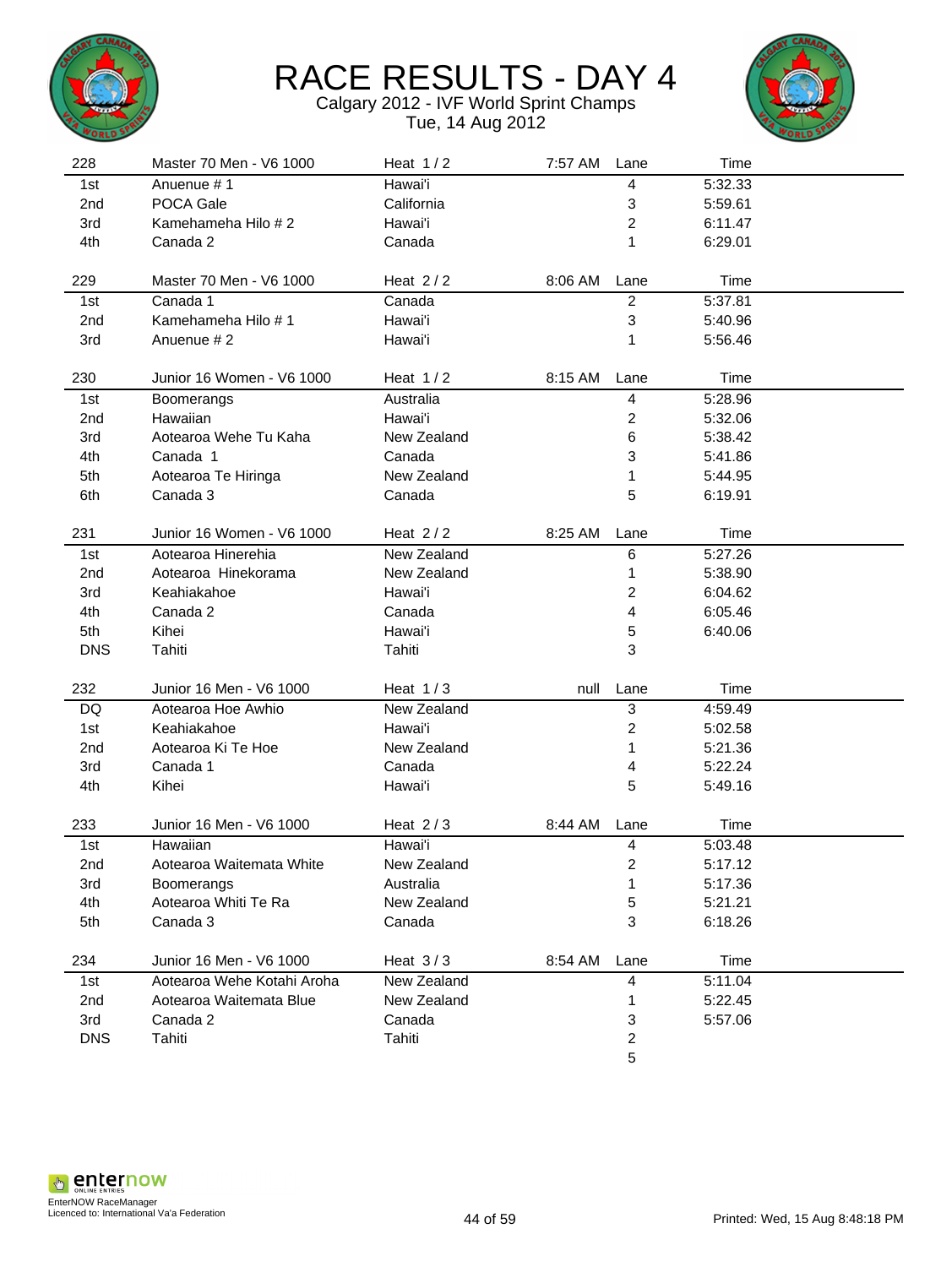



| 235             | Golden Master Women - V6 1000 | Heat $1/3$                | 9:03 AM | Lane             | Time    |  |
|-----------------|-------------------------------|---------------------------|---------|------------------|---------|--|
| 1st             | Canada 1                      | Canada                    |         | 1                | 6:05.84 |  |
| 2 <sub>nd</sub> | Aotearoa Wahine Toa           | New Zealand               |         | 5                | 6:07.87 |  |
| 3rd             | Kihei                         | Hawai'i                   |         | $\overline{2}$   | 6:09.97 |  |
| 4th             | Kailua/onipa'a                | Hawai'i                   |         | 4                | 6:18.79 |  |
| 5th             | Orchids                       | Pacific North West        |         | 3                | 6:45.45 |  |
|                 |                               |                           |         |                  |         |  |
| 236             | Golden Master Women - V6 1000 | Heat $2/3$                | 9:13 AM | Lane             | Time    |  |
| 1st             | Keauhou                       | Hawai'i                   |         | $\overline{c}$   | 5:54.97 |  |
| 2 <sub>nd</sub> | Aotearoa Fast Whaea           | New Zealand               |         | 1                | 6:16.16 |  |
| 3rd             | Hui Nalu                      | Hawai'i                   |         | 4                | 6:20.15 |  |
| 4th             | Lilacs                        | Pacific North West        |         | 5                | 6:20.88 |  |
| 5th             | POCA Madali                   | California                |         | 3                | 6:35.56 |  |
|                 |                               |                           |         |                  |         |  |
| 237             | Golden Master Women - V6 1000 | Heat $3/3$                | 9:23 AM | Lane             | Time    |  |
| 1st             | <b>Island Master</b>          | Hawai'i                   |         | 1                | 5:53.47 |  |
| 2nd             | Canada 2                      | Canada                    |         | $\boldsymbol{2}$ | 6:18.68 |  |
| 3rd             | Aotearoa Tauranga Goldies     | New Zealand               |         | 4                | 6:23.58 |  |
| 4th             | Kamehameha Hilo               | Hawai'i                   |         | 3                | 6:23.69 |  |
|                 |                               |                           |         |                  |         |  |
| 238             | Golden Master Men - V6 1000   | Heat $1/3$                | null    | Lane             | Time    |  |
| 1st             | Waimanalo                     | Hawai'i                   |         | 1                | 5:17.46 |  |
| 2 <sub>nd</sub> | Anuenue #1                    | Hawai'i                   |         | 5                | 5:17.67 |  |
| 3rd             | Huskies                       | Pacific North West        |         | $\overline{c}$   | 5:29.11 |  |
| 4th             | Canada 3                      | Canada                    |         | 3                | 5:32.02 |  |
| 5th             | POCA Gale                     | California                |         | 4                | 6:10.26 |  |
|                 |                               |                           |         |                  |         |  |
| 239             | Golden Master Men - V6 1000   | Heat $2/3$                | 9:41 AM | Lane             | Time    |  |
| 1st             | Canada 1                      | Canada                    |         | 4                | 5:01.83 |  |
| 2nd             | Keahiakahoe #2                | Hawai'i                   |         | 5                | 5:25.48 |  |
| 3rd             | Anuenue #2                    | Hawai'i                   |         | 3                | 5:27.40 |  |
| 4th             | Aotearoa - Golden Master Men  | New Zealand               |         | $\overline{c}$   | 5:28.86 |  |
| 5th             | Canada 4                      | Canada                    |         | 1                | 6:08.38 |  |
|                 |                               |                           |         |                  |         |  |
| 240             | Golden Master Men - V6 1000   | Heat $3/3$                | 9:49 AM | Lane             | Time    |  |
| 1st             | Keahiakahoe #1                | Hawai'i                   |         | $\overline{c}$   | 5:07.01 |  |
| 2nd             | Canada 2                      | Canada                    |         | 3                | 5:11.03 |  |
| 3rd             | Kihei                         | Hawai'i                   |         | 4                | 5:22.01 |  |
| 4th             | Canada 5                      | Canada                    |         | 1                | 6:12.56 |  |
|                 |                               |                           |         | 5                |         |  |
|                 |                               |                           |         |                  |         |  |
| 241             | Snr Master Women - V6 1000    | Heat $1/4$                | 9:58 AM | Lane             | Time    |  |
| 1st             | Aotearoa Tairawhiti           | New Zealand               |         | $\mathbf{3}$     | 5:38.11 |  |
| 2nd             | Canada 3                      | Canada                    |         | 4                | 5:38.20 |  |
| 3rd             | Lae Ula                       | Hawai'i                   |         | 6                | 5:42.50 |  |
| 4th             | POCA Dresbach                 | California                |         | 1                | 5:56.05 |  |
| 5th             | Columbia                      | <b>Pacific North West</b> |         | 5                | 6:39.16 |  |
| <b>DNS</b>      | Tahiti - Team Vaihiarai 3     | Tahiti                    |         | 2                |         |  |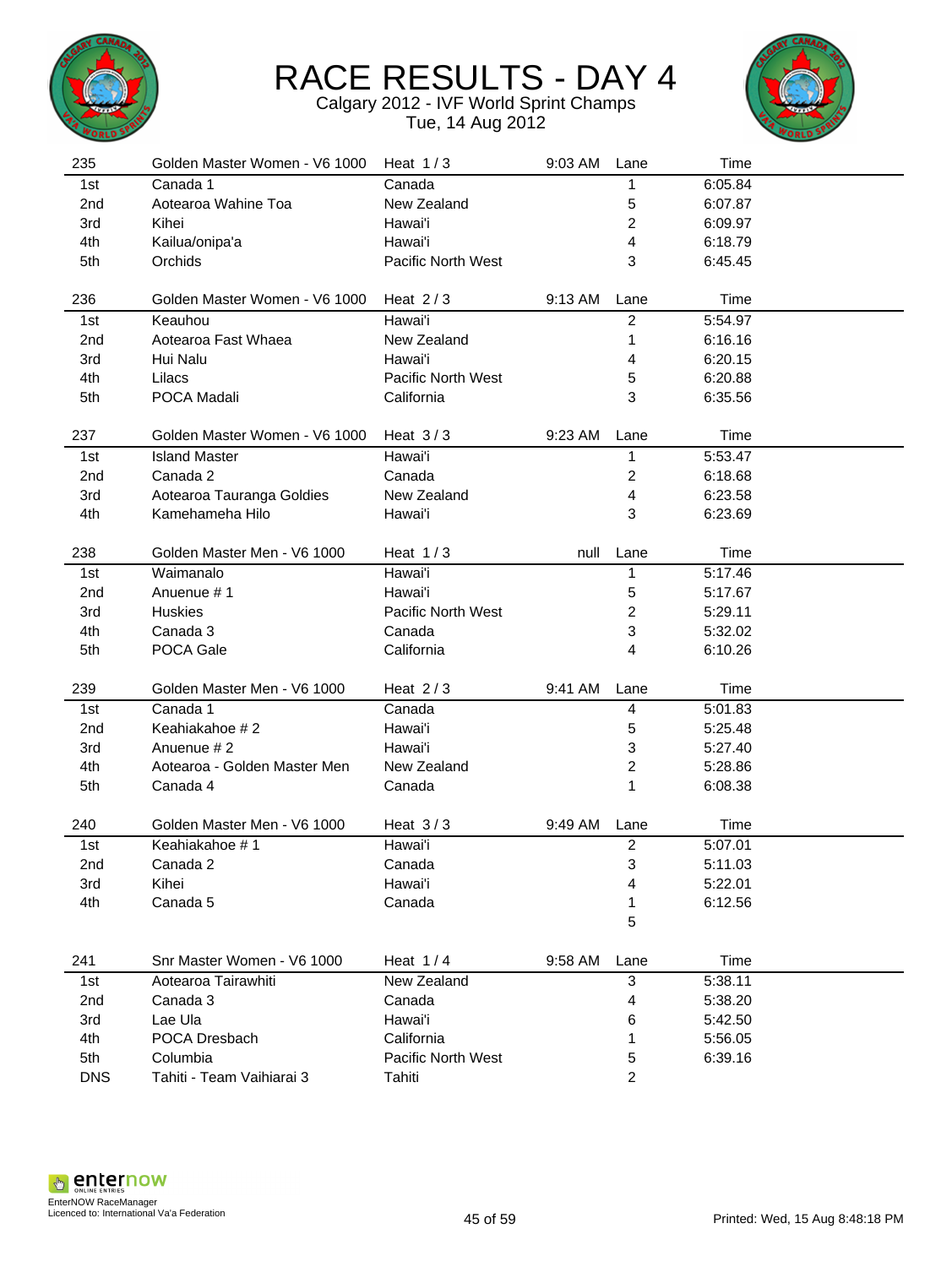



| 242             | Snr Master Women - V6 1000                       | Heat $2/4$                           | null     | Lane           | Time               |  |
|-----------------|--------------------------------------------------|--------------------------------------|----------|----------------|--------------------|--|
| 1st             | Mooloolaba                                       | Australia                            |          | 1              | 5:34.05            |  |
| 2nd             | Kihei                                            | Hawai'i                              |          | 3              | 5:41.11            |  |
| 3rd             | Evergreen                                        | Pacific North West                   |          | 4              | 6:01.45            |  |
| 4th             | Canada 4                                         | Canada                               |          | 5              | 6:18.88            |  |
| 5th             | POCA Madali                                      | California                           |          | 6              | 6:34.65            |  |
| <b>DNS</b>      | Tahiti - Team Vaihiarai 1                        | Tahiti                               |          | 2              |                    |  |
|                 |                                                  |                                      |          |                |                    |  |
| 243             | Snr Master Women - V6 1000                       | Heat $3/4$                           | 10:16 AM | Lane           | Time               |  |
| 1st             | Lanikai                                          | Hawai'i                              |          | $\overline{c}$ | 5:32.89            |  |
| 2 <sub>nd</sub> | Aotearoa Mana Wahine                             | New Zealand                          |          | 3              | 5:44.74            |  |
| 3rd             | North Shore                                      | Hawai'i                              |          | 6              | 5:46.67            |  |
| 4th             | Kamehameha Hilo                                  | Hawai'i                              |          | 4              | 6:05.18            |  |
| 5th             | Canada 2                                         | Canada                               |          | 5              | 6:05.89            |  |
| 6th             | Kai Ikaika                                       | Pacific North West                   |          | 1              | 6:23.68            |  |
|                 |                                                  |                                      |          |                |                    |  |
| 244             | Snr Master Women - V6 1000                       | Heat $4/4$                           | 10:25 AM | Lane           | Time               |  |
| 1st             | <b>Island Masters</b>                            | Hawai'i                              |          | 6              | 5:36.19            |  |
| 2 <sub>nd</sub> | Canada 1                                         | Canada                               |          | 2              | 5:36.33            |  |
| 3rd             | <b>Far North Queensland</b>                      | Australia                            |          | 1              | 5:43.32            |  |
| 4th             | Canada 5                                         | Canada                               |          | 4              | 5:50.83            |  |
| 5th             | Hui Heihei                                       | Pacific North West                   |          | 3              | 6:06.35            |  |
| <b>DNS</b>      | Tahiti - Team Vaihiarai 2                        | Tahiti                               |          | 5              |                    |  |
|                 |                                                  |                                      |          |                |                    |  |
| 245             | Snr Master Men - V6 1000                         | Heat $1/4$                           | null     | Lane           | Time               |  |
| 1st             | <b>POCA</b>                                      | California                           |          | 3              | 4:54.62            |  |
| 2 <sub>nd</sub> | Aotearoa Vaka Manu Seniors                       | New Zealand                          |          | 5              | 5:23.06            |  |
| 3rd             | Canada 4                                         | Canada                               |          | 4              | 5:31.06            |  |
| 4th             | Anuenue                                          | Hawai'i                              |          | 2              | 6:08.61            |  |
| <b>DNS</b>      | Tahiti                                           | Tahiti                               |          | 1              |                    |  |
|                 |                                                  |                                      |          | 6              |                    |  |
|                 |                                                  |                                      |          |                |                    |  |
| 246             | Snr Master Men - V6 1000                         | Heat $2/4$                           | 10:43 AM | Lane           | Time               |  |
| 1st             | Aotearoa Right Fluffy Slipper                    | New Zealand                          |          | 5              | 4:55.44            |  |
| 2nd             |                                                  |                                      |          |                |                    |  |
| 3rd             | <b>Team Rainier</b>                              | Pacific North West                   |          | 3              | 4:59.22            |  |
|                 | Canada 2                                         | Canada                               |          | 4              | 5:11.86            |  |
| 4th             | Kihei #2                                         | Hawai'i                              |          | 1              | 5:25.85            |  |
| 5th             | Canada 3                                         | Canada                               |          | $\overline{c}$ | 5:29.57            |  |
|                 |                                                  |                                      |          | 6              |                    |  |
|                 |                                                  |                                      |          |                |                    |  |
| 247             | Snr Master Men - V6 1000                         | Heat $3/4$                           | 10:51 AM | Lane           | Time               |  |
| 1st             | Canada 6                                         | Canada                               |          | 4              | 4:44.34            |  |
| 2nd             | <b>Island Masters</b>                            | Hawai'i                              |          | 3              | 4:55.37            |  |
| 3rd             | Aotearoa Tai Tokerau Old Masters New Zealand     |                                      |          | 2              | 4:57.29            |  |
| 4th<br>5th      | <b>Team Hood</b><br>ECORA Snr Master Men V6 1000 | Pacific North West<br>East Coast USA |          | 5<br>1         | 5:11.95<br>5:42.24 |  |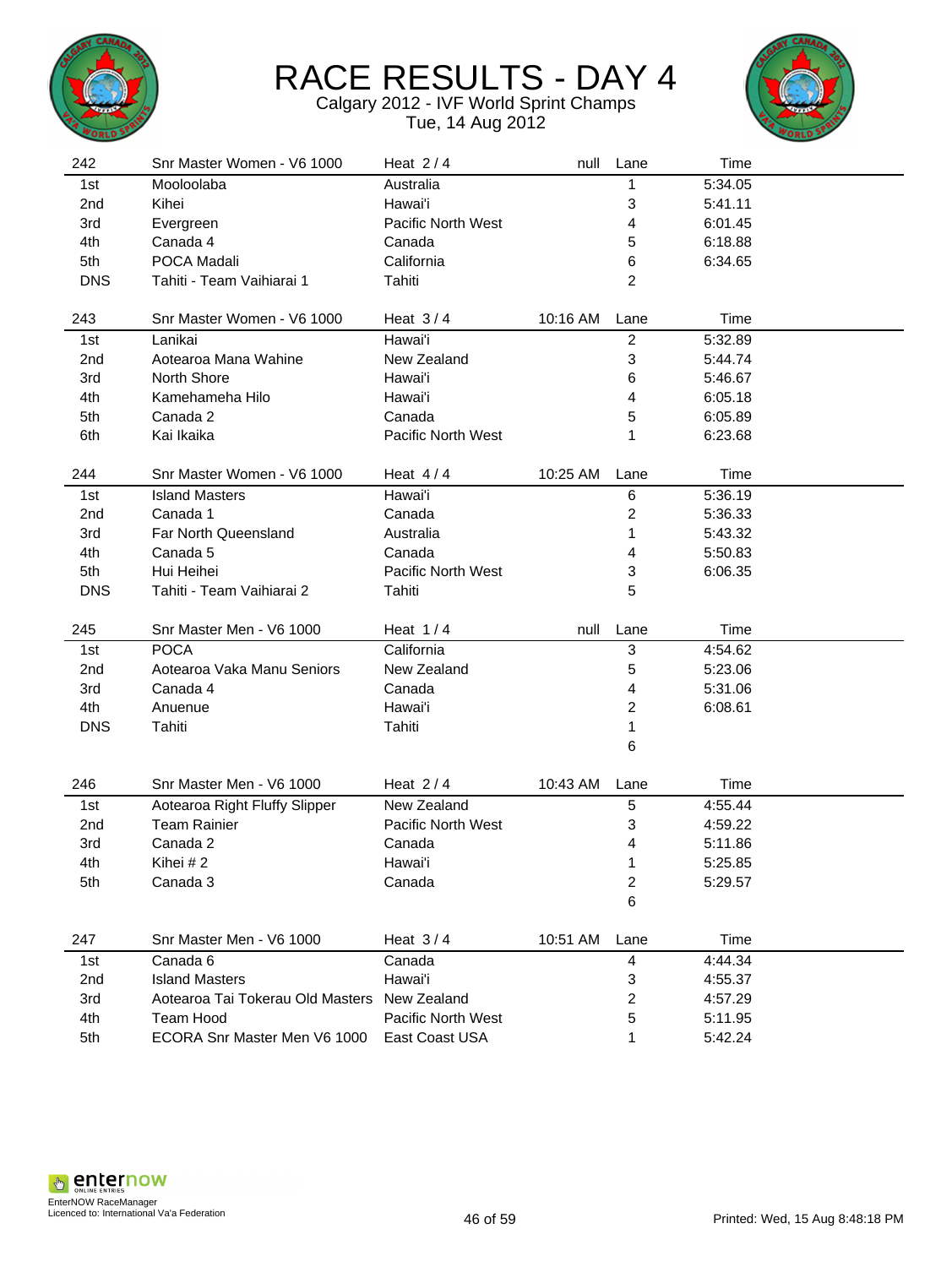



| 248             | Snr Master Men - V6 1000     | Heat $4/4$         | 11:01 AM | Lane                    | Time               |  |
|-----------------|------------------------------|--------------------|----------|-------------------------|--------------------|--|
| 1st             | Canada 1                     | Canada             |          | 4                       | 4:59.41            |  |
| 2nd             | Kihei #1                     | Hawai'i            |          | 3                       | 5:06.01            |  |
| 3rd             | Canada 5                     | Canada             |          | 1                       | 5:09.89            |  |
| 4th             | Aotearoa Left Fluffy Slipper | New Zealand        |          | $\overline{\mathbf{c}}$ | 5:11.52            |  |
| 5th             | Boomerangs                   | Australia          |          | 5                       | 5:30.54            |  |
|                 |                              |                    |          |                         |                    |  |
| 249             | Junior 19 Women - V6 1000    | Heat $1/2$         | 11:09 AM | Lane                    | Time               |  |
| 1st             | Aotearoa Hinerei             | New Zealand        |          | 3                       | 5:21.44            |  |
| 2nd             | Hawaiian                     | Hawai'i            |          | 4                       | 5:29.24            |  |
| 3rd             | Aotearoa Whakaarorangi       | New Zealand        |          | 6                       | 5:32.24            |  |
| 4th             | Boomerangs                   | Australia          |          | 2                       | 5:42.72            |  |
| 5th             | Canada 3                     | Canada             |          | 1                       | 5:51.18            |  |
| 6th             | Canada 2                     | Canada             |          | 5                       | 6:01.57            |  |
|                 |                              |                    |          |                         |                    |  |
| 250             | Junior 19 Women - V6 1000    | Heat $2/2$         | 11:18 AM | Lane                    | Time               |  |
| 1st             | Canada 1                     | Canada             |          | 3                       | 5:25.82            |  |
| 2 <sub>nd</sub> | Aotearoa Top Knots           | New Zealand        |          | 4                       | 5:32.08            |  |
| 3rd             | Aotearoa Wehe Tu Kaha        | New Zealand        |          | 6                       | 5:41.70            |  |
| 4th             | Aotearoa Hinemairangi        | New Zealand        |          | 1                       | 5:47.93            |  |
| 5th             | Kihei                        | Hawai'i            |          | 5                       | 6:04.08            |  |
| <b>DNS</b>      | Tahiti                       | Tahiti             |          | $\overline{2}$          |                    |  |
|                 |                              |                    |          |                         |                    |  |
|                 |                              |                    |          |                         |                    |  |
| 251             | Junior 19 Men - V6 1000      | Heat $1/3$         | 11:34 AM | Lane                    | Time               |  |
| 1st             | Aotearoa Tumanako            | New Zealand        |          | $\,6$                   | 4:47.76            |  |
| 2nd             | <b>POCA</b>                  | California         |          | 2                       | 4:52.36            |  |
| 3rd             | Hawaiian                     | Hawai'i            |          | 4                       | 4:55.60            |  |
| 4th             | Autumn Rose                  | Pacific North West |          | 3                       | 5:20.38            |  |
| 5th             | Canada 2                     | Canada             |          | 5                       | 5:23.70            |  |
| 6th             | Canada 5                     | Canada             |          | 1                       | 6:14.62            |  |
|                 |                              |                    |          |                         |                    |  |
| 252             | Junior 19 Men - V6 1000      | Heat $2/3$         | 11:43 AM | Lane                    | Time               |  |
| 1st             | Boomerangs                   | Australia          |          | 1                       | 4:45.53            |  |
| 2nd             | Canada 2                     | Canada             |          | 6                       | 4:55.71            |  |
| 3rd             | Kihei                        | Hawai'i            |          | 4                       | 5:08.48            |  |
| 4th             | Rio Va'a                     | <b>Brazil</b>      |          | 3                       | 5:11.69            |  |
| 5th             | Aotearoa Wehe Kotahi Aroha   | New Zealand        |          | 2                       | 5:13.36            |  |
| <b>DNS</b>      | Tahiti                       | Tahiti             |          | 5                       |                    |  |
|                 |                              |                    |          |                         |                    |  |
| 253             | Junior 19 Men - V6 1000      | Heat $3/3$         | 11:52 AM | Lane                    | Time               |  |
| 1st             | Keahiakahoe                  | Hawai'i            |          | 6                       | 4:51.56            |  |
| 2nd             | Aotearoa Vaka Manu           | New Zealand        |          | 4                       | 4:52.17            |  |
| 3rd             | Aotearoa Rangatahi           | New Zealand        |          | $\overline{\mathbf{c}}$ | 5:06.77            |  |
| 4th<br>5th      | Canada 4<br>Canada 3         | Canada<br>Canada   |          | 5<br>3                  | 5:13.00<br>5:53.98 |  |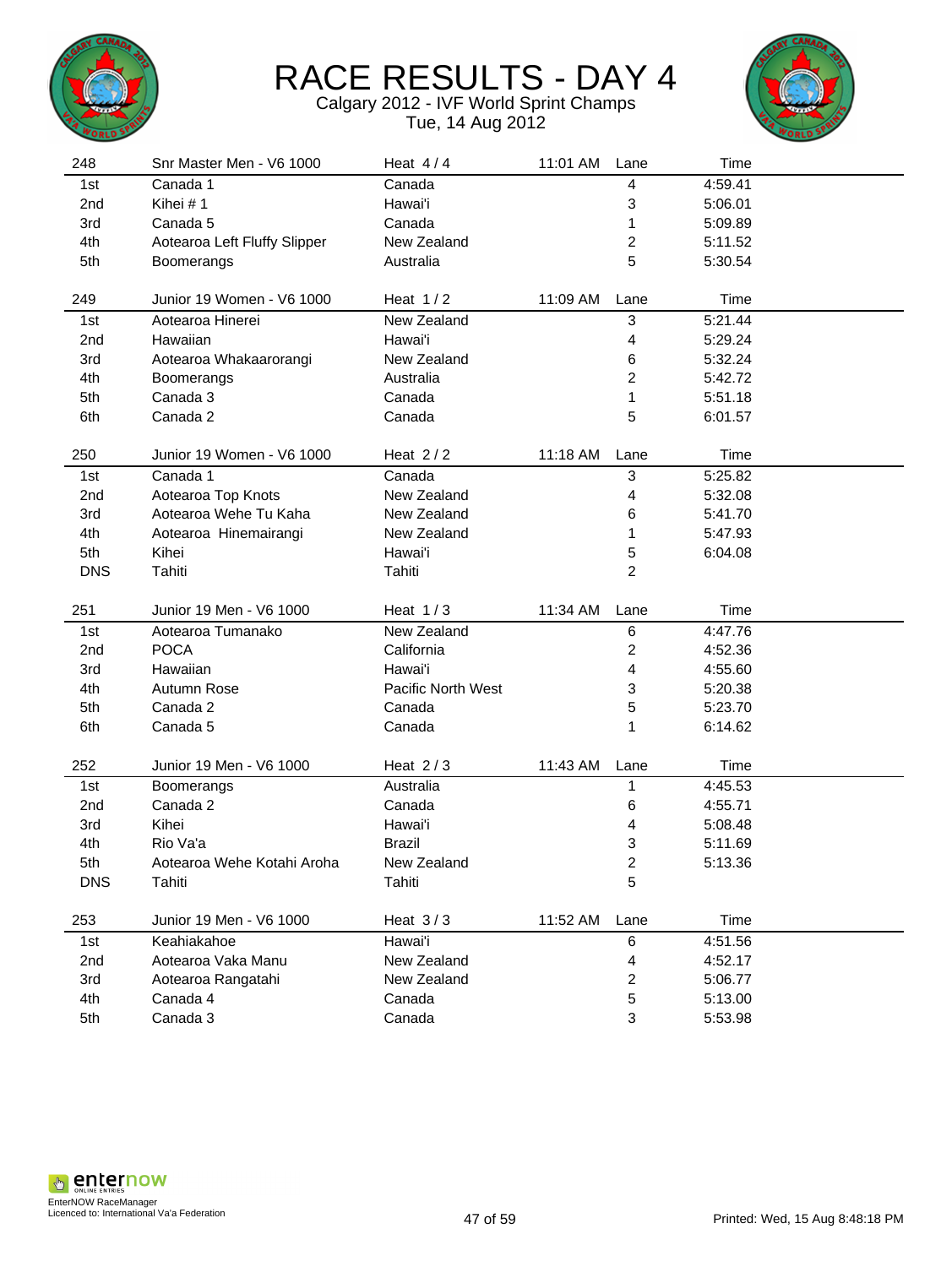



| 254             | Master Women - V6 1000                     | Heat $1/5$         | 12:00 PM | Lane           | Time    |  |
|-----------------|--------------------------------------------|--------------------|----------|----------------|---------|--|
| 1st             | Canada 2                                   | Canada             |          | 4              | 5:31.48 |  |
| 2 <sub>nd</sub> | Aotearoa Wairopa                           | New Zealand        |          | 3              | 5:36.68 |  |
| 3rd             | Lae Ula $# 2$                              | Hawai'i            |          | 5              | 5:42.39 |  |
| 4th             | Tafaga Tekiteki Fiji                       | Fiji               |          | 2              | 6:08.45 |  |
| 5th             | Kai Ikaika                                 | Pacific North West |          | 1              | 6:14.94 |  |
|                 |                                            |                    |          |                |         |  |
| 255             | Master Women - V6 1000                     | Heat $2/5$         | 12:10 PM | Lane           | Time    |  |
| 1st             | Lae Ula #1                                 | Hawai'i            |          | 5              | 5:35.51 |  |
| 2nd             | Kihei                                      | Hawai'i            |          | 3              | 5:41.37 |  |
| 3rd             | Hui Heihei                                 | Pacific North West |          | 1              | 5:54.17 |  |
| 4th             | Canada 5                                   | Canada             |          | 2              | 5:59.68 |  |
| 5th             | Kamehameha Hilo                            | Hawai'i            |          | 4              | 6:10.80 |  |
|                 |                                            |                    |          |                |         |  |
| 256             | Master Women - V6 1000                     | Heat $3/5$         | 12:19 PM | Lane           | Time    |  |
| 1st             | Tahiti - Team Vaihiarai 1                  | Tahiti             |          | 1              | 5:22.61 |  |
| 2nd             | Mooloolaba                                 | Australia          |          | 4              | 5:35.18 |  |
| 3rd             | Canada 4                                   | Canada             |          | 2              | 5:42.34 |  |
| 4th             | Hui Nalu                                   | Hawai'i            |          | 3              | 5:47.67 |  |
| 5th             | Evergreen                                  | Pacific North West |          | 5              | 5:50.18 |  |
|                 |                                            |                    |          |                |         |  |
| 257             | Master Women - V6 1000                     | Heat $4/5$         | 12:28 PM | Lane           | Time    |  |
| 1st             | Canada 1                                   | Canada             |          | 1              | 5:26.93 |  |
| 2 <sub>nd</sub> | Lanikai                                    | Hawai'i            |          | 4              | 5:39.16 |  |
| 3rd             | Koa Kai                                    | Australia          |          | 3              | 5:40.56 |  |
| 4th             | POCA Team 1                                | California         |          | 5              | 5:44.91 |  |
| 5th             | Santiam                                    | Pacific North West |          | 2              | 6:43.03 |  |
|                 |                                            |                    |          |                |         |  |
| 258             | Master Women - V6 1000                     | Heat $5/5$         | 12:38 PM | Lane           | Time    |  |
| 1st             | Far North Queensland                       | Australia          |          | 3              | 5:19.15 |  |
| 2 <sub>nd</sub> | Aotearoa Wehe Maia                         | New Zealand        |          | 4              | 5:27.86 |  |
| 3rd             | Canada 3                                   | Canada             |          | 1              | 5:43.19 |  |
| 4th             | POCA Team 2                                | California         |          | 5              | 5:56.07 |  |
| 5th             | Columbia                                   | Pacific North West |          | $\overline{c}$ | 6:02.59 |  |
|                 |                                            |                    |          |                |         |  |
| 259             | Master Men - V6 1000                       | Heat $1/3$         | 12:47 PM | Lane           | Time    |  |
| 1st             | POCA Crayton                               | California         |          | 2              | 4:40.47 |  |
| 2nd             | Aotearoa Vaka Manu Masters Red New Zealand |                    |          | 4              | 4:42.50 |  |
| 3rd             | Kihei                                      | Hawai'i            |          | 5              | 5:02.34 |  |
| 4th             | Canada 3                                   | Canada             |          | 3              | 5:02.62 |  |
| 5th             | Rio Va'a                                   | <b>Brazil</b>      |          | 1              | 5:04.69 |  |
|                 | Master Men - V6 1000                       |                    |          |                |         |  |
| 260             |                                            | Heat $2/3$         | 12:55 PM | Lane           | Time    |  |
| 1st             | Canada 1                                   | Canada             |          | 3              | 4:41.85 |  |
| 2nd             | Aotearoa Tane Uehaa                        | New Zealand        |          | 1              | 4:46.69 |  |
| 3rd             | Canada 4                                   | Canada             |          | 6              | 5:01.03 |  |
| 4th             | Aotearoa Vaka Manu Masters                 | New Zealand        |          | 5              | 5:01.94 |  |
| 5th             | GB1                                        | England            |          | 2              | 5:03.51 |  |
| 6th             | Far North Queensland                       | Australia          |          | 4              | 5:06.72 |  |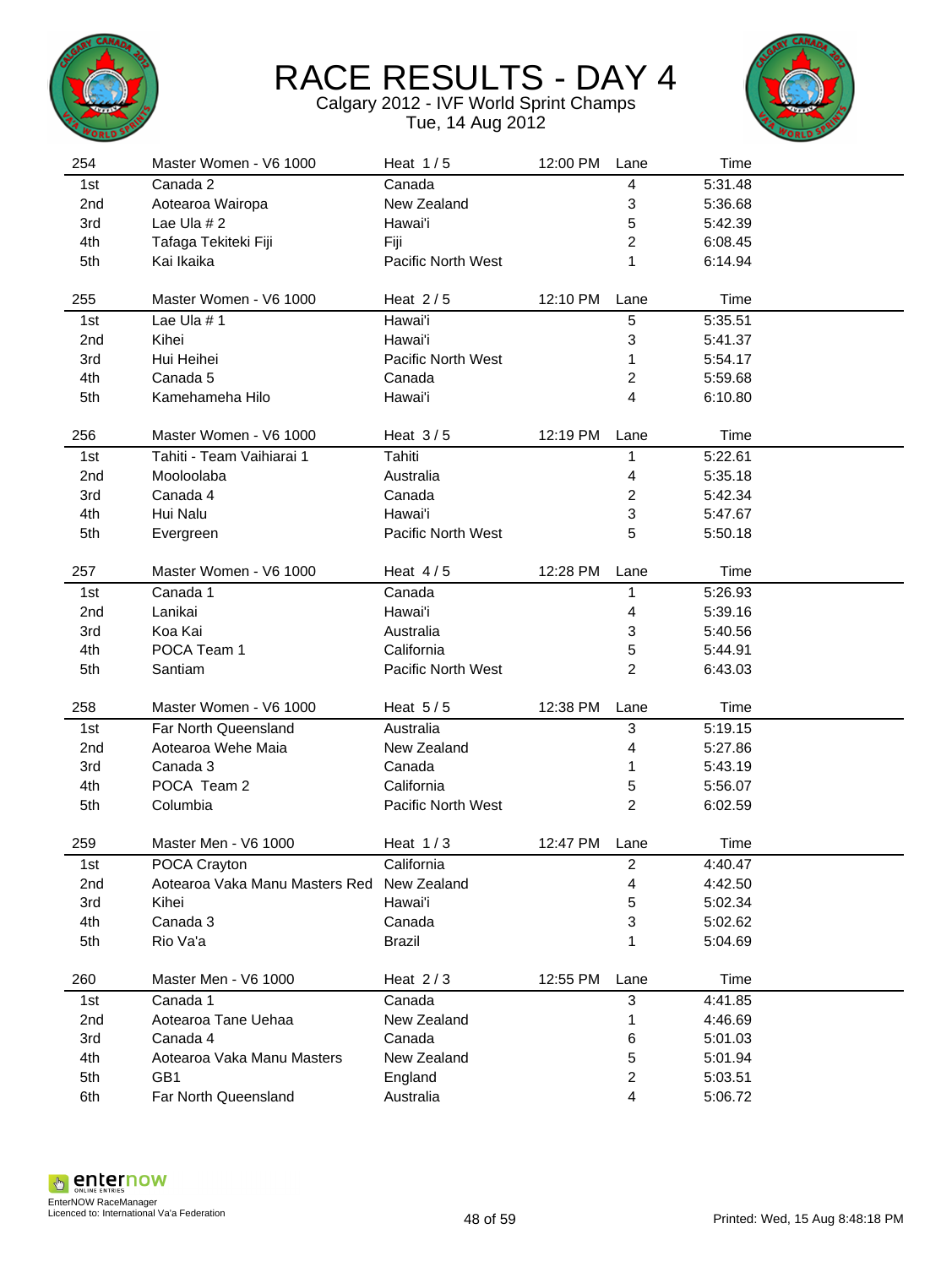



| 261             | Master Men - V6 1000      | Heat $3/3$                | 1:08 PM | Lane                    | Time    |  |
|-----------------|---------------------------|---------------------------|---------|-------------------------|---------|--|
| 1st             | Aotearoa Haeata           | New Zealand               |         | 1                       | 4:43.95 |  |
| 2nd             | New Caledonia Mont Dore   | New Caledonia             |         | 5                       | 4:48.38 |  |
| 3rd             | Canada 2                  | Canada                    |         | 6                       | 5:00.54 |  |
| 4th             | Team Rainier              | <b>Pacific North West</b> |         | $\overline{\mathbf{4}}$ | 5:05.24 |  |
| 5th             | Boomerangs                | Australia                 |         | 3                       | 5:25.64 |  |
| DQ              | ECORA 1                   | East Coast USA            |         | $\overline{2}$          | 5:37.79 |  |
|                 |                           |                           |         |                         |         |  |
| 262             | Adaptive Mixed - V6 1000  | St.Final                  | 1:17 PM | Lane                    | Time    |  |
| 1st             | Hawaii #1                 | Hawai'i                   |         | $\mathbf{1}$            | 6:11.10 |  |
| 2 <sub>nd</sub> | Rio Va'a                  | <b>Brazil</b>             |         | $\boldsymbol{2}$        | 6:14.96 |  |
| 3rd             | Hawaii # 2                | Hawai'i                   |         | 3                       | 6:49.82 |  |
|                 |                           |                           |         |                         |         |  |
| 263             | Master 70 Women - V6 1000 | St.Final                  | 1:28 PM | Lane                    | Time    |  |
| 1st             | Canada 1                  | Canada                    |         | $\overline{2}$          | 6:38.24 |  |
| 2 <sub>nd</sub> | Keauhou #2                | Hawai'i                   |         | 3                       | 6:43.79 |  |
| 3rd             | Keauhou                   | Hawai'i                   |         | 1                       | 7:19.25 |  |
| 4th             | Canada 2                  | Canada                    |         | 4                       | 7:30.80 |  |
|                 |                           |                           |         |                         |         |  |
| 264             | Open Women - V6 1500      | Heat $1/5$                | null    | Lane                    | Time    |  |
| 1st             | Waikiki Beachboys         | Hawai'i                   |         | 6                       | 8:01.52 |  |
| 2nd             | Aotearoa Maioha           | New Zealand               |         | 3                       | 8:20.73 |  |
| 3rd             | Canada 3                  | Canada                    |         | 1                       | 8:37.65 |  |
| 4th             | New Caledonia Tuhaa Pae   | New Caledonia             |         | 5                       | 8:46.29 |  |
| 5th             | Kai-Hui                   | Pacific North West        |         | 4                       | 9:05.85 |  |
| 6th             | POCA Na Leo O Ke Kai      | California                |         | $\overline{2}$          | 9:15.33 |  |
|                 |                           |                           |         |                         |         |  |
| 265             | Open Women - V6 1500      | Heat $2/5$                | 1:52 PM | Lane                    | Time    |  |
| 1st             | Aotearoa Ahurei           | New Zealand               |         | $\mathfrak{S}$          | 8:32.11 |  |
| 2 <sub>nd</sub> | Canada 5                  | Canada                    |         | 5                       | 8:54.02 |  |
| 3rd             | GB1                       | England                   |         | 1                       | 8:55.53 |  |
| 4th             | Boomerangs                | Australia                 |         | 4                       | 9:15.49 |  |
| <b>DNS</b>      | Tahiti                    | Tahiti                    |         | $\overline{c}$          |         |  |
| <b>DNS</b>      | Rio Va'a                  | Brazil                    |         | 6                       |         |  |
|                 |                           |                           |         |                         |         |  |
| 266             | Open Women - V6 1500      | Heat $3/5$                | null    | Lane                    | Time    |  |
| 1st             | Aotearoa PaddleNZ         | New Zealand               |         | $\mathbf{1}$            | 8:21.10 |  |
| 2 <sub>nd</sub> | POCA Team 1               | California                |         | $\overline{a}$          | 8:38.80 |  |
| 3rd             | Lae Ula #1                | Hawai'i                   |         | 6                       | 8:39.10 |  |
| 4th             | Canada 6                  | Canada                    |         | 4                       | 8:58.59 |  |
| 5th             | Autumn Rose 1             | <b>Pacific North West</b> |         | 5                       | 9:00.04 |  |
| 6th             | Wananga 1                 | Italy                     |         | 3                       | 9:00.72 |  |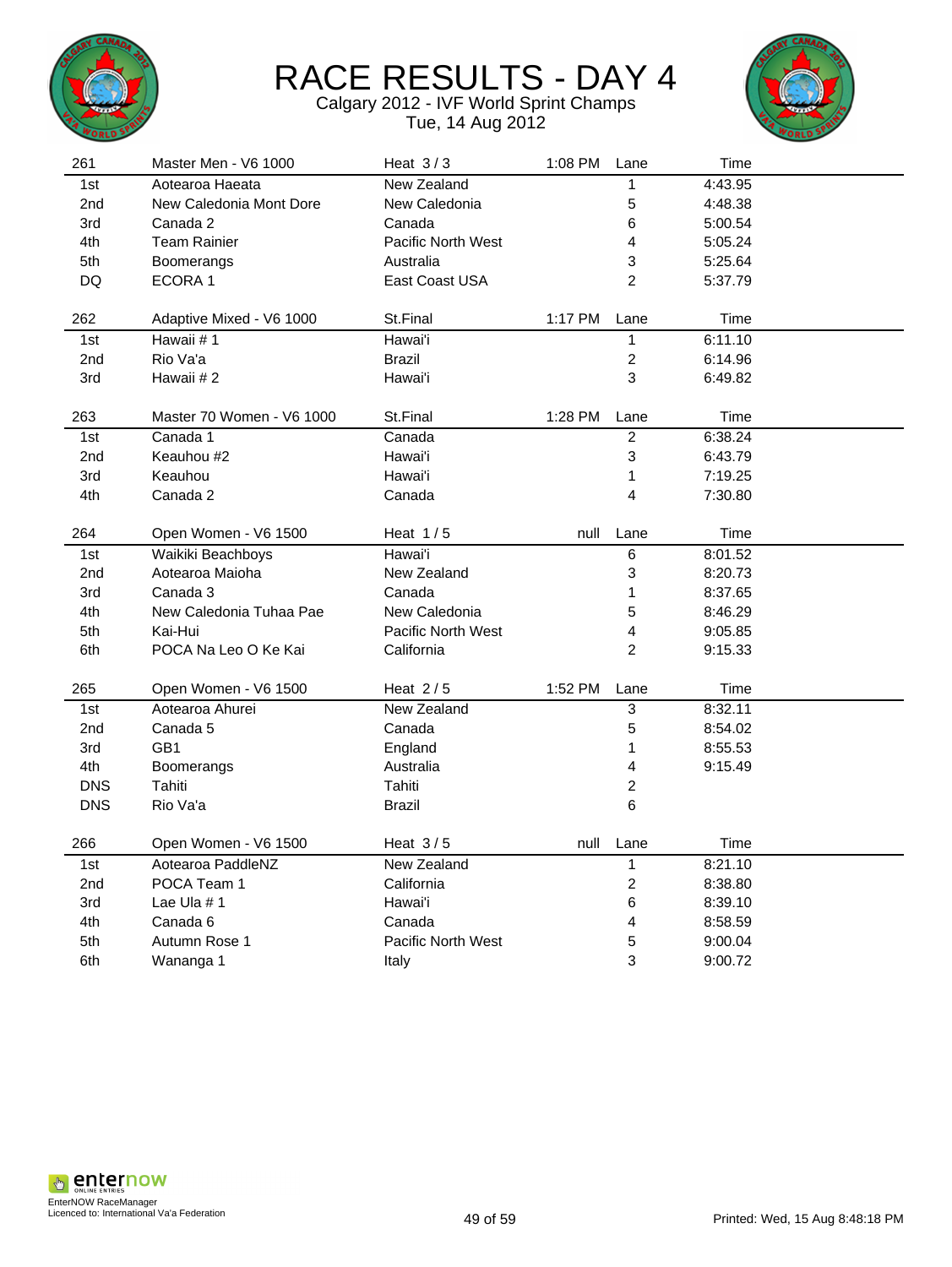



| 267        | Open Women - V6 1500    | Heat $4/5$                | 2:16 PM | Lane           | Time     |
|------------|-------------------------|---------------------------|---------|----------------|----------|
| 1st        | Aotearoa Kaiarahi Toa   | New Zealand               |         | 4              | 7:58.96  |
| 2nd        | Aotearoa Inano          | New Zealand               |         |                | 8:11.08  |
| 3rd        | Canada 2                | Canada                    |         | 6              | 8:22.96  |
| 4th        | Canada 4                | Canada                    |         | $\overline{c}$ | 9:01.96  |
| 5th        | Tafaga Tekiteki Fiji    | Fiji                      |         | 3              | 9:22.43  |
| 6th        | Wananga 2               | Italy                     |         | 5              | 10:29.64 |
|            |                         |                           |         |                |          |
| 268        | Open Women - V6 1500    | Heat $5/5$                | 2:29 PM | Lane           | Time     |
| 1st        | Canada 1                | Canada                    |         | 1              | 8:05.73  |
| 2nd        | Aotearoa Hingaia        | New Zealand               |         | 4              | 8:19.85  |
| 3rd        | Koa Kai                 | Australia                 |         | 3              | 8:42.65  |
| 4th        | POCA Team 2             | California                |         | 6              | 8:52.11  |
| 5th        | Autumn Rose 2           | <b>Pacific North West</b> |         | $\overline{2}$ | 9:17.28  |
|            |                         |                           |         |                |          |
| 269        | Open Men - V6 1500      | Heat $1/6$                | 2:40 PM | Lane           | Time     |
| 1st        | New Caledonia Mont Dore | New Caledonia             |         | 4              | 7:20.21  |
| 2nd        | France 1                | France                    |         | 5              | 7:28.46  |
| 3rd        | Autumn Rose 1           | Pacific North West        |         |                | 7:31.05  |
| 4th        | Canada 3                | Canada                    |         | 3              | 7:47.12  |
| 5th        | Rio Va'a 2              | Brazil                    |         | $\overline{2}$ | 8:01.48  |
|            |                         |                           |         |                |          |
| 270        | Open Men - V6 1500      | Heat $2/6$                | 2:51 PM | Lane           | Time     |
| 1st        | Canada 6                | Canada                    |         | 4              | 7:25.75  |
| 2nd        | Samu Team               | <b>Brazil</b>             |         | 3              | 7:42.32  |
| 3rd        | Na Kai 'ewalu # 1       | Hawai'i                   |         | 2              | 7:47.75  |
| <b>DNS</b> | Tahiti                  | Tahiti                    |         |                |          |
|            |                         |                           |         | 5              |          |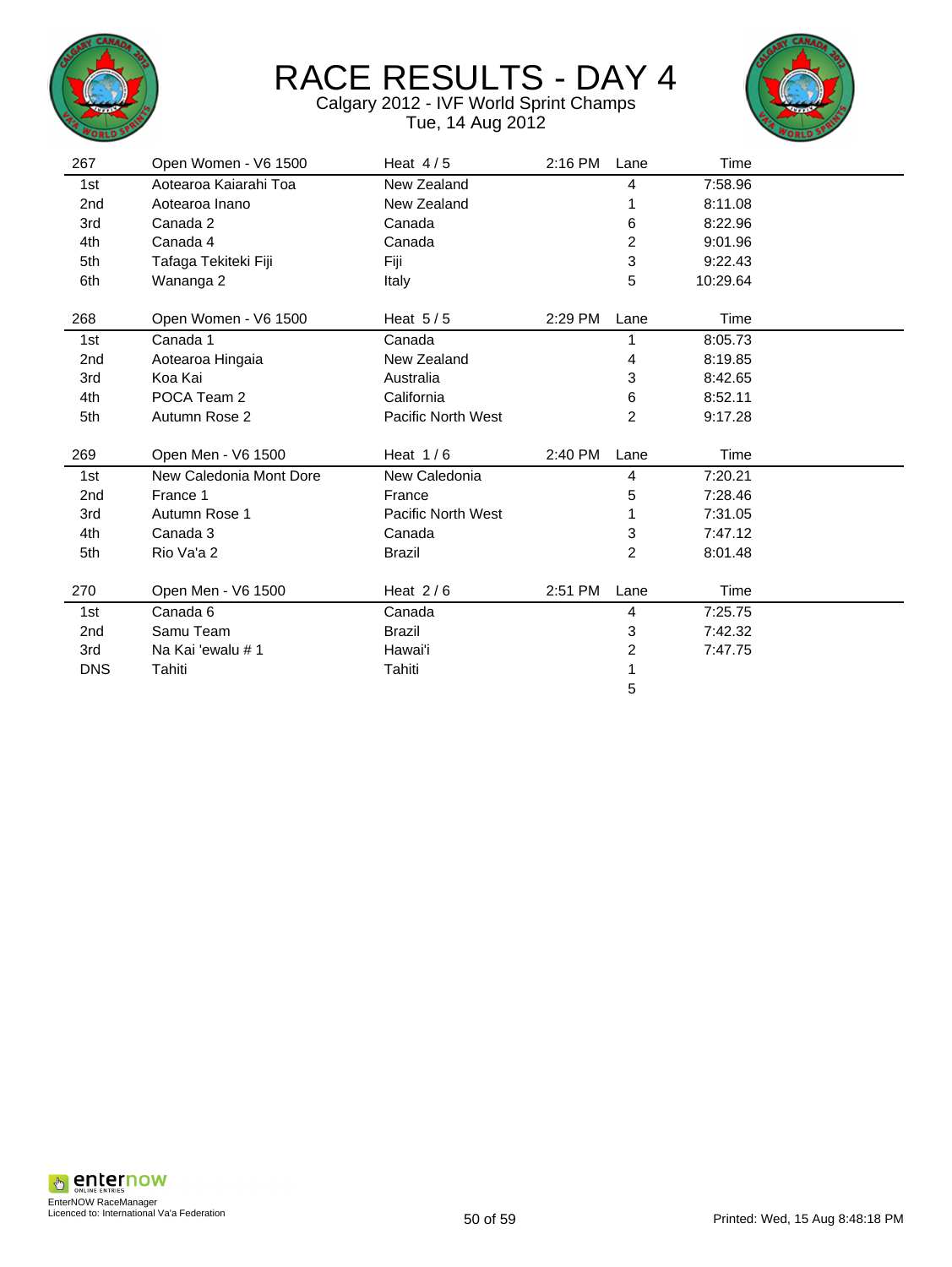



| 271             | Open Men - V6 1500        | Heat $3/6$         | 7:59 AM | Lane                    | Time    |  |
|-----------------|---------------------------|--------------------|---------|-------------------------|---------|--|
| 1st             | New Caledonia Tuhaa Pae   | New Caledonia      |         | 5                       | 7:29.19 |  |
| 2nd             | Canada 2                  | Canada             |         | 4                       | 7:33.92 |  |
| 3rd             | POCA Shipman              | California         |         | 1                       | 7:36.10 |  |
| 4th             | POCA Crayton              | California         |         | 3                       | 7:51.85 |  |
| 5th             | Ecora Open Men V6 1500    | East Coast USA     |         | $\overline{2}$          | 8:31.26 |  |
|                 |                           |                    |         |                         |         |  |
| 272             | Open Men - V6 1500        | Heat $4/6$         | 8:10 AM | Lane                    | Time    |  |
| 1st             | <b>Team Primo</b>         | Hawai'i            |         | $\overline{c}$          | 6:57.47 |  |
| 2nd             | Aotearoa Vaka Manu Opens  | New Zealand        |         | 1                       | 7:15.12 |  |
| 3rd             | Canada 1                  | Canada             |         | 4                       | 7:31.50 |  |
| DQ              | Rapa Nui Open Men B       | Rapa Nui           |         | 3                       | 7:49.78 |  |
| 4th             | Was                       | Italy              |         | 5                       | 7:55.64 |  |
|                 |                           |                    |         |                         |         |  |
| 273             | Open Men - V6 1500        | Heat $5/6$         | null    | Lane                    | Time    |  |
| 1st             | Aotearoa Pineula          | New Zealand        |         | 5                       | 7:19.03 |  |
| 2nd             | Canada 5                  | Canada             |         | 3                       | 7:32.97 |  |
| 3rd             | GB1                       | England            |         | 2                       | 7:38.38 |  |
| 4th             | POCA Lokahi               | California         |         | 1                       | 7:43.08 |  |
| 5th             | Autumn Rose 2             | Pacific North West |         | 4                       | 7:55.72 |  |
|                 |                           |                    |         |                         |         |  |
| 274             | Open Men - V6 1500        | Heat $6/6$         | 8:32 AM | Lane                    | Time    |  |
| 1st             | POCA Campbell             | California         |         | $\mathbf{3}$            | 7:14.80 |  |
| 2 <sub>nd</sub> | Keahiakahoe               | Hawai'i            |         | 5                       | 7:16.14 |  |
| 3rd             | Rapa Nui Open Men A       | Rapa Nui           |         | $\overline{\mathbf{c}}$ | 7:28.33 |  |
| 4th             | Rio Va'a 1                | <b>Brazil</b>      |         | 1                       | 7:35.61 |  |
| 5th             | Canada 4                  | Canada             |         | 4                       | 8:41.34 |  |
|                 |                           |                    |         |                         |         |  |
| 275             | Master 70 Men - V6 1000   | Repechage 1/1      | null    | Lane                    | Time    |  |
| 1st             | Anuenue #2                | Hawai'i            |         | 3                       | 6:01.66 |  |
| 2nd             | Kamehameha Hilo #2        | Hawai'i            |         | 4                       | 6:26.96 |  |
| 3rd             | Canada 2                  | Canada             |         | $\overline{c}$          | 6:38.34 |  |
| 276             | Junior 16 Women - V6 1000 | Repechage 1/1      | null    | Lane                    | Time    |  |
| 1st             | Canada 1                  | Canada             |         | $\boldsymbol{2}$        | 5:35.43 |  |
| 2nd             | Aotearoa Wehe Tu Kaha     | New Zealand        |         | 3                       | 5:41.27 |  |
| 3rd             | Aotearoa Te Hiringa       | New Zealand        |         | 1                       | 5:50.16 |  |
| 4th             | Canada 2                  | Canada             |         | 5                       | 6:14.87 |  |
| 5th             | Keahiakahoe               | Hawai'i            |         | 4                       | 6:20.78 |  |
| 6th             | Kihei                     | Hawai'i            |         | 6                       | 6:57.32 |  |
|                 |                           |                    |         |                         |         |  |
| 277             | Junior 16 Men - V6 1000   | Repechage 1/2      | 9:01 AM | Lane                    | Time    |  |
| 1st             | Aotearoa Whiti Te Ra      | New Zealand        |         | 5                       | 5:14.20 |  |
| 2nd             | Aotearoa Waitemata White  | New Zealand        |         | 3                       | 5:14.96 |  |
| 3rd             | Aotearoa Waitemata Blue   | New Zealand        |         | 4                       | 5:16.16 |  |
| 4th             | Canada 1                  | Canada             |         | $\boldsymbol{2}$        | 5:25.72 |  |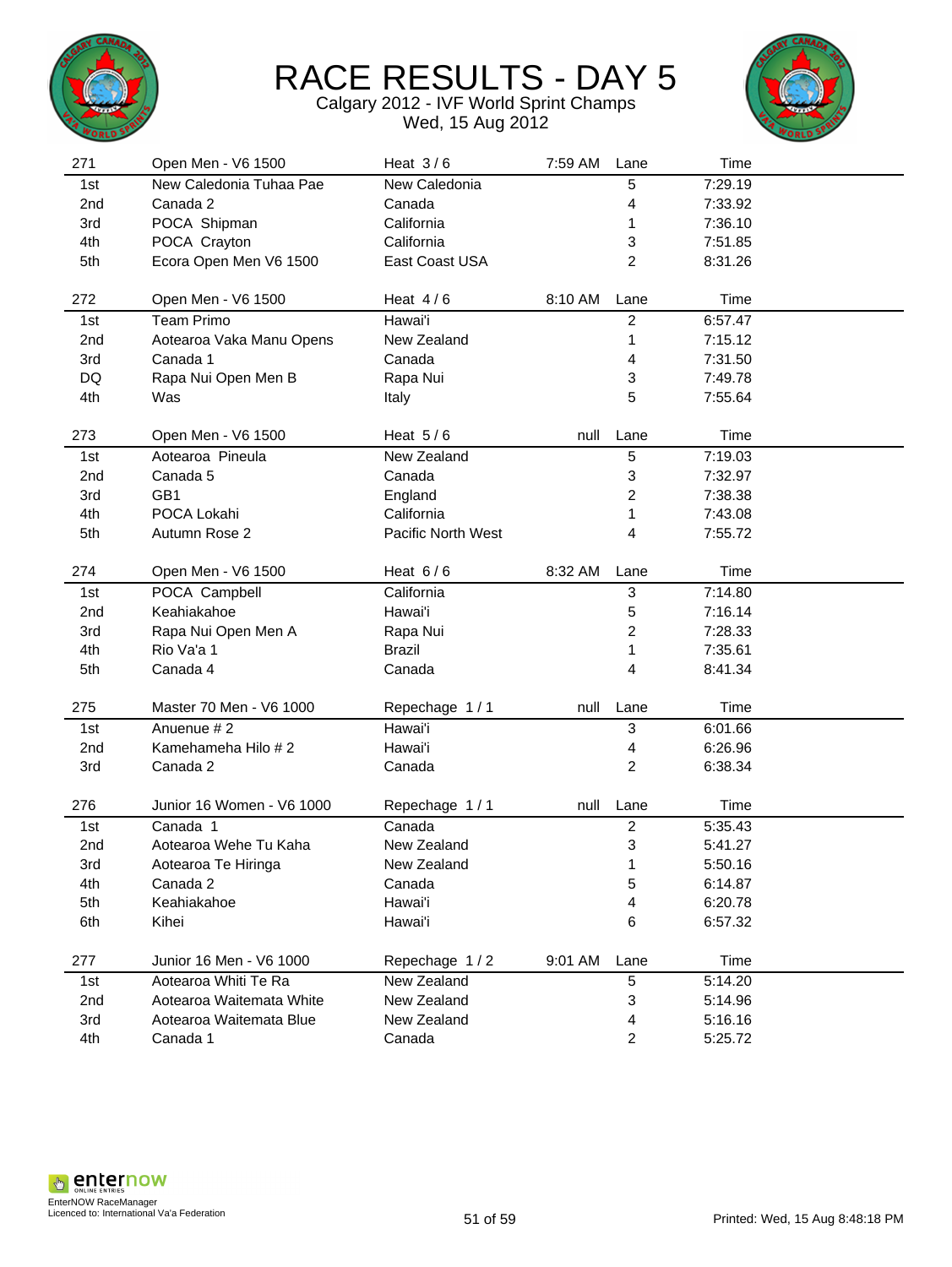



| 278             | Junior 16 Men - V6 1000       | Repechage 2/2      | 9:09 AM | Lane                      | Time    |  |
|-----------------|-------------------------------|--------------------|---------|---------------------------|---------|--|
| 1st             | Boomerangs                    | Australia          |         | 4                         | 5:13.70 |  |
| 2nd             | Aotearoa Ki Te Hoe            | New Zealand        |         | 3                         | 5:21.57 |  |
| 3rd             | Kihei                         | Hawai'i            |         | 5                         | 5:47.16 |  |
| 4th             | Canada 2                      | Canada             |         | $\overline{2}$            | 5:54.03 |  |
|                 |                               |                    |         |                           |         |  |
| 279             | Golden Master Women - V6 1000 | Repechage 1/2      | null    | Lane                      | Time    |  |
| 1st             | Aotearoa Wahine Toa           | New Zealand        |         | $\ensuremath{\mathsf{3}}$ | 6:03.62 |  |
| 2 <sub>nd</sub> | Kailua/onipa'a                | Hawai'i            |         | 5                         | 6:10.80 |  |
| 3rd             | Kamehameha Hilo               | Hawai'i            |         | 1                         | 6:15.73 |  |
| 4th             | Hui Nalu                      | Hawai'i            |         | $\overline{\mathbf{c}}$   | 6:19.95 |  |
| 5th             | Canada 2                      | Canada             |         | 4                         | 6:22.55 |  |
| 6th             | Orchids                       | Pacific North West |         | 6                         | 6:44.70 |  |
|                 |                               |                    |         |                           |         |  |
| 280             | Golden Master Women - V6 1000 | Repechage 2/2      | 9:27 AM | Lane                      | Time    |  |
| 1st             | Kihei                         | Hawai'i            |         | 4                         | 6:08.87 |  |
| 2nd             | Aotearoa Fast Whaea           | New Zealand        |         | 3                         | 6:15.78 |  |
| 3rd             | Aotearoa Tauranga Goldies     | New Zealand        |         | $\overline{c}$            | 6:21.55 |  |
| 4th             | Lilacs                        | Pacific North West |         | 5                         | 6:23.31 |  |
| 5th             | POCA Madali                   | California         |         | 1                         | 6:46.72 |  |
|                 |                               |                    |         |                           |         |  |
| 281             | Golden Master Men - V6 1000   | Repechage 1/2      | 9:36 AM | Lane                      | Time    |  |
| 1st             | Canada 2                      | Canada             |         | $\ensuremath{\mathsf{3}}$ | 5:20.55 |  |
| 2nd             | Keahiakahoe #2                | Hawai'i            |         | 4                         | 5:23.31 |  |
| 3rd             | Anuenue #2                    | Hawai'i            |         | $\overline{\mathbf{c}}$   | 5:23.94 |  |
| 4th             | Aotearoa - Golden Master Men  | New Zealand        |         | 5                         | 5:33.93 |  |
| 5th             | POCA Gale                     | California         |         | 6                         | 6:09.13 |  |
| 6th             | Canada 5                      | Canada             |         | 1                         | 6:21.63 |  |
|                 |                               |                    |         |                           |         |  |
| 282             | Golden Master Men - V6 1000   | Repechage 2/2      | 9:47 AM | Lane                      | Time    |  |
| 1st             | Anuenue #1                    | Hawai'i            |         | 3                         | 5:18.04 |  |
| 2 <sub>nd</sub> | Kihei                         | Hawai'i            |         | 4                         | 5:21.47 |  |
| 3rd             | <b>Huskies</b>                | Pacific North West |         | $\overline{c}$            | 5:21.68 |  |
| 4th             | Canada 3                      | Canada             |         | 5                         | 5:25.71 |  |
| 5th             | Canada 4                      | Canada             |         | 1                         | 6:09.34 |  |
|                 |                               |                    |         |                           |         |  |
| 283             | Junior 19 Women - V6 1000     | Repechage 1/1      | 9:55 AM | Lane                      | Time    |  |
| 1st             | Aotearoa Whakaarorangi        | New Zealand        |         | 3                         | 5:36.22 |  |
| 2nd             | Aotearoa Hinemairangi         | New Zealand        |         | 5                         | 5:45.58 |  |
| 3rd             | Aotearoa Wehe Tu Kaha         | New Zealand        |         | 4                         | 5:46.35 |  |
| 4th             | Boomerangs                    | Australia          |         | 2                         | 5:46.73 |  |
| 5th             | Canada 3                      | Canada             |         | 1                         | 5:50.86 |  |
| 6th             | Kihei                         | Hawai'i            |         | 6                         | 6:04.54 |  |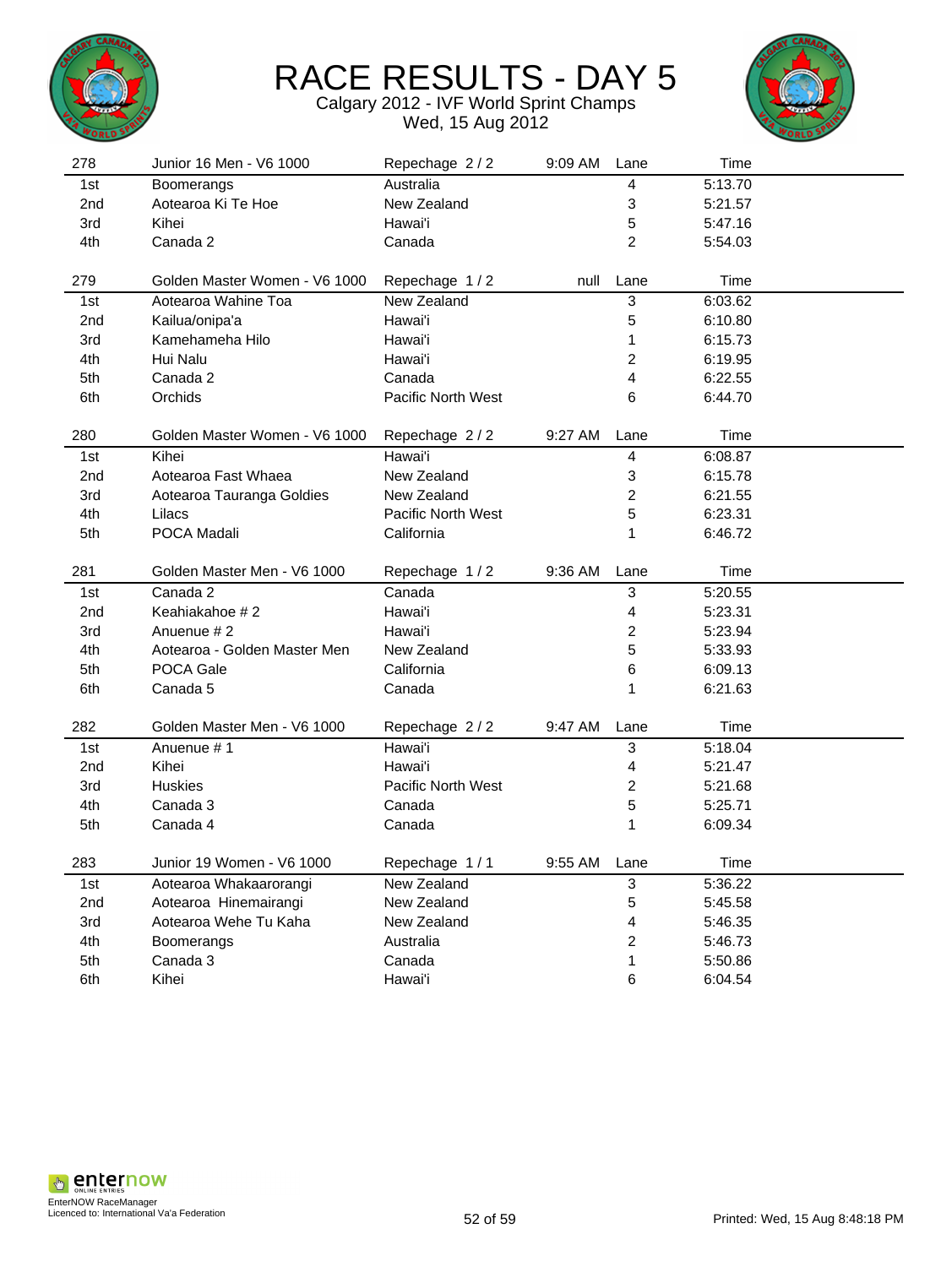



| 284             | Junior 19 Men - V6 1000        | Repechage 1/2             | 10:04 AM | Lane                    | Time    |  |
|-----------------|--------------------------------|---------------------------|----------|-------------------------|---------|--|
| 1st             | Aotearoa Vaka Manu             | New Zealand               |          | 3                       | 4:51.17 |  |
| 2 <sub>nd</sub> | Aotearoa Rangatahi             | New Zealand               |          | $\overline{\mathbf{c}}$ | 4:57.99 |  |
| 3rd             | Canada 1                       | Canada                    |          | 4                       | 4:58.52 |  |
| DQ              | Rio Va'a                       | <b>Brazil</b>             |          | 5                       | 5:17.65 |  |
| 4th             | Autumn Rose                    | <b>Pacific North West</b> |          | 1                       | 5:27.50 |  |
| 5th             | Canada 2                       | Canada                    |          | 6                       | 5:31.56 |  |
|                 |                                |                           |          |                         |         |  |
| 285             | Junior 19 Men - V6 1000        | Repechage 2/2             | null     | Lane                    | Time    |  |
| 1st             | <b>POCA</b>                    | California                |          | 3                       | 4:55.85 |  |
| 2nd             | Hawaiian                       | Hawai'i                   |          | 4                       | 4:57.36 |  |
| 3rd             | Aotearoa Wehe Kotahi Aroha     | New Zealand               |          | 1                       | 5:13.36 |  |
| 4th             | Kihei                          | Hawai'i                   |          | 2                       | 5:17.79 |  |
| 5th             | Canada 4                       | Canada                    |          | 5                       | 5:20.83 |  |
| 6th             | Canada 3                       | Canada                    |          | 6                       | 5:40.21 |  |
|                 |                                |                           |          |                         |         |  |
| 286             | Master Women - V6 1000         | Repechage 1/2             | 10:21 AM | Lane                    | Time    |  |
| 1st             | Lae Ula $# 2$                  | Hawai'i                   |          | 4                       | 5:46.98 |  |
| 2 <sub>nd</sub> | Koa Kai                        | Australia                 |          | 3                       | 5:52.88 |  |
| 3rd             | Hui Heihei                     | Pacific North West        |          | 2                       | 5:58.98 |  |
| 4th             | Hui Nalu                       | Hawai'i                   |          | 5                       | 6:02.49 |  |
| 5th             | Evergreen                      | Pacific North West        |          | 6                       | 6:06.77 |  |
| 6th             | Canada 5                       | Canada                    |          | 1                       | 6:15.09 |  |
|                 |                                |                           |          |                         |         |  |
|                 |                                |                           |          |                         |         |  |
| 287             | Master Women - V6 1000         | Repechage 2/2             | 10:30 AM | Lane                    | Time    |  |
| 1st             | Canada 4                       | Canada                    |          | 3                       | 5:42.53 |  |
| 2nd             | POCA Team 1                    | California                |          | 2                       | 5:43.21 |  |
| 3rd             | Canada 3                       | Canada                    |          | 4                       | 5:46.30 |  |
| 4th             | POCA Team 2                    | California                |          | 5                       | 5:55.99 |  |
| 5th             | Tafaga Tekiteki Fiji           | Fiji                      |          | 1                       | 6:02.63 |  |
| 6th             | Columbia                       | Pacific North West        |          | 6                       | 6:09.88 |  |
|                 |                                |                           |          |                         |         |  |
| 288             | Master Men - V6 1000           | Repechage 1/2             | null     | Lane                    | Time    |  |
| 1st             | Aotearoa Vaka Manu Masters Red | New Zealand               |          | 3                       | 4:45.99 |  |
| DQ              | New Caledonia Mont Dore        | New Caledonia             |          | 4                       | 4:46.07 |  |
| 2nd             | Canada 4                       | Canada                    |          | 2                       | 4:59.01 |  |
| 3rd             | Aotearoa Vaka Manu Masters     | New Zealand               |          | 5                       | 5:03.34 |  |
| 4th             | <b>Team Rainier</b>            | Pacific North West        |          | 1                       | 5:07.02 |  |
| 5th             | Rio Va'a                       | <b>Brazil</b>             |          | 6                       | 5:11.20 |  |
|                 |                                |                           |          |                         |         |  |
| 289             | Master Men - V6 1000           | Repechage 2/2             | 10:47 AM | Lane                    | Time    |  |
| 1st             | Aotearoa Tane Uehaa            | New Zealand               |          | $\mathbf{3}$            | 4:51.10 |  |
| 2nd             | Canada 2                       | Canada                    |          | 4                       | 4:58.18 |  |
| 3rd             | Kihei                          | Hawai'i                   |          | 2                       | 5:07.32 |  |
| 4th             | GB1                            | England                   |          | 1                       | 5:08.55 |  |
| 5th             | Far North Queensland           | Australia<br>Canada       |          | $\,6\,$                 | 5:10.92 |  |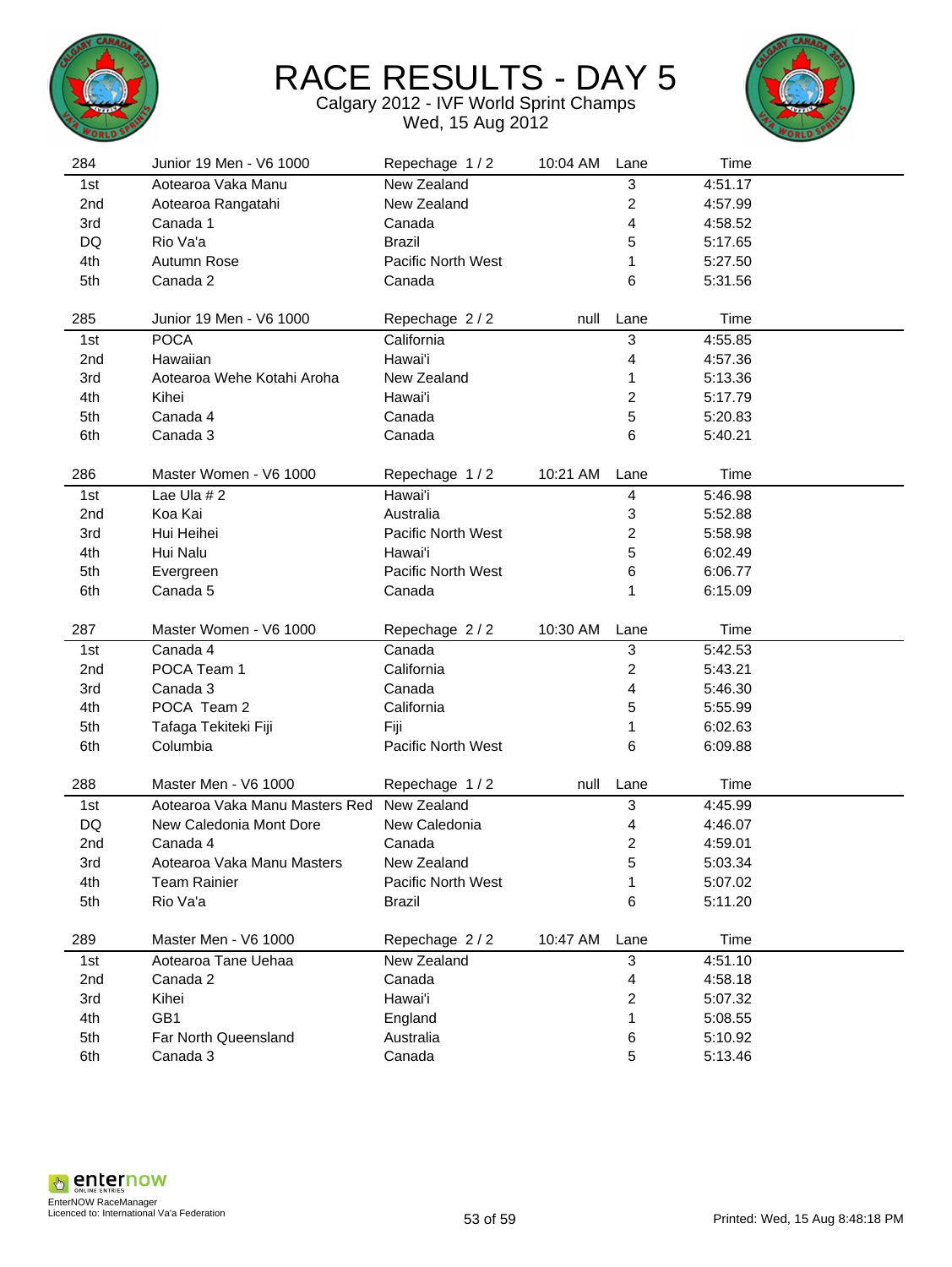



| 290             | Snr Master Women - V6 1000       | Repechage 1/2      | 10:56 AM | Lane                    | Time    |  |
|-----------------|----------------------------------|--------------------|----------|-------------------------|---------|--|
| 1st             | Lae Ula                          | Hawai'i            |          | 3                       | 5:37.90 |  |
| 2nd             | North Shore                      | Hawai'i            |          | 4                       | 5:41.29 |  |
| 3rd             | Canada 5                         | Canada             |          | $\overline{c}$          | 5:51.99 |  |
| 4th             | Kamehameha Hilo                  | Hawai'i            |          | 5                       | 6:02.74 |  |
| 5th             | Canada 2                         | Canada             |          | 1                       | 6:03.52 |  |
| 6th             | POCA Madali                      | California         |          | 6                       | 6:27.39 |  |
|                 |                                  |                    |          |                         |         |  |
| 291             | Snr Master Women - V6 1000       | Repechage 2/2      | 11:06 AM | Lane                    | Time    |  |
| 1st             | Far North Queensland             | Australia          |          | 3                       | 5:41.22 |  |
| 2nd             | POCA Dresbach                    | California         |          | 2                       | 5:51.85 |  |
| 3rd             | Evergreen                        | Pacific North West |          | 4                       | 6:00.35 |  |
| 4th             | Canada 4                         | Canada             |          | 5                       | 6:08.45 |  |
| 5th             | Hui Heihei                       | Pacific North West |          | 1                       | 6:18.51 |  |
| 6th             | Columbia                         | Pacific North West |          | 6                       | 6:22.69 |  |
|                 |                                  |                    |          |                         |         |  |
| 292             | Snr Master Men - V6 1000         | Repechage 1/2      | 11:16 AM | Lane                    | Time    |  |
| 1st             | Aotearoa Tai Tokerau Old Masters | New Zealand        |          | $\mathbf{3}$            | 4:58.78 |  |
| 2nd             | Canada 2                         | Canada             |          | 4                       | 5:08.00 |  |
| 3rd             | Aotearoa Left Fluffy Slipper     | New Zealand        |          | 2                       | 5:11.78 |  |
| 4th             | Kihei #2                         | Hawai'i            |          | 5                       | 5:28.43 |  |
| 5th             | Canada 3                         | Canada             |          | 1                       | 5:30.09 |  |
| 6th             | ECORA Snr Master Men V6 1000     | East Coast USA     |          | 6                       | 5:35.04 |  |
|                 |                                  |                    |          |                         |         |  |
| 293             | Snr Master Men - V6 1000         | Repechage 2/2      | null     | Lane                    | Time    |  |
| 1st             | Canada 5                         | Canada             |          | 3                       | 5:02.46 |  |
| 2 <sub>nd</sub> | Team Hood                        | Pacific North West |          | $\overline{\mathbf{c}}$ | 5:07.31 |  |
| 3rd             | Boomerangs                       | Australia          |          | 1                       | 5:24.26 |  |
| DQ              | Canada 4                         | Canada             |          | 4                       | 5:42.80 |  |
| 4th             | Anuenue                          | Hawai'i            |          | 5                       | 5:59.53 |  |
|                 |                                  |                    |          |                         |         |  |
| 294             | Open Women - V6 1500             | Repechage 1/2      | 11:34 AM | Lane                    | Time    |  |
| 1st             | Canada 2                         | Canada             |          | 3                       | 8:26.84 |  |
| 2nd             | GB1                              | England            |          | $\overline{\mathbf{c}}$ | 8:39.02 |  |
| 3rd             | Lae Ula #1                       | Hawai'i            |          | 4                       | 8:40.60 |  |
| 4th             | POCA Team 2                      | California         |          | 5                       | 8:57.46 |  |
| 5th             | Autumn Rose 1                    | Pacific North West |          | 6                       | 9:03.61 |  |
| 6th             | Canada 4                         | Canada             |          | 1                       | 9:04.65 |  |
|                 |                                  |                    |          |                         |         |  |
| 295             | Open Women - V6 1500             | Repechage 2/2      | 11:46 AM | Lane                    | Time    |  |
| 1st             | Canada 3                         | Canada             |          | 3                       | 8:35.26 |  |
| 2nd             | New Caledonia Tuhaa Pae          | New Caledonia      |          | $\overline{\mathbf{c}}$ | 8:40.25 |  |
| 3rd             | Koa Kai                          | Australia          |          | 4                       | 8:42.14 |  |
| 4th             | Wananga 1                        | Italy              |          | 6                       | 9:03.76 |  |
| 5th             | Canada 6                         | Canada             |          | 5                       | 9:03.88 |  |
| 6th             | Boomerangs                       | Australia          |          | 1                       | 9:07.84 |  |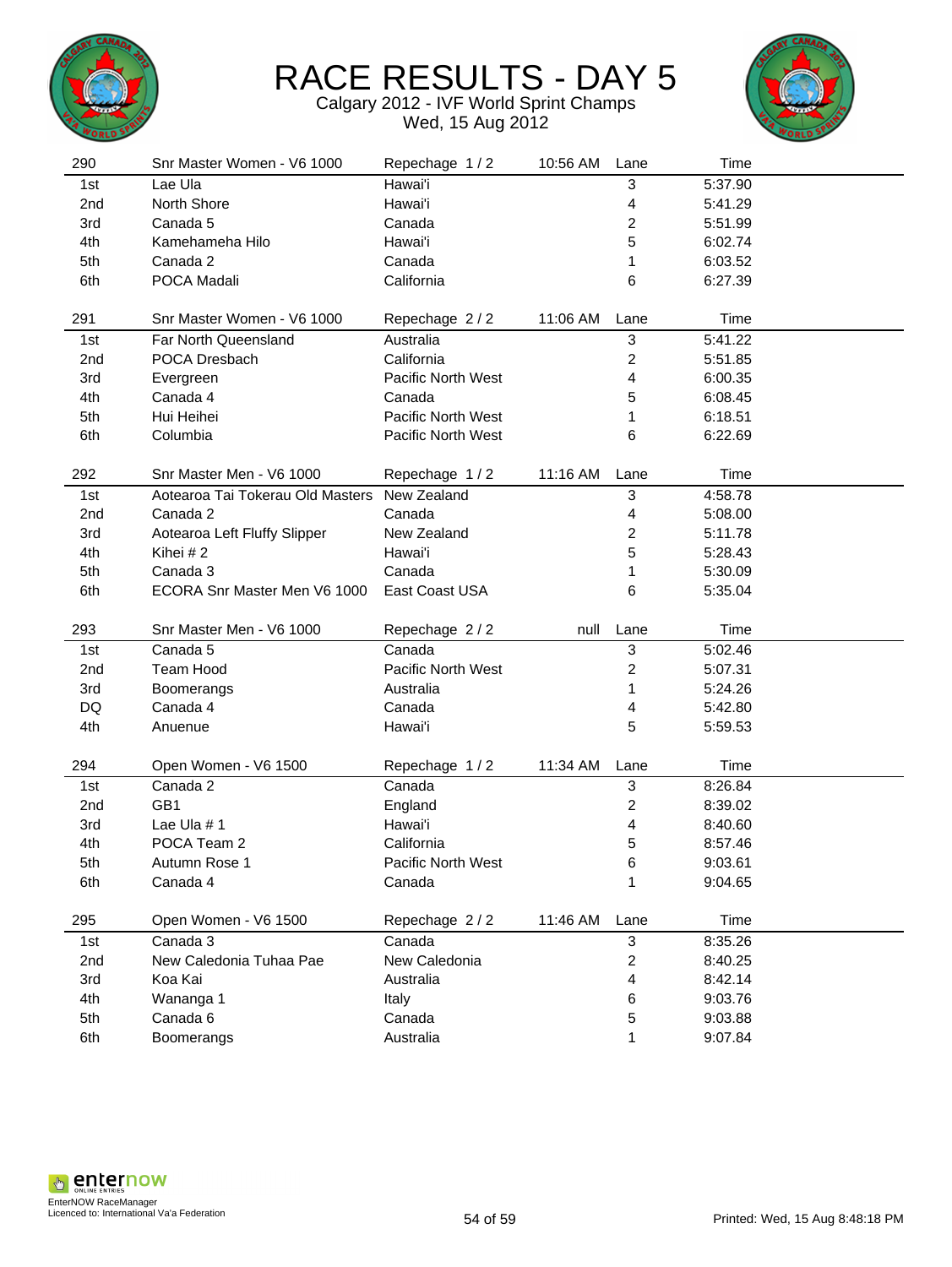



| 296 | Open Men - V6 1500         | Repechage 1/3             | null     | Lane                      | Time    |  |
|-----|----------------------------|---------------------------|----------|---------------------------|---------|--|
| 1st | Aotearoa Vaka Manu Opens   | New Zealand               |          | 3                         | 7:09.76 |  |
| 2nd | Rapa Nui Open Men A        | Rapa Nui                  |          | $\boldsymbol{2}$          | 7:14.84 |  |
| 3rd | POCA Shipman               | California                |          | 5                         | 7:26.60 |  |
| 4th | Canada 5                   | Canada                    |          | 4                         | 7:26.62 |  |
| 5th | Rio Va'a 1                 | <b>Brazil</b>             |          | 1                         | 7:31.89 |  |
| 6th | POCA Crayton               | California                |          | 6                         | 7:48.95 |  |
|     |                            |                           |          |                           |         |  |
| 297 | Open Men - V6 1500         | Repechage 2/3             | 12:08 PM | Lane                      | Time    |  |
| 1st | Keahiakahoe                | Hawai'i                   |          | $\ensuremath{\mathsf{3}}$ | 7:16.85 |  |
| 2nd | Autumn Rose 1              | <b>Pacific North West</b> |          | $\boldsymbol{2}$          | 7:29.78 |  |
| 3rd | Canada 2                   | Canada                    |          | 4                         | 7:32.73 |  |
| 4th | POCA Lokahi                | California                |          | 1                         | 7:38.93 |  |
| 5th | GB1                        | England                   |          | 5                         | 7:39.55 |  |
| 6th | Was                        | Italy                     |          | 6                         | 7:52.44 |  |
|     |                            |                           |          |                           |         |  |
| 298 | Open Men - V6 1500         | Repechage 3/3             | null     | Lane                      | Time    |  |
| 1st | Samu Team                  | <b>Brazil</b>             |          | 4                         | 7:17.73 |  |
| 2nd | France 1                   | France                    |          | 3                         | 7:19.81 |  |
| 3rd | Na Kai 'ewalu # 1          | Hawai'i                   |          | 5                         | 7:28.59 |  |
| DQ  | Canada 1                   | Canada                    |          | $\overline{c}$            | 7:38.00 |  |
| 4th | Canada 3                   | Canada                    |          | 1                         | 7:56.11 |  |
|     |                            |                           |          |                           |         |  |
| 299 | Master 70 Men - V6 1000    | Final                     | 12:29 PM | Lane                      | Time    |  |
| 1st | Anuenue #1                 | Hawai'i                   |          | $\mathbf{3}$              | 5:20.28 |  |
| 2nd | Canada 1                   | Canada                    |          | 4                         | 5:30.22 |  |
| 3rd | Kamehameha Hilo # 1        | Hawai'i                   |          | 2                         | 5:47.77 |  |
| 4th | POCA Gale                  | California                |          | 5                         | 5:50.46 |  |
| 5th | Anuenue #2                 | Hawai'i                   |          | 1                         | 5:55.92 |  |
| 6th | Kamehameha Hilo #2         | Hawai'i                   |          | 6                         | 6:05.19 |  |
|     |                            |                           |          |                           |         |  |
| 300 | Junior 16 Women - V6 1000  | Final                     | null     | Lane                      | Time    |  |
| 1st | Aotearoa Hinerehia         | New Zealand               |          | $\ensuremath{\mathsf{3}}$ | 5:20.62 |  |
| 2nd | Boomerangs                 | Australia                 |          | 4                         | 5:27.51 |  |
| 3rd | Hawaiian                   | Hawai'i                   |          | 2                         | 5:30.76 |  |
| 4th | Aotearoa Hinekorama        | New Zealand               |          | 5                         | 5:32.90 |  |
| 5th | Canada 1                   | Canada                    |          | 1                         | 5:33.65 |  |
| 6th | Aotearoa Wehe Tu Kaha      | New Zealand               |          | 6                         | 5:35.02 |  |
| 301 | Junior 16 Men - V6 1000    | Final                     | 3:51 PM  |                           | Time    |  |
|     |                            |                           |          | Lane                      |         |  |
| 1st | Hawaiian                   | Hawai'i                   |          | 4                         | 4:55.94 |  |
| 2nd | Keahiakahoe                | Hawai'i                   |          | 3                         | 4:57.83 |  |
| 3rd | Aotearoa Wehe Kotahi Aroha | New Zealand               |          | 2                         | 5:02.86 |  |
| 4th | Boomerangs                 | Australia                 |          | 5                         | 5:08.20 |  |
| 5th | Aotearoa Whiti Te Ra       | New Zealand               |          | 1                         | 5:14.61 |  |
| 6th | Aotearoa Waitemata White   | New Zealand               |          | 6                         | 5:14.63 |  |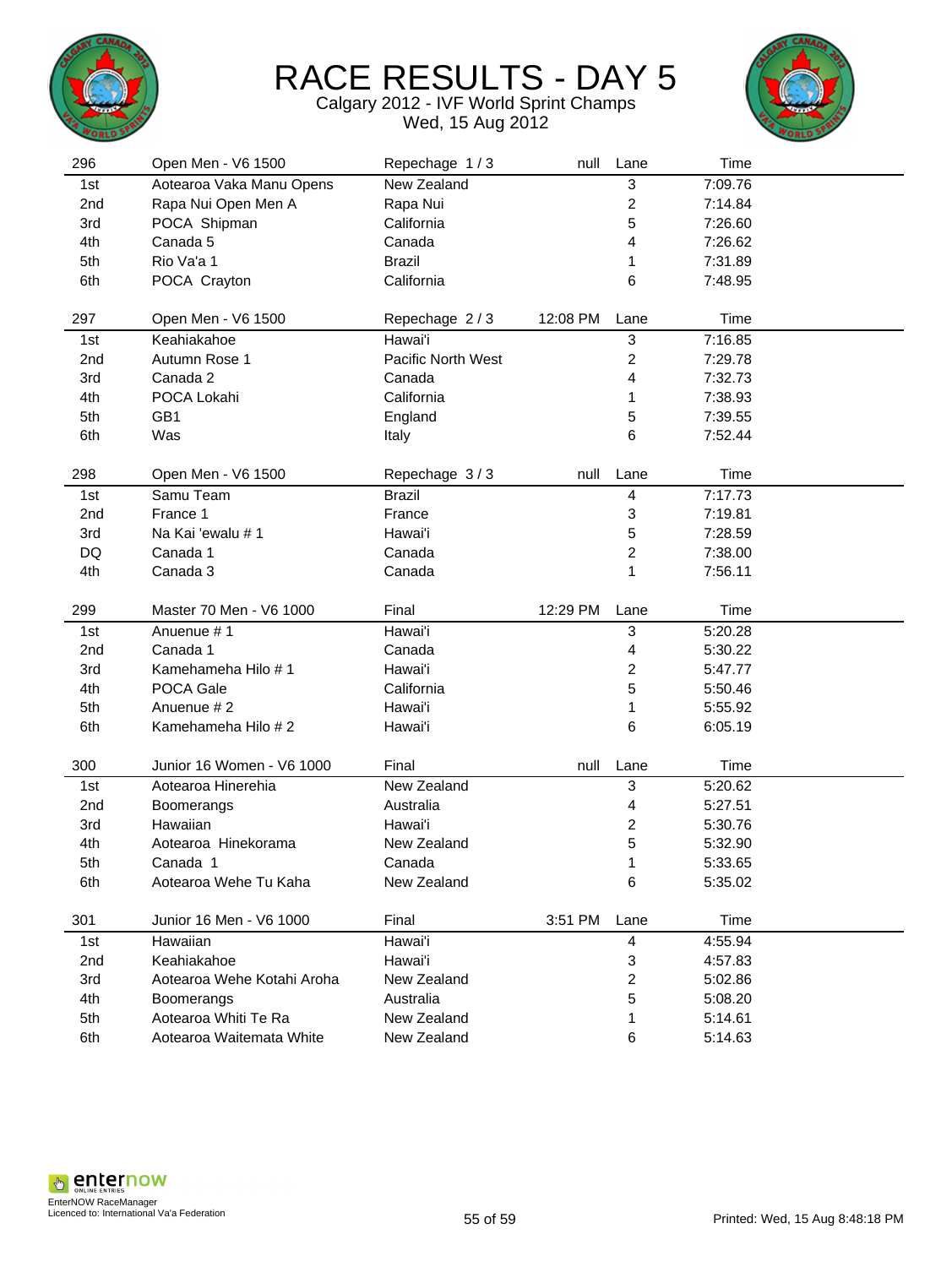



| 302             | Snr Master Women - V6 1000       | Semi 1/2           | null    | Lane           | Time               |  |
|-----------------|----------------------------------|--------------------|---------|----------------|--------------------|--|
| 1st             | Lanikai                          | Hawai'i            |         | 3              | 5:32.27            |  |
| 2 <sub>nd</sub> | Kihei                            | Hawai'i            |         | 5              | 5:36.45            |  |
| 3rd             | Aotearoa Tairawhiti              | New Zealand        |         | 4              | 5:38.12            |  |
| 4th             | Canada 1                         | Canada             |         | 2              | 5:40.29            |  |
| 5th             | Far North Queensland             | Australia          |         | 1              | 5:43.98            |  |
| 6th             | POCA Dresbach                    | California         |         | 6              | 5:54.46            |  |
|                 |                                  |                    |         |                |                    |  |
| 303             | Snr Master Women - V6 1000       | Semi 2/2           | null    | Lane           | Time               |  |
| 1st             | Mooloolaba                       | Australia          |         | 3              | 5:29.18            |  |
| 2 <sub>nd</sub> | Canada 3                         | Canada             |         | 2              | 5:33.81            |  |
| 3rd             | Lae Ula                          | Hawai'i            |         | 1              | 5:38.25            |  |
| 4th             | <b>Island Masters</b>            | Hawai'i            |         | 4              | 5:38.64            |  |
| 5th             | North Shore                      | Hawai'i            |         | 6              | 5:41.12            |  |
| 6th             | Aotearoa Mana Wahine             | New Zealand        |         | 5              | 5:44.79            |  |
|                 |                                  |                    |         |                |                    |  |
| 304             | Snr Master Men - V6 1000         | Semi 1/2           | 4:17 PM | Lane           | Time               |  |
| 1st             | Canada 6                         | Canada             |         | 3              | 4:44.33            |  |
| 2nd             | Aotearoa Right Fluffy Slipper    | New Zealand        |         | 4              | 4:54.80            |  |
| 3rd             | Aotearoa Tai Tokerau Old Masters | New Zealand        |         | 1              | 4:54.82            |  |
| 4th             | <b>Island Masters</b>            | Hawai'i            |         | 2              | 4:56.41            |  |
| 5th             | Kihei #1                         | Hawai'i            |         | 5              | 4:56.93            |  |
| 6th             | Team Hood                        | Pacific North West |         | 6              | 5:04.60            |  |
|                 |                                  |                    |         |                |                    |  |
| 305             | Snr Master Men - V6 1000         | Semi 2/2           | 4:25 PM | Lane           | Time               |  |
|                 |                                  |                    |         |                |                    |  |
| 1st             | <b>POCA</b>                      | California         |         | 3              | 4:49.49            |  |
| 2 <sub>nd</sub> | Canada 1                         | Canada             |         | 4              | 4:52.53            |  |
| 3rd             | <b>Team Rainier</b>              | Pacific North West |         | 2              | 4:54.19            |  |
| 4th             | Canada 5                         | Canada             |         | 1              | 4:58.96            |  |
| 5th             | Canada 2                         | Canada             |         | 6              | 5:08.20            |  |
| 6th             | Aotearoa Vaka Manu Seniors       | New Zealand        |         | 5              | 5:11.72            |  |
|                 |                                  |                    |         |                |                    |  |
| 306             | Master Women - V6 1000           | Semi 1/2           | 4:33 PM | Lane           | Time               |  |
| 1st             | Far North Queensland             | Australia          |         | 3              | 5:23.82            |  |
| 2nd             | Canada 1                         | Canada             |         | 4              | 5:28.35            |  |
| 3rd             | Lae Ula #1                       | Hawai'i            |         | 2              | 5:32.21            |  |
| 4th             | Lanikai                          | Hawai'i            |         | 1              | 5:41.46            |  |
| 5th             | Canada 4                         | Canada             |         | 6              | 5:42.39            |  |
| 6th             | Mooloolaba                       | Australia          |         | 5              | 5:50.41            |  |
|                 |                                  |                    |         |                |                    |  |
| 307             | Master Women - V6 1000           | Semi 2/2           | 4:41 PM | Lane           | Time               |  |
| 1st             | Tahiti - Team Vaihiarai 1        | Tahiti             |         | $\mathbf{3}$   | 5:24.36            |  |
| 2nd             | Aotearoa Wairopa                 | New Zealand        |         | 5              | 5:31.85            |  |
| 3rd             | Canada 2                         | Canada             |         | 4              | 5:33.00            |  |
| 4th             | Aotearoa Wehe Maia               | New Zealand        |         | $\overline{c}$ | 5:34.19            |  |
| 5th<br>6th      | Kihei<br>Lae Ula #2              | Hawai'i<br>Hawai'i |         | 1              | 5:43.07<br>5:51.41 |  |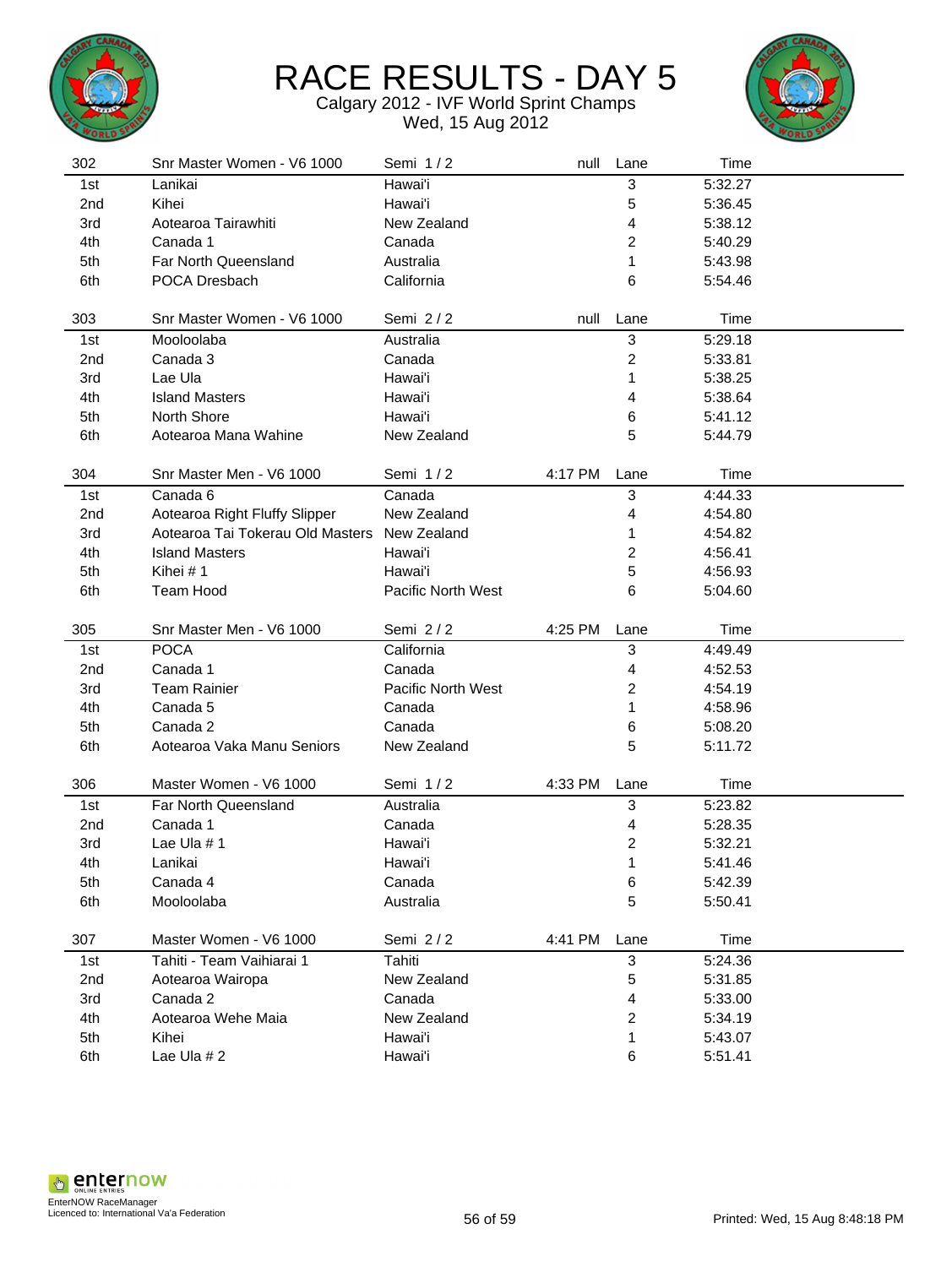



| 308             | Open Men - V6 1500            | Semi 1/2           | 4:50 PM | Lane                      | Time    |  |
|-----------------|-------------------------------|--------------------|---------|---------------------------|---------|--|
| 1st             | <b>Team Primo</b>             | Hawai'i            |         | 3                         | 6:54.48 |  |
| 2nd             | Aotearoa Vaka Manu Opens      | New Zealand        |         | 5                         | 7:01.65 |  |
| 3rd             | Aotearoa Pineula              | New Zealand        |         | 4                         | 7:09.85 |  |
| 4th             | Canada 6                      | Canada             |         | 2                         | 7:10.39 |  |
| 5th             | Samu Team                     | <b>Brazil</b>      |         | 1                         | 7:13.68 |  |
| 6th             | France 1                      | France             |         | 6                         | 7:20.69 |  |
|                 |                               |                    |         |                           |         |  |
| 309             | Open Men - V6 1500            | Semi 2/2           | null    | Lane                      | Time    |  |
| 1st             | POCA Campbell                 | California         |         | $\ensuremath{\mathsf{3}}$ | 7:06.54 |  |
| 2nd             | New Caledonia Mont Dore       | New Caledonia      |         | 4                         | 7:07.04 |  |
| 3rd             | Keahiakahoe                   | Hawai'i            |         | 5                         | 7:08.27 |  |
| 4th             | Rapa Nui Open Men A           | Rapa Nui           |         | 1                         | 7:12.55 |  |
| 5th             | New Caledonia Tuhaa Pae       | New Caledonia      |         | 2                         | 7:24.90 |  |
| 6th             | POCA Shipman                  | California         |         | 6                         | 7:34.80 |  |
|                 |                               |                    |         |                           |         |  |
| 310             | Open Women - V6 1500          | Semi 1/2           | 5:10 PM | Lane                      | Time    |  |
| 1st             | Aotearoa Kaiarahi Toa         | New Zealand        |         | 3                         | 7:59.23 |  |
| 2nd             | Canada 1                      | Canada             |         | 4                         | 8:13.13 |  |
| 3rd             | Aotearoa Ahurei               | New Zealand        |         | 2                         | 8:16.52 |  |
| 4th             | Canada 2                      | Canada             |         | 6                         | 8:17.38 |  |
| 5th             | Aotearoa Hingaia              | New Zealand        |         | 5                         | 8:21.66 |  |
| 6th             | POCA Team 1                   | California         |         | 1                         | 8:38.55 |  |
|                 |                               |                    |         |                           |         |  |
|                 |                               |                    |         |                           |         |  |
| 311             | Open Women - V6 1500          | Semi 2/2           | 5:21 PM | Lane                      | Time    |  |
| 1st             | Waikiki Beachboys             | Hawai'i            |         | $\ensuremath{\mathsf{3}}$ | 7:56.42 |  |
| 2 <sub>nd</sub> | Aotearoa Inano                | New Zealand        |         | 2                         | 8:08.60 |  |
| 3rd             | Aotearoa PaddleNZ             | New Zealand        |         | 4                         | 8:11.74 |  |
| 4th             | Aotearoa Maioha               | New Zealand        |         | 5                         | 8:13.30 |  |
| 5th             | Canada 3                      | Canada             |         | 6                         | 8:30.89 |  |
| 6th             | Canada 5                      | Canada             |         | 1                         | 8:36.17 |  |
|                 |                               |                    |         |                           |         |  |
| 312             | Golden Master Women - V6 1000 | Final              | 5:34 PM | Lane                      | Time    |  |
| 1st             | <b>Island Master</b>          | Hawai'i            |         | 3                         | 5:39.35 |  |
| 2nd             | Keauhou                       | Hawai'i            |         | 4                         | 5:49.00 |  |
| 3rd             | Canada 1                      | Canada             |         | 2                         | 5:55.29 |  |
| 4th             | Aotearoa Wahine Toa           | New Zealand        |         | 5                         | 5:59.59 |  |
| 5th             | Kailua/onipa'a                | Hawai'i            |         | 6                         | 6:00.58 |  |
| 6th             | Kihei                         | Hawai'i            |         | 1                         | 6:02.10 |  |
|                 |                               |                    |         |                           |         |  |
| 313             | Golden Master Men - V6 1000   | Final              | 5:42 PM | Lane                      | Time    |  |
| 1st             | Canada 1                      | Canada             |         | $\mathbf{3}$              | 4:55.91 |  |
| 2nd             | Keahiakahoe #1                | Hawai'i            |         | 4                         | 5:02.46 |  |
| 3rd             | Anuenue #1                    | Hawai'i            |         | 5                         | 5:06.21 |  |
| 4th             | Canada 2                      | Canada             |         | 1                         | 5:11.19 |  |
| 5th             | Waimanalo                     | Hawai'i<br>Hawai'i |         | $\boldsymbol{2}$<br>6     | 5:11.58 |  |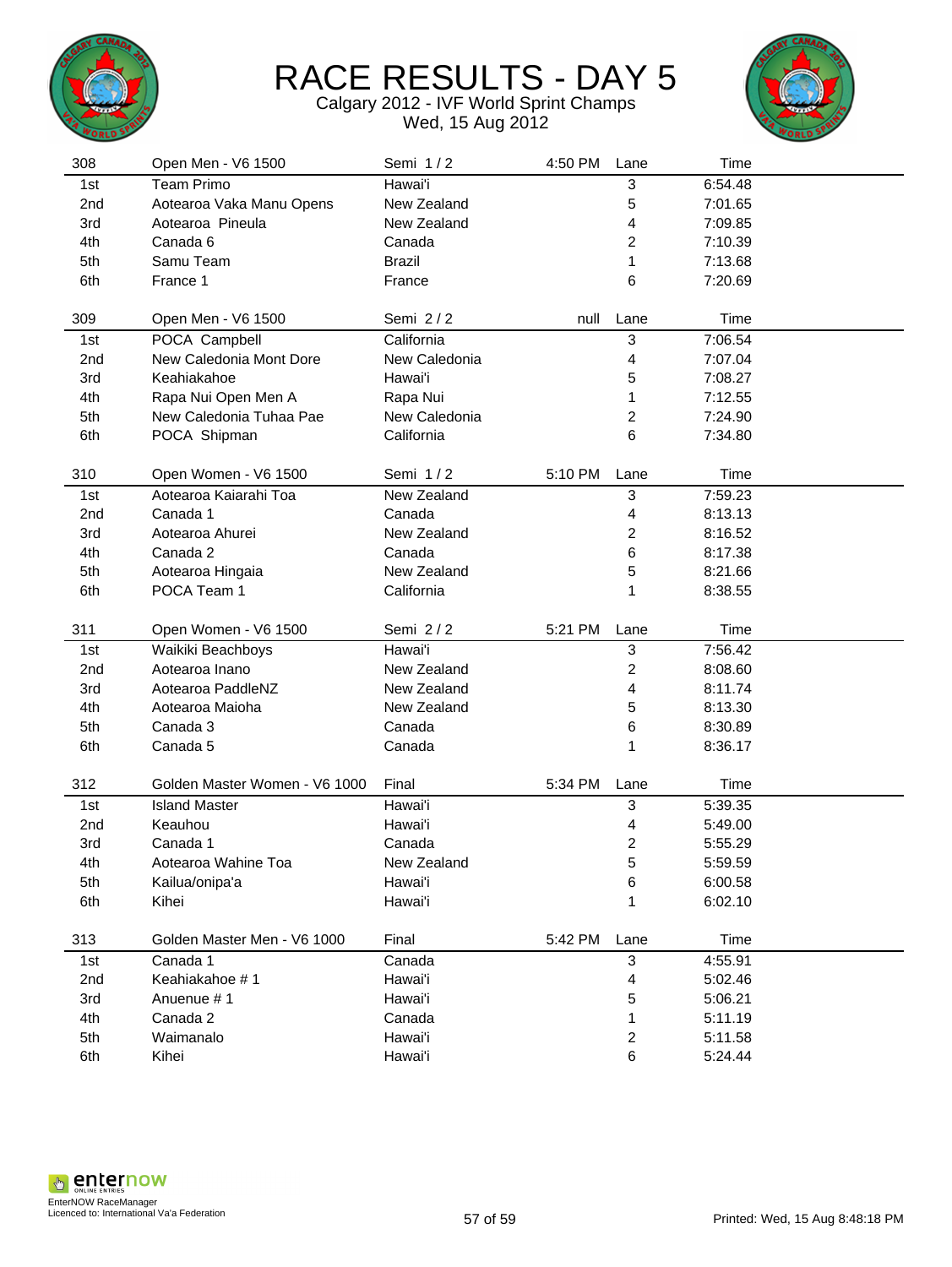



| 314             | Junior 19 Women - V6 1000        | Final                        | 6:10 PM | Lane                    | Time               |  |
|-----------------|----------------------------------|------------------------------|---------|-------------------------|--------------------|--|
| 1st             | Aotearoa Hinerei                 | New Zealand                  |         | 3                       | 5:16.21            |  |
| 2 <sub>nd</sub> | Aotearoa Whakaarorangi           | New Zealand                  |         | 1                       | 5:21.75            |  |
| 3rd             | Hawaiian                         | Hawai'i                      |         | 2                       | 5:23.53            |  |
| 4th             | Aotearoa Top Knots               | New Zealand                  |         | 5                       | 5:24.51            |  |
| 5th             | Canada 1                         | Canada                       |         | 4                       | 5:24.79            |  |
| 6th             | Aotearoa Hinemairangi            | New Zealand                  |         | 6                       | 5:40.72            |  |
|                 |                                  |                              |         |                         |                    |  |
| 315             | Junior 19 Men - V6 1000          | Final                        | 6:18 PM | Lane                    | Time               |  |
| 1st             | <b>Boomerangs</b>                | Australia                    |         | 3                       | 4:35.72            |  |
| 2 <sub>nd</sub> | Aotearoa Tumanako                | New Zealand                  |         | 4                       | 4:41.00            |  |
| 3rd             | Aotearoa Vaka Manu               | New Zealand                  |         | 5                       | 4:43.49            |  |
| 4th             | <b>POCA</b>                      | California                   |         | 1                       | 4:44.88            |  |
| 5th             | Keahiakahoe                      | Hawai'i                      |         | 2                       | 4:48.27            |  |
| 6th             | Hawaiian                         | Hawai'i                      |         | 6                       | 4:54.98            |  |
|                 |                                  |                              |         |                         |                    |  |
| 316             | Master Women - V6 1000           | Final                        | null    | Lane                    | Time               |  |
| 1st             | Far North Queensland             | Australia                    |         | 3                       | 5:18.08            |  |
| 2nd             | Canada 1                         | Canada                       |         | 2                       | 5:19.75            |  |
| 3rd             | Tahiti - Team Vaihiarai 1        | Tahiti                       |         | 4                       | 5:20.20            |  |
| 4th             | Canada 2                         | Canada                       |         | 6                       | 5:28.15            |  |
| 5th             | Aotearoa Wairopa                 | New Zealand                  |         | 5                       | 5:28.49            |  |
| 6th             | Lae Ula #1                       | Hawai'i                      |         | 1                       | 5:32.99            |  |
|                 |                                  |                              |         |                         |                    |  |
|                 |                                  |                              |         |                         |                    |  |
| 317             | Master Men - V6 1000             | Final                        | 6:34 PM | Lane                    | Time               |  |
| 1st             | Canada 1                         | Canada                       |         | 4                       | 4:37.05            |  |
| 2 <sub>nd</sub> | Aotearoa Haeata                  | New Zealand                  |         | $\overline{\mathbf{c}}$ | 4:37.52            |  |
| 3rd             | POCA Crayton                     | California                   |         | 3                       | 4:37.91            |  |
| 4th             | Aotearoa Vaka Manu Masters Red   | New Zealand                  |         | 5                       | 4:41.21            |  |
| 5th             | Aotearoa Tane Uehaa              | New Zealand                  |         | 1                       | 4:45.94            |  |
| 6th             | Canada 2                         | Canada                       |         | 6                       | 4:56.08            |  |
|                 |                                  |                              |         |                         |                    |  |
| 318             | Snr Master Women - V6 1000       | Final                        | 6:43 PM | Lane                    | Time               |  |
| 1st             | Mooloolaba                       | Australia                    |         | 3                       | 5:32.56            |  |
| 2nd             | Aotearoa Tairawhiti              | New Zealand                  |         | 1                       | 5:33.83            |  |
| 3rd             | Lanikai                          | Hawai'i                      |         | 4                       | 5:37.30            |  |
| 4th             | Canada 3                         | Canada                       |         | $\overline{c}$          | 5:40.05            |  |
| 5th             | Lae Ula                          | Hawai'i                      |         | 6                       | 5:42.16            |  |
| 6th             | Kihei                            | Hawai'i                      |         | 5                       | 5:42.87            |  |
|                 |                                  |                              |         |                         |                    |  |
| 319             | Snr Master Men - V6 1000         | Final                        | 6:51 PM | Lane                    | Time               |  |
| 1st             | Canada 6                         | Canada                       |         | $\mathbf{3}$            | 4:46.29            |  |
| 2nd             | <b>POCA</b>                      | California                   |         | 4                       | 4:53.34            |  |
| 3rd             | Aotearoa Right Fluffy Slipper    | New Zealand                  |         | 5                       | 4:54.06            |  |
| 4th             | Aotearoa Tai Tokerau Old Masters | New Zealand                  |         | 6                       | 5:00.10            |  |
| 5th<br>6th      | Canada 1<br><b>Team Rainier</b>  | Canada<br>Pacific North West |         | 2<br>1                  | 5:01.08<br>5:02.27 |  |